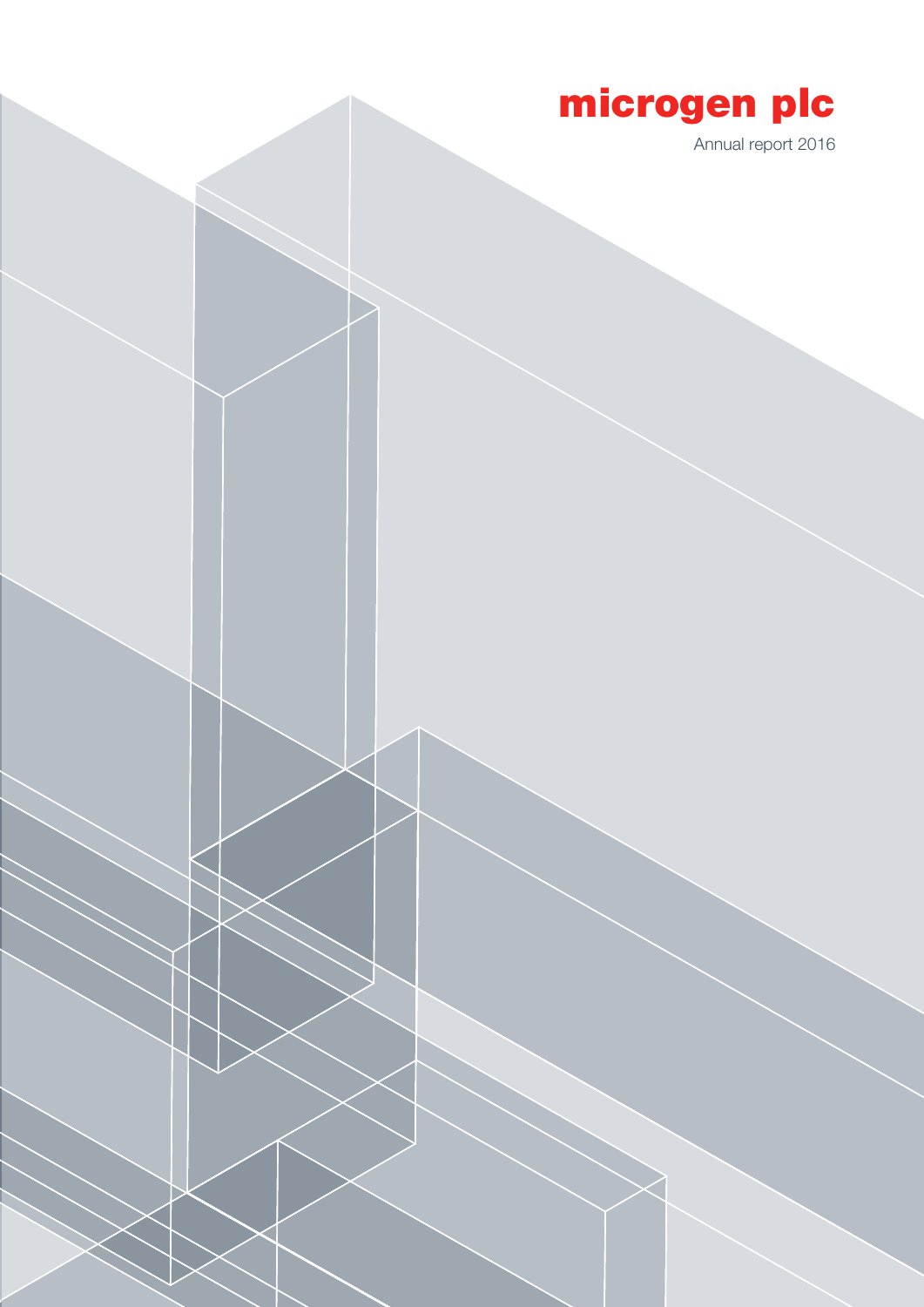#### Directors and Company Secretary

#### Ivan Martin

#### Non-Executive Chairman

Ivan Martin was appointed to the Board on 1 January 2016 and assumed the role of Non-Executive Chairman on 4 March 2016. Ivan is also Non-Executive Chairman of FDM Group (Holdings) plc and in August 2016 became Non-Executive Chairman of Church Topco Limited, trading as Xceptor (a London-based international software business backed by CBPE Capital).

#### Simon Baines

Chief Executive Officer, Microgen Financial Systems

Simon Baines was appointed to the Board on 1 January 2016 having joined Microgen in 2010 to lead the Microgen Financial Systems business. Prior to joining Microgen Simon worked in private equity covering financial services technology companies.

#### Tom Crawford

Chief Executive Officer, Aptitude Software

Tom Crawford was appointed to the Board on 1 January 2016 having joined the Group in 2003 as a Divisional Managing Director. Tom was appointed Senior Vice President of Aptitude Software in 2010 to expand its North American operations before being promoted to President in 2014 to lead the Aptitude Software business globally, a role that divides his time between Boston and London.

#### Philip Wood

#### Chief Financial Officer

Philip Wood was appointed Chief Financial Officer on 2 January 2007. A Chartered Accountant, Philip spent seven years with AttentiV Systems Group plc and its group companies during which time he as Group Finance Director oversaw the group's flotation in 2004 and subsequent acquisition in 2005 by Tieto Corporation.

#### Peter Whiting

Senior Independent Non-Executive Director

Peter Whiting was appointed as a Non-Executive Director on 2 February 2012 and assumed the role of Remuneration Committee Chair and Senior Independent Non-Executive Director following the Company's 2016 Annual General Meeting. Peter has over twenty years' experience as an investment analyst, specialising in the software and IT services sector. He joined UBS in 2000, led the UK small and mid-cap research team and was Chief Operating Officer of UBS European Equity Research from 2007 to 2011. Peter is currently a Non-Executive Director of FDM Group (Holdings) plc and MBA Polymers Inc.

#### Peter Bertram

#### Non-Executive Director

Peter Bertram was appointed as a Non-Executive Director on 3 October 2006 and will retire from the board with effect from the close of the Company's 2017 Annual General Meeting. A Fellow of the Institute of Chartered Accountants in England and Wales, Peter is also Chairman of Ten Alps plc, Hobs Group Limited and Esteem Holdings Limited, and is a director of XMA Limited.

#### Mark Heather

Company Secretary

Mark Heather was appointed as Company Secretary on 22 August 2016. He is a Solicitor of England and Wales.

#### Independent Auditors

PricewaterhouseCoopers LLP Chartered Accountants and Statutory Auditors 1 Embankment Place London WC2N 6RH

## Financial Advisors and Stockbroker

Investec Bank plc 2 Gresham Street London EC2V 7QP

## Financial Public Relations

FTI Consulting LLP 200 Aldersgate Aldersgate Street London EC1A 4HD

## **Registrars**

Capita Asset Services The Registry 34 Beckenham Road Beckenham Kent BR3 4TU

#### Registered Office

Old Change House 128 Queen Victoria Street London EC4V 4BJ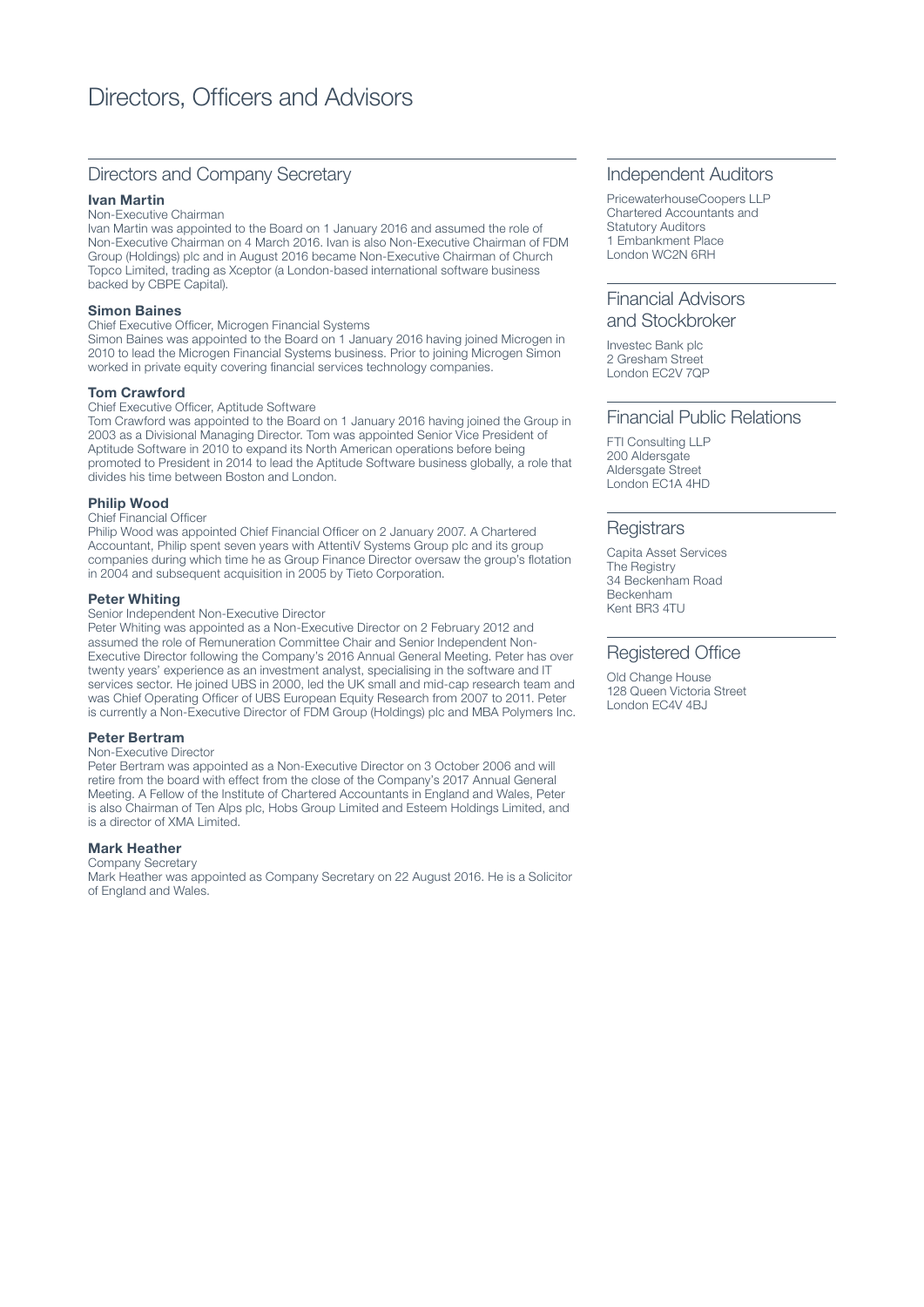# *Contents*

# microgen

## **STRATEGIC REPORT**

- Chairman's Statement
- Aptitude Software Report
- Microgen Financial Systems Report
- Group Financial Performance and Chief Financial Officer's Report
- Report of the Directors

## **GOVERNANCE**

- Corporate Governance Statement
- Directors' Remuneration Report

## **FINANCIAL STATEMENTS**

- Independent Auditors' Report to the Members of Microgen plc
- Consolidated Income Statement
- Consolidated Statement of Comprehensive Income
- Balance Sheets
- Consolidated Statement of Changes in Equity
- Company Statement of Changes in Equity
- Statements of Cash Flows
- Notes to the Consolidated Financial Statements

## **SUPPLEMENTARY INFORMATION**

Shareholder Information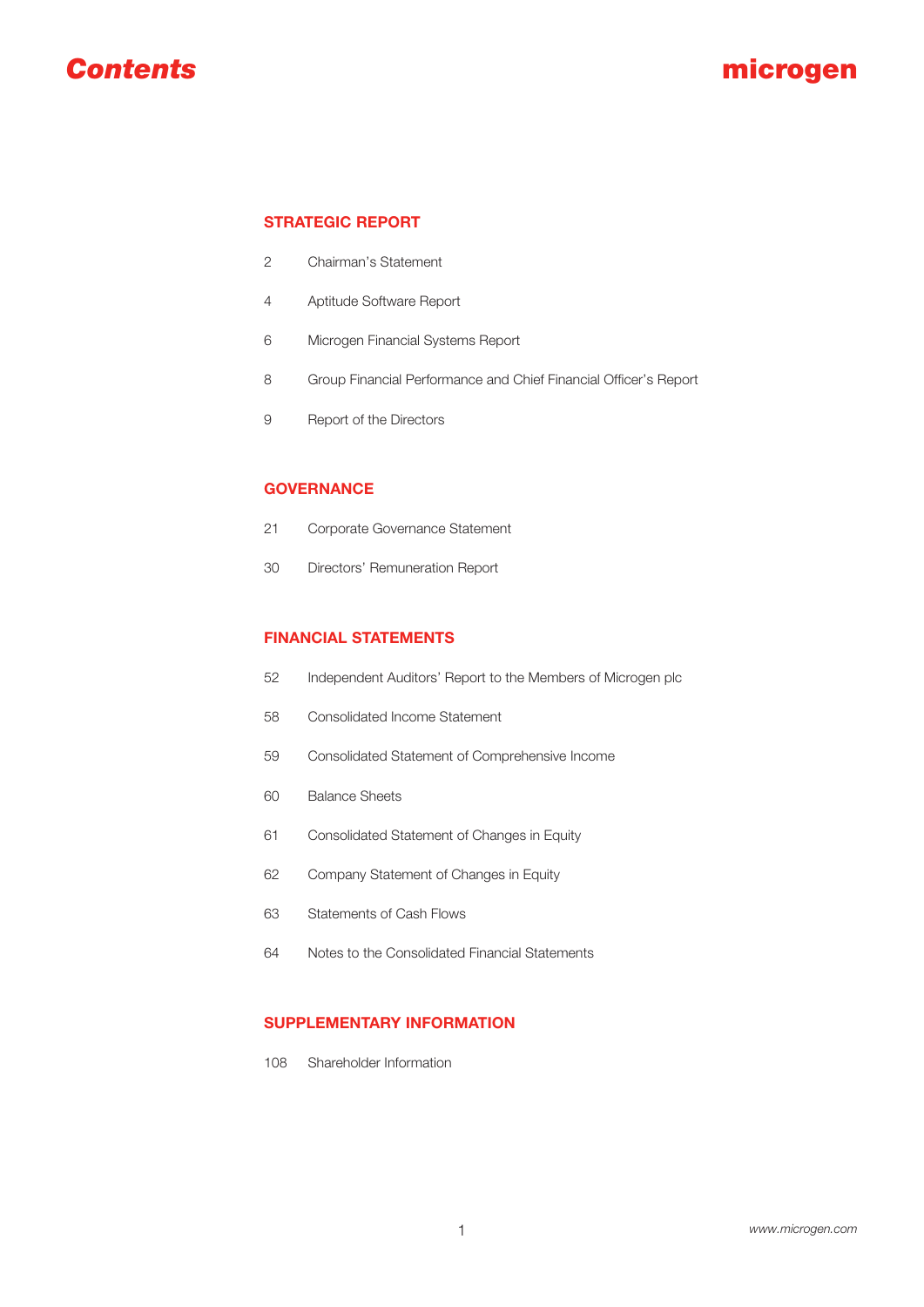# *Chairman's Statement*

The Group reports excellent progress in 2016 in line with the Group's declared strategy by both of its two businesses resulting in a financial performance ahead of the Board's original expectations for the year. The Aptitude Software business has entered into a record number of contracts with new clients whilst the Microgen Financial Systems business continues successfully to strengthen its focus on its chosen market.

Aptitude Software's focus on specialised financial management software applications has been rewarded with ten contracts being signed in 2016 with new clients located across Europe, North America and Asia (new market). These contracts, together with the contracts entered into in 2015, have contributed to revenue for the Aptitude Software business growing 58% to £26.4 million (2015: £16.7 million), growth of 48% on a constant currency basis. The ten new contracts are across Aptitude Software's core markets of banking, insurance and telecommunications. At the start of 2017 the business also has entered the North American healthcare sector by signing a significant contract with one of its key participants. This sale further demonstrates Aptitude Software's scalability to service demand from new industry verticals, and the ability of the business to leverage both its expertise and technology successfully into new markets.

Microgen Financial Systems continues to benefit from its focus on the Trust & Fund Administration ("T&FA") market within the wealth management sector. This focus has led to Microgen Financial Systems' revenue increasing to £16.6 million (2015: £15.2 million) with T&FA revenues increasing by 37% to £8.9 million (2015: £6.5 million). T&FA revenues now represent 54% (2015: 43%) of overall revenue for the business in 2016. Complementing continued progress with the Microgen 5Series product the business completed the acquisition of Infoscreen (Cyprus) Limited in May 2016 which, together with the February 2017 acquisition of Primacy Corporation, brings the total number of acquisitions in the T&FA market since December 2014 to five.

Having considered the Group's progress and financial performance in 2016 the Board proposes the payment of a final dividend of 3.5 pence per share (2015: 2.8 pence), making a total of 5.0 pence per share for the year (2015: 4.2 pence), an increase of 19% per share. The proposed final dividend will be paid on 26 May 2017, subject to shareholder approval, to shareholders on the register at 5 May 2017.

In line with previous announcements Peter Bertram will be retiring from the Board pursuant to the 2017 Annual General Meeting on 24 April 2017 having originally been appointed to the Board in 2006. The Board wish to thank Peter for his guidance over the last decade. As previously announced Barbara Moorhouse will succeed Peter in his role as Audit Committee Chair on Peter's retirement from the Board.

This strong set of results would not have been possible without the outstanding contributions from the Group's employees. The Board introduced a group-wide share option scheme during the course of 2016 in which a large proportion of employees are participating. Further investment continues to be made by the Group in its human capital as it is acknowledged that continued growth will only be possible by creating an environment in which employees can fulfil their potential.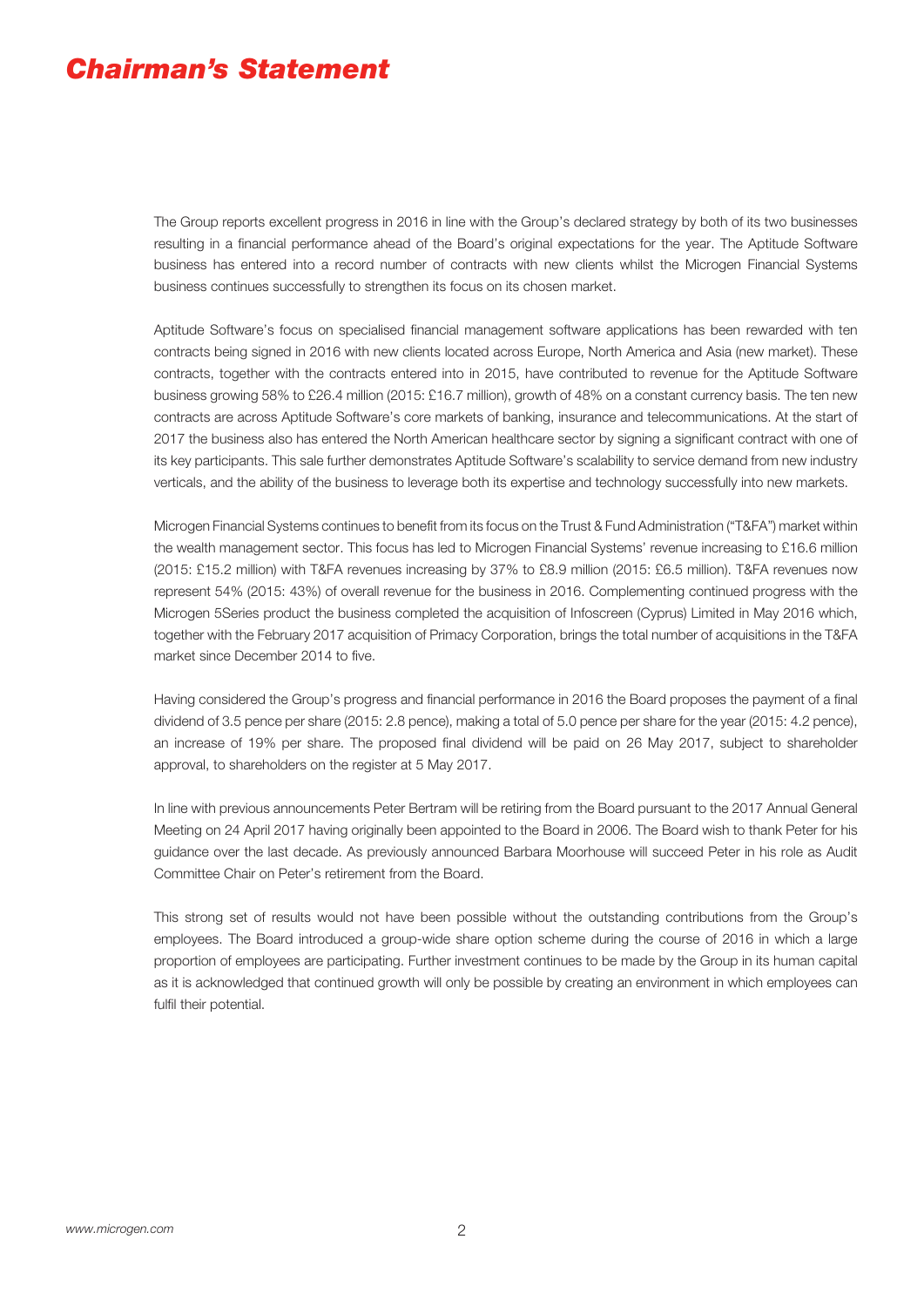The Board is pleased with the Group's start to 2017 highlighted by the Aptitude Software business opening up a new sector for its technology and the completion by Microgen Financial Systems of a further acquisition in the T&FA market. Aptitude Software will benefit during the course of 2017 from its recent contractual successes whilst Microgen Financial Systems is benefitting from its strong position in the T&FA market. The Board remains confident that the progress achieved in the past year will continue in 2017.

## **Ivan Martin**

Chairman

8 March 2017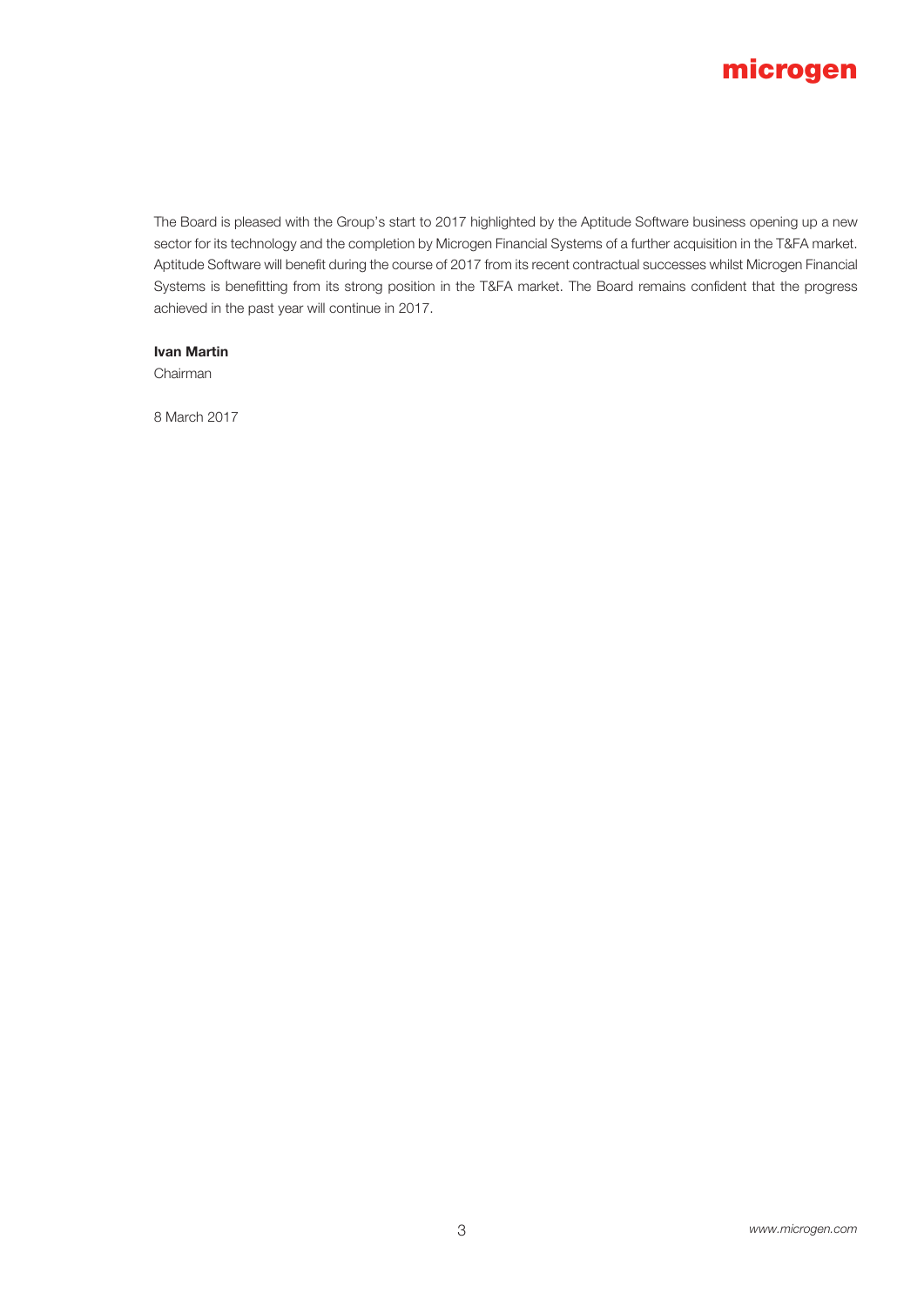

The Aptitude Software business provides a series of specialised financial management software applications. The software is developed on the Aptitude technology platform, an enterprise level Application Platform which facilitates the very rapid processing of very high volume complex, business event-driven transactions and calculations. The Aptitude technology platform and the Aptitude-based applications continue to be developed at the Aptitude Technology Centre in Wroclaw, Poland. The business generates revenue from this software through a combination of licence fees (primarily annual recurring licences), software maintenance/support and professional services.

2016 has seen strong demand for both the Aptitude Accounting Hub and the Aptitude Revenue Recognition Engine resulting in ten contracts with new clients being entered into during the course of the year. Benefitting from the contracts entered into in both 2015 and 2016, revenue increased during the year ended 31 December 2016 by 58% to £26.4 million (2015: £16.7 million), growth of 48% on a constant currency basis. Operating profit increased by 131% to £3.8 million (2015: £1.7 million) (an increase of 71% on a constant currency basis) representing an operating margin of 15% (2015: 10%).

The Board continues to be focussed on increasing Aptitude Software's on-going recurring revenue base by promoting its annual licence fee model. As a result of the contracts entered into 2016, at the year end the on-going recurring revenue base stands at £12.6 million (2015: £9.0 million), an increase of 40% (the on-going recurring revenue base includes recurring revenues contracted but yet to commence and excludes recurring revenues which are currently being received but are known to be terminating in the future).

Despite the strong preference for annual licence fees, Aptitude Software has entered into a small number of initial licence fee contracts, albeit with strong on-going maintenance revenues. The licence revenue from these agreements is invoiced and recognisable over a number of years and is disclosed within the software revenues which have increased in 2016 to £12.4 million (2015: £9.0 million). (Software revenue includes annual and initial licence fees, software maintenance and support).

Implementation and professional services revenue has increased to £14.0 million (2015: £7.7 million) with the number of projects increasing pursuant to the new contracts secured in 2015 and 2016. Growth of implementation revenue is a profitable by-product of the focus on the growth on Aptitude's software revenues; the provision of key resources to a number of clients is important for their adoption of Aptitude's products. Nevertheless, Aptitude Software is increasingly becoming accustomed to working alongside a number of partners on the larger projects in which it is involved, an approach that has directly contributed to partner support for new contracts in 2016. With the increasing number of on-going projects across Europe, North America and Asia (new market), Aptitude Software is successfully scaling its implementation capacity by working closely with a number of partners, especially in jurisdictions into which Aptitude is making its initial entry. These partners contribute expertise and local market knowledge, however, their use can generate lower operating margins than utilising Aptitude's employees if the partners are sub-contracted to Aptitude Software. The Aptitude Software business enters 2017 with good visibility over its services revenue for the year benefitting from contract wins, both in 2016 and 2015.

Aptitude Software has continued to make excellent progress with the Aptitude Revenue Recognition Engine ("ARRE") which is focussed on the telecoms industry. ARRE enables telcos to address the depth of change, risks and costs associated with the changing regulatory environment (namely, IFRS 15 and ASC 606 revenue accounting standard). With the contracts signed in the first half of 2016, Aptitude Software now provides ARRE to three of the four largest telcos in the US, a territory that has been ahead of other markets in the implementation of solutions to address the introduction of IFRS 15 and ASC 606. The second half of the year has resulted in a number of contracts for ARRE being signed with telcos in the United Kingdom, mainland Europe, Scandinavia, the Far East and Australia.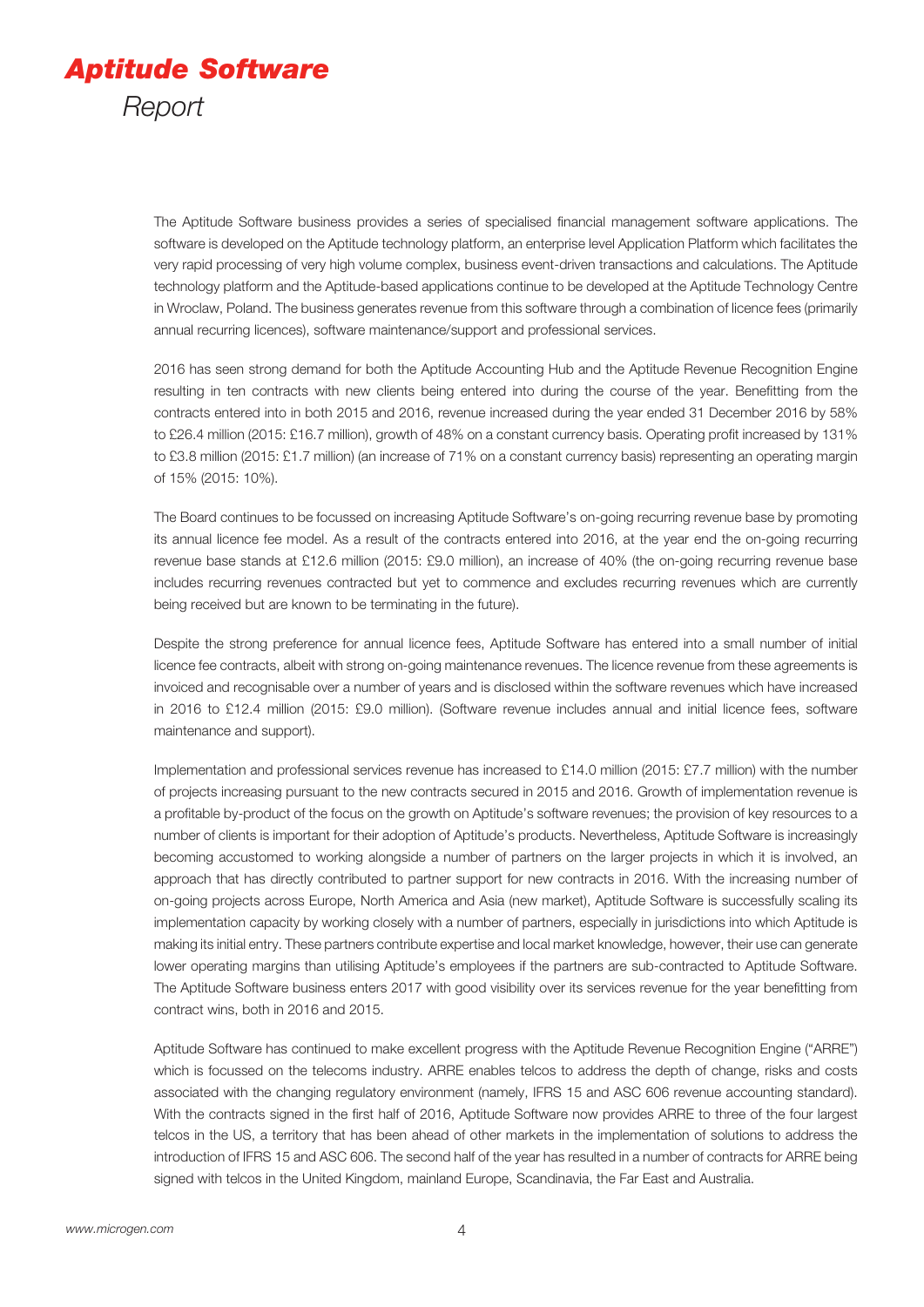The Aptitude Accounting Hub ("AAH") has a number of clients within banking, insurance and more recently telecommunications and, as the result of a further contract with a new client entered into at the start of 2017, healthcare. AAH is a high volume operational accounting platform that centralises control, improves reporting and generates a rich foundation of contract level finance data. AAH continues to attract a number of customers with new contracts entered into in both North America and Europe. Particularly pleasing is the extension of AAH with other Aptitude technologies and products into the US healthcare market. As with many of Aptitude Software's markets, regulatory and industry change is a driver of demand for its products in US healthcare. These drivers within US healthcare have resulted in increasingly complex contracts, products and services. This complexity has resulted in much higher volumes of complex accounting and consequently a need for healthcare payers and providers to understand and focus on profitability at new levels of depth and sophistication. AAH provides participants within the US healthcare market with the capability to modernise and centralise their operational finance architecture in order to provide the necessary detail which ERP systems typically cannot provide.

The business has also developed, and is developing, a select number of other specialised financial management software applications which serve the finance functions of large organisations by delivering finance integration, accounting and calculation engines together with other rules-based solutions in functional areas which are highly complex or require the rapid processing of high volumes of data. To ensure that the existing Aptitude-based applications retain their marketleading positions and new applications are successful further investment is being made in the Aptitude Technology Centre in Poland with the number of research and development specialists targeted to increase by approximately 10% in the first half of 2017 (31 December 2016: 100, 31 December 2015: 86). The business continues to monitor carefully its investment in these new opportunities in light of market and regulatory developments. Research and development expenditure in the year was £4.2 million (2015: £4.3 million) with all costs expensed as incurred.

The growth in operating margin to 15% (2015: 10%) is despite investment being made during the course of 2016 in a number of other areas of the business including the strengthening of the senior management, product management and business development teams. The full cost effect of these investments will be felt in 2017.

Aptitude Software is an increasingly international business with 53% of its revenues invoiced in US Dollars to North American clients (2015: 38%). The business has benefitted in 2016 from the strengthening of the US Dollar vs. GBP. Aptitude Software's 2016 revenue would have increased by 48% to £24.7 million on a constant currency basis (compared to actual result of £26.4 million). On a constant currency basis operating profit in 2016 would have increased by 71% to £2.8 million (compared to actual result of £3.8 million). 2016 benefitted from the twelve month rolling hedge in respect of Aptitude's research and development expenditure in Poland – these hedges have minimised the impact of the strengthening Zloty vs. GBP in 2016, however, the effects of this exchange rate movement will be felt more strongly in 2017 with the full effect deferred until 2018 and subsequent years.

In summary, the business is progressing well with its strategy to accelerate its growth by focussing and leveraging the existing expertise in high volume transaction sectors by providing Aptitude-based specialised financial management software applications to meet new accounting standards, regulations or business areas poorly served by ERP systems. Operating performance was above management expectations set at the start of 2016 and with a number of the new contracts only materially benefitting 2017 and subsequent years the Aptitude business has excellent visibility for the current year.

#### **Tom Crawford**

Chief Executive Officer, Aptitude Software

8 March 2017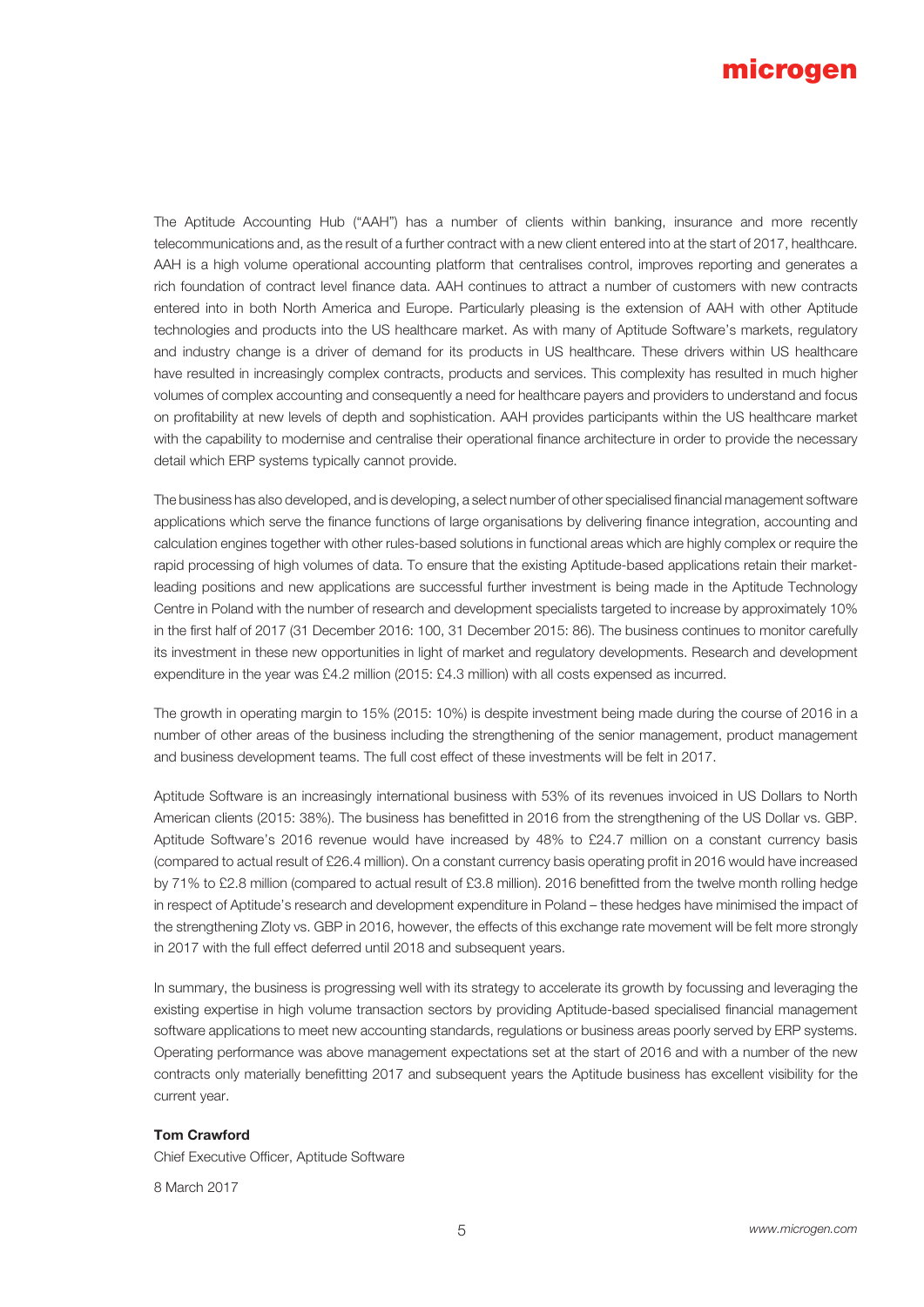# *Microgen Financial Systems Report*

The Microgen Financial Systems business is continuing to make strong progress in achieving its strategic objective to increase the proportion of its revenues from the Trust & Fund Administration ("T&FA") sector, both through organic growth and add-on acquisitions. Microgen Financial Systems' key product in this sector is Microgen 5Series which addresses the core operational requirements of a number of organisations including Trust Administrators, Fiduciary Companies, Corporate Services Providers and Fund Administrators. In addition to Microgen Financial Systems' T&FA operations, revenue is generated from both a Payments software business and an Application Management business covering a range of Microgen-owned and third party systems principally focussed on the financial services industry. Revenues are generated through a combination of software licence fees (primarily annual recurring licences), software maintenance/support fees and professional services.

Microgen Financial Systems' revenue for the year ended 31 December 2016 increased by 9% to £16.6 million (2015: £15.2 million). Recurring revenue accounts for 80% (2015: 83%) of total revenue, with 24% being generated by the top 5 clients (2015: 25%). Adjusted operating profit, reflecting the timing of recent acquisitions and subsequent integration programmes is reported in line with expectations at £7.2 million (2015: £7.2 million) representing an adjusted operating margin of 43% (2015: 48%). The reduction in the adjusted operating margin is due to the change in mix between the growing T&FA business and the declining Application Management business with its higher margins reflecting the maturity of that business. Operating profit on a statutory profit basis increased to £6.3 million (2015: £5.0 million).

#### **Trust and Fund Administration**

The key highlights for the business are the continued sales progress being made by Microgen 5Series and the acquisitions in May 2016 of Infoscreen (Cyprus) Limited ("Infoscreen") and, subsequent to the year end, Primacy Corporation ("Primacy").

The underlying organic growth due to success with Microgen 5Series, together with the recent acquisitions, has resulted in T&FA revenue growing by 37% to £8.9 million (2015: £6.5 million) representing 54% (2015: 43%) of Microgen Financial Systems' revenue with an expectation that this will increase further as a proportion of overall revenue in 2017. T&FA recurring revenue in 2016 has increased by 34% to £6.7 million (2015: £5.0 million) with the business benefitting from both a number of new customer contracts and the acquisition of Infoscreen. The T&FA ongoing recurring revenue base at 31 December 2016 has increased by 21% to £6.9 million (2015: £5.7 million) with £0.6 million of the increase attributable to the Infoscreen acquisition (the on-going recurring revenue base includes recurring revenues contracted but yet to commence and excludes recurring revenues which are currently being received but are known to be terminating in the future).

Included within the T&FA revenue of £8.9 million (2015: £6.5 million) is £6.6 million (2015: £5.0 million) generated from Microgen 5Series (and 4Series) and £2.3 million (2015: £1.5 million) from the T&FA products acquired since December 2014. The strong growth in Microgen 5Series revenues benefits from both new name customer wins as well as conversions to Microgen 5Series from the T&FA acquisitions completed since December 2014. The software and services fees arising from these conversions represents £1.0 million (2015: £0.2 million) of the £6.6 million revenue from Microgen 5Series (and 4Series).

The acquisition of Infoscreen was completed in May 2016. Infoscreen's software is used by approximately 200 customers in the T&FA sector providing the business with a strong recurring revenue base. The consideration for the Infoscreen acquisition was £1.4 million, in addition to a commitment to settle vendor debt of £0.3 million following acquisition. Infoscreen generated £0.4 million revenue in 2016 whilst under Microgen's ownership. Integration is progressing in line with expectations.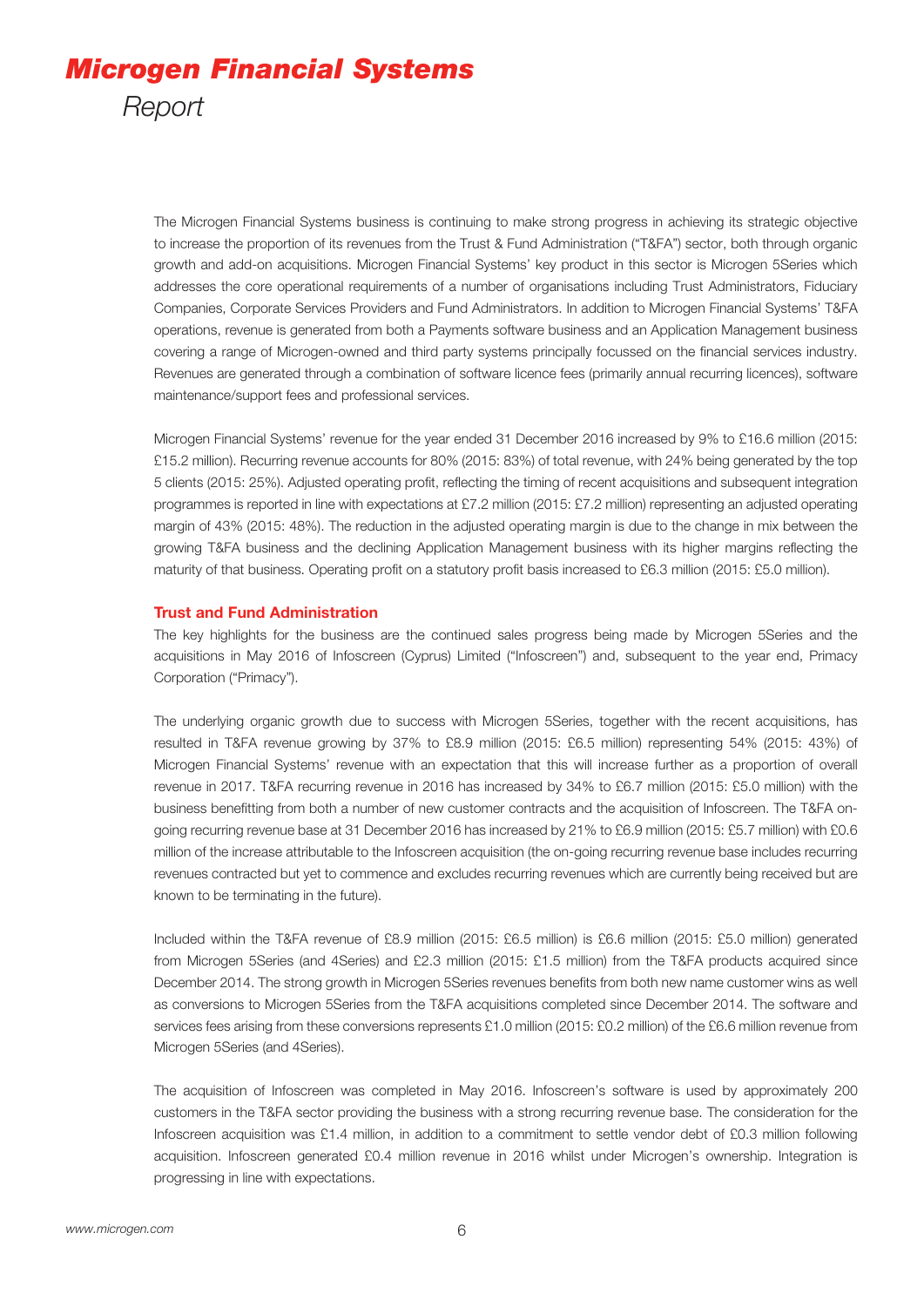

The acquisition of Primacy was completed following the year end and represents the fifth add-on acquisition by Microgen in the T&FA market since December 2014. Primacy is a Toronto-based provider of software to the T&FA market and its acquisition provides Microgen with a strong recurring revenue base. The consideration for the Primacy acquisition is £3.4 million. Primacy's revenue in the year ending 31 October 2016 was £1.2 million with profit before tax of £0.6 million.

New business sales progress with Microgen 5Series has continued with contracts signed with organisations ranging from small trust companies to multi-jurisdiction financial services groups. To maximise the opportunity provided by the strong market positioning of Microgen 5Series and the recent acquisitions, Microgen Financial Systems has invested in its sales and commercial teams, the benefit of which is expected to be realised in future periods. Further investment has also been made in the development team for the T&FA products – principally focussed on Microgen 5Series – which will enable Microgen 5Series to retain its competitive advantages over rival offerings.

The combination of organic growth and strategic, add-on acquisitions is further enhancing Microgen's already strong market positioning in T&FA and the T&FA business enters 2017 strongly positioned and with good visibility due to the contracts secured in 2016.

#### **Payments**

The Payments business offers a range of Bacs software products which enable organisations to make automated payments in the United Kingdom using Bacs payment services over the internet (Bacstel-IP). Revenue from the Payments business has increased in 2016 to £1.5 million (2015: £1.3 million) due to an increase in implementation revenues as a number of clients upgraded to the latest version of the software. Implementation revenues in 2017 are expected to return to historical levels. The Payments business benefits from contracts with over 500 well-diversified clients and high levels of recurring revenue (2016: 85% (2015: 92%)).

#### **Application Management**

The Application Management business comprises a number of Microgen-owned and third party systems focussed principally on financial services. Consistent with the maturity of the solutions provided by the Application Management business it is expected that revenues will continue to reduce as experienced in recent periods, however, within the business there is a core of supported software solutions which are expected to continue in the medium to long term. The Application Management business reported revenue in line with management expectations at £6.2 million (2015: £7.4 million) of which £5.4 million was recurring in nature (2015: £6.3 million).

#### **Summary**

In summary, the Microgen Financial Systems business continues to progress successfully its strategy to increase the proportion of its higher value T&FA revenues through both organic growth and add-on acquisitions. With recurring revenue accounting for 80% (2015: 83%) of total revenue the business has excellent future visibility.

#### **Simon Baines**

Chief Executive Officer, Microgen Financial Systems

8 March 2017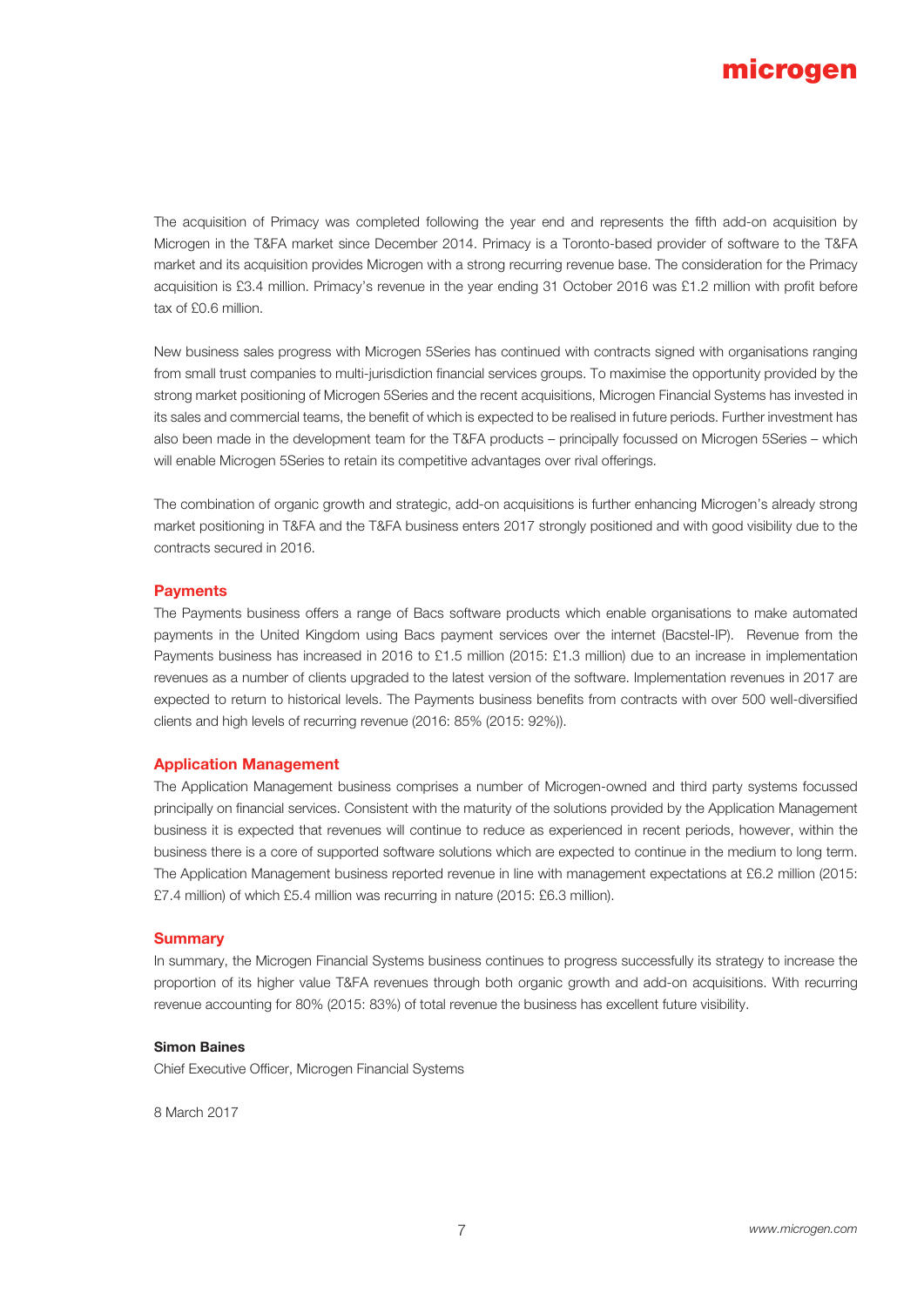# *Group Financial Performance and*

*Chief Financial Officer's Report*

Throughout this statement adjusted operating profit and margin excludes non-underlying operating items, unless stated to the contrary and constant currency growth is calculated by comparing 2015 results with 2016 results retranslated at the rates of exchange prevailing during 2015.

Revenue for the year ended 31 December 2016 was £43.0 million (2015: £32.0 million) producing an adjusted operating profit of £9.5 million (2015: £7.6 million), growth rates of 35% and 26% respectively. On a constant currency basis revenue for the year was £41.3 million (2015: £32.0 million) with adjusted operating profit of £8.5 million (2015: £7.6 million), growth rates of 29% and 12% respectively. Operating profit on a statutory basis was £8.2 million (2015: £5.3 million) after net non-underlying costs of £1.3 million (2015: £2.3 million). Group overhead costs were £1.5 million (2015: £1.3 million). The Group reported a profit for the year attributable to shareholders of £6.2 million (2015: £3.7 million). In accordance with IFRS, the Board has continued to determine that all internal research and development costs are expensed as incurred and therefore the Group has no capitalisation of development expenditure. The overall group expenditure on research, development and support activities in 2016 was £7.3 million (2015: £6.8 million). The number of employees within the Group at 31 December 2016 was 312 (31 December 2015: 257).

Net non-underlying operating costs in 2016 were £1.3 million (2015: £2.3 million) including a £0.8 million (2015: £0.4 million) amortisation charge in respect of acquired intangible assets and £0.4 million (2015: £0.1 million) regarding the shareholder-approved option grants in 2013.

The total tax charge for the year is £1.6 million (2015: £1.2 million). After adjusting for the effect of non-underlying and other items, the Group's tax charge represents 21.8% of the Group's adjusted profit before tax (2015: 21.5%) which is the tax rate used for calculating the adjusted earnings per share. Adjusted earnings per share for the year ended 31 December 2016 was 12.3 pence (2015: 9.2 pence). Basic earnings per share for the year was 10.6 pence (2015: 6.0 pence).

The Group has a strong balance sheet with net assets at 31 December 2016 of £43.4 million (2015: £38.6 million), including cash at 31 December 2016 of £23.8 million (2015: £18.6 million), and net funds at 31 December 2016 of £13.6 million (2015: £5.4 million). During the year there were net corporate cash outflows of £1.6 million (comprising £2.5 million of dividends, net consideration related to acquisitions of £1.4 million and property proceeds of £2.3 million). The loan outstanding, secured solely on the Microgen Financial Systems business, was £10.3 million at 31 December 2016 (2015: £13.3 million). Trade and other receivables outstanding at 31 December 2016 have increased to £8.3 million (2015: £4.7 million) as a result of both the growth in the Group's revenue and the requirement, on occasion, to accept payment terms with certain international customers in excess of past experience. The growth has also resulted in deferred income increasing by 21% to £20.6 million at 31 December 2016 (2015: £17.0 million).

Continuing to be a focus of the Group, cash conversion (measured by cash generated from operations as a percentage of operating profit adjusted for the non-underlying items with no cash effect) was 138% in the year (2015: 102%) benefitting principally from the growing recurring revenue base where clients typically pay annually in advance.

Pursuant to the EU referendum in the United Kingdom the Group has made an initial assessment of the likely impact upon its two operating businesses. The initial impact has been the weakening of sterling versus a number of its key trading currencies, most notably Euro, Polish Zloty and US Dollar. The exchange rate movements pursuant to the referendum have had a positive impact on the Group's results as demonstrated by the constant currency revenue and profit disclosures included within this report. The Group has recently introduced a hedging policy for the US Dollar, in addition to the longstanding policy in respect of Aptitude Software's Polish Zloty cost base where forward exchange contracts are entered twelve months in advance. Further to the foreign exchange volatility, the Group has assessed the potential future restrictions to free movement of labour in light of the EU referendum and other political changes. The Group has established a number of relationships which reduces its previous dependency on deploying its consultants into countries which they are not citizens of, nevertheless, the Group will continue to monitor developments in this area.

#### **Philip Wood**

Chief Financial Officer 8 March 2017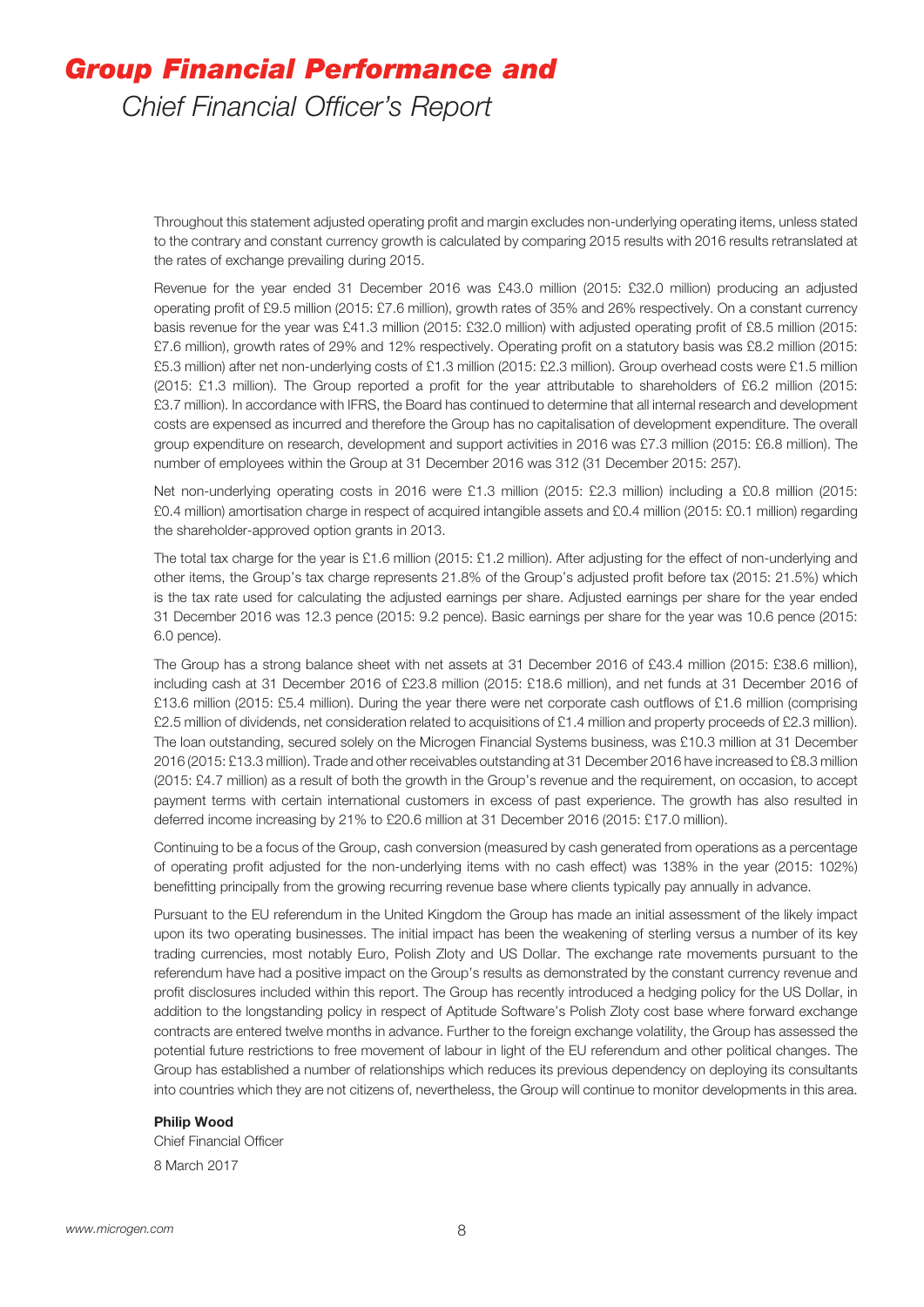

The directors of Microgen plc (the "Company") present their report and the audited consolidated financial statements of the Company for the year ended 31 December 2016.

#### **Results and Dividends**

The results for the year are set out in the financial statements and notes that appear on pages 52 to 107. As explained in the Chairman's Statement, the directors propose the payment of a final dividend of 3.5 pence per share, making a total of 5.0 pence per share for the year (2015 total: 4.2 pence). Subject to shareholder approval, the proposed final dividend will be paid on 26 May 2017 to shareholders on the register at close of business on 5 May 2017.

The ordinary dividends paid in 2016 totalled £2.5 million (2015: £2.1 million).

#### **Principal Activities**

The Company is the corporate parent of two information technology businesses, operated as independent business units. The Company and its subsidiaries together are referred to in this Annual Report as "the Group". The Group's products and services are currently provided through two operating businesses which are detailed within the reports on pages 4 and 6.

#### **Key Performance Indicators**

Key Performance Indicators are set for each of the Group's two operating businesses and can be found in the reports on pages 4 and 6. The Key Performance Indicators for the Microgen Financial Systems business are Operating Profit before Non-Underlying Items, Recurring Revenue, and growth in the Trust and Fund Administration sector revenues. The Key Performance Indicators for the Aptitude Software business are Revenue Growth, Operating Profit Growth and Recurring Software-based Revenue Growth.

#### **Principal Risks and Uncertainties**

The management of the business and the execution of the Group's strategy are subject to a number of risks. As detailed on page 22 risks are formally reviewed by the Board and appropriate processes put in place to monitor and mitigate such risks where feasible. The key business risks for the Group are set out in the table on pages 11 to 13.

#### **Statement of Directors' Responsibilities**

The directors are responsible for preparing the Annual Report, the Directors' Remuneration Report and the financial statements in accordance with applicable law and regulations.

Company law requires the directors to prepare financial statements for each financial year. Under that law the directors have prepared the Group and parent company financial statements in accordance with International Financial Reporting Standards (IFRSs) as adopted by the European Union. Under company law the directors must not approve the financial statements unless they are satisfied that they give a true and fair view of the state of affairs of the Group and the Company and of the profit or loss of the Group for that period. In preparing these financial statements, the directors are required to:

- select suitable accounting policies and then apply them consistently;
- make judgements and accounting estimates that are reasonable and prudent;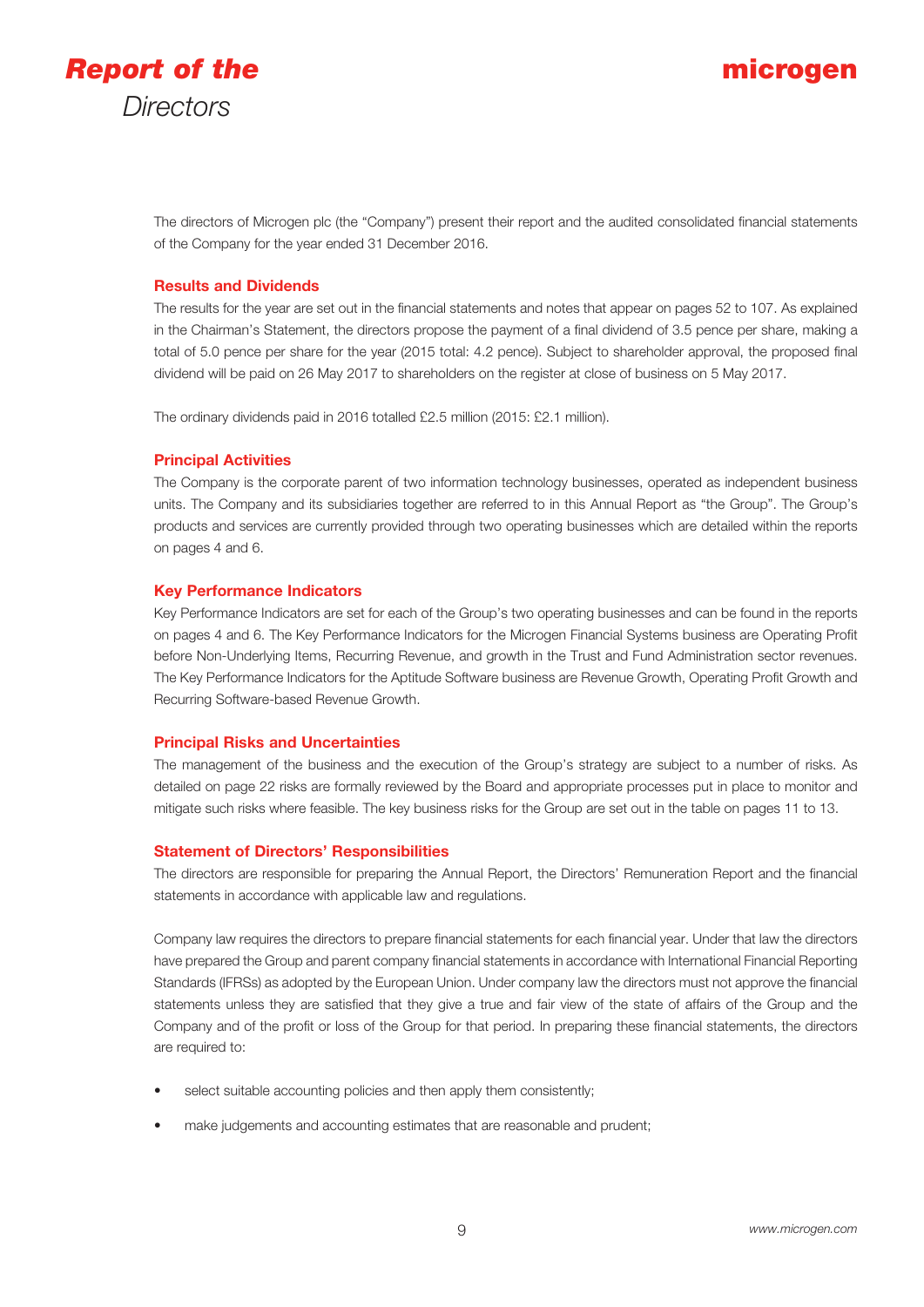

- state whether applicable IFRSs as adopted by the European Union have been followed, subject to any material departures disclosed and explained in the financial statements;
- prepare the financial statements on the going concern basis unless it is inappropriate to presume that the Company will continue in business.

The directors are responsible for keeping adequate accounting records that are sufficient to show and explain the Company's transactions and disclose with reasonable accuracy at any time the financial position of the Company and the Group and enable them to ensure that the financial statements and the Directors' Remuneration Report comply with the Companies Act 2006 and, as regards the Group financial statements, Article 4 of the IAS Regulation. They are also responsible for safeguarding the assets of the Company and the Group and hence for taking reasonable steps for the prevention and detection of fraud and other irregularities.

The directors are responsible for the maintenance and integrity of the Company's website. Legislation in the United Kingdom governing the preparation and dissemination of financial statements may differ from legislation in other jurisdictions.

The directors consider that the Annual Report and accounts, taken as a whole, is fair, balanced and understandable and provides the information necessary for shareholders to assess a Company's performance, business model and strategy.

Each of the directors whose names and functions are listed in the front of this report confirm that, to the best of their knowledge:

- the Group financial statements, which have been prepared in accordance with IFRSs as adopted by the EU, give a true and fair view of the assets, liabilities, financial position and profit of the Group; and
- the Annual Report includes a fair review of the development and performance of the business and the position of the Group, together with a description of the principal risks and uncertainties that it faces.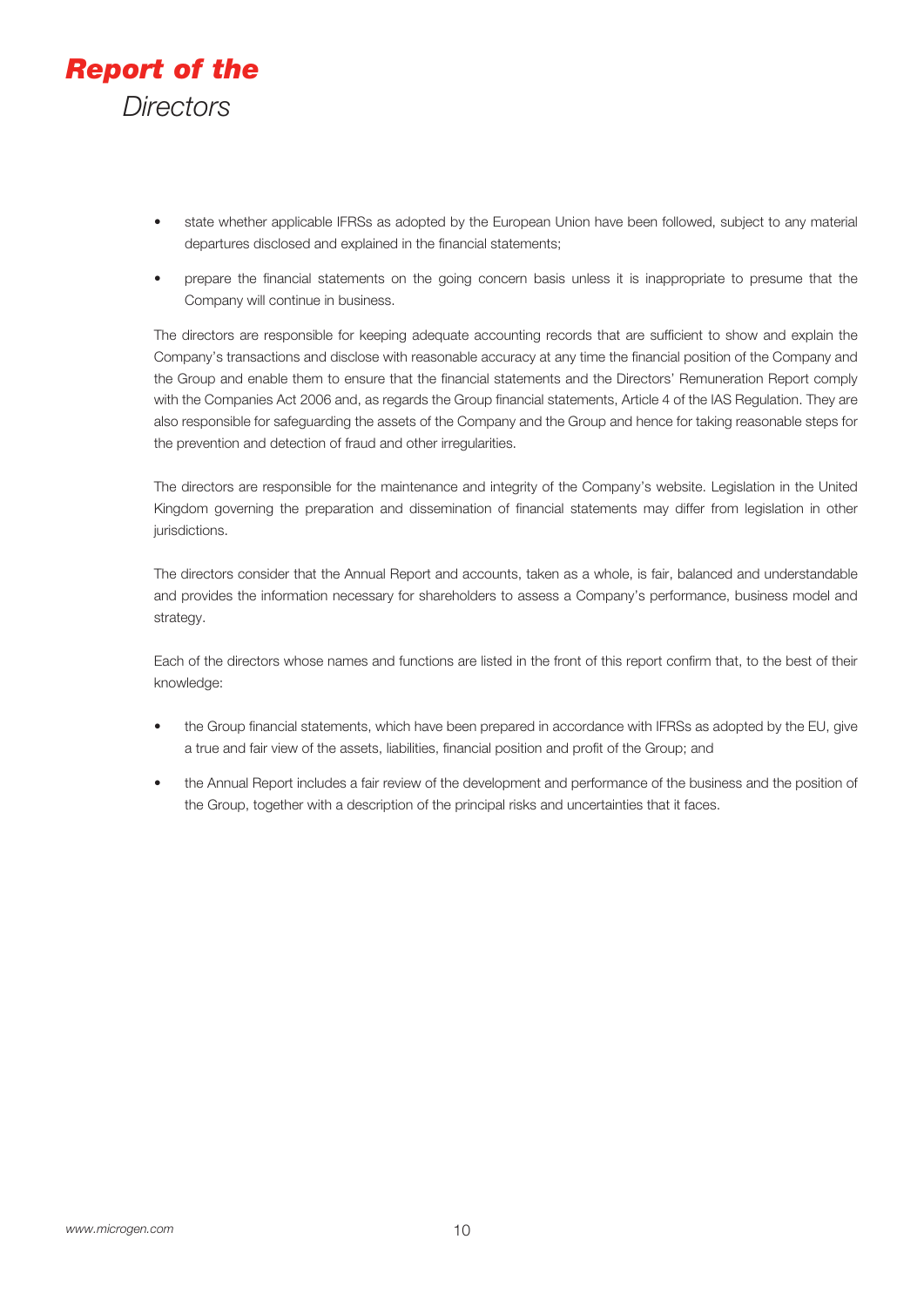# **Table detailing Principal Risks and Uncertainties**

| <b>Major Risks and</b><br><b>Uncertainties</b>                                                                                                                                       | <b>Explanation</b>                                                                                                                                                                                                                                                                                                                                                                                                                                                                                                                                                                                                                                                                                                                                                                                                                                                                                                                                                                                                                                                                                                                          | <b>Mitigating Action</b>                                                                                                                                                                                                                                                                                                                           |  |
|--------------------------------------------------------------------------------------------------------------------------------------------------------------------------------------|---------------------------------------------------------------------------------------------------------------------------------------------------------------------------------------------------------------------------------------------------------------------------------------------------------------------------------------------------------------------------------------------------------------------------------------------------------------------------------------------------------------------------------------------------------------------------------------------------------------------------------------------------------------------------------------------------------------------------------------------------------------------------------------------------------------------------------------------------------------------------------------------------------------------------------------------------------------------------------------------------------------------------------------------------------------------------------------------------------------------------------------------|----------------------------------------------------------------------------------------------------------------------------------------------------------------------------------------------------------------------------------------------------------------------------------------------------------------------------------------------------|--|
| Demand for the Group's<br>products may be adversely<br>affected if economic and<br>market<br>conditions<br>are<br>unfavourable.                                                      | Adverse economic conditions worldwide can contribute to<br>slowdowns in the Information Technology spending environment<br>and may impact the Group's business, resulting in reduced demand<br>for its products as a result of decreased spending by customers<br>and increased price competition for the Group's products. The<br>Group's revenues, expenses and operating results could vary<br>significantly from period to period as a result of a variety of factors,<br>some of which are outside the directors' control.                                                                                                                                                                                                                                                                                                                                                                                                                                                                                                                                                                                                             | The Group's preferred annual licence fee model and<br>recurring revenue provides some resilience against the<br>full effects of market deterioration. Additionally, the Group<br>operates in multiple geographic regions and, while it<br>has a material exposure to the financial services sector,<br>operates in a number of business sectors.   |  |
| If the Group does not<br>expand or enhance its<br>product<br>offerings<br>or<br>effectively<br>respond<br>to<br>technological change, the<br>business may be negatively<br>affected. | The Group's future performance will depend on the successful<br>development, introduction and market acceptance of new and<br>enhanced products that address customer requirements in a cost<br>effective manner. If the Group does not expand or enhance its<br>product offerings or respond effectively to technological change,<br>its business may be negatively affected. Additionally, there is a risk<br>that the Group's technological approach will not achieve broad<br>market acceptance or that other technologies or solutions will<br>supplant the Group's approach. Some of the Group's markets are<br>characterised by rapid technological change, frequent introduction<br>of new products, changes in customer requirements and evolving<br>industry standards.                                                                                                                                                                                                                                                                                                                                                           | The development of new products and enhancement of<br>existing ones is overseen by monthly forums which are<br>attended by senior managers from relevant functions of<br>the business.                                                                                                                                                             |  |
| There<br>substantial<br>is<br>competition in the Group's<br>markets<br>which<br>could<br>adversely affect the Group.                                                                 | Some of the markets for the Group's products are competitive,<br>rapidly evolving and subject to rapid technological change. As a<br>result the Group expects competition to persist, intensify and<br>increase in the future. There are no substantial barriers to entry<br>into these markets and some of the Group's competitors are large<br>organisations with far greater financial resources than Microgen.<br>The Group's ability to compete is dependent upon many factors<br>within and beyond the Group's control, including: (a) timing and<br>market acceptance of new solutions and enhancements to<br>existing solutions developed by the Group and its competitors;<br>(b) performance, ease of use and reliability of the Group's products;<br>(c) price; (d) customer service and support; and (e) sales and<br>marketing efforts.                                                                                                                                                                                                                                                                                        | Where appropriate the Group carries out product<br>development and marketing activities to improve the<br>competitiveness of its products. In addition significant<br>proposals are reviewed by senior managers and, if<br>appropriate, the Board.                                                                                                 |  |
| Group's<br>products<br>The<br>have lengthy sales and<br>implementation<br>cycles,<br>which could<br>adversely<br>affect the Group's business.                                        | Sales of the Group's software products may require the Group to<br>engage in a lengthy sales effort, and these lengthy periods or delays<br>in customer deployment of a product could materially adversely<br>affect the Group's operating results or financial condition. The<br>Group's sales efforts include significant education of prospective<br>customers regarding the use and benefits of the Group's<br>products. As a result, the sales cycle for the Group's products<br>varies. In addition, the implementation of the Group's products<br>involves a significant commitment of resources by customers<br>over an extended period of time. The Group's sales and customer<br>implementation cycles may be subject to a number of potential<br>delays. These include delays related to product development and<br>implementation as well as delays over which the Group has little<br>or no control, including: (a) customers' budgetary constraints;<br>(b) internal acceptance reviews; (c) customers' purchasing<br>processes; (d) the complexity of customers' technical needs; and<br>(e) changing customer requirements. | The Group's business processes in support of each stage<br>in the major contract life cycle (bid, in-life, renewal and<br>termination) are well-established. All significant proposals<br>and contracts are subject to review by senior managers<br>and, if appropriate, the Board.                                                                |  |
| The<br>Group's<br>operating<br>businesses are dependent<br>on a number of major<br>clients and contracts.                                                                            | A significant part of the revenue of the Group's operating businesses<br>may be derived from large contracts. Loss of or reduction in revenue<br>from any one or more of these clients (either as a result of external<br>factors or other factors such as performance on contracts) as well<br>as any expiry without renewal or delay of these contracts could<br>adversely affect the Group's business and results of operations.                                                                                                                                                                                                                                                                                                                                                                                                                                                                                                                                                                                                                                                                                                         | Managers of the Group regularly meet with major clients<br>to identify any factors which may, if not addressed, result<br>in loss of revenue. Any significant issues are reported<br>to the senior managers and, if appropriate, the Board.<br>The Group continues to aim to expand its client base to<br>reduce its dependency on any one client. |  |
| Potential future acquisitions<br>by the Group may have<br>unexpected<br>material<br>adverse consequences.                                                                            | Acquisitions are part of the strategy for the Group as a whole and<br>the Microgen Financial Systems business in particular. Acquisitions<br>involve numerous risks which may have unexpected adverse<br>material consequences.                                                                                                                                                                                                                                                                                                                                                                                                                                                                                                                                                                                                                                                                                                                                                                                                                                                                                                             | Due diligence is performed when potential acquisitions<br>are identified and all acquisitions require Board approval.                                                                                                                                                                                                                              |  |
| If the Group loses its key<br>personnel or cannot recruit<br>additional personnel, the<br>Group's<br>business<br>may<br>suffer.                                                      | The Group's success greatly depends on its ability to hire, train,<br>retain and motivate qualified personnel, particularly in sales,<br>marketing, research and development, consultancy services and<br>support. The Group faces significant competition for individuals<br>with the skills required to perform the services the Group will offer.<br>If the Group is unable to attract and retain qualified personnel it<br>could be prevented from effectively managing and expanding its<br>business.                                                                                                                                                                                                                                                                                                                                                                                                                                                                                                                                                                                                                                  | The Remuneration Committee regularly reviews the<br>Group's compensation policies to endeavour to ensure<br>that it can continue to attract, motivate and retain<br>qualified personnel.                                                                                                                                                           |  |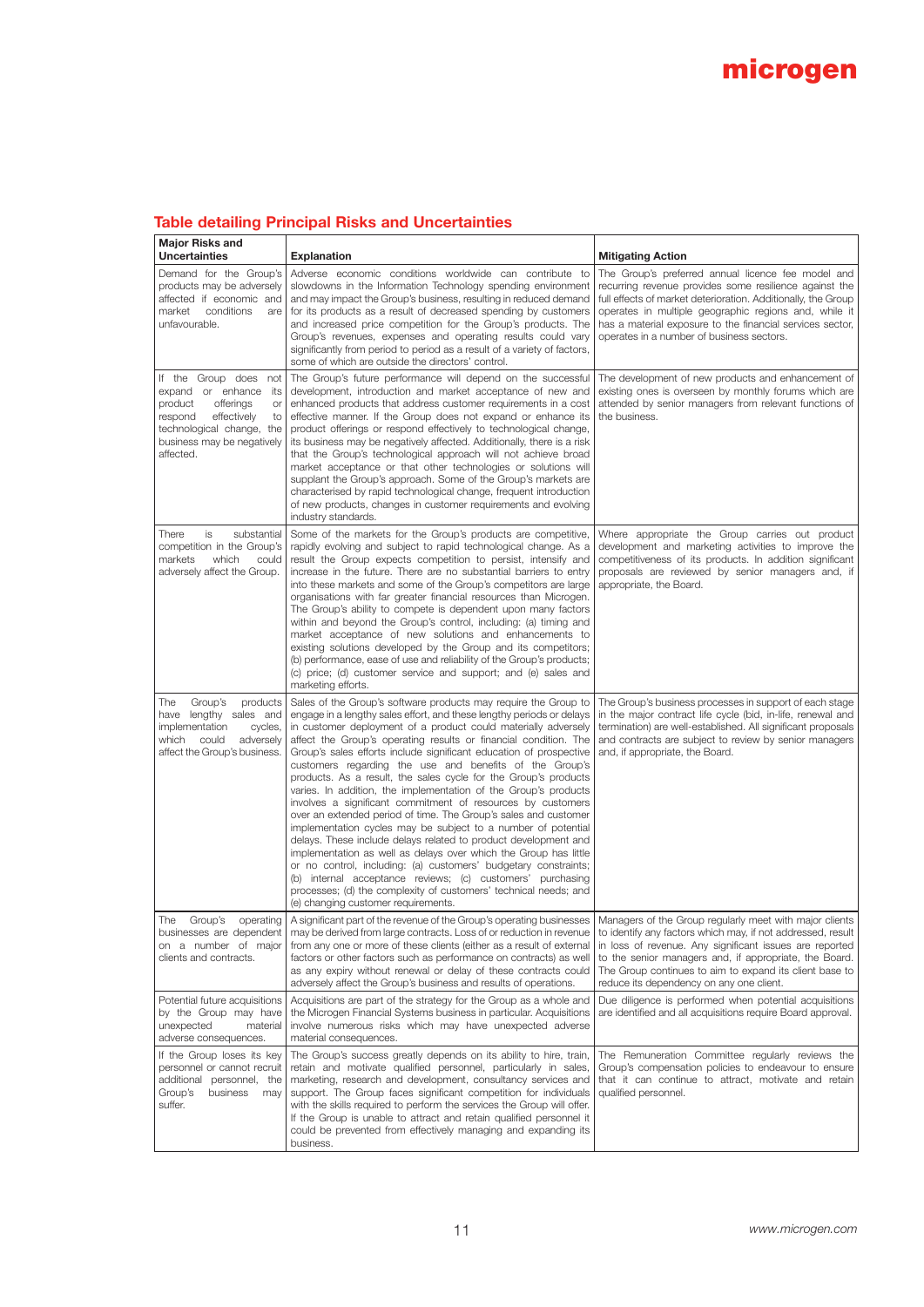

# **Table detailing Principal Risks and Uncertainties (continued)**

| <b>Major Risks and</b><br><b>Uncertainties</b>                                                                                                                                                                           | <b>Explanation</b>                                                                                                                                                                                                                                                                                                                                                                                                                                                                                                                                                                                                                                                                                                                                                                                                                                                                                                                                                                                                                                                                                     | <b>Mitigating Action</b>                                                                                                                                                                                                                                                                                                                                                                                                                                                                                         |
|--------------------------------------------------------------------------------------------------------------------------------------------------------------------------------------------------------------------------|--------------------------------------------------------------------------------------------------------------------------------------------------------------------------------------------------------------------------------------------------------------------------------------------------------------------------------------------------------------------------------------------------------------------------------------------------------------------------------------------------------------------------------------------------------------------------------------------------------------------------------------------------------------------------------------------------------------------------------------------------------------------------------------------------------------------------------------------------------------------------------------------------------------------------------------------------------------------------------------------------------------------------------------------------------------------------------------------------------|------------------------------------------------------------------------------------------------------------------------------------------------------------------------------------------------------------------------------------------------------------------------------------------------------------------------------------------------------------------------------------------------------------------------------------------------------------------------------------------------------------------|
| Claims by others that the<br>Group's products or brands<br>infringe their intellectual<br>property rights could be<br>costly to defend and could<br>harm the Group's business.                                           | The Group may be subject to claims by others that the Group's<br>products or brands infringe or misappropriate their intellectual<br>property or other property rights. These claims, whether or not<br>valid, could require the Group to spend significant sums in litigation,<br>distract management attention from the business, pay damages,<br>delay or cancel product shipments, rebrand or re-engineer the<br>Group's products or acquire licences to third party intellectual<br>property. In the event that the Group needs to acquire a third party<br>licence, the Group may not be able to secure it on commercially<br>reasonable terms, or at all.                                                                                                                                                                                                                                                                                                                                                                                                                                       | The Group's legal function regularly reviews methods by<br>which it can protect its own intellectual property rights<br>and avoid infringing the intellectual property rights of<br>third parties. This has resulted in both the registration of<br>trade marks and patent applications where considered<br>appropriate.                                                                                                                                                                                         |
| The Group's reputation as a<br>quality professional service<br>provider may be adversely<br>affected by any failure<br>to meet its contractual<br>obligations,<br>customer<br>expectations or agreed<br>services levels. | The Group's ability to attract new customers or retain existing<br>customers is largely dependent on its ability to provide reliable<br>high quality products and services to them and to maintain a<br>good reputation. Because many of the engagements of the Group<br>involve projects that are critical to the business operations and<br>information systems of clients, the failure or inability of the Group<br>to meet a client's expectations could have an adverse effect on the<br>client's operations and could result in damage to the reputation of<br>the Group. Certain contracts may provide for a reduction in fees<br>payable by the client if service levels fall below certain specified<br>thresholds, thus potentially reducing or eliminating the profit margin<br>on any particular contract. If the Group fails to meet its contractual<br>obligations or perform to client expectations, it could be subject<br>to legal liability or damage to its reputation and the client may<br>ultimately be entitled to terminate the contract.                                      | The Group employs highly-skilled personnel and has<br>business processes in place to endeavour to ensure that<br>any lapse is quickly identified and addressed. In addition,<br>significant issues are reported to senior managers and, if<br>appropriate, the Board.                                                                                                                                                                                                                                            |
| Group's<br>The<br>software<br>products<br>may<br>contain<br>undetected<br>errors<br>and<br>have dependency<br>upon<br>integration with third party<br>products.                                                          | The Group's products involve sophisticated technology that<br>performs critical functions to highly demanding standards.<br>Software products as complex as those offered by the Group might<br>contain undetected errors or failures. If flaws in design, production,<br>assembly or testing of the Group's products (by the Group or the<br>Group's suppliers) were to occur, the Group could experience a<br>rate of failure in its products that would result in substantial repair,<br>replacement or service costs and potential liability and damage to<br>the Group's reputation. The Group will not be able to be certain<br>that, despite testing by the Group and by current and prospective<br>customers, flaws will not be found in products or product<br>enhancements. Any flaws found may cause substantial harm to the<br>Group's reputation and result in additional unplanned expenses to<br>remedy any defects, and liability stemming therefrom, as well as a<br>loss in revenue and profit.                                                                                      | Development activities including software quality and<br>integration with third party products and databases<br>are reviewed in regular monthly meetings with senior<br>managers. The Group's software testing processes are<br>also well established.                                                                                                                                                                                                                                                           |
|                                                                                                                                                                                                                          | In addition, third party products and databases have been included<br>in or integrated with the Group's products under licences granted<br>to the Group or its customers. If any such licence was to expire<br>without renewal or be otherwise terminated, the Group or the<br>relevant customer would need to cease use of, and remove or<br>disintegrate, the relevant third party product or database which<br>could be costly, time-consuming and cause significant disruption<br>to the Group's business. Any such removal or disintegration of third<br>party products or databases would necessitate changes to, and/<br>or the re-engineering of, the Group's products which could also<br>be costly, time-consuming and cause significant disruption to the<br>Group's product development strategies and otherwise adversely<br>affect the Group's business. Even if such third party licences are<br>not terminated, the Group's reliance on third party products or<br>databases could limit and/or adversely affect its ability to control<br>the future development of its own products. |                                                                                                                                                                                                                                                                                                                                                                                                                                                                                                                  |
| The Microgen Financial<br>Systems business may not<br>be able to comply with its<br>obligations under its loan<br>agreements.                                                                                            | The Microgen Financial Systems business has a loan secured solely<br>on its assets. The loan agreement has a number of obligations and<br>financial covenants that, if not complied with, may lead to default.                                                                                                                                                                                                                                                                                                                                                                                                                                                                                                                                                                                                                                                                                                                                                                                                                                                                                         | The Board approved the terms of the loan and regularly<br>monitors forecast adherence to financial covenants.<br>Included within the loan agreement is the ability of the<br>Group to cure any financial covenant breaches on a<br>limited number of occasions. To mitigate the interest<br>rate risk associated with the loan the Microgen Financial<br>Systems business of the Group has entered into an<br>interest rate swap which effectively fixes the interest<br>payable on the loan to 3.24% per annum. |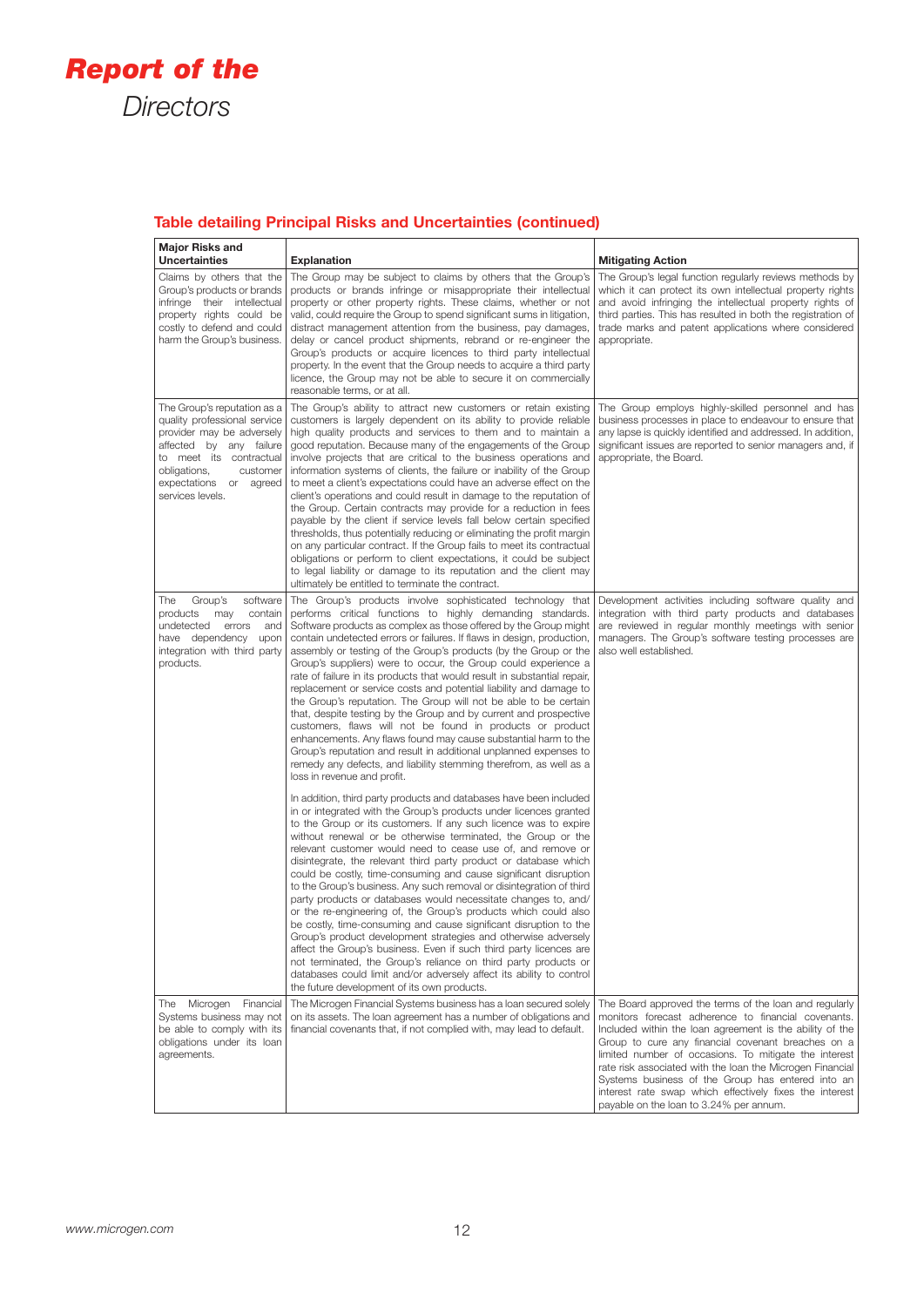| <b>Major Risks and</b><br><b>Uncertainties</b>        | <b>Explanation</b>                                                                                                                                                                                                  | <b>Mitigating Action</b>                                                                                                                                                                                                                                                                                                                                                                                                     |
|-------------------------------------------------------|---------------------------------------------------------------------------------------------------------------------------------------------------------------------------------------------------------------------|------------------------------------------------------------------------------------------------------------------------------------------------------------------------------------------------------------------------------------------------------------------------------------------------------------------------------------------------------------------------------------------------------------------------------|
| Fluctuations in exchange<br>rates and interest rates. | Unexpected fluctuations in exchange rates and interest rates could<br>result in financial loss or exposure.                                                                                                         | The Group routinely enters into forward contracts in<br>respect of monthly transactions with the Group's Polish<br>development organisation and, with effect from February<br>2017, enters into forward exchange contracts in respect<br>of its activities transacted in U.S. Dollars. The Group<br>continues to monitor exchange rate risk in respect of<br>other foreign currency exposures.                               |
|                                                       |                                                                                                                                                                                                                     | In order to mitigate and manage interest rate risk the<br>Group has in place an effective interest rate hedge to<br>manage exposure on borrowings. Interest rate swaps are<br>used as cash flow hedges of future interest payments,<br>which have the effect of increasing the proportion of fixed<br>interest debt.                                                                                                         |
| Risk of reduced<br>global<br>labour mobility.         | Political changes could hinder the mobility of labour globally and<br>impact the Group's ability to deploy its consultants working with the<br>Group's clients in overseas territories including Europe and the US. | Where appropriate the Group employs individuals who<br>are resident in the countries where work needs to be<br>performed. The Group retains appropriate advisers to<br>assist in the global mobility of employees in countries<br>where the Group has no resident employees. In addition<br>the Group is continuing to develop relationships with<br>organisations who have implementation capability in key<br>territories. |

## **Table detailing Principal Risks and Uncertainties (continued)**

#### **Going Concern and Long Term Viability Statement**

In accordance with provision C.2.2 of the 2014 revision of the UK Corporate Governance Code, the directors have assessed the prospects of the Group over a longer period than the 12 months required by the 'Going Concern' provision. The Board determined that it would be reasonable to perform this review for a period of three years and considered the Group's cash flows, loan compliance and other key financial indicators over the period. Sensitivity analysis was then performed with a number of the main assumptions underlying the forecast flexed both individually and in aggregate. Where appropriate, this analysis was carried out to evaluate the potential impacts of the Group's principal risks actually occurring.

Based on the results of the review the directors confirm that they have a reasonable expectation that the Group will continue to operate and meet its liabilities, as they fall due, for the next three years. The directors' assessment has been made with reference to the Group's current position and prospects, the Group's current strategy, the Board's current risk appetite and the Group's principal risks and how these are managed.

#### **Employment Policies and Gender Diversity**

The Group is committed to offering equal employment opportunities and its policies are designed to attract, retain and motivate the best staff regardless of gender, race, colour, religion, ethnic or national origin, age, marital status, disability, sexual orientation or any other conditions not relevant to the performance of the job, who can demonstrate that they have the necessary skills and abilities. The Group gives proper consideration to applications for employment when these are received from disabled persons and will employ them in posts whenever suitable vacancies arise. Staff who become disabled will be retained whenever possible through retraining, use of appropriate technology and making available suitable alternative employment.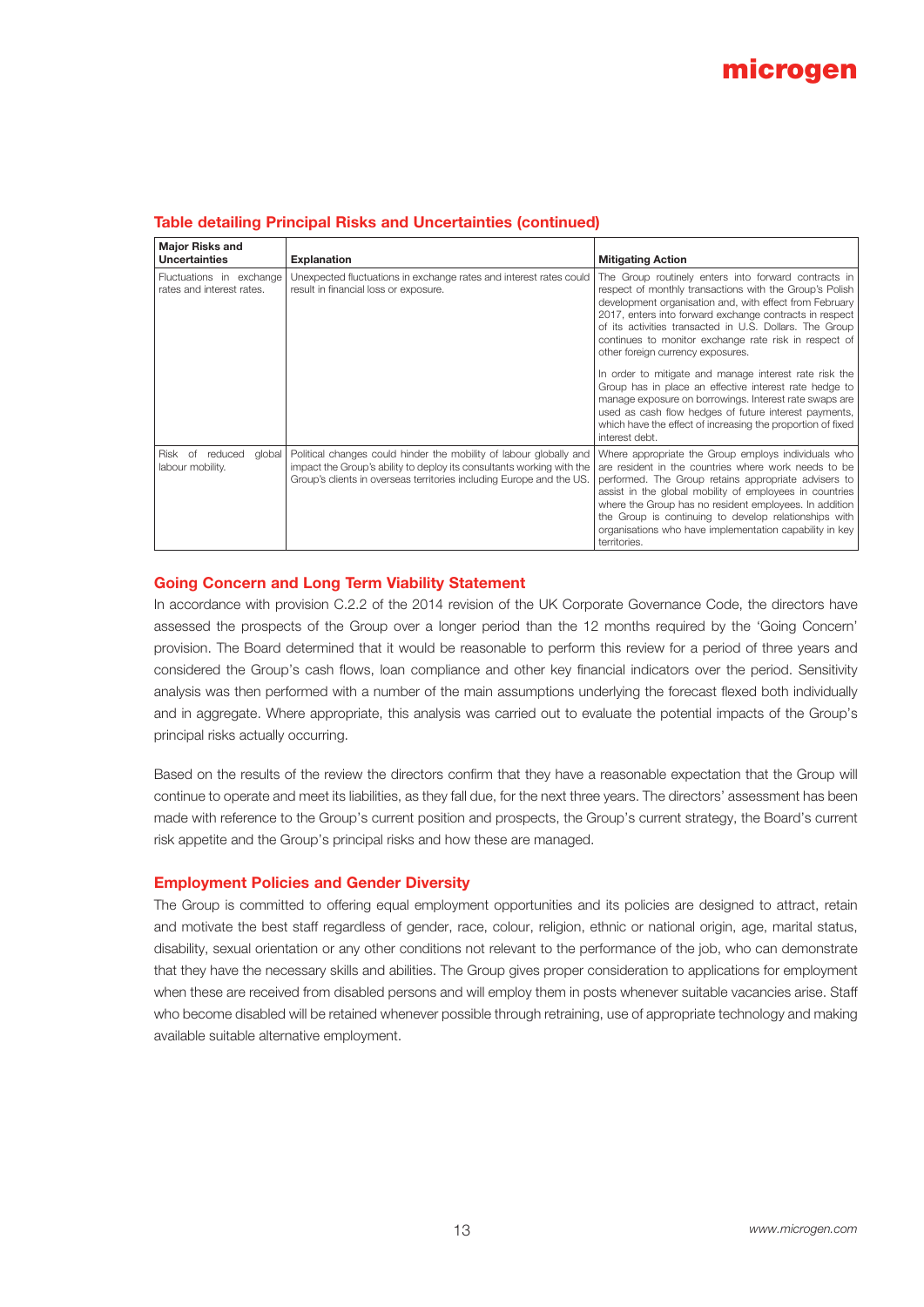

The following table reports on the gender diversity within the Group's workforce at 31 December 2016:

|         |      | <b>Board diversity</b> |      | Top leadership diversity |      | <b>Total workforce diversity</b> |
|---------|------|------------------------|------|--------------------------|------|----------------------------------|
|         | 2016 | 2015                   | 2016 | 2015                     | 2016 | 2015                             |
| Men     |      |                        | 11   | 10                       | 238  | 196                              |
| Women   |      |                        |      |                          | 74   | 61                               |
| Men %   | 100% | 80%                    | 92%  | 77%                      | 76%  | 76%                              |
| Women % | 0%   | 20%                    | 8%   | 23%                      | 24%  | 24%                              |

The Group encourages the participation of all employees in the operation and development of the business and has a policy of regular communications including overviews of the Group's financial performance. The Group from time to time provides employees with information on matters of concern to them, consulting them or their representatives regularly, so that their views can be taken into account when decisions are made that are likely to affect their interests. The Group incentivises employees and senior management through the payment of bonuses linked to performance objectives, together with the other components of remuneration detailed in the Directors' Remuneration Report. Barbara Moorhouse is to be appointed as a Non-Executive Director with effect from 1 April 2017 as a result of which the Board will comprise six male directors (86%) and one female director (14%), and the Group's top leadership will consist of eleven men (85%) and two women (15%). The Group's policies remain consistent with the requirements of the Universal Declaration on Human Rights and the spirit of the International Labour Organisation core labour standards.

A highlight for 2016 was the introduction of the Save As You Earn Scheme 2016 which is open to a significant majority of employees. The Group is pleased with the high level of participation in the scheme, which encourages the involvement of employees in the Group's performance, and (together with the regular communications referred to above) assists in achieving a common awareness on the part of employees of the financial and economic factors that affect the Group's performance.

#### **Environmental Policy**

As a supplier of software solutions the Group's operations do not have a significant impact on the environment. The Group has no manufacturing facilities and its premises exclusively comprise offices. Any obsolete office equipment and computers are resold or recycled to the extent practicable. The Group has recycling facilities in all of its offices and use of waste paper is minimised by promoting a paperless process and downloadable software products. However the Group recognises that its activities should be carried out in an environmentally friendly manner and therefore aims to:

- comply with relevant environmental legislation;
- reduce waste and, where practicable, re-use and recycle consumables;
- dispose of non-recyclable items in an environmentally friendly manner;
- minimise the consumption of energy and resources in the Group's operations; and
- reduce the environmental impact of the Group's activities and where possible increase the procurement of environmentally friendly products.

#### **Greenhouse Gas Emissions**

The Company complies with the greenhouse gas (GHG) emissions reporting requirements of The Companies Act 2006 (Strategic and Directors' Reports) Regulations 2013. The Company Reports all material GHG emissions, wherever possible using "tonnes of CO<sub>2</sub>-equivalent" (tCO<sub>2</sub>e) as the unit, to account for all GHGs which are attributable to human activity, as defined in section 92 of the Climate Change Act 2008(a).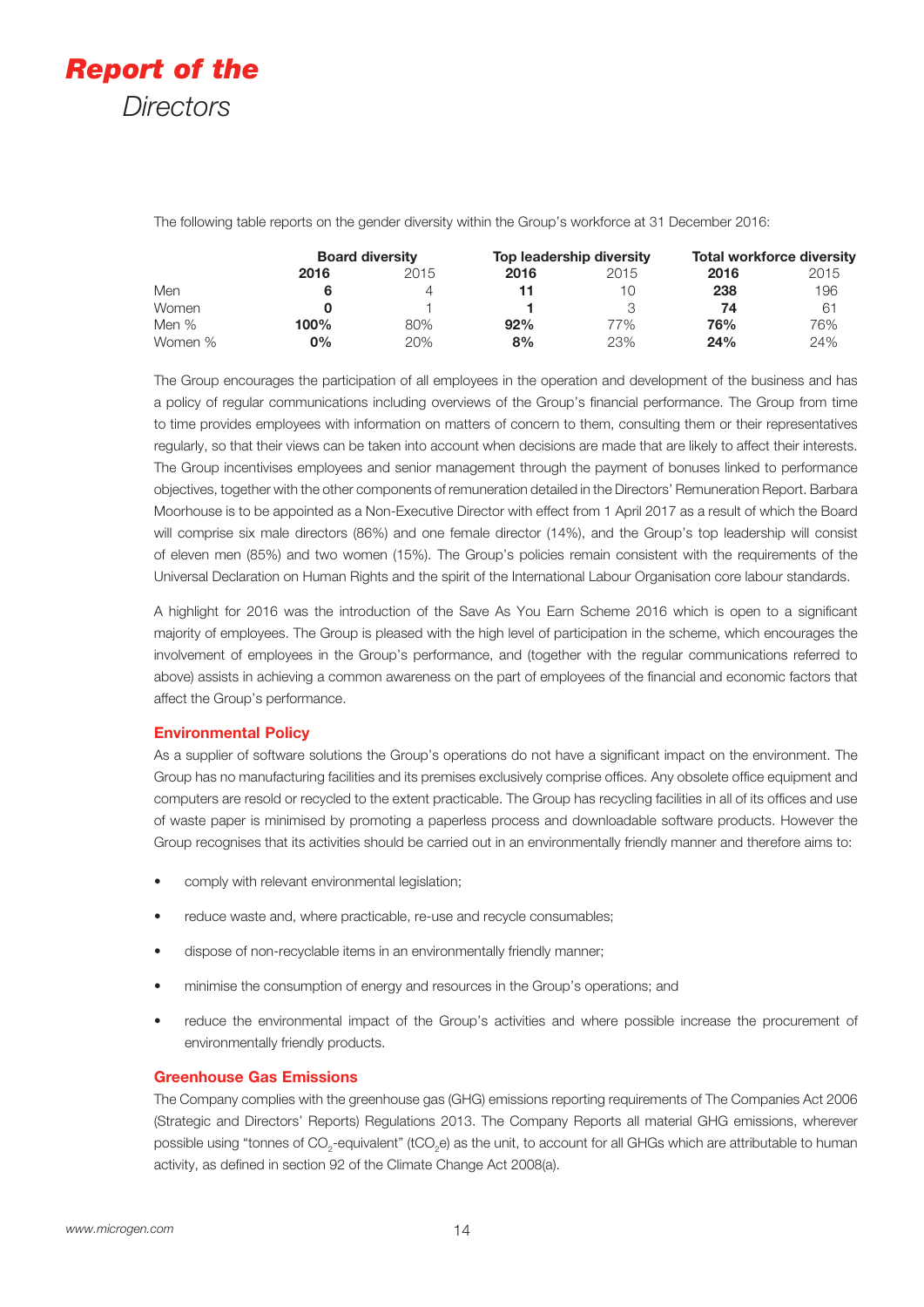

Emissions data is reported for the Group's operations in the UK, Poland, Guernsey, Jersey (since 2015), the USA, Canada (since 2016) and South Africa (operations now closed). The Company has also included emissions from its 2016 acquisition including operations in Hong Kong (now closed), Cyprus and Serbia – these emissions have been incorporated into the historic baseline. The methodology used to compile this data is in accordance with the requirements of the following standards: the World Resources Institute's (WRI) Greenhouse Gas Protocol (revised version); Defra's Environmental Reporting Guidelines: Including mandatory greenhouse gas emissions reporting guidance (June 2013) and ISO 14064 – part 1.

Material GHG emissions from business activities in 2016 totalled 814 tCO<sub>2</sub>e (2015: 902 tCO<sub>2</sub>e), consisting of:

- $\bullet$  145 tCO<sub>2</sub>e from the combustion of fuel and the operation of any facilities; and
- $\bullet$  669 tCO<sub>2</sub>e from the purchase of electricity, heat, steam or cooling by the Group for its own use.

|                                                                                                                  | <b>Emissions</b>                             |                 |                             | Tonnes of Tonnes of Tonnes of<br>source CO <sub>2</sub> e 2013 CO <sub>2</sub> e 2014 CO <sub>2</sub> e 2015 CO <sub>2</sub> e 2016 | <b>Tonnes of</b> | Percentage<br>change to 2015  |
|------------------------------------------------------------------------------------------------------------------|----------------------------------------------|-----------------|-----------------------------|-------------------------------------------------------------------------------------------------------------------------------------|------------------|-------------------------------|
| $CO2e$ from the combustion<br>of fuel and the operation<br>of any facilities                                     | Natural gas<br>Refrigerant<br>Owned Vehicles | 126<br>118<br>2 | 155<br>40<br>$\overline{2}$ | 146<br>20<br>2                                                                                                                      | 137<br>6<br>2    | 6% reduction<br>70% reduction |
| CO <sub>2</sub> e from the purchase of<br>electricity, heat, steam or<br>cooling by the Group for<br>its own use | Purchased<br>electricity                     | 804             | 834                         | 734                                                                                                                                 | 669              | 9% reduction                  |
|                                                                                                                  | Total                                        | 1.050           | 1.031                       | 902                                                                                                                                 | 814              | 10% reduction                 |

Carbon intensity ratio for this reporting year was 18.9 tCO<sub>2</sub>e (2015: 28.2 tCO<sub>2</sub>e) per £1,000,000 turnover.

This is the fourth year that carbon footprint data has been gathered and the Group has seen a continued decrease in emissions, with a 10% reduction in total material emissions between 2015 and 2016, with benefit received from moving to a smaller office in Fleet, Hampshire.

In 2015 the WRI introduced updates to the Greenhouse Gas Protocol stating that organisations should provide two numbers to reflect the emissions from the purchase of electricity, heat, steam or cooling. The location based method reflects average emissions intensity of grids where energy consumption occurs. The market based method reflects emissions from energy that companies have chosen or their lack of choice.

| Country              | (location based)<br>tCO <sub>se</sub> | <b>Electricity generation Electricity generation</b><br>(market based)<br>tCO <sub>se</sub> | <b>Instrument types</b>                                                      |
|----------------------|---------------------------------------|---------------------------------------------------------------------------------------------|------------------------------------------------------------------------------|
| UK & Channel Islands | 274                                   | 303                                                                                         | Mix of supplier fuel mix disclosure<br>emission rate and residual mix factor |
| Poland               | 353                                   | 396                                                                                         | Supplier fuel mix disclosure                                                 |
| <b>USA</b>           | 6                                     | 6                                                                                           | Average national emissions factor                                            |
| Canada               | $<$ 1                                 | $<$ 1                                                                                       | Average national emissions factor                                            |
| Hong Kong            | 2                                     | 2                                                                                           | Average national emissions factor                                            |
| Cyprus               | 29                                    | 34                                                                                          | Residual mix factor                                                          |
| Serbia               | 5                                     | 5                                                                                           | Average national emissions factor                                            |
| Total                | 669                                   | 746                                                                                         |                                                                              |

Where it has not been practical to gather data on energy use for the Group's smaller offices, or those newly occupied, benchmark energy consumption figures have been used. In addition, a CO<sub>2</sub> equivalent conversion factor is not available for all locations so a CO<sub>2</sub> only factor has been used for these offices. Residential accommodation for employees is not included in our GHG emission statement.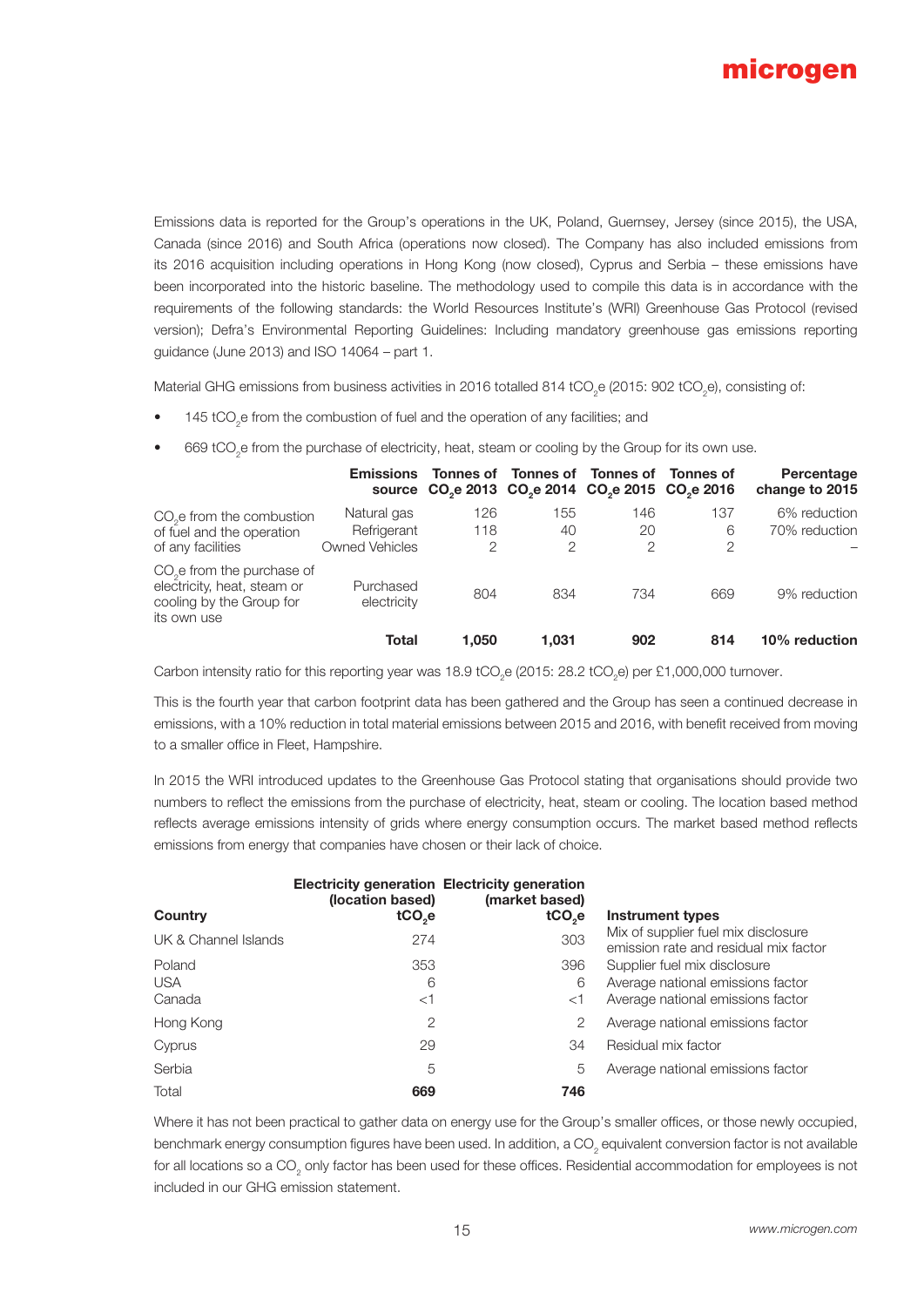

The Group's financial reporting year is the calendar year. However, the group has set its GHG reporting period back by a quarter to facilitate data collection. Therefore the reporting period for greenhouse gas emissions is 1 October 2015 to 30 September 2016. The Company reports on GHG sources over which operational control is held and which are associated with the business activities covered in this Report of the Directors.

## **Political Donations**

The Group made no political donations in the year (2015: £nil).

#### **Substantial Shareholdings**

In accordance with the Disclosure and Transparency Rules of the Financial Conduct Authority. As at 6 March 2017, the Company had been advised of the following notifiable interests in its voting rights:

|                                      | Number of<br><b>Shares</b> | % Issued<br><b>Share Capital</b> |
|--------------------------------------|----------------------------|----------------------------------|
| Schroders plc                        | 10,177,597                 | 16.97%                           |
| Aberforth Partners LLP               | 8.313.432                  | 13.86%                           |
| P F and C C M Barbour*               | 5,293,031                  | 8.82%                            |
| <b>Kestrel Opportunities</b>         | 4,147,524                  | 6.91%                            |
| Invesco Limited                      | 3,104,058                  | 5.17%                            |
| Hargreave Hale Limited               | 3,054,812                  | 5.09%                            |
| <b>FIL Limited</b>                   | 2.143.504                  | 3.57%                            |
| L G Crisp and Mrs H Crisp            | 2,120,690                  | 3.53%                            |
| The Wellcome Trust Limited           | 2,051,243                  | 3.42%                            |
| Herald Investment Management Limited | 1.963.889                  | 3.27%                            |

\* CCM Barbour holds 3,122,413 of the voting rights of these shares. CCM Barbour and PF Barbour are interested in a further 2,170,618 shares. However, neither have any voting rights in these shares.

#### **Share Capital**

At 8 March 2017 the Company had a single class of share capital which is divided into ordinary shares of 6 3/7 pence each.

#### **Rights and Obligations Attaching to Shares**

#### Voting in Meetings of the Company

Voting at a general meeting shall be on a show of hands unless a poll is demanded. On a show of hands, every shareholder present in person and every proxy duly appointed by a shareholder shall have one vote. On a poll, every shareholder who is present in person or by proxy shall have one vote for every share of which he or she is the holder.

No shareholder shall be entitled to vote at any general meeting or class meeting in respect of shares held by him or her if any call or other sum then payable by him or her in respect of that share remains unpaid. Currently, all issued shares are fully paid.

#### Deadlines for Voting Rights

Full details of the deadlines for exercising voting rights in respect of the resolutions to be considered at the Annual General Meeting to be held on 24 April 2017 are set out in the Notice of Meeting which accompanies this report.

#### Dividends and Distributions

Subject to the provisions of the Companies Act 2006, the Company may, by ordinary resolution, declare a dividend to be paid to shareholders but no dividend shall exceed the amount recommended by the Board. The Board may pay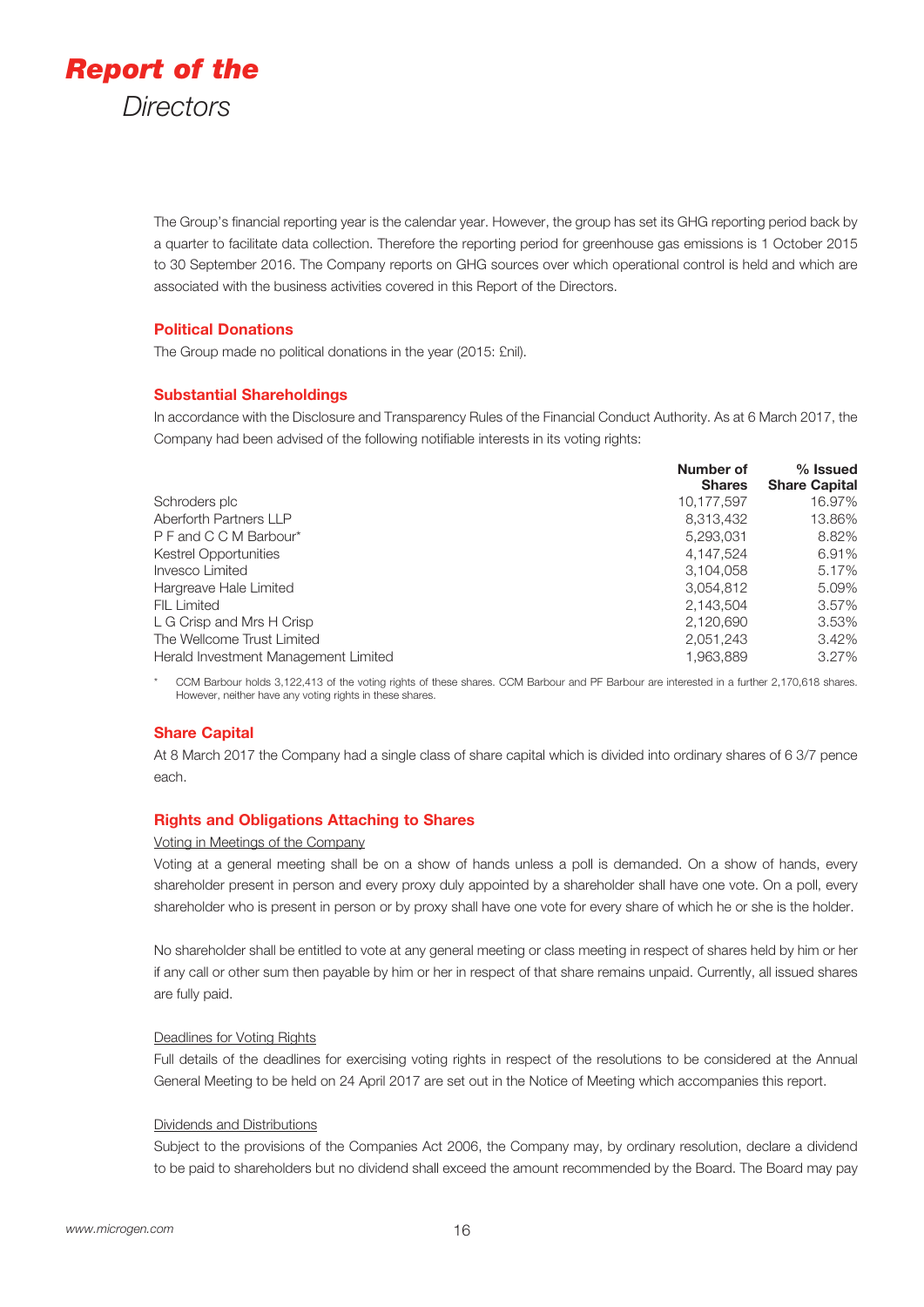interim dividends or special dividends of such amounts, on such dates and in respect of such periods as the Board think fit. If in the opinion of the Board the profits available for distribution justify such payments, the Board may declare and pay the fixed dividends on any class of shares carrying a fixed dividend (if any). All dividends shall be apportioned and paid pro-rata according to the amounts paid up on the shares.

#### Transfer of shares

Subject to the Articles, any shareholder may transfer all or any of his or her certified shares in writing by an instrument of transfer in any usual form or in any other form which the Board may approve. The Board may, in its absolute discretion and without giving any reasons, decline to register any instrument of transfer of a certified share which is not a fully paid share provided that, where any such shares are admitted to the Official List maintained by the UK Listing Authority, such discretion may not be exercised in such a way as to prevent dealings in the shares of that class from taking place on an open and proper basis. The Board may decline to recognise any instrument of transfer relating to shares in certificated form unless it is in respect of only one class of share and is lodged (duly stamped) at the Company's registered office or such other place as the Board have appointed accompanied by the relevant share certificate(s) and such other evidence as the Board may reasonably require to show the right of the transfer or to make the transfer (and, if the instrument of transfer is executed by some other person on his behalf, the authority of that person so to do). In the case of a transfer of shares in certificated form a recognised clearing house or a nominee of a recognised clearing house or of a recognised investment exchange the lodgement of share certificates will only be necessary if and to the extent that certificates have been issued in respect of the shares in question. The directors may also refuse to register an allotment or transfer of shares (whether fully paid or not) in favour of more than four transferees. Subject to the Articles and the CREST Rules (as defined in the Uncertificated Securities Regulations, as amended), and apart from any class of wholly dematerialised security, the Board may permit any class of shares in the Company to be held in uncertificated form and, subject to the Articles, title to uncertificated shares to be transferred by means of a relevant system.

#### **Change of Control**

Under the terms of the Company's share option schemes, upon a change of control of the Company following a takeover bid, an option holder shall be entitled to exercise the relevant option within a time period of not more than six (6) months. This would allow the exercise of awards subject to the discretion of the Remuneration Committee as to whether relevant performance conditions have been sufficiently satisfied. There are a small number of customer contracts which include a change of control clause in relation to the Group.

#### **Amendment to the Articles**

Amendments to the Articles may be made in accordance with the provisions of the Companies Act 2006 by way of a special resolution in general meeting.

#### **Appointment and Replacement of Directors**

Unless and until otherwise determined by ordinary resolution of the Company, directors shall be no less than two (2) and no more than ten (10) in number. Directors may be appointed by the Company by ordinary resolution or by the Board. A director appointed by the Board holds office only until the next Annual General Meeting and then shall be eligible for re-election by the shareholders.

The Board may from time to time appoint one or more directors to undertake such services for the Company that the Board may decide and such persons (other than those who hold an executive office or are employees of the Company or any subsidiary) will be entitled to be paid such fees as the Board will determine for their services to the Company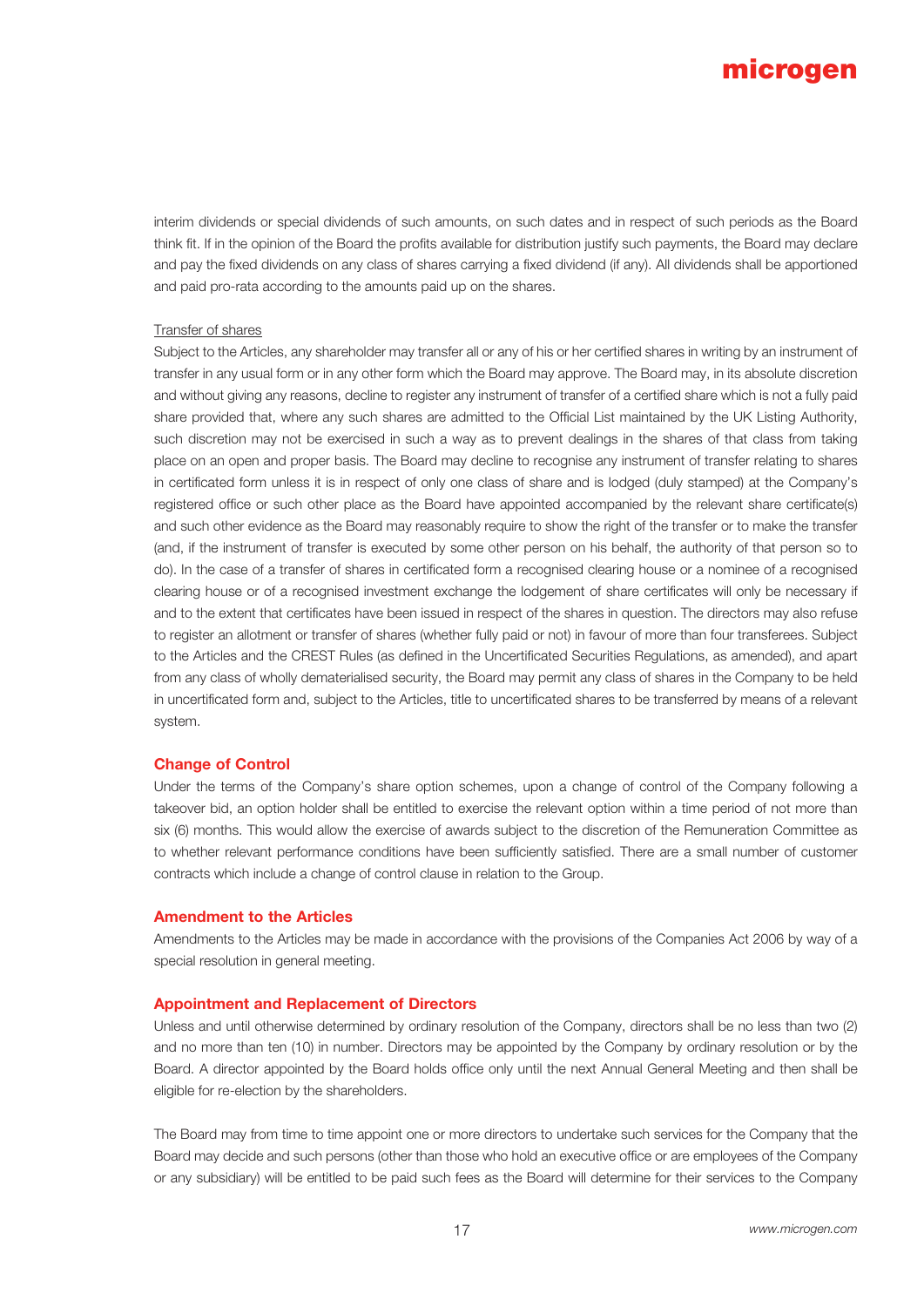

as directors but will not exceed in aggregate the sum of £1,000,000 per annum (excluding bonus arrangements and incentive schemes of the Company) or such greater sum as the Company in general meeting may determine.

The Company by ordinary resolution, of which special notice has been given, may remove any Director before the expiration of his or her term of office and the Company may elect another person in place of a Director so removed from office.

The office of Director shall be vacated if:

- (i) he or she in writing resigns or offers to resign and the directors accept such offer;
- (ii) an order is made by any court claiming that he or she is or may be suffering from a mental disorder;
- (iii) he or she is absent without permission of the Board from meetings for six months and the Board resolves that his or her office is vacated;
- (iv) he or she becomes bankrupt or compounds with his or her creditors generally;
- (v) he or she is prohibited by law from being a director;
- (vi) he or she is removed from office pursuant to the Articles;
- (vii) a registered medical practitioner who is treating that person gives a written opinion to the Company stating that the director has become physically or mentally incapable of acting as a director and may remain so for more than three (3) months.

#### **Repurchase of Own Shares**

At the Annual General Meeting held on 25 April 2016 members renewed the authority under section 701 of the Companies Act 2006 to make market purchases on the London Stock Exchange of up to 5,906,052 ordinary shares of 6 3/7 pence each. Such purchases could be made at no more than the higher of:

- (a) 5% above the average of the middle market quotations derived from the London Stock Exchange daily official list on the five business days prior to the date of purchase; or
- (b) the higher of the price of the last independent trade of any share and the highest current bid for a share as stipulated by Article 5(1) of the Commission Regulation (EC) 22 December 2003 implementing the Market Abuse Directive as regards exemptions for buyback programmes and stabilisation of financial instruments (2273/2003).

The minimum price which could be paid for each share was 6 3/7 pence. No shares have been purchased under this renewed authority. A resolution to give the Directors further authority for the Company to purchase its own shares is to be proposed at the forthcoming Annual General Meeting on 24 April 2017.

#### **Significant Contracts**

There did not exist at any time during the year any contract involving the Company or any of its subsidiaries in which a director of the Company was or is materially interested or any contract which was either a contract of significance with a controlling shareholder or a contract for the provision of service by a controlling shareholder. Related party transactions are disclosed on page 107.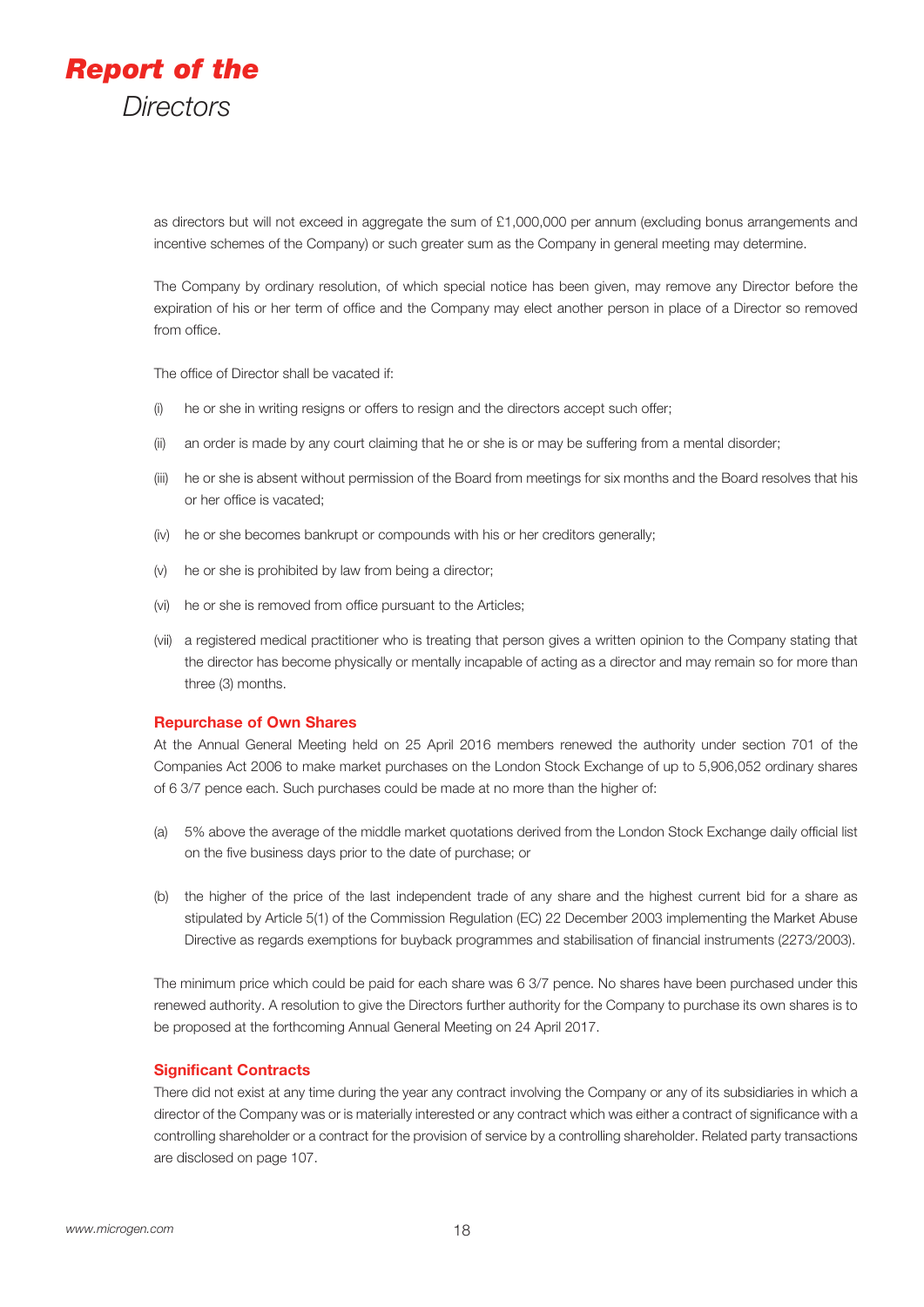#### **Directors**

Details of directors who have held office during the year and up to the date of signing these financial statements are given below:

Ivan Martin Simon Baines Tom Crawford Philip Wood Peter Whiting Peter Bertram (will resign with effect from the close of the forthcoming Annual General Meeting to be held on 24 April 2017) Martyn Ratcliffe (resigned 4 March 2016) Vanda Murray (resigned 18 July 2016)

Biographical details of the current directors are given on the inside front cover of this Annual Report. Barbara Moorhouse will be appointed as a director with effect from 1 April 2017 and stands for re-election, as is required for directors at the Annual General Meeting following their appointment. The Articles of Association require directors to offer themselves for re-election at intervals of no more than three years and, accordingly, Peter Whiting will also be standing for re-election this year.

The Company has purchased and maintained throughout the year directors' and officers' liability insurance in respect of itself and its directors. The directors also have the benefit of the indemnity provision contained at article 138 of the Company's articles of association. Pursuant to this article 138, the Company has granted indemnities for the benefit of current and future directors of, and the Company Secretary of, the Company in respect of liabilities which may attach to them in their capacity as directors of, or Company Secretary of, the Company to the extent permitted by law and also committed to maintain directors' and officers' insurance cover. Qualifying third party indemnity provisions (as defined by section 234 of the Companies Act 2006) were in force during the year ended 31 December 2016 and continue in force, in relation to certain losses and liabilities which the directors (or Company Secretary) may incur to third parties in the course of acting as directors (or Company Secretary).

#### **Treasury and Foreign Exchange**

The Group has in place appropriate treasury policies and procedures, which are approved by the Board. The treasury function manages interest rates for both borrowings and cash deposits for the Group and is also responsible for ensuring there is sufficient headroom against any banking covenants contained within its credit facilities, and for ensuring there are appropriate facilities available to meet the Group's strategic plans.

In order to mitigate and manage exchange rate risk arising in respect of the Group's Polish development organisation, the Group routinely enters into forward contracts in respect of monthly transactions with that part of the Group's business. The Group also has exposure to exchange rate risks arising in respect of US Dollar revenue and costs in the Group's Aptitude Software business, and the Group has implemented in February 2017 a hedging policy involving the entry into forward contracts in respect of these US Dollar denominated transactions. In the meantime, the Group continues to monitor exchange rate risk generally in respect of other foreign currency exposures.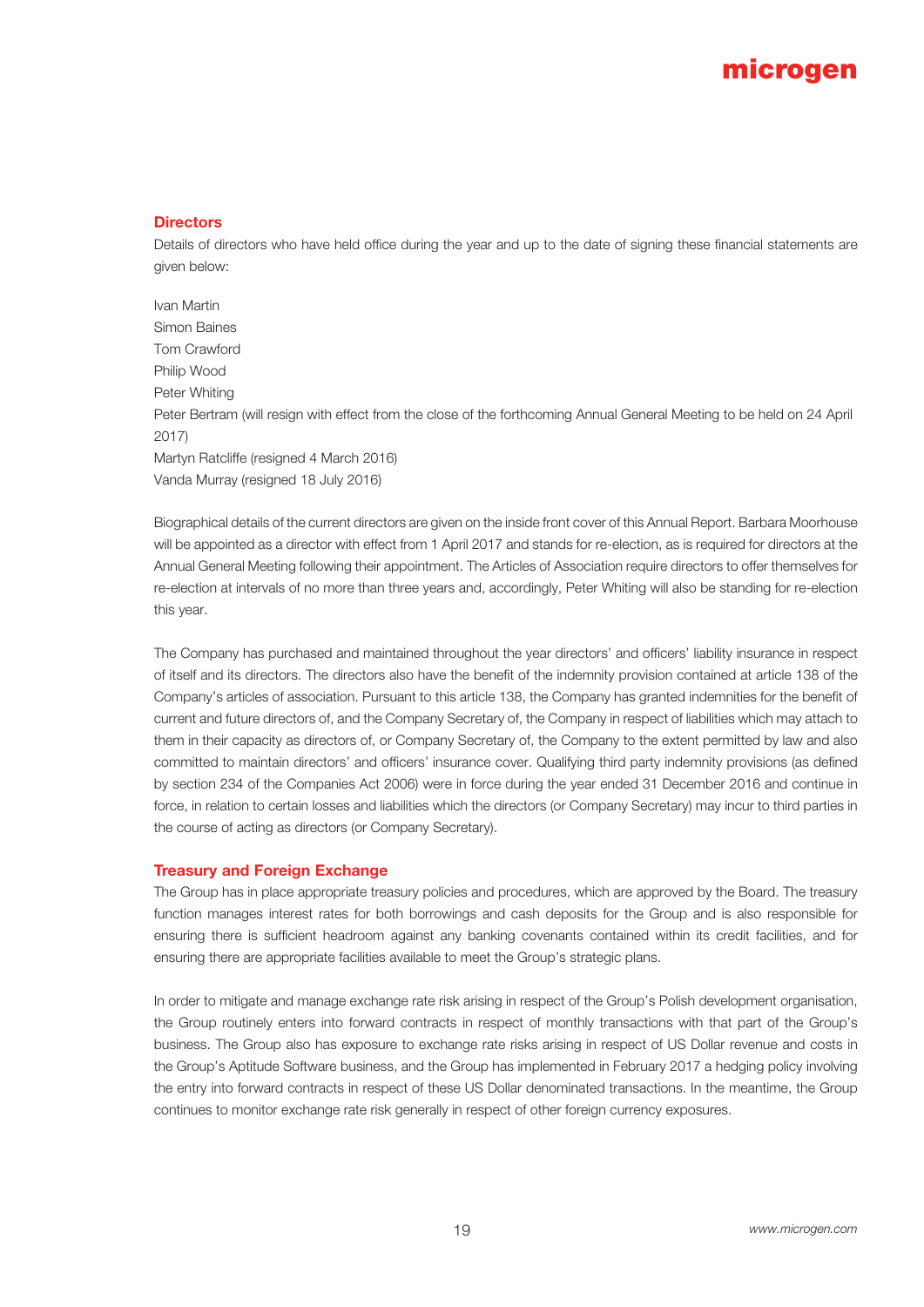

In order to mitigate and manage interest rate risk the Group has in place an effective interest rate hedge to manage exposure on borrowings. Interest rate swaps are used as cash flow hedges of future interest payments, which have the effect of increasing the proportion of fixed interest debt.

These treasury policies and procedures are regularly monitored and reviewed. It is the Group's policy not to undertake speculative transactions which create additional exposures over and above those arising from normal trading activity.

See page 72 for further information on the Group's management of financial risk.

#### **Creditor Payment Policy**

The Group agrees terms and conditions for its business transactions with suppliers. Payment is then made in line with these terms, subject to the terms and conditions being met by suppliers.

The Company has trade creditors of £388,000 at 31 December 2016 (2015: £64,000).

At 31 December 2016, for the Group the average number of days of annual purchases represented by year end creditors was 49 days (31 December 2015: 41 days).

#### **Auditors and Disclosure of Information to Auditors**

As far as the directors are aware, there is no relevant audit information (as defined by section 418(3) of the Companies Act 2006) of which the Company's auditors are unaware and each of the directors have taken the steps that they ought to have taken as directors in order to make themselves aware of any relevant audit information and to establish that the Company's auditors are aware of that information.

The auditors, PricewaterhouseCoopers LLP, have indicated their willingness to continue in office, and a resolution that they be re-appointed will be proposed at the Annual General Meeting.

#### **Corporate Governance**

The Group's statement on corporate governance is included in the Corporate Governance Statement on pages 21 to 29, and is incorporated into this Report of the Directors by reference.

#### **Annual General Meeting**

The forthcoming Annual General Meeting will be held at 9.00 am on Monday 24 April 2017 at Sentinel House, Harvest Crescent, Ancells Business Park, Fleet, GU51 2UZ. The notice of the Annual General Meeting contains the full text of resolutions to be proposed.

By Order of the Board

**Mark Heather** Company Secretary

8 March 2017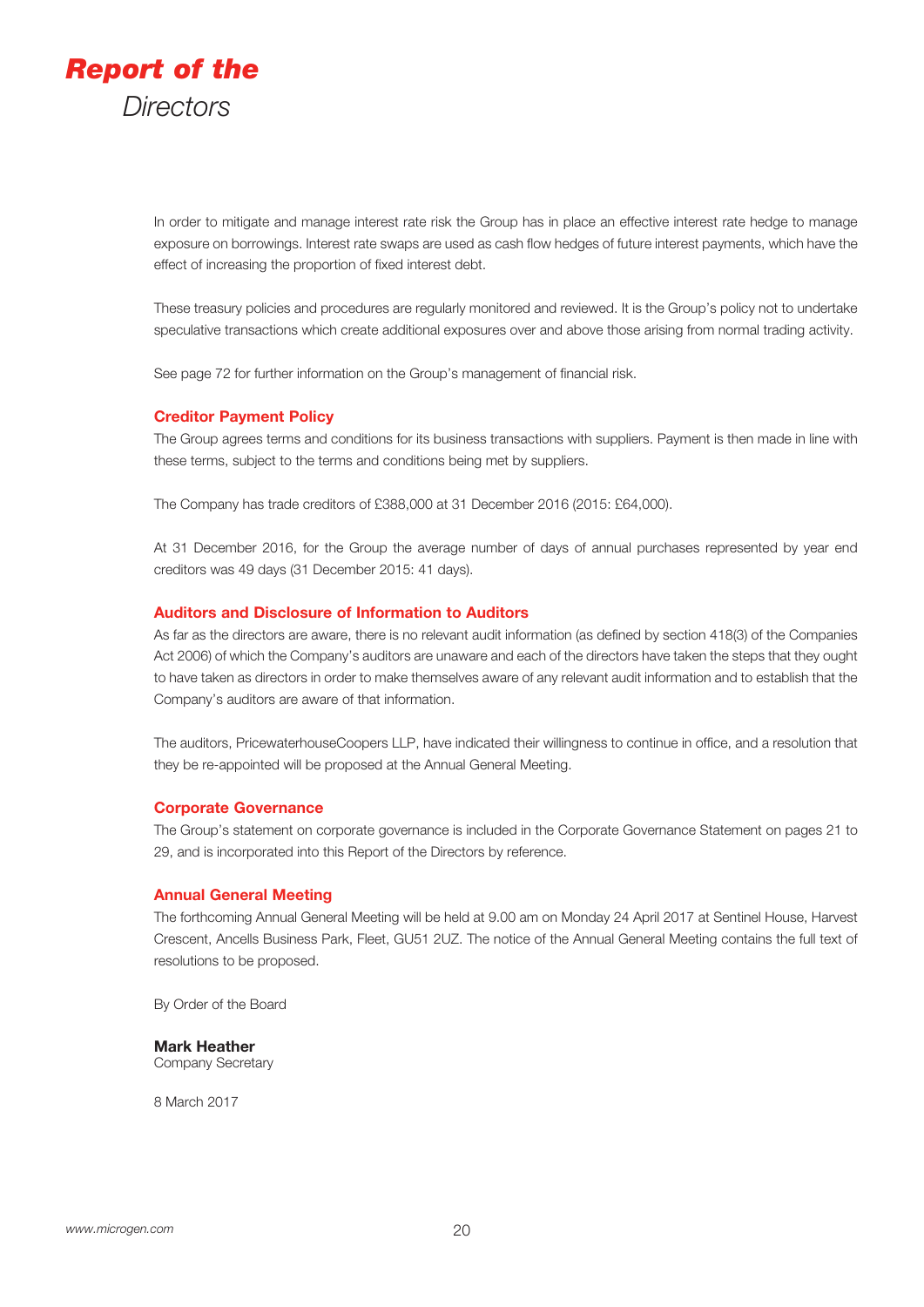*Corporate Governance Statement*

# microgen

## **Statement of Compliance**

The Group has applied the main principles set out in the September 2014 edition of the UK Corporate Governance Code ("Code"), which is available to view on the website of the Financial Reporting Council (www.frc.org.uk). A full statement of compliance with the Code's main principles of the Code of Best Practice is on pages 28 to 29.

The Company has complied with the Code throughout the year ended 31 December 2016, other than the exceptions stated as follows:

A.2.1 – Chairman and Chief Executive – The Code requires that the roles of Chairman and Chief Executive should not be exercised by the same individual. Martyn Ratcliffe was Executive Chairman in 2016 until his retirement on 4 March 2016. The Board was satisfied that the combined role was in the interest of shareholders during that period due to the Group's operating businesses being managed by the Chief Executive Officers and associated management teams of each business with the Group roles providing a holding company function, including corporate governance, corporate/strategic direction and operational oversight. Following the retirement from the Board of Martyn Ratcliffe on 4 March 2016, Ivan Martin assumed the role of Non-Executive Chairman and the Board now considers that it meets the requirements of provision A.2.1 of the Code.

B.1.1 – Independence of Non-Executive Directors – Peter Bertram has served on the board for more than 9 years since his appointment in October 2006 and is therefore not treated as independent for the purposes of the Code. As previously announced, the Board considered it important (following the retirement from the Board of Martyn Ratcliffe as Executive Chairman in March 2016) for Peter Bertram to continue in his role until the 2017 Annual General Meeting, in order to provide continuity and stability during the initial period of Ivan Martin's new chairmanship. That transition was implemented successfully during 2016 and Peter Bertram will be retiring from the Board with effect from the close of the Company's Annual General Meeting in April 2017.

B.1.2 – Board Composition – The Code requires that the Board of the Company (being a "smaller company" for the purposes of the Code) should have at least two independent Non-Executive Directors. Following the retirement of Vanda Murray in July 2016, the Company's board has comprised Ivan Martin (Non-Executive Chairman) and Peter Whiting (Non-Executive Director), both of whom are independent for the purposes of the Code, and Peter Bertram (Non-Executive Director) who is not treated as independent for the purposes of the Code because he has served on the board for more than 9 years (the reasons for which are stated above). Barbara Moorhouse (who is independent for the purposes of the Code) will be joining the Board as a Non-Executive Director on 1 April 2017, following which the board will include two independent Non-Executive Directors in addition to the independent Non-Executive Chairman. As stated above, Peter Bertram will step down from the Board following the Company's AGM on 24 April 2017.

B.2.1, C.3.1 and D.2.1 – Composition of Board Committees – The Code requires that the Nomination Committee, Audit Committee and Remuneration Committee should comprise at least two independent Non-Executive Directors, in addition to the company chairman. As stated above, Peter Bertram (who was a member of all three committees during 2016) has served on the board for more than 9 years and is therefore not treated as independent for the purposes of the Code. This means that, since the retirement of Vanda Murray in July 2016, the Nomination Committee, Audit Committee and Remuneration Committee have comprised Ivan Martin (Non-Executive Chairman) and Peter Whiting (Non-Executive Director), both of whom are independent for the purposes of the Code, and Peter Bertram (Non-Executive Director) who is not treated as independent for the purposes of the Code. Consequently the composition of those committees has not met the requirement for at least two independent Non-Executive Directors (excluding the company chairman). For the reasons stated above, the Board considered it important (following the retirement from the Board of Martyn Ratcliffe as Executive Chairman in March 2016) for Peter Bertram to continue in his role until the 2017 Annual General Meeting. Barbara Moorhouse (who is independent for the purposes of the Code) will be joining the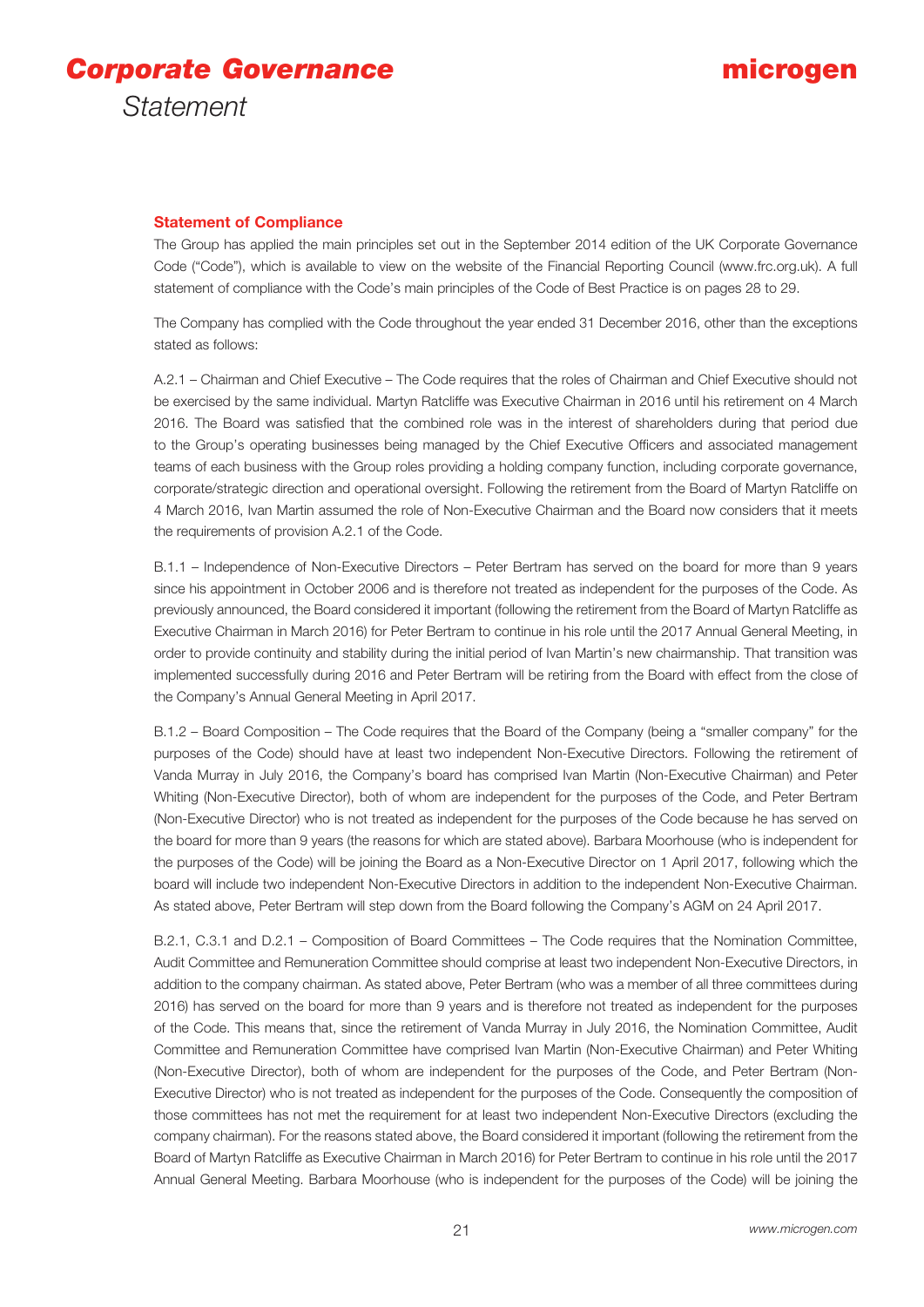# *Corporate Governance Statement*

Nomination Committee, Audit Committee and Remuneration Committee on her appointment to the board as a Non-Executive Director on 1 April 2017, at which point the Company will again be compliant with provisions B.2.1, C.3.1 and D.2.1 of the Code. Barbara Moorhouse will take over as chair of the Audit Committee when Peter Bertram retires from the board following the Company's AGM on 24 April 2017.

## **Board of Directors**

The Board of Directors meets regularly to review strategic, operational and financial matters, including proposed acquisitions and divestments, and has a formal schedule of matters reserved to it for decision. It approves the interim and preliminary financial statements, the annual financial plan, significant contracts and capital investment in addition to reviewing the effectiveness of the internal control systems and business risks faced by the Group. Where appropriate, it has delegated authority to committees of directors. Information is supplied to the Board in advance of meetings and the Chairman ensures that all directors are properly briefed on the matters being discussed. The Board also benefits from a rolling series of presentations by senior managers within different areas of the Group's business.

The Chairman is primarily responsible for management of the Board, corporate strategy and development and ensuring effective communication with shareholders. The Chief Executive Officers of each operating business are responsible for managing their respective businesses.

Non-executive directors are appointed for specified terms, up to a maximum of three years, and reappointment is not automatic. There is a formal selection process to appoint non-executive directors and a separate Nomination Committee was formed in 2001. Peter Whiting is the Senior Independent Non-Executive Director. In performing this role, Peter provides shareholders with someone to whom they can turn if ever they have concerns which they cannot address through the normal channels, for example with the Chairman or Executive Directors. Peter is also available as an intermediary between his fellow Directors and the Chairman. Whilst there were no requests from Directors or shareholders for access to the Senior Independent Director during the year, the role serves as an important check and balance in Microgen's governance process. In the fulfilment of his role Peter ensures that he maintains an appropriate level of understanding of the views of the Company's shareholders.

Notwithstanding the statement on page 21 that Peter Bertram is not considered to be independent for the purposes of the Code, the Board considers that all of the Non-Executive Directors are independent in character and judgement from the management of the Company and free from any business or other relationship which could materially interfere with the exercise of their independent judgement. All of the Non-Executive directors have extensive recent and relevant business experience.

All directors have access to the advice and services of the Company Secretary or a suitably qualified alternative, and all the directors are able to take independent professional advice, if necessary, at the Company's expense. Directors offer themselves for re-election at the Annual General Meeting following their appointment by the Board and thereafter in accordance with the Company's current Articles of Association which requires directors to retire from office and offer themselves for reappointment by the members if they were not appointed or reappointed at one of the preceding two Annual General Meetings.

#### **Board Committees**

Throughout 2016 each of Ivan Martin, Peter Bertram and Peter Whiting served on the Nomination, Remuneration and Audit Committees. Vanda Murray served on the Nomination, Remuneration and Audit Committees until her retirement from the Board in July 2016 and Martyn Ratcliffe served on the Nomination Committee until his retirement from the Board in March 2016. The Committees have written terms of reference which clearly specify their authority and duties and those terms of reference are available upon written request to the Company.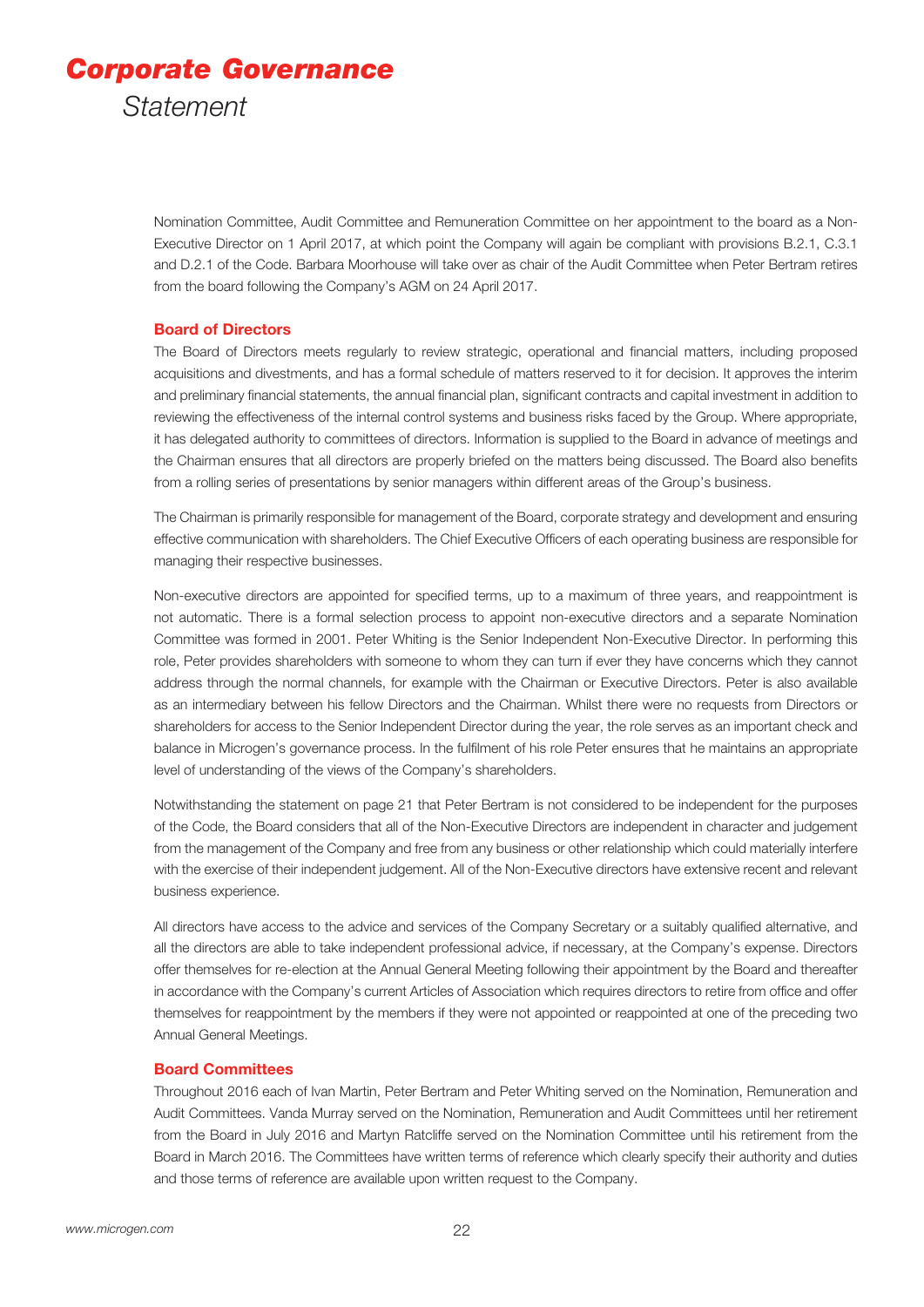#### Nomination Committee

Ivan Martin assumed the chairmanship of the Nomination Committee on 4 March 2016. During the year, the Committee also comprised Peter Whiting, Peter Bertram, Vanda Murray (until her retirement from the Board in July 2016) and Martyn Ratcliffe (who also chaired the Committee until his retirement from the Board in March 2016). Barbara Moorhouse will join the Committee following her appointment to the Board on 1 April 2017.

The Nomination Committee meets at least once a year and its main responsibilities are to:

- Review the structure, size and composition of the Board and its Committees including its balance of skills and experience and make recommendations to the Board with regard to any changes;
- Lead the process for Board appointments and recommend new appointments to the Board for approval; and
- Consider succession for Directors and other senior executives, including the identification and assessment of potential candidates and making recommendations to the Board for its approval;

During the year, the Committee met once, with all members present.

The Committee's key focus during the year was overseeing the process for the appointment of a new Non-Executive Director. The Committee set out the types of skills and attributes it envisaged the new Non-Executive would have, which it communicated to Sapphire Partners Limited, a recruitment specialist. Sapphire Partners Limited has no other connection to the Group.

Following the identification of potential candidates for the role by Sapphire Partners Limited, all Committee members interviewed the potential candidates with the final short list of candidates being interviewed by the Executive Directors. The Board is delighted that Barbara Moorhouse has accepted an appointment to the Board with effect from 1 April 2017.

The Board and the Committee recognises the importance of promoting all aspects of diversity, including gender, throughout the Group. When making an appointment to the Board, candidates are chosen against criteria, specified by the Nomination Committee in 2011, such as balance of skills, business experience, independence, qualifications, knowledge, diversity and other factors relevant to the Board operating effectively. Successful candidates are chosen on merit against these criteria, regardless of race, gender or religious beliefs. In leading the process to appoint Barbara Moorhouse the Committee and the Board have sought to recruit the best candidate to promote the long term success of the Group based on merit and with due regard for the benefits of diversity on the Board. The appointment of Barbara Moorhouse will not only increase the diversity of the Board as regards gender, but also brings valuable new skills and experience which will further enhance the effectiveness of the Board's operation.

During the year the Committee also:

- reviewed succession planning, considering both short term emergency and long term planning scenarios, and executive talent management
- carried out the annual evaluation of the effectiveness of the Committee
- Carried out a review of the skills of each of the Directors and the independence of each of the independent Non-Executive Directors prior to the 2016 AGM and recommended Directors for re-election at the 2016 AGM.

In 2016 an internal evaluation of the Committee was undertaken. The evaluation concluded that the Committee continues to operate effectively.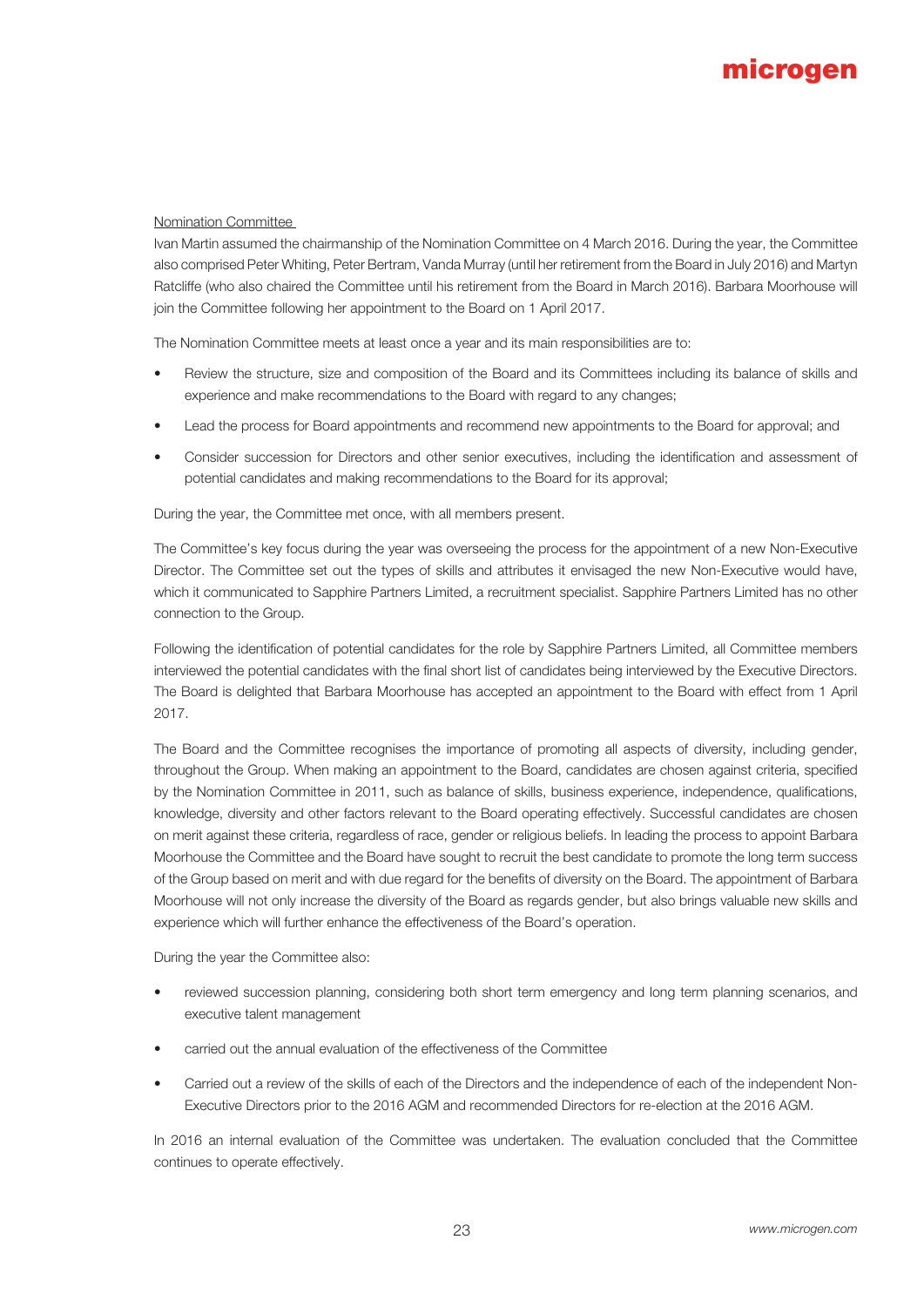# *Corporate Governance Statement*

The Committee's priority for 2017 will be to focus on succession planning and talent development.

#### Remuneration Committee

Peter Whiting assumed the role of Remuneration Committee chair with effect from 25 April 2016. The Committee also comprises Ivan Martin and Peter Bertram. Vanda Murray was chair of the Remuneration Committee until her retirement from the Board at the Company's Annual General Meeting on 25 April 2016. The Directors' Remuneration Report appears on pages 30 to 51.

#### Audit Committee

Peter Bertram, a Fellow of the Institute of Chartered Accountants in England and Wales, is chairman of the Audit Committee and the Committee also comprises Ivan Martin, Peter Whiting and, with effect from her appointment on 1 April 2017, Barbara Moorhouse. Vanda Murray was also a member of the Audit Committee until her resignation from the Board on 18 July 2016. Peter Bertram will step down as chairman of the Committee when he retires from the Board at the Company's Annual General Meeting in 2017, at which time Barbara Moorhouse will take on the role of Committee chair. The Audit Committee monitors the integrity of the financial statements of the Company and meets regularly with management and PricewaterhouseCoopers LLP (the Company's external auditors) to review and monitor the financial reporting process, the statutory audit of the consolidated financial statements, audit procedures, internal controls and financial matters.

External audit partners are rotated every five years (seven years for subsidiary companies). The current external audit partner is John Maitland, who was first appointed to the role in respect of the 2013 financial year audit.

The external auditors present in advance of the year end their approach to the forthcoming audit together with their findings from the audit following the completion of their work. The Audit Committee assesses the performance of the external auditors on an annual basis and based on this review the Audit Committee recommends the appointment, reappointment or removal of the Company's external auditors to the Board. This review resulted in the Audit Committee determining to retain PricewaterhouseCoopers LLP as auditors for the Group's 2016 financial statements, however, following the initial appointment of PricewaterhouseCoopers LLP in 1996, under the Competition and Markets Authority regulation a replacement auditor will need to be appointed to report on the 2023 financial statements.

The number of meetings of the Committee and the details of attendance by Committee members are set out at page 26. The Executive Directors attended the Audit Committee meetings throughout 2016 by invitation. The Audit Committee meets at least annually with the Company's external auditors without the other directors present. The external auditors have unrestricted access to the Audit Committee.

The Audit Committee considers that, in some circumstances, the external auditors' understanding of the business can be beneficial in improving the efficiency and effectiveness of advisory work and, therefore, it has been considered appropriate that the external auditors be engaged for non-audit services related to financial and tax matters. Both the Committee and the Board keep the external auditor's independence under close scrutiny. The Committee also continues to keep under review the nature of the work and level of fees paid to the external auditors for non-audit work and considers that this has not affected the auditors' objectivity and independence. The Committee delegates the authority for approval of such work to the Chief Financial Officer where the level of fees involved is clearly trivial. The Group also receives a formal statement of independence and objectivity from the external auditors each year. With effect from 1 January 2017 the Group no longer engages the external auditors to provide any tax-related services.

The Audit Committee reports to the Board on how it has discharged its responsibilities. This includes identifying the significant issues that it has considered in relation to the financial statements and how these issues were addressed, its assessment of the effectiveness of the external audit process and its recommendation on the reappointment of the Company's external auditors together with any other issues on which the Board has asked the Audit Committee's opinion.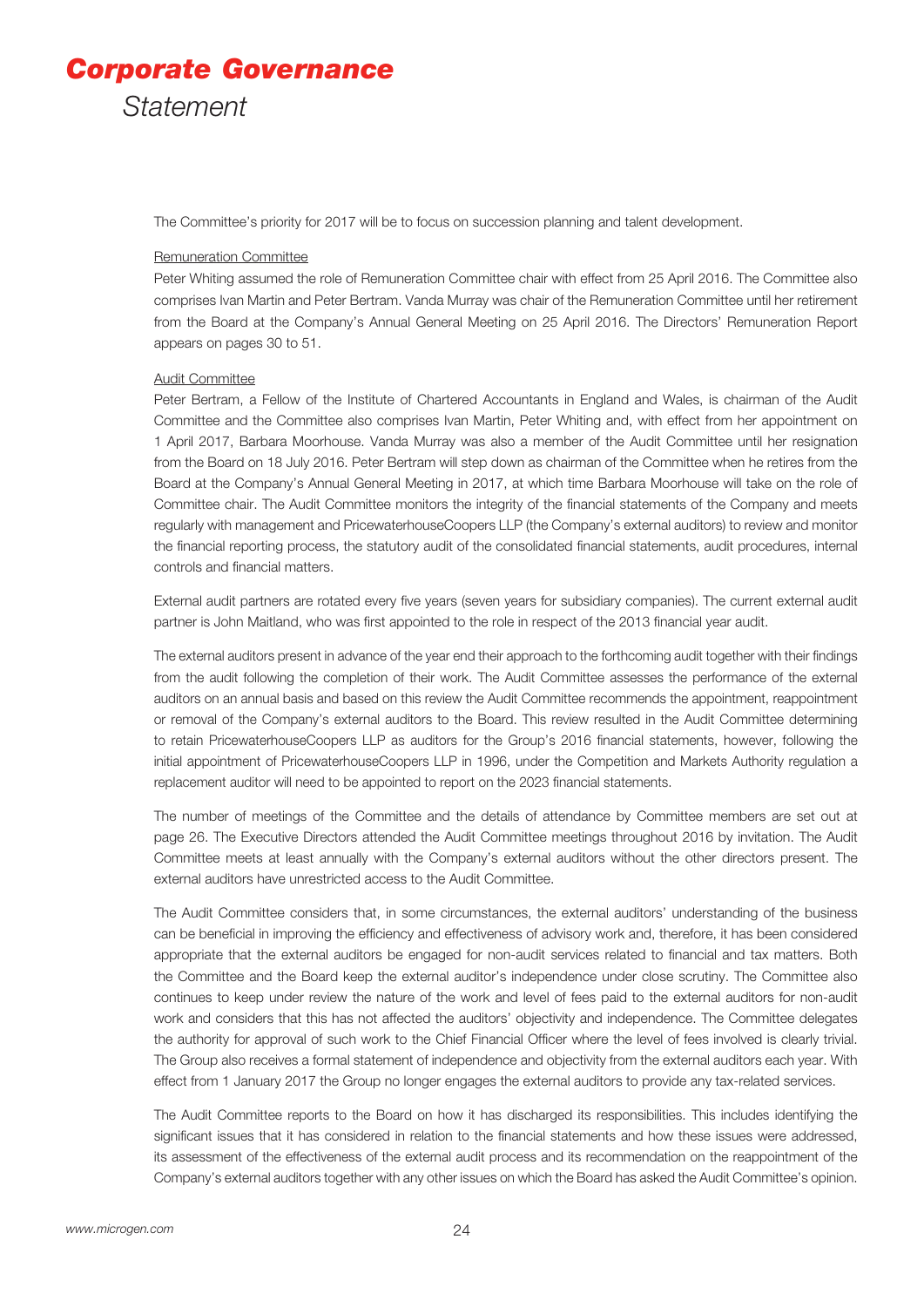The significant judgements considered by the Audit Committee in its review of the financial statements were:-

#### **Revenue Recognition**

A key area of judgement in respect of recognising revenue is the timing of recognition where management assumptions and estimates are necessary. The Audit Committee receives an overview of significant contracts entered into during the course of the year which provides the opportunity to discuss the impact of contractual terms on revenue recognition. Whilst the Group continues to promote its preferred Annual Licence Fee model, a small number of material contracts were secured in 2016 on an Initial or Perpetual Licence Fee basis with accompanying on-going maintenance. The Audit Committee carefully considered and discussed with the external auditors the revenue recognition of these contracts in light of the phasing of the licence and maintenance payments, together with the Group's contractual obligations in each contract. These considerations have resulted in further clarity being provided within the accounting policy note for revenue recognition detailed on page 65 in respect of such agreements and the Audit Committee has concluded that they are satisfied with the accounting treatment of these agreements.

In addition, one of the material contracts referred to above includes provision of implementation services on a fixed price basis with fees totalling approximately £1.6 million. The Audit Committee has carefully considered the project effort estimates when assessing the recognition of revenue on this project and concluded that they are satisfied with the accounting treatment.

As part of the Audit Committee's normal activities the Committee was provided with an overview of significant balances, including deferred income, together with the movement on those balances since the previous year end.

The external auditors performed detailed audit procedures on revenue recognition and reported their findings to the Audit Committee. The Committee concluded that the timing of recognition continues to be in line with the Group's accounting policy on revenue recognition.

#### **Annual Goodwill Impairment Review**

Goodwill is a material asset on the Group's balance sheet and it is the Group's policy to annually test the asset for impairment. The judgements in relation to goodwill impairment testing relate to the assumptions applied in calculating the value in use of the operating businesses. The key assumptions applied in the calculation relate to the future performance expectations of the businesses. Plans prepared by senior management supporting the future performance expectations used in the calculation were reviewed and approved by the Board. The Audit Committee received a presentation on the outcome of the impairment review performed by senior management. The Audit Committee concluded that there was no requirement to impair the carrying value of goodwill at the year end.

#### **Tax**

The operating businesses operate in a number of territories which increases the complexity of the Group's tax affairs. A presentation was prepared by senior management for the Board and Audit Committee to consider. The presentation provided an overview of the Group's tax affairs together with the proposed accounting treatment of any judgemental items. The Audit Committee concluded that they are satisfied with the accounting treatment.

During the year the Committee carried out a formal evaluation of its effectiveness, and concluded that it continued to carry out its role effectively.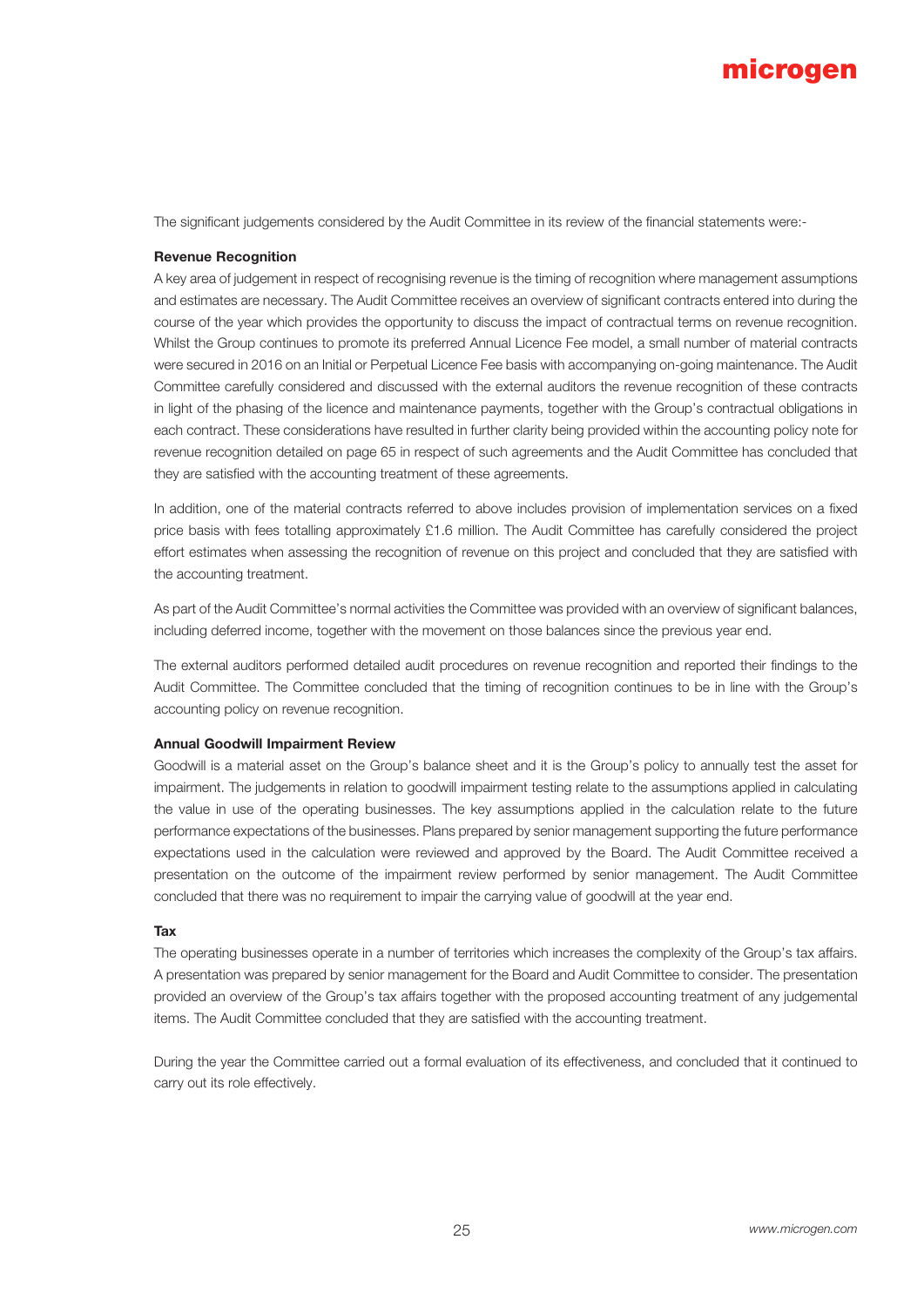# *Corporate Governance*

*Statement*

## **Board Attendance**

Details of the number of meetings of the Board (including sub-committees at which only certain directors are required to attend) and committees and individual attendances by directors are set out in the table below.

|                                 | <b>Board</b><br><b>Meetings</b> | Audit<br><b>Committee</b> | <b>Remuneration</b><br><b>Committee</b> | <b>Nomination</b><br><b>Committee</b> |
|---------------------------------|---------------------------------|---------------------------|-----------------------------------------|---------------------------------------|
| Number of Meetings held in 2016 | 10                              | 4                         | 9                                       |                                       |
| Ivan Martin                     | 10/10                           | 4/4                       | 9/9                                     | 1/1                                   |
| <b>Simon Baines</b>             | 10/10                           | $4*/4$                    | $9*/9$                                  | $1*/1$                                |
| Tom Crawford                    | 10/10                           | $4*/4$                    | 9'/9                                    | $1*/1$                                |
| Philip Wood                     | 10/10                           | $4*/4$                    | $9*/9$                                  | $1*/1$                                |
| Peter Bertram                   | 9/10                            | 4/4                       | 8/9                                     | 1/1                                   |
| Peter Whiting                   | 10/10                           | 4/4                       | 9/9                                     | 1/1                                   |
| Martyn Ratcliffe                | 2/2                             | $1*/1$                    | $2^{*/2}$                               | 1/1                                   |
| Vanda Murray                    | 7/7                             | 2/2                       | 6/6                                     | 1/1                                   |

\* attendance by invitation.

The above table details attendance at scheduled meetings as a proportion of the total number of meetings held. Martyn Ratcliffe and Vanda Murray each retired during the year and their attendance is indicated as a proportion of the total number of meetings held during the period until their retirement. In addition a number of ad hoc meetings were held, including 6 meetings of a sub-committee relating to the exercise of options under the Company's share option schemes.

#### **Management Meetings of the Operating Businesses**

Each of the Group's two operating businesses hold management meetings on a monthly basis chaired by the Chief Executive Officer responsible for that business.

#### **Relations with Shareholders**

In order to maintain dialogue with institutional shareholders the Chairman and Executive Directors meet with key shareholders. Other directors are available to meet key shareholders on request. The Annual Report is sent to shareholders at least 20 working days before the Annual General Meeting and each issue for consideration at the Annual General Meeting is proposed as a separate resolution. All continuing directors generally attend the Annual General Meeting.

## **Capital Structure**

The information required pursuant to the Disclosure Guidance and Transparency Rules is detailed on pages 16 and 17.

#### **Social, Ethical and Environmental Risks**

The Board takes regular account of the significance of social, environmental and ethical ("SEE") matters to the Group's business of providing IT services and solutions (including software, managed services and consultancy) to the business community.

The Board considers that it has received adequate information to enable it to assess any significant risks to the Company's short-term and long-term value arising from SEE matters and has concluded that the risks associated with SEE matters are minimal. The Board will continue to monitor those risks on an ongoing basis and will implement appropriate policies and procedures if those risks become significant.

#### **Internal Control**

The Group maintains an ongoing process in respect of internal control to safeguard shareholders' investments and the Group's assets and to facilitate the effective and efficient operation of the Group.

These processes enable the Group to respond appropriately, and in a timely fashion, to significant business, operational, financial, compliance and other risks, (in accordance with the Code), which may otherwise prevent the achievement of the Group's objectives.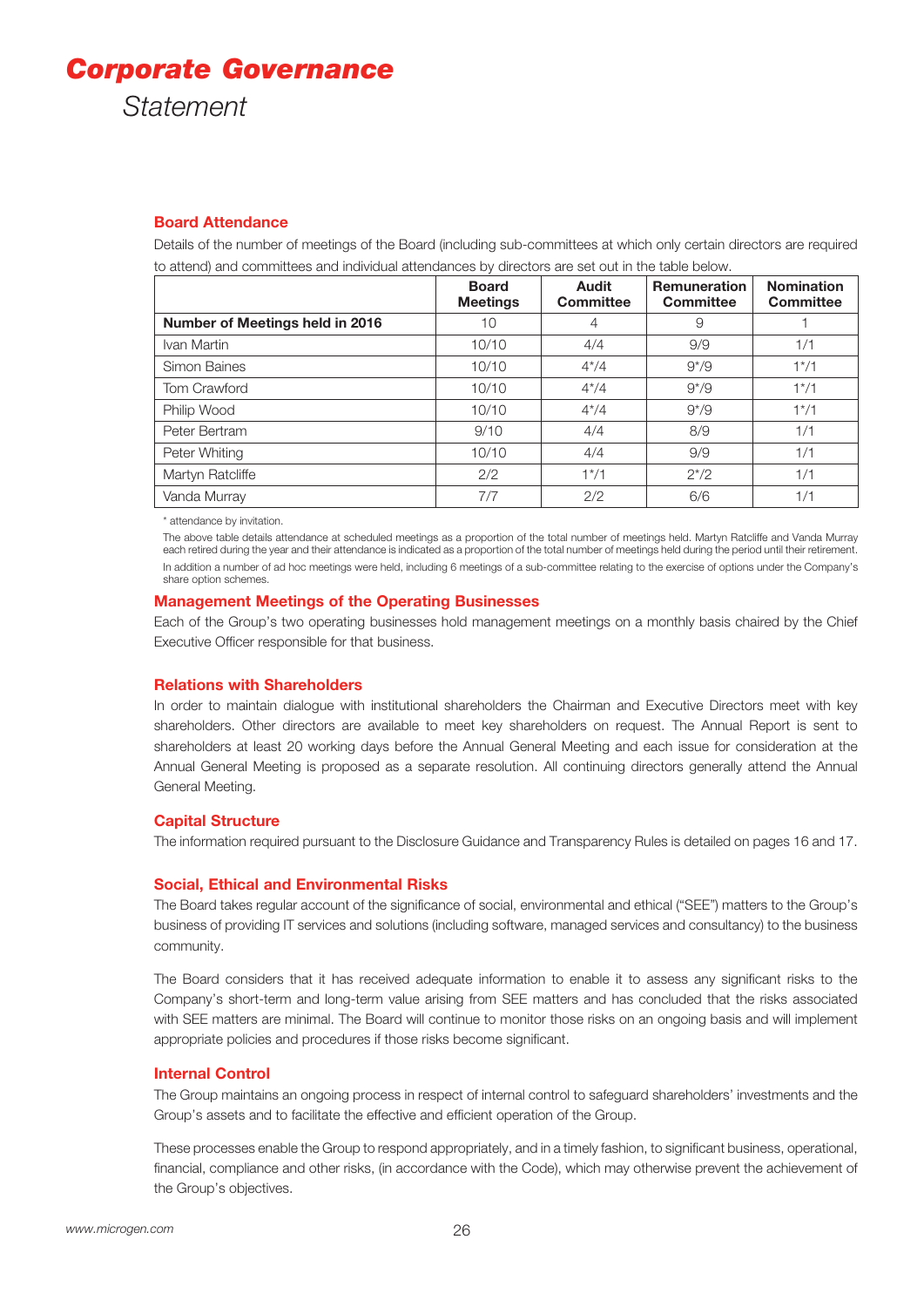The Group recognises that it operates in a competitive market that can be affected by factors and events outside its control. Details of the major risks identified by the Group are set out in the table on pages 11 to 13. The Group is committed to mitigating risks arising wherever possible and accepts that internal controls, rigorously applied and monitored, are an essential tool in achieving this objective.

The key elements of Group internal control, which have been effective during 2016 and up to the date of approval of these financial statements, are set out below:

- The existence of a clear organisational structure with defined lines of responsibility and delegation of authority from the Board to its executive directors and operating businesses;
- A procedure for the regular review of business issues and risks by the operating businesses;
- A planning and management reporting system operated by each operating business and the executive directors; and
- The establishment of prudent operating and financial policies.

The directors have overall responsibility for establishing financial and other reporting procedures to provide them with a reasonable basis on which to make proper judgements as to the financial position and prospects of the Group, and have responsibility for establishing the Group's system of internal control and for monitoring its effectiveness. The Group's systems are designed to provide directors with reasonable assurance that physical and financial assets are safeguarded, transactions are authorised and properly recorded and material errors and irregularities are either prevented or detected with the minimum delay. However, systems of internal financial control can provide only reasonable and not absolute assurance against material misstatement or loss.

The key features of the systems of internal financial control include:

- Financial planning process with an annual financial plan approved by the Board. The plan is regularly updated providing an updated forecast for the year;
- Monthly comparison of actual results against plan;
- Written procedures detailing operational and financial internal control policies which are reviewed on a regular basis;
- Regular reporting to the Board on treasury and legal matters;
- Defined investment control guidelines and procedures; and
- Periodic reviews by the Audit Committee of the Group's systems and procedures.

The majority of the Group's financial and management information is processed and stored on computer systems. The Group is dependent on systems that require sophisticated computer networks. The Group has established controls and procedures over the security of data held on such systems, including business continuity arrangements.

On behalf of the Board, the Audit Committee has reviewed the operation and effectiveness of this framework of internal control for the year ended 31 December 2016, and up to the date of approval of the Annual Report.

#### **Internal Audit**

The need for an internal audit function is reviewed on an annual basis by the Audit Committee taking into account the size and complexity of the Group. At present there is no intention to establish an internal audit function because the Committee considers that the size and complexity of the Company's business is such that a formal internal audit function is not necessary at this stage. However, the Committee will keep the situation under review.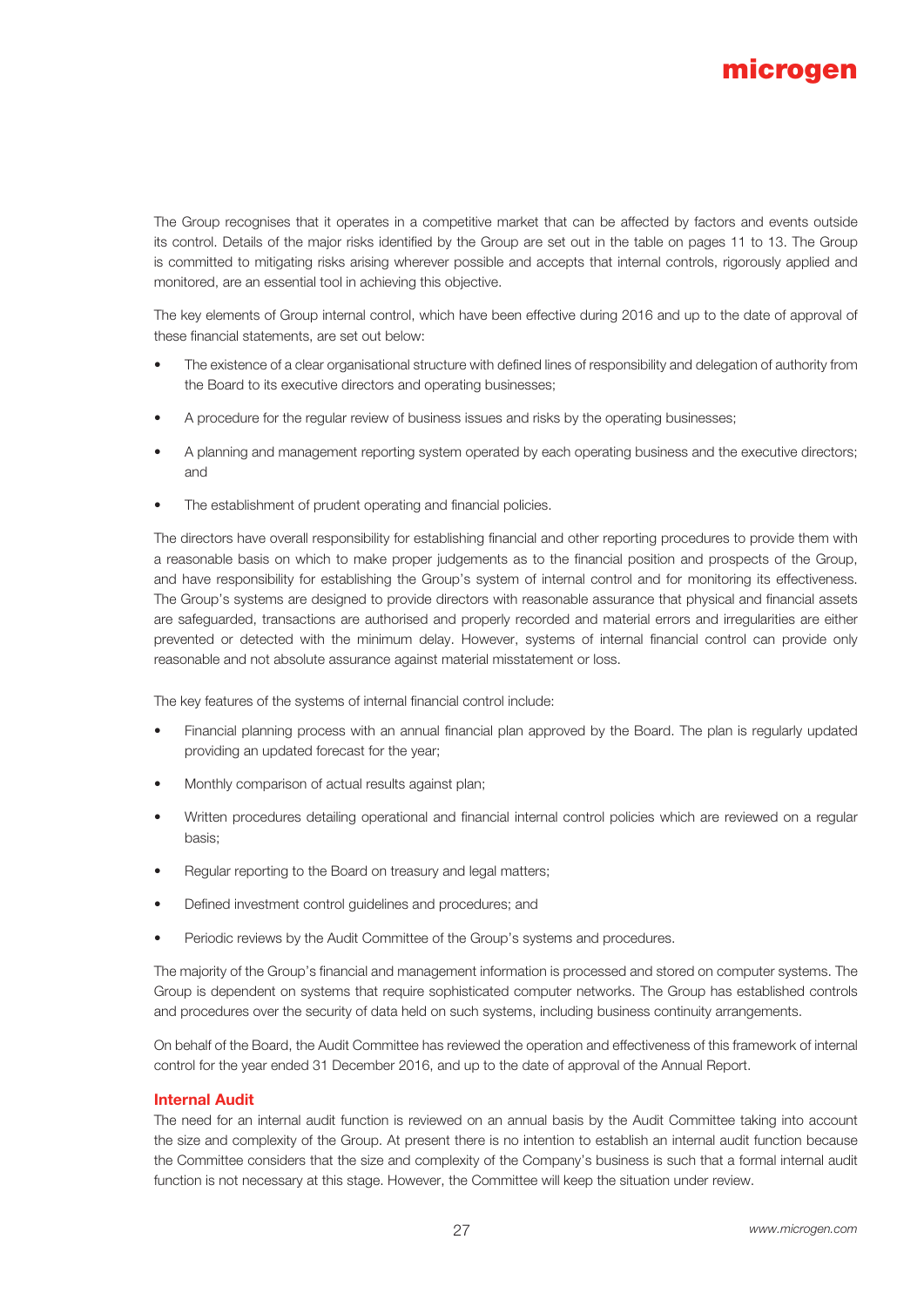# *Corporate Governance*

*Statement*

|                | <b>COMPLIANCE WITH THE UK CORPORATE GOVERNANCE CODE</b>                                                                                                                                                                                                                                                      |                                                                                                                                                                                                                                                                                                                                                                                                                                                                                                                                                                                                                                                                                                                                                                                                                                                                                            |  |  |  |
|----------------|--------------------------------------------------------------------------------------------------------------------------------------------------------------------------------------------------------------------------------------------------------------------------------------------------------------|--------------------------------------------------------------------------------------------------------------------------------------------------------------------------------------------------------------------------------------------------------------------------------------------------------------------------------------------------------------------------------------------------------------------------------------------------------------------------------------------------------------------------------------------------------------------------------------------------------------------------------------------------------------------------------------------------------------------------------------------------------------------------------------------------------------------------------------------------------------------------------------------|--|--|--|
|                | <b>Code of Best Practice - Principles</b>                                                                                                                                                                                                                                                                    | <b>Microgen Compliance Statement</b>                                                                                                                                                                                                                                                                                                                                                                                                                                                                                                                                                                                                                                                                                                                                                                                                                                                       |  |  |  |
| A              | <b>LEADERSHIP</b>                                                                                                                                                                                                                                                                                            |                                                                                                                                                                                                                                                                                                                                                                                                                                                                                                                                                                                                                                                                                                                                                                                                                                                                                            |  |  |  |
| 1              | The Role of the Board<br>Every company should be headed by an effective<br>board, which is collectively responsible for the long-<br>term success of the company.                                                                                                                                            | The directors' responsibilities are outlined in the Report of the Directors. The Board meets<br>regularly on a formal basis and for additional ad hoc meetings as necessary.                                                                                                                                                                                                                                                                                                                                                                                                                                                                                                                                                                                                                                                                                                               |  |  |  |
| $\overline{2}$ | <b>Division of Responsibilities</b><br>There should be a clear division of responsibilities at<br>the head of the company between the running of the<br>board and the executive responsibility for the running of<br>the company's business. No one individual should have<br>unfettered powers of decision. | The Board had an Executive Chairman from 1 January until 4 March 2016 with each<br>of the two operating businesses being the responsibility of an Executive Director. From<br>4 March 2016 there was a Non-Executive Chairman with the two Executive Directors<br>continuing to be responsible for the running of the two operating businesses.                                                                                                                                                                                                                                                                                                                                                                                                                                                                                                                                            |  |  |  |
| 3              | The Chairman<br>The Chairman is responsible for leadership of the board<br>and ensuring its effectiveness on all aspects of its role.                                                                                                                                                                        | The Chairman is responsible for setting the Board's agenda and ensuring that adequate<br>time is available for discussion of all agenda items, in particular strategic issues. He<br>promotes a culture of openness and debate by facilitating the effective contribution<br>of non-executive directors in particular and ensuring constructive relations between<br>executive and non-executive directors. In addition, he ensures that the directors receive<br>accurate, timely and clear information.                                                                                                                                                                                                                                                                                                                                                                                  |  |  |  |
| 4              | <b>Non-Executive Directors</b><br>As part of their role as members of a unitary board,<br>non-executive directors should constructively challenge<br>and help develop proposals on strategy.                                                                                                                 | The Board appoints one of the independent non-executive directors to be the senior<br>independent non-executive director to provide a sounding board for the Chairman and to<br>serve as an intermediary for the other directors when necessary. The senior independent<br>non-executive director is available to shareholders if they have concerns which contact<br>through the normal channels of the Chairman, Chief Executive Officers or Chief Financial<br>Officer fails to resolve or for which such contact is inappropriate. The Chairman holds<br>meetings with the non-executive directors without the Executive Directors being present.<br>Led by the senior independent non-executive director, the non-executive directors meet<br>without the Chairman at least annually to appraise the Chairman's performance and on<br>such other occasions as are deemed appropriate. |  |  |  |
|                |                                                                                                                                                                                                                                                                                                              | Peter Bertram has served on the board for more than 9 years since his appointment<br>in October 2006 and is therefore not treated as independent for the purposes of the<br>Code. The Board considered it important (following the retirement of Martyn Ratcliffe<br>as Executive Chairman in March 2016) for Peter Bertram to continue in his role until the<br>2017 Annual General Meeting, in order to provide continuity and stability during the initial<br>period of Ivan Martin's new chairmanship. That transition was implemented successfully<br>during 2016 and Peter Bertram will be retiring from the Board with effect from the close<br>of the Company's Annual General Meeting in April 2017.                                                                                                                                                                              |  |  |  |
|                |                                                                                                                                                                                                                                                                                                              | If the directors have concerns which cannot be resolved about the running of the<br>Company or a proposed action, then they ensure that their concerns are recorded in<br>the Board minutes. On their resignation, a non-executive director must provide a written<br>statement to the Chairman, for circulation to the Board, if they have any such concerns.                                                                                                                                                                                                                                                                                                                                                                                                                                                                                                                             |  |  |  |
| в              | <b>EFFECTIVENESS</b>                                                                                                                                                                                                                                                                                         |                                                                                                                                                                                                                                                                                                                                                                                                                                                                                                                                                                                                                                                                                                                                                                                                                                                                                            |  |  |  |
| 1              | The Composition of the Board<br>The board and its committees should have the<br>appropriate balance of skills, experience, independence<br>and knowledge of the company to enable them to<br>discharge their respective duties and responsibilities<br>effectively.                                          | As stated on page 21 Peter Bertram is not treated as being independent for the purposes<br>of the Code because he has served on the Board for more than 9 years. However,<br>notwithstanding this, all of the non-executive directors (including Peter Bertram) are<br>considered by the Board to be independent of the management of the Company and free<br>from any business or other relationship which could materially interfere with the exercise<br>of their independent judgment. The Board has included at least two independent non-<br>executive directors (including the non-executive Chairman) at all times during 2016. Peter<br>Bertram will step down as a non-executive director following the Company's AGM on<br>24 April 2017.                                                                                                                                       |  |  |  |
| $\overline{2}$ | Appointments to the Board<br>There should be a formal, rigorous and transparent<br>procedure for the appointment of new directors to the<br>board.                                                                                                                                                           | A separate Nomination Committee, comprising all the non-executive directors (including<br>the Non-Executive Chairman), is responsible for identifying and nominating candidates<br>to fill Board vacancies. A disclosure in relation to the composition of the Nomination<br>Committee under Code Provision B.2.1 is set out on page 21.                                                                                                                                                                                                                                                                                                                                                                                                                                                                                                                                                   |  |  |  |
| 3              | <b>Commitment</b><br>All directors should be able to allocate sufficient time<br>to the company to discharge their responsibilities<br>effectively.                                                                                                                                                          | The Chairman's other significant commitments are disclosed in the Annual Report. Any<br>changes to such commitments are reported to the Board as they arise and their impact<br>explained in the next Annual Report. Executive directors will not be given permission by<br>the Board to take on more than one directorship in a company nor chairman of such a<br>company.                                                                                                                                                                                                                                                                                                                                                                                                                                                                                                                |  |  |  |
|                |                                                                                                                                                                                                                                                                                                              | The terms and conditions of appointment of non-executive directors are made available<br>for inspection. The letter of appointment sets out the expected time commitment. The<br>appointed non-executive directors have undertaken that they will have sufficient time to<br>meet what is expected of them.                                                                                                                                                                                                                                                                                                                                                                                                                                                                                                                                                                                |  |  |  |
| 4              | Development<br>All directors should receive induction on joining the<br>board and should regularly update and refresh their<br>skills and knowledge.                                                                                                                                                         | The Chairman ensures that new directors receive an induction on joining the Board. Any<br>training needs required by the directors will be discussed with the Chairman.                                                                                                                                                                                                                                                                                                                                                                                                                                                                                                                                                                                                                                                                                                                    |  |  |  |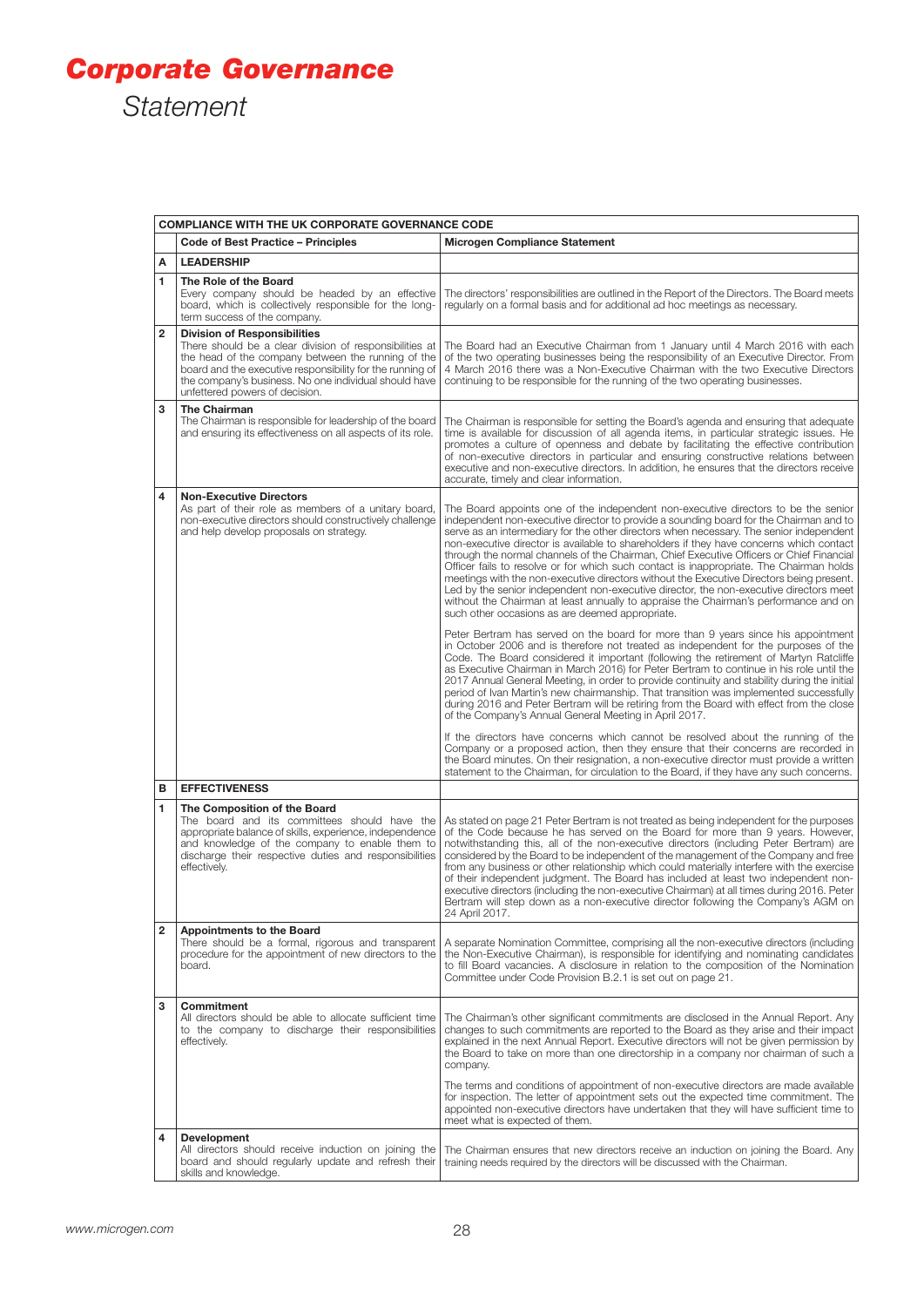|                | <b>COMPLIANCE WITH THE UK CORPORATE GOVERNANCE CODE (continued)</b>                                                                                                                                                                                                                                                                                                                                                                                                                                                                                                                                                                                                                                                                                             |                                                                                                                                                                                                                                                                                                                                                                                                                                                                                                                                                                                                                                                                                                                                        |  |  |  |
|----------------|-----------------------------------------------------------------------------------------------------------------------------------------------------------------------------------------------------------------------------------------------------------------------------------------------------------------------------------------------------------------------------------------------------------------------------------------------------------------------------------------------------------------------------------------------------------------------------------------------------------------------------------------------------------------------------------------------------------------------------------------------------------------|----------------------------------------------------------------------------------------------------------------------------------------------------------------------------------------------------------------------------------------------------------------------------------------------------------------------------------------------------------------------------------------------------------------------------------------------------------------------------------------------------------------------------------------------------------------------------------------------------------------------------------------------------------------------------------------------------------------------------------------|--|--|--|
|                | <b>Code of Best Practice - Principles</b>                                                                                                                                                                                                                                                                                                                                                                                                                                                                                                                                                                                                                                                                                                                       | <b>Microgen Compliance Statement</b>                                                                                                                                                                                                                                                                                                                                                                                                                                                                                                                                                                                                                                                                                                   |  |  |  |
| B              | <b>EFFECTIVENESS</b>                                                                                                                                                                                                                                                                                                                                                                                                                                                                                                                                                                                                                                                                                                                                            |                                                                                                                                                                                                                                                                                                                                                                                                                                                                                                                                                                                                                                                                                                                                        |  |  |  |
| 5              | <b>Information and Support</b><br>The board should be supplied in a timely manner with<br>information in a form and of a quality appropriate to<br>enable it to discharge its duties.                                                                                                                                                                                                                                                                                                                                                                                                                                                                                                                                                                           | The Board is supplied with management accounts and operational reviews prior to each<br>meeting. All non-executive directors have extensive business experience and possess<br>relevant and updated skills and knowledge to perform their duties.                                                                                                                                                                                                                                                                                                                                                                                                                                                                                      |  |  |  |
|                |                                                                                                                                                                                                                                                                                                                                                                                                                                                                                                                                                                                                                                                                                                                                                                 | The Board ensures that directors, especially non-executive directors, have access<br>to independent professional advice at the Company's expense where they judge it<br>necessary to discharge their responsibility as directors. All directors have access to<br>the advice and services of the Company Secretary, who is responsible to the Board for<br>ensuring that Board procedures are complied with. The appointment and removal of the<br>Company Secretary is a matter for the Board as a whole.                                                                                                                                                                                                                             |  |  |  |
| 6              | <b>Evaluation</b><br>The board should undertake a formal and rigorous<br>annual evaluation of its own performance and that of its<br>committees and individual directors.                                                                                                                                                                                                                                                                                                                                                                                                                                                                                                                                                                                       | Given Microgen's size and Board structure, performance evaluation is an ongoing<br>process. A performance evaluation is undertaken for all directors at the time of their<br>proposed reappointment. The Executive Directors receive an annual performance<br>appraisal as part of the Management Bonus Scheme. The performance of each Board<br>Committee is reviewed on an annual basis.                                                                                                                                                                                                                                                                                                                                             |  |  |  |
| 7              | Re-election<br>All directors should be submitted for re-election at regular<br>intervals, subject to continued satisfactory performance.                                                                                                                                                                                                                                                                                                                                                                                                                                                                                                                                                                                                                        | Non-executive directors are appointed for specific terms, up to a maximum of three years<br>and re-appointment is not automatic. All directors offer themselves for election at the Annual<br>General Meeting following their appointment and for re-election thereafter in accordance<br>with the Company's articles, which require one-third of directors to retire in rotation at each<br>Annual General Meeting. The Board sets out to shareholders in papers accompanying a<br>resolution to elect a non-executive director the reasons why they believe an individual should<br>be elected. The Chairman confirms to shareholders when proposing re-election that the<br>non-executive director's performance remains effective. |  |  |  |
| C              | <b>ACCOUNTABILITY</b>                                                                                                                                                                                                                                                                                                                                                                                                                                                                                                                                                                                                                                                                                                                                           |                                                                                                                                                                                                                                                                                                                                                                                                                                                                                                                                                                                                                                                                                                                                        |  |  |  |
| 1              | <b>Financial and Business Reporting</b><br>The board should present a fair, balanced and<br>understandable assessment of the company's position<br>and prospects.                                                                                                                                                                                                                                                                                                                                                                                                                                                                                                                                                                                               | The Board considers it is in compliance with this requirement.                                                                                                                                                                                                                                                                                                                                                                                                                                                                                                                                                                                                                                                                         |  |  |  |
| 2              | <b>Risk Management and Internal Control</b><br>The board is responsible for determining the nature<br>and extent of the principal risks it is willing to take in<br>achieving its strategic objectives. The board should<br>maintain a sound risk management and internal control<br>systems.                                                                                                                                                                                                                                                                                                                                                                                                                                                                   | The Company operates a detailed internal control process which is reviewed at least on<br>an annual basis by the Audit Committee and endorsed by the Board. Further information<br>is provided in the Corporate Governance Statement.                                                                                                                                                                                                                                                                                                                                                                                                                                                                                                  |  |  |  |
| 3              | <b>Audit Committee and Auditors</b><br>The board should establish formal and transparent<br>arrangements for considering how they should apply<br>the financial reporting and risk management and<br>internal control principles and for maintaining an<br>appropriate relationship with the company's auditors.                                                                                                                                                                                                                                                                                                                                                                                                                                                | Subject to the disclosure on Code Provision C.3.1 set out on page 21, the Audit<br>Committee consists of all non-executive directors and meets at least three times a year.<br>Executive Directors were invited to attend in 2016 but the Audit Committee meets at least<br>annually with the Company's auditors without the other directors present.<br>The Board ensures that at least one member of the Audit Committee has recent and<br>relevant financial experience.                                                                                                                                                                                                                                                            |  |  |  |
| D              | <b>REMUNERATION</b>                                                                                                                                                                                                                                                                                                                                                                                                                                                                                                                                                                                                                                                                                                                                             |                                                                                                                                                                                                                                                                                                                                                                                                                                                                                                                                                                                                                                                                                                                                        |  |  |  |
| 1              | The Level and Components of Remuneration<br>Executive directors' remuneration should be designed<br>to promote the long-term success of the company.<br>Performance-related elements should be transparent,<br>stretching and rigorously applied.                                                                                                                                                                                                                                                                                                                                                                                                                                                                                                               | The Directors' Remuneration Report provides details of the executive directors'<br>remuneration.                                                                                                                                                                                                                                                                                                                                                                                                                                                                                                                                                                                                                                       |  |  |  |
| $\overline{2}$ | Procedure<br>There should be a formal and transparent procedure<br>Remuneration packages for individual directors are set by the Remuneration Committee<br>for developing policy on executive remuneration and<br>after receiving information from independent sources and if required the Company's<br>for fixing the remuneration packages of individual<br>Human Resources function. Executive Directors were invited to attend the Committee's<br>directors. No director should be involved in deciding his<br>meetings in 2016. However, no director was present during a discussion of his<br>or her own remuneration.<br>remuneration. A disclosure in relation to the composition of the Committee under Code<br>Provision D.2.1 is set out on page 21. |                                                                                                                                                                                                                                                                                                                                                                                                                                                                                                                                                                                                                                                                                                                                        |  |  |  |
| Е              | <b>RELATIONS WITH SHAREHOLDERS</b>                                                                                                                                                                                                                                                                                                                                                                                                                                                                                                                                                                                                                                                                                                                              |                                                                                                                                                                                                                                                                                                                                                                                                                                                                                                                                                                                                                                                                                                                                        |  |  |  |
| 1              | <b>Dialogue with Shareholders</b><br>There should be a dialogue with shareholders based on<br>the mutual understanding of objectives. The board as a<br>whole has responsibility for ensuring that a satisfactory<br>dialogue with shareholders takes place.                                                                                                                                                                                                                                                                                                                                                                                                                                                                                                    | The Chairman and the Executive Directors meet with key shareholders. After the release<br>of the 2016 results the Chairman and the Executive Directors will meet key shareholders<br>as appropriate. Non-executive directors are available to meet institutional shareholders<br>if requested.                                                                                                                                                                                                                                                                                                                                                                                                                                         |  |  |  |
| 2              | <b>Constructive Use of General Meetings</b><br>The board should use the general meetings to<br>communicate with investors and to encourage their<br>participation.                                                                                                                                                                                                                                                                                                                                                                                                                                                                                                                                                                                              | The Company arranges for the Notice of the Annual General Meeting and related papers to<br>be sent to shareholders at least 20 working days before the meeting and for other general<br>meetings at least 14 working days before the meeting.<br>All continuing directors make themselves available at the Annual General Meeting to respond<br>to any questions raised by the investors in attendance.                                                                                                                                                                                                                                                                                                                                |  |  |  |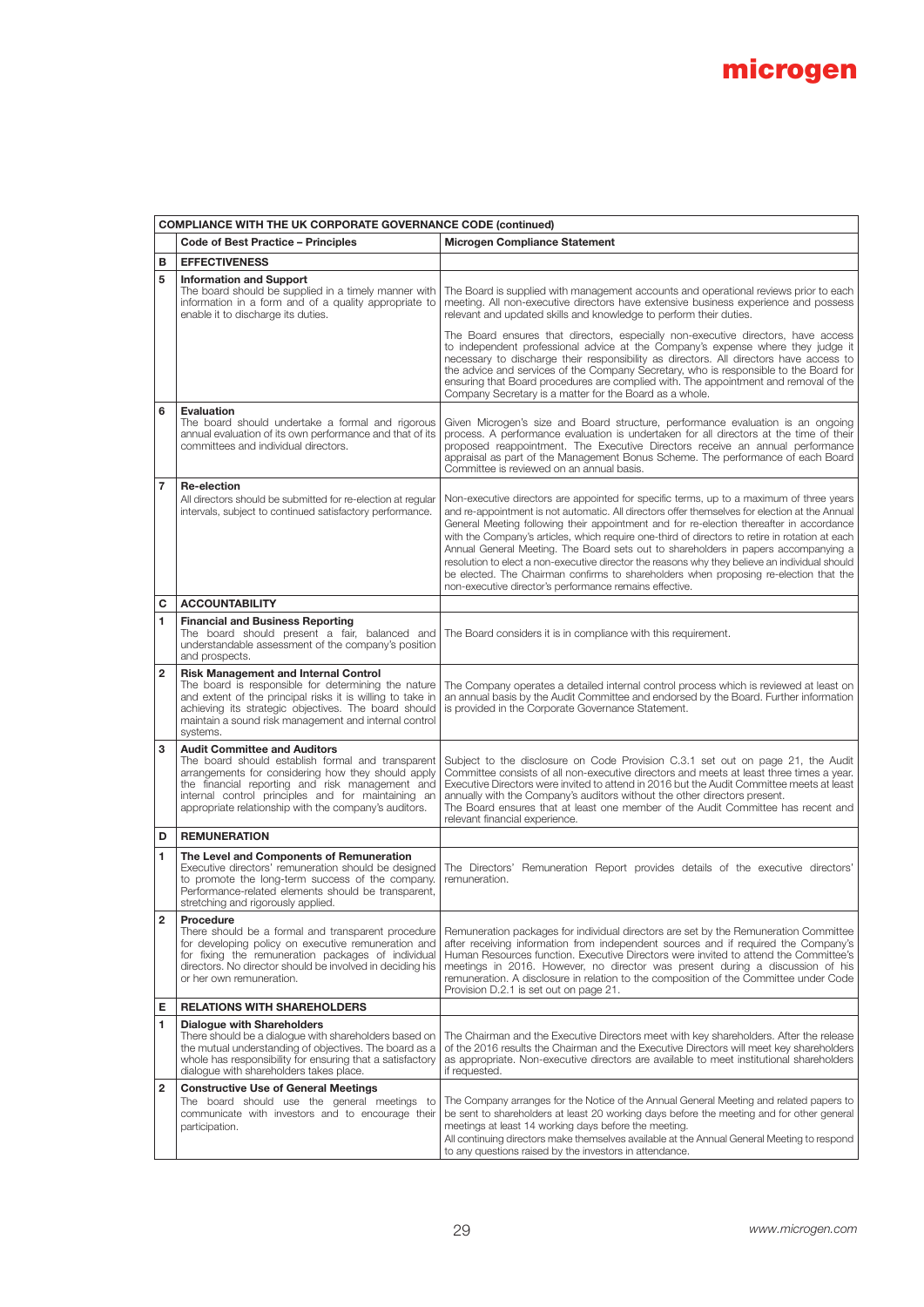# *Directors' Remuneration Report*

## **Introduction**

On behalf of the Board, I am pleased to present the Remuneration Committee's ("Committee") report of the directors' remuneration for the year ended 31 December 2016. This report summarises the Committee's decisions in relation to directors' remuneration and sets out the details of changes which have been made since the Committee's previous report. In particular, during the course of 2016 the Company adopted a new Performance Share Plan (to replace the previous plan that expired during the year) and a new Save As You Earn Scheme open to all qualifying employees. The Company is seeking shareholder approval for these new arrangements at the 2017 Annual General Meeting and a summary of the principal terms of each of them is included in the Notice of AGM. In addition, a new Directors' Remuneration Policy is being proposed for shareholder approval as explained further in the section below.

#### **Our new Directors' Remuneration Policy**

Our Directors' Remuneration Policy was first approved at the Annual General Meeting in 2014. In accordance with the applicable legislation, we are seeking shareholder approval for a new policy at the 2017 Annual General Meeting. The differences between the policies are summarised in the introduction to the proposed Directors' Remuneration Policy on page 32. The Committee considers that the overall structure of our directors' remuneration arrangements support the delivery of our strategy. Accordingly, the new policy has been formulated taking into account developments since 2014 but is not a radical overhaul of the existing policy. The changes proposed finesse the existing policy, reflect the introduction of the new performance share plan (replacing the plan which expired during 2016), and ensure we have sufficient flexibility to take appropriate remuneration decisions over the next three years.

#### **Group performance and variable pay outturns in respect of 2016**

The overall performance of the Group in 2016 is discussed in the Strategic Report on pages 2 to 8. Reflecting that performance, the Executive Directors earned bonuses for 2016 of between 50.0% and 92.5% of salary based on performance measures aligned to the Group's strategy. Further information is given on page 43.

In 2016 the first of the performance share plan awards granted following approval at the 2013 general meeting vested. The vesting outcome reflects the strong performance against the TSR performance measure over the vesting period. Further information is given on page 45.

#### **Our approach to Executive Director remuneration in 2017**

In the Annual Report on Remuneration on page 42 we set out how we will apply the new policy in respect of 2017. Executive Director salaries have been increased with effect from 1 January 2017 by 3%, reflecting wider workforce increases. The overall maximum bonus opportunity will remain at 100% of salary; reflecting the new policy, 75% of the opportunity will be based on financial performance measures and 25% on non-financial measures linked to the delivery of the Group's key strategic goals.

#### **Long term incentives**

Awards are proposed to be granted under the new performance share plan for which approval is to be sought at the 2017 AGM. Awards will be at the level of up to 100% of salary. The vesting of awards will be subject to the achievement of stretching performance conditions and in accordance with Microgen's usual approach, measures and targets will be determined prior to grant (and disclosed at grant and in the 2017 Directors' Remuneration Report).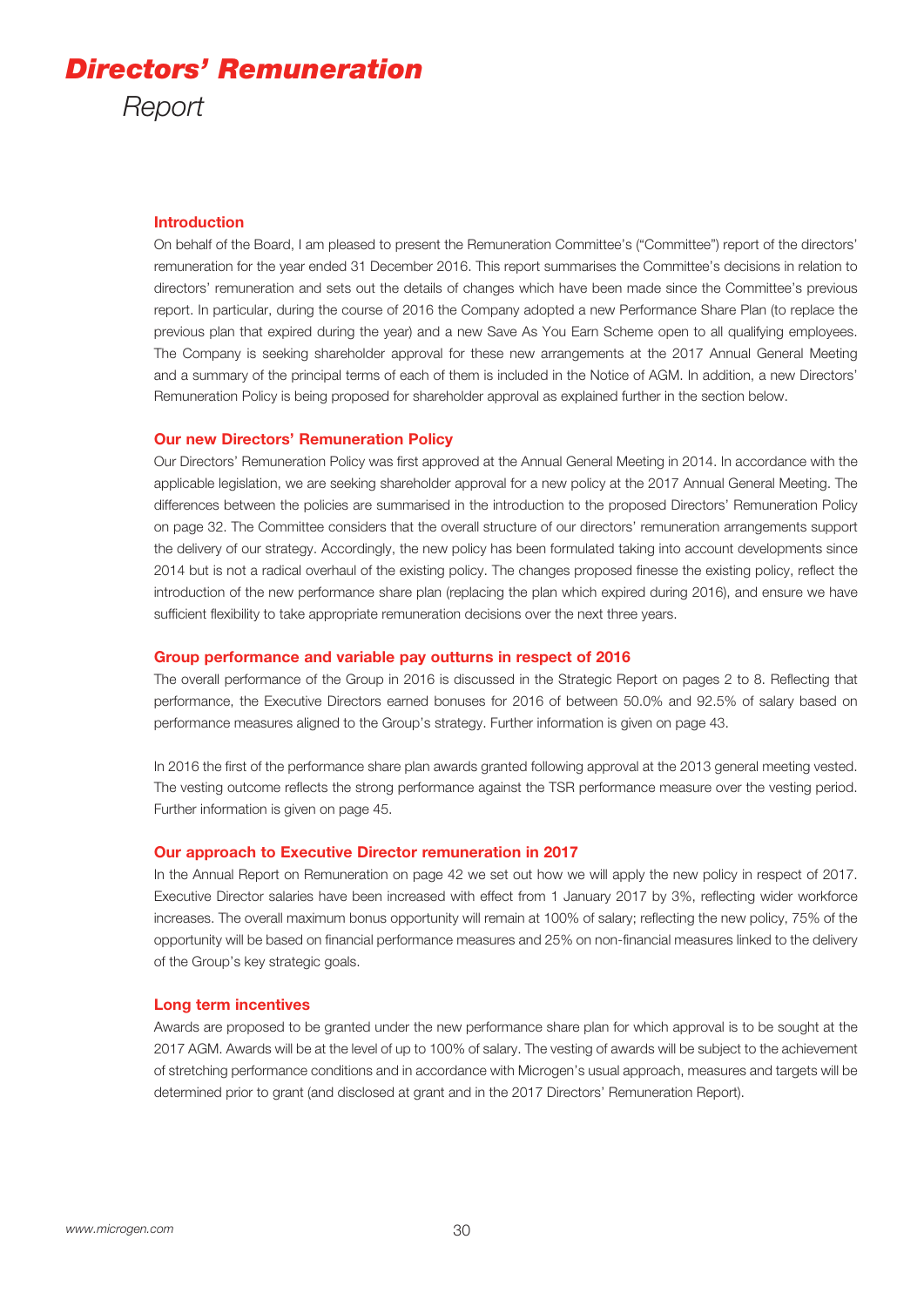## **Reporting and policy requirements**

There follows below:

- Part A being the Directors' Remuneration Policy, which sets out our forward-looking remuneration policy for Directors and will be subject to a binding vote at the 2017 Annual General Meeting. Subject to that vote, it will come into force with effect from the close of that meeting; and
- Part B being the Annual Report on Remuneration, which provides details of the amounts earned by Directors in respect of the year ended 31 December 2016 and how the Directors' Remuneration Policy will be operated for the year commencing 1 January 2017. This will be subject to an advisory vote at the 2017 Annual General Meeting.

## **Compliance**

This report (comprising this introduction and Parts A and B) has been prepared in accordance with the Companies Act 2006 and The Large and Medium Sized Companies and Groups (Accounts and Reports) Regulations 2008 (as amended). It also meets the requirements of the UK Authority's Listing Rules and the Disclosure and Transparency Rules. The Committee further adopts the principles of good governance as set out in the UK Corporate Governance Code.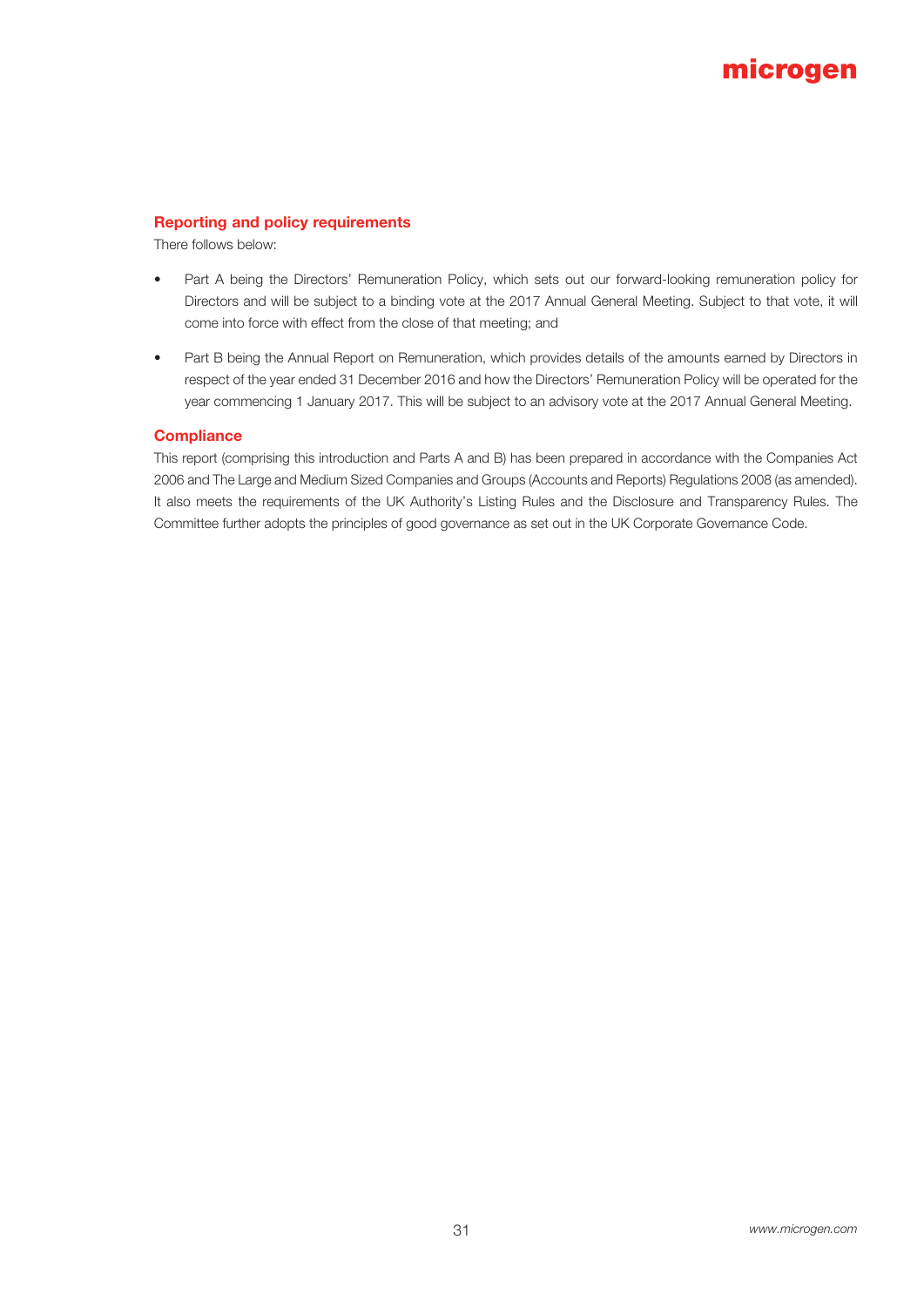# *Directors' Remuneration Report*

**THIS PART OF THE REPORT SETS OUT THE COMPANY'S DIRECTORS' REMUNERATION POLICY, WHICH, SUBJECT TO SHAREHOLDER APPROVAL AT THE 2017 ANNUAL GENERAL MEETING, SHALL TAKE BINDING EFFECT FROM THE CLOSE OF THAT MEETING.**

## **A. DIRECTORS' REMUNERATION POLICY ("POLICY")**

This part of the Report sets out the Company's Directors' Remuneration Policy, which, subject to shareholder approval at the 2017 Annual General Meeting, shall take binding effect from the close of that meeting. This part of the Report is unaudited.

Details relating to how the remuneration policy was implemented during the year ended 31 December 2016 are set out below in Part B as this Part A sets out the remuneration policy of the Company going forward.

At the Annual General Meeting held on 28 April 2014, shareholders approved our first Directors' Remuneration Policy under the new statutory regime, with approximately 87% of the votes cast in favour of it. The Company is now required to seek approval for a new Directors' Remuneration Policy, and this will be sought at the 2017 AGM. There are no significant differences between the Policy proposed for approval at the 2017 AGM and the policy approved in 2014. However, the Remuneration Committee proposes minor changes to ensure that the new Policy reflects best practice and developments since 2014 and is appropriate for the Company going forwards. In summary, the differences between the policy approved in 2014 and the new Policy are:

- To reflect developing best practice, we have formally included our shareholding requirement and malus and clawback within the policy;
- We have included within the policy the new share plans for which approval is sought at the 2017 AGM, including the ability to deliver "dividend equivalents" under the new performance share plan in accordance with usual practice;
- To ensure the policy is appropriate for the next three years we have included flexibility to pay a salary supplement in lieu of a pension contribution and to make "buy-out" awards on recruitment; and
- Other changes have been made as a consequence of the changes referred to above or otherwise to ensure there is sufficient flexibility to take appropriate remuneration decisions over the next three years.

#### **Remuneration policy for Executive Directors**

The Policy for the Executive Directors and other senior executives is based on the following principles, and takes into account prevailing best practice, shareholder expectations, and the remuneration of the wider employee population:

- Ensure remuneration arrangements support the Group's business strategy;
- Align interests of directors and senior executives with those of the shareholders;
- Determine remuneration by reference to individual performance, experience and prevailing market conditions, with a view to providing a package appropriate to the responsibilities involved;
- Encourage behaviours which will enhance the performance of the Group and reward achievement of the Group's strategic and financial goals:
- Ensure that an appropriate proportion of the overall remuneration package is incentive pay, which is earned for the delivery of stretching performance conditions.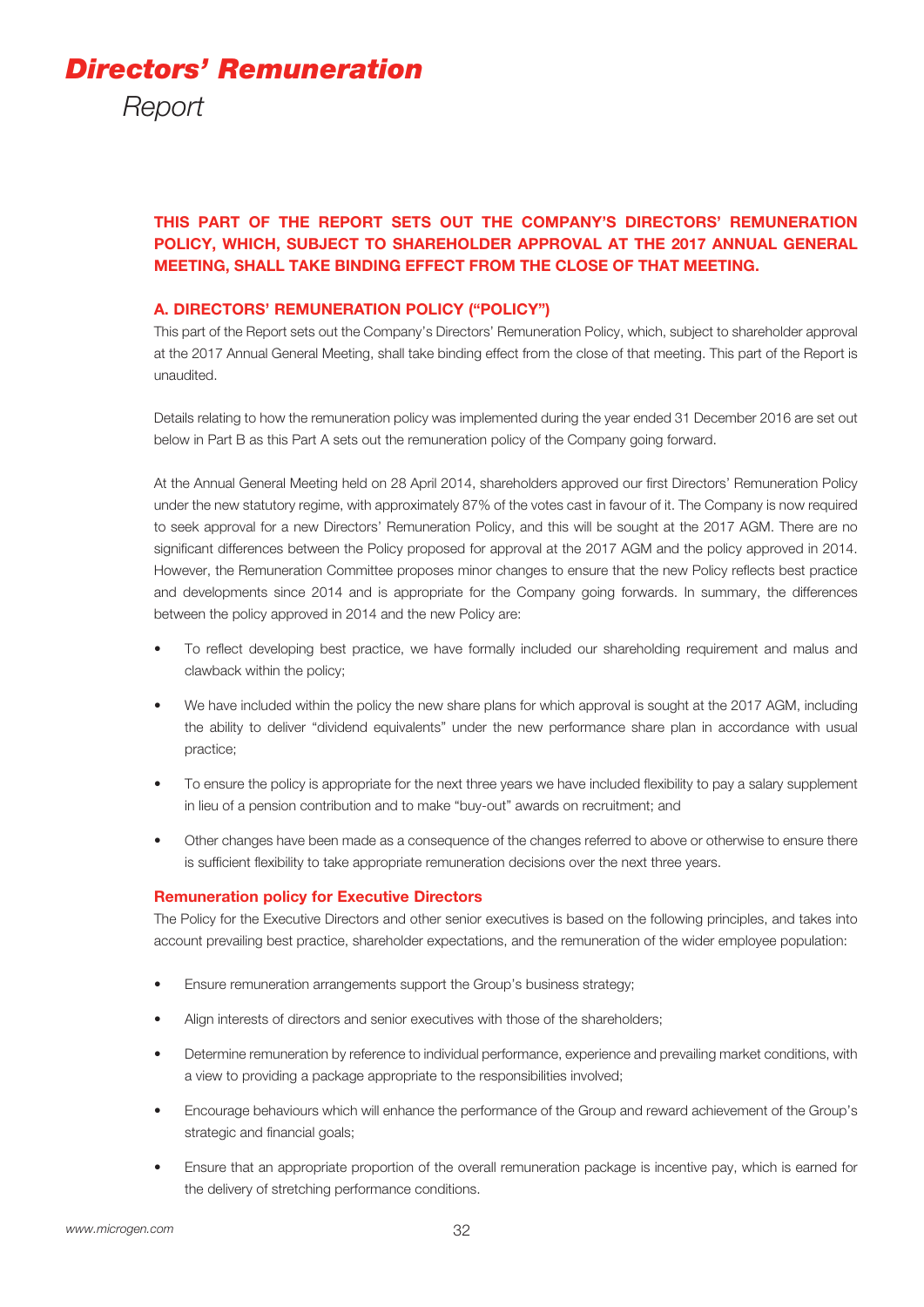## *Executive Directors' Policy Table*

The following policy will apply to any remuneration payment or loss of office payment made to an Executive Director following the Company's Annual General Meeting on 24 April 2017.

| Purpose and link to strategy                                                                                                                                                                                            | Operation                                                                                                                                                                                                                                                                                                                                                                                                                                                                                  | <b>Maximum opportunity</b>                                                                                                                                                                                                                                                                                                                                                                                                                                                                                                                                                                                | <b>Performance metrics</b>                                                                                                                                                                                                                                                                                                                                                                                                                                                                                                                                                                                                                                                                                                                                                                                                                                                                                                          |
|-------------------------------------------------------------------------------------------------------------------------------------------------------------------------------------------------------------------------|--------------------------------------------------------------------------------------------------------------------------------------------------------------------------------------------------------------------------------------------------------------------------------------------------------------------------------------------------------------------------------------------------------------------------------------------------------------------------------------------|-----------------------------------------------------------------------------------------------------------------------------------------------------------------------------------------------------------------------------------------------------------------------------------------------------------------------------------------------------------------------------------------------------------------------------------------------------------------------------------------------------------------------------------------------------------------------------------------------------------|-------------------------------------------------------------------------------------------------------------------------------------------------------------------------------------------------------------------------------------------------------------------------------------------------------------------------------------------------------------------------------------------------------------------------------------------------------------------------------------------------------------------------------------------------------------------------------------------------------------------------------------------------------------------------------------------------------------------------------------------------------------------------------------------------------------------------------------------------------------------------------------------------------------------------------------|
| <b>Basic salary</b><br>To pay competitive basic salary<br>to attract, retain and motivate the<br>talent required to operate and<br>develop the Group's businesses<br>and to develop and deliver the<br>Group's strategy | ordinarily<br>Basic<br>salaries<br>are<br>reviewed on an annual basis with<br>reference to (i) scope of the role,<br>(ii) performance and experience<br>of the individual, (iii) pay levels at<br>comparable companies, and (iv)<br>pay and conditions elsewhere in<br>the Group.<br>Basic salaries are reviewed when<br>an individual changes roles or<br>responsibilities.                                                                                                               | While no maximum salary level<br>has been set, salary increases will<br>typically be in line with the increases<br>awarded to other employees<br>in the Group (in percentage of<br>salary terms). In appropriate<br>circumstances, increases of a<br>higher amount may be made<br>taking into account individual<br>circumstances such as:<br>an increase in scope or<br>responsibility of the individual's<br>role;<br>development of the individual<br>within the role (including<br>enhanced performance);<br>alignment to market level; and<br>a change in the size or<br>complexity of the business. | None, although overall performance<br>of the individual will be taken into<br>consideration by the Committee<br>when setting and reviewing salary<br>levels.                                                                                                                                                                                                                                                                                                                                                                                                                                                                                                                                                                                                                                                                                                                                                                        |
| <b>Retirement benefits</b><br>To provide an opportunity for<br>executives to build up income on<br>retirement                                                                                                           | All Executive Directors are eligible<br>to participate in the Group Personal<br>Pension Scheme. In appropriate<br>circumstances. Executive Directors<br>may receive a cash allowance<br>in lieu of a pension contribution,<br>or a combination of a pension<br>contribution and a cash allowance.                                                                                                                                                                                          | Pension contribution<br>The Group matches employee<br>contributions on a 2:1 basis<br>with employer contributions not<br>exceeding 6% of basic salary. No<br>element other than basic salary is<br>pensionable.<br>Cash allowance<br>The maximum cash allowance<br>(after deducting any employer<br>pension contribution) is 6% of basic<br>salary.                                                                                                                                                                                                                                                       | None. Not performance related.                                                                                                                                                                                                                                                                                                                                                                                                                                                                                                                                                                                                                                                                                                                                                                                                                                                                                                      |
| <b>Benefits</b><br>To provide<br>market-competitive<br>benefits                                                                                                                                                         | Executive Directors receive benefits<br>which consist primarily of income<br>protection in the event of long-<br>term ill health, private healthcare<br>insurance and death-in-service<br>benefits. Other benefits may be<br>provided based on individual<br>circumstances, such as relocation<br>and travel expenses.                                                                                                                                                                     | No maximum value of benefits<br>has been set as benefits vary by<br>role. However, the level of benefits<br>provided is set at a level which<br>the Committee considers to be<br>sufficient based on the role and<br>individual circumstances.                                                                                                                                                                                                                                                                                                                                                            | None. Not performance related.                                                                                                                                                                                                                                                                                                                                                                                                                                                                                                                                                                                                                                                                                                                                                                                                                                                                                                      |
| <b>Management Bonus Scheme</b><br>To incentivise and reward strong<br>performance against financial and<br>non-financial annual targets, thus<br>delivering value to shareholders                                       | The Committee assesses actual<br>performance compared to the<br>performance targets following the<br>completion of the financial year<br>and determines the bonus payable<br>to each individual. The Committee<br>has discretion to amend the pay-<br>out should any formulaic output<br>not reflect the Committee's<br>assessment of overall business<br>performance.<br>Bonuses are payable in cash.<br>Bonuses are subject to clawback<br>provisions as referred to below the<br>table. | The maximum annual opportunity<br>is 100% of salary.                                                                                                                                                                                                                                                                                                                                                                                                                                                                                                                                                      | Performance measures and targets<br>(and their weightings where there is<br>more than one measure) are set by<br>the Committee on an annual basis<br>to reflect the Company's strategic<br>priorities.<br>At least 75% of the opportunity<br>will be based on key financial<br>measures, and the balance will be<br>based on non-financial measures.<br><b>Financial measures</b><br>Up to 50% of the maximum<br>payable in respect of a financial<br>measure will be paid for on target<br>performance, increasing to 100%<br>for stretch performance.<br>Non-financial measures<br>Vesting in respect of any non-<br>financial measure will be between<br>0% and 100% based on the<br>Committee's<br>assessment<br>of<br>the extent to which the relevant<br>measure is achieved. Vesting<br>in respect of any non-financial<br>measure will ordinarily be subject<br>to the satisfaction of a financial<br>performance underpin. |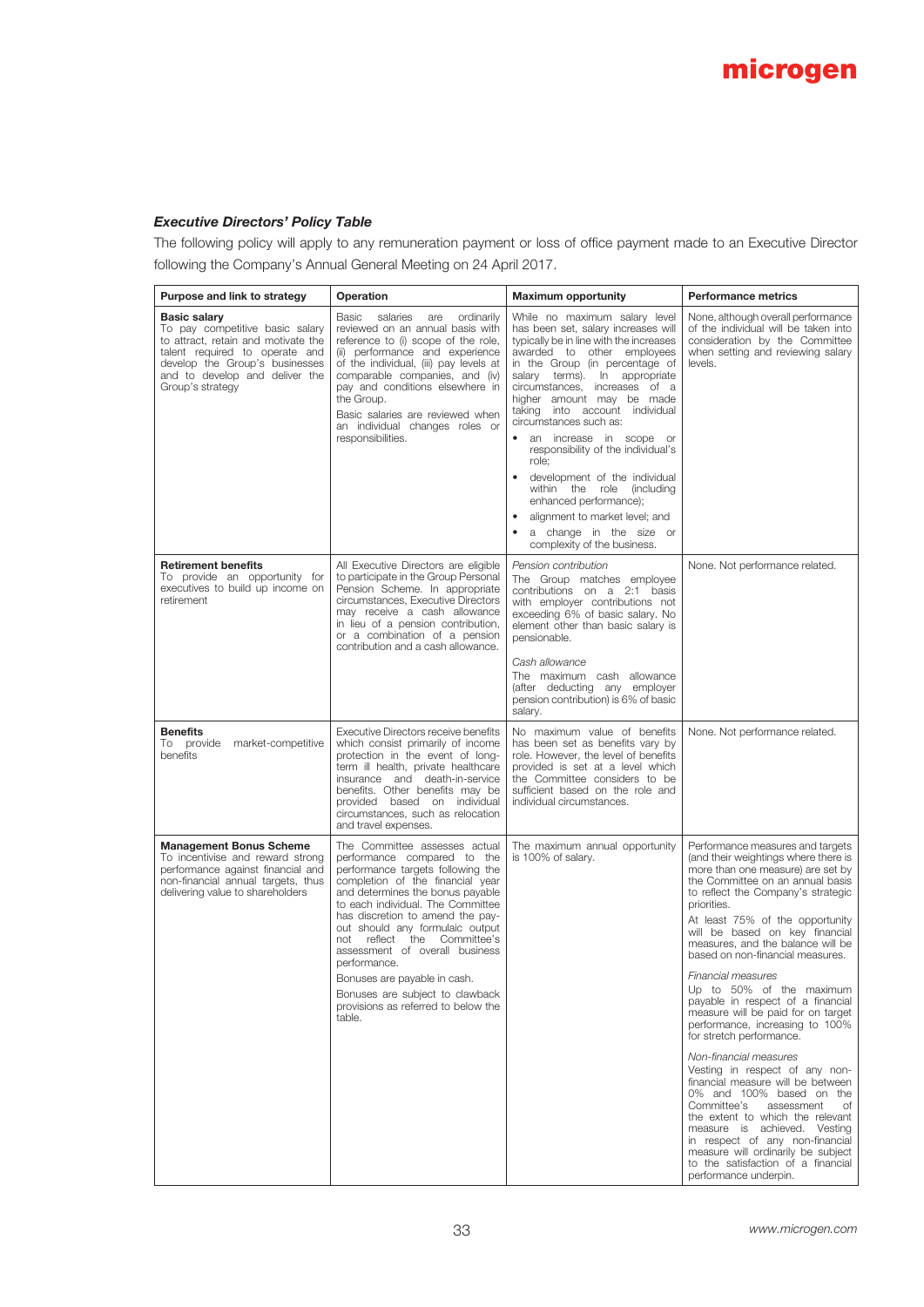# *Directors' Remuneration Report*

| Purpose and link to strategy |                                                                                                                                              | Operation                                                                                                                                                                                                                                                                                                                                                                                                                                                                                                                                                                                                                                                                                                                                                                                                                                                                                                                                                                                                                                                                                                                                                                            | <b>Maximum opportunity</b>                                                                                                                                                                                                                                                                                                                                                                                                                                                                                                                                                                                 | <b>Performance metrics</b>                                                                                                                                                                                                                                                                                                                                                                                                                                                                            |
|------------------------------|----------------------------------------------------------------------------------------------------------------------------------------------|--------------------------------------------------------------------------------------------------------------------------------------------------------------------------------------------------------------------------------------------------------------------------------------------------------------------------------------------------------------------------------------------------------------------------------------------------------------------------------------------------------------------------------------------------------------------------------------------------------------------------------------------------------------------------------------------------------------------------------------------------------------------------------------------------------------------------------------------------------------------------------------------------------------------------------------------------------------------------------------------------------------------------------------------------------------------------------------------------------------------------------------------------------------------------------------|------------------------------------------------------------------------------------------------------------------------------------------------------------------------------------------------------------------------------------------------------------------------------------------------------------------------------------------------------------------------------------------------------------------------------------------------------------------------------------------------------------------------------------------------------------------------------------------------------------|-------------------------------------------------------------------------------------------------------------------------------------------------------------------------------------------------------------------------------------------------------------------------------------------------------------------------------------------------------------------------------------------------------------------------------------------------------------------------------------------------------|
|                              | Performance Share Plan 2016<br>(2016 PSP)<br>To drive sustained long-term<br>performance that supports the<br>creation of shareholder value. | The 2016 PSP is used to provide<br>a meaningful reward to senior<br>executives linked to the long-<br>term success of the business,<br>by delivering annual awards in<br>the form of nil (or nominal)-cost<br>options, conditional awards of<br>shares or such other form as has<br>the same economic effect.<br>Awards will be granted subject to<br>performance conditions, assessed<br>over a period of at least three years,<br>The number of shares subject to<br>awards under the 2016 PSP may<br>be increased to take account of<br>dividends that would have been<br>paid on vested shares up to the<br>date of vesting (calculated assuming<br>the reinvestment of any such<br>dividends into additional shares on<br>a cumulative basis). Awards under<br>the 2016 PSP are subject to malus<br>and clawback provisions as referred<br>to below the table.<br>The Committee may, at its<br>discretion, structure awards as<br>Qualifying PSP awards comprising<br>both a tax qualifying option and<br>an ordinary PSP award, with the<br>ordinary PSP award scaled back<br>at exercise to take account of any<br>gain made on the exercise of the<br>tax qualifying option. | The 2016 PSP provides for awards<br>of up to a maximum limit of 100%<br>of basic salary in respect of any<br>financial year of the Company. In<br>exceptional circumstances (such<br>as on the recruitment of a new<br>Executive Director) awards in<br>respect of any financial year may<br>be granted at the level of up to<br>200% of salary.<br>Where an award is granted as a<br>Qualifying PSP Award, the shares<br>subject to the tax qualifying option<br>are not taken into account for the<br>purposes of these limits, reflecting<br>the "scale back" referred to in the<br>"Operation" column. | Vesting of 2016 PSP awards<br>subject<br>continuous<br>is<br>to<br>employment and<br>performance<br>against demanding<br>performance<br>measures.<br>Awards made under the 2016 PSP<br>will have a performance period of<br>at least three years and will vest<br>following the assessment of the<br>performance conditions or on<br>such later date as the Committee<br>determines. If no entitlement has<br>been earned at the end of the<br>relevant performance period, the<br>awards will lapse. |
|                              | <b>Save As You Earn Scheme</b><br>2016<br>To give all employees in the Group<br>the opportunity to buy shares.                               | qualifying employees and<br>All<br>executive directors of the group are<br>invited to participate on the same<br>basis.<br>Awards in the UK must comply<br>with certain legislative requirements<br>to benefit from beneficial tax<br>treatment.                                                                                                                                                                                                                                                                                                                                                                                                                                                                                                                                                                                                                                                                                                                                                                                                                                                                                                                                     | Employees can save up to £500<br>per month (or such higher amount<br>as is permitted under the relevant<br>legislation) for a three or five year<br>period, and can then use those<br>savings to acquire shares at the end<br>of the period at an exercise price set<br>at the start of the savings contract<br>at a discount of up to 20% to the<br>market value of a share (or such<br>higher percentage as is permitted<br>under the applicable legislation).                                                                                                                                           | None. Not performance related.                                                                                                                                                                                                                                                                                                                                                                                                                                                                        |

## *Executive Directors' Policy Table (continued)*

#### **Notes to the Policy Table**

#### *Selection of performance measures*

The performance measures under the Management Bonus Scheme and 2016 PSP are selected to reflect the main KPIs and strategic priorities for the Group and operating businesses. The Committee's policy is to set performance targets which are both stretching and achievable and that the maximum outcomes are only available for outstanding performance.

Performance conditions applying to subsisting awards may be amended or substituted by the Committee if an event occurs (such as a change in strategy, a material acquisition or divestment of a Group business or a change in prevailing market conditions) which causes the Committee to determine that the measures are no longer appropriate and that amendment is required in order that they achieve their original purpose.

## *Operation of share plans*

The Committee has discretion to operate the Company's share plans (including the 2016 PSP and the Save As You Earn Scheme 2016) in accordance with their terms, including the ability to settle awards in cash and to adjust the terms of awards in the event of any variation of the Company's share capital or any demerger, delisting, special dividend or other relevant event.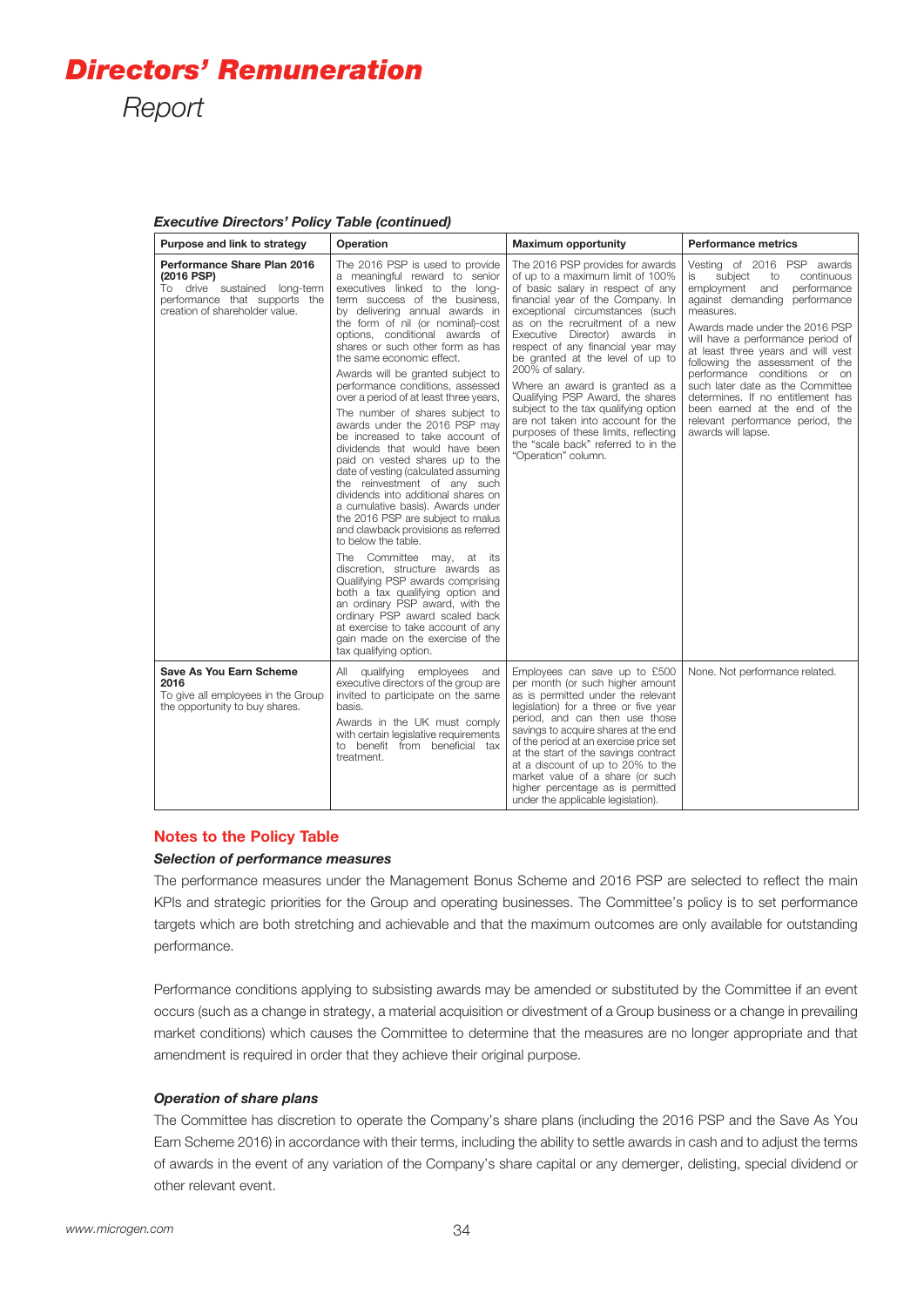## *Shareholding guidelines*

The Company expects Directors and senior employees when acquiring shares under the 2016 PSP (or the former performance share plan) not to dispose of more than fifty per cent (50%) of the shares acquired until the day on which his or her holding has a market value equal to that of his or her basic salary. Any shares that are sold to discharge the option holder's fiscal obligations are not treated as having been acquired.

## *Malus and clawback*

For up to two years following the payment of a bonus under the Management Bonus Scheme, the Committee may require repayment of some or all of any bonus payment in circumstances which the Committee considers appropriate, including a material misstatement of accounts, an error in assessing performance conditions, or misconduct on the part of the participant.

For up to two years after the vesting of an award under the 2016 PSP the Committee may cancel an award or require the participant to make a payment to the Company in respect of an award in the event of gross misconduct, fraud, malpractice, a material misstatement of results, a material breach of risk management or other circumstances that, in the opinion of the Committee have a sufficiently significant impact on the reputation of any Group business. Where an award is granted as a Qualifying PSP Award, malus and clawback will apply to the tax qualifying option to the extent permitted by the applicable legislation.

## **Remuneration policy for Non-Executive Directors**

The remuneration policy for Non-Executive Directors is set by the Board having taken account of the fees in other companies of similar size and the limits set in the Company's Articles of Association. When recruiting Non-Executive Directors, the remuneration offered will be in line with the policy table below.

## *Non-Executive Directors' Policy Table*

The following policy will apply to any remuneration payment or loss of office payment made to a Non-Executive Director on or after the Company's Annual General Meeting on 24 April 2017.

| Purpose and link to strategy                                                                                                                             | Operation                                                                                                                                                                                                                                                                                                                                                                                                                                                                                                                                                                                                                                                                                                                                                                                                                                                                                                                         | <b>Maximum opportunity</b>                                                                                                                                                                                                                                                                                                                                                                                                                                                                                                                                                                                                        | Performance measures |
|----------------------------------------------------------------------------------------------------------------------------------------------------------|-----------------------------------------------------------------------------------------------------------------------------------------------------------------------------------------------------------------------------------------------------------------------------------------------------------------------------------------------------------------------------------------------------------------------------------------------------------------------------------------------------------------------------------------------------------------------------------------------------------------------------------------------------------------------------------------------------------------------------------------------------------------------------------------------------------------------------------------------------------------------------------------------------------------------------------|-----------------------------------------------------------------------------------------------------------------------------------------------------------------------------------------------------------------------------------------------------------------------------------------------------------------------------------------------------------------------------------------------------------------------------------------------------------------------------------------------------------------------------------------------------------------------------------------------------------------------------------|----------------------|
| To attract and retain Non-Executive 1<br>Directors of the highest calibre<br>broad commercial and<br>with<br>other experience relevant to the<br>Company | Each<br>Non-Executive<br>Director<br>is paid a basic fee. Additional<br>fees are payable for acting as<br>Director<br>Senior<br>Independent<br>and as Chairman of any of the<br>Board's Committees (Audit and<br>the<br>Remuneration)<br>excluding<br>Nomination Committee.<br>The fees paid to the Non-Executive<br>Directors are determined by the<br>Board.<br>Fee levels are determined by<br>reference to fees paid to Non-<br>Executive Directors in similar sized<br>businesses and the expected time<br>commitment and complexity of the<br>role.<br>Non-Executive<br><b>The</b><br><b>Directors</b><br>are not eligible to participate in<br>Company's performance-<br>the<br>related incentive plans or pension<br>arrangements.<br>Non-Executive Directors may be<br>eligible to receive benefits such<br>as the use of secretarial support,<br>travel costs and other benefits that<br>may be considered appropriate. | Non-Executive Director fees are<br>typically reviewed by the Board<br>every year with any adjustments<br>effective 1 January of the following<br>financial year.<br>However, in the event that there is a<br>material change in the complexity,<br>responsibility or time commitment<br>required to fulfil a Non-Executive<br>Director role, the Board shall seek<br>shareholder approval to make the<br>appropriate adjustment to the fee<br>level.<br>The maximum aggregate fees for all<br>Non-Executive Directors will remain<br>within the limit permitted by the<br>Company's Articles of Association<br>from time to time. | None                 |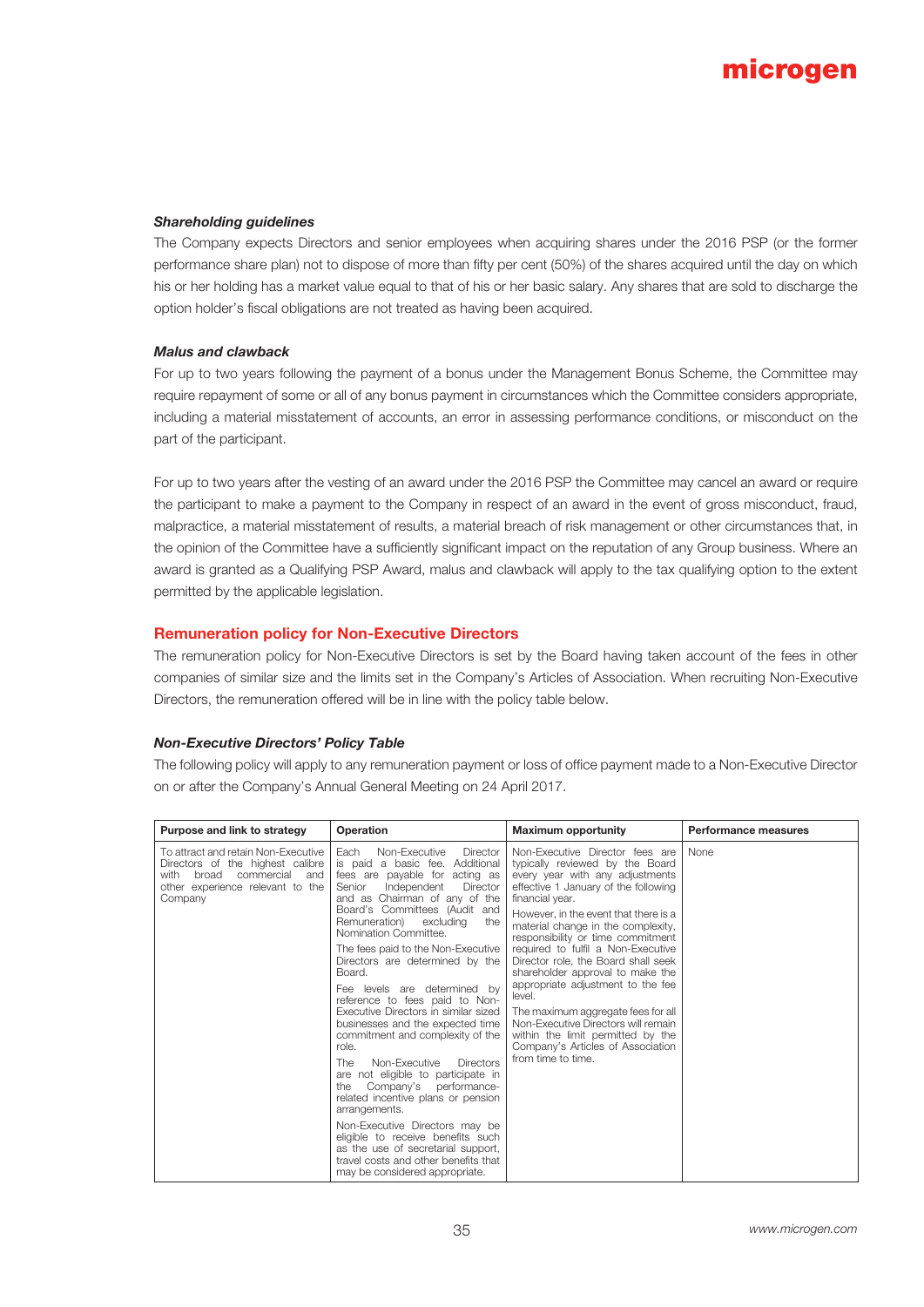## **Remuneration policy for other employees across the Group**

The Committee's approach to annual salary reviews is consistent across the Group, with consideration given to the scope of the role, level of experience, responsibility, individual performance and pay levels in comparable companies. Interim salary reviews are typically only proposed where an employee has a change in role or the scope of their role increases.

The Group offers three variable pay schemes to permanent employees of the Group who do not participate in the Management Bonus Scheme. These are the Sales Commission Plan, the Consultants' Bonus Scheme and the Annual Profit Share Bonus Plan. Employees participate in one of these schemes only.

Under the Sales Commission Plan, commission is calculated and paid on a monthly basis for all commission earning sales people in the Microgen Group. Employees who are consultants and are targeted to generate fee income are eligible to participate in the Consultants' Bonus Scheme. Employees who do not participate in the Sales Commission Plan or the Consultants' Bonus Scheme are eligible to participate in an Annual Profit Share Bonus Plan where the quantum is set by the Committee in relation to Group and operating business performance. Opportunities and specific performance conditions vary by organisational level with business area-specific metrics incorporated where appropriate.

All employees are eligible to participate in the 2016 PSP, and are eligible to receive option grants. Under normal conditions, performance conditions are consistent for all participants, while award sizes vary by organisational level. All qualifying employees are offered the opportunity to save and buy shares through the Save As You Earn Scheme 2016 up to the same maximum level (or substantially equivalent maximum level for employees outside the UK), thus giving them the opportunity to be shareholders. However, the executive directors do not currently intend to participate in the Save As You Earn Scheme 2016.

## **Illustrations of the application of the Executive Directors' Remuneration Policy**

The following chart sets out an illustration in line with the Policy for the Executive Directors set out above and provides an estimate of the potential remuneration in 2017 for the Executive Directors, and the potential split between the different elements of remuneration under three different performance scenarios: 'minimum', 'on-target' and 'maximum'.

Potential reward opportunities are based on the Policy, taking into account basic salaries applying with effect from 1 January 2017 and the 2016 benefits figure from the single total figure of remuneration table on page 43. Note that the projected values exclude the impact of share price movement and the payment of dividends and actual outcomes may differ from those shown.

The 'minimum' scenario shows basic salary, pension and benefits (i.e. fixed remuneration) which are the only elements of the Executive Directors' remuneration packages which are not at risk.

The 'on-target' scenario reflects fixed remuneration as above plus a target payout of 50% of salary from the Management Bonus Scheme. In this scenario it is assumed that the Executive Directors are granted 2016 PSP awards of a value equivalent to 100% of their basic salary with 50% of the maximum ultimately vesting.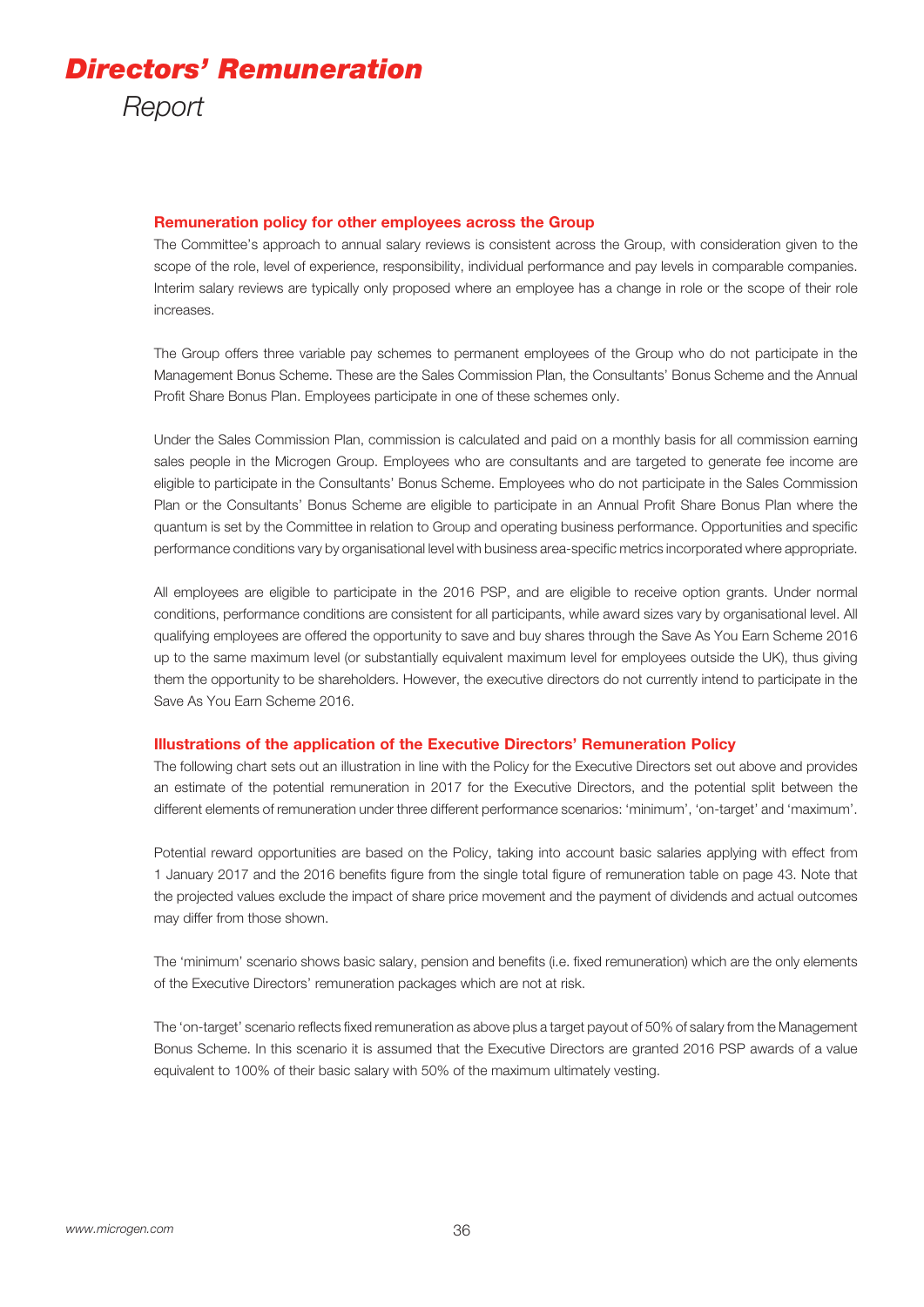The 'maximum' scenario reflects fixed remuneration as above plus a payout of 100% of salary from the Management Bonus Scheme. In this scenario it is assumed that the Executive Directors are granted 2016 PSP awards of a value equivalent to 100% of their basic salary with the full award ultimately vesting.



## **Approach to Recruitment of Directors**

## *Executive Directors*

When hiring a new Executive Director, or promoting to the Board from within the Group, the Committee will typically align the package with the above Policy. The Committee may, in order to secure the services of a candidate with the suitable skills to execute the Company's strategy, include other elements of pay; however, this discretion is capped and subject to the principles set out below. The maximum level of variable remuneration that may be granted (excluding any "buy-out" award as referred to below) is 300% of salary (assuming a 100% of salary annual bonus, and a PSP award at the exceptional limit of 200% of salary, which would only be awarded where necessary to secure a candidate of appropriate quality and experience). Where an individual has contractual commitments made prior to their promotion to the Board, the Company will continue to honour these remuneration arrangements.

| Component                   | Approach                                                                                                                                                                                                                                                                                                                                                                                                                                    |
|-----------------------------|---------------------------------------------------------------------------------------------------------------------------------------------------------------------------------------------------------------------------------------------------------------------------------------------------------------------------------------------------------------------------------------------------------------------------------------------|
| Basic salary                | The basic salaries of new appointees will be determined by reference to relevant market data, experience and skills<br>of the individual, internal relativities and their current basic salary. Where new appointees have initial basic salaries<br>set below a market competitive level, it may be increased to a market competitive rate over such period as the<br>Committee determines, subject to their development in the role        |
| Retirement benefits         | Retirement benefits will be determined in accordance with the policy table above.                                                                                                                                                                                                                                                                                                                                                           |
| <b>Benefits</b>             | Benefits will be determined in accordance with the policy table above, and may include relocation, travel and<br>subsistence payments in appropriate circumstances.                                                                                                                                                                                                                                                                         |
| Management Bonus Scheme     | The scheme described in the policy table will apply to new appointees with the relevant maximum being pro-rated<br>to reflect the proportion of employment over the year. Targets for the individual element will be tailored towards the<br>executive                                                                                                                                                                                      |
| Performance Share Plan 2016 | New appointees who have been invited to participate in the 2016 PSP will be granted awards under the 2016 PSP,<br>as described in the policy table. In accordance with the policy table and the rules of the 2016 PSP, in exceptional<br>circumstances in order to enable the Company to recruit an executive with the experience and skills to execute the<br>Company's strategy, awards may be granted up to the level of 200% of salary. |
| Save As You Farn Scheme     | New Appointees will be invited to participate in the SAYE Scheme on the same basis as other employees and<br>executive directors.                                                                                                                                                                                                                                                                                                           |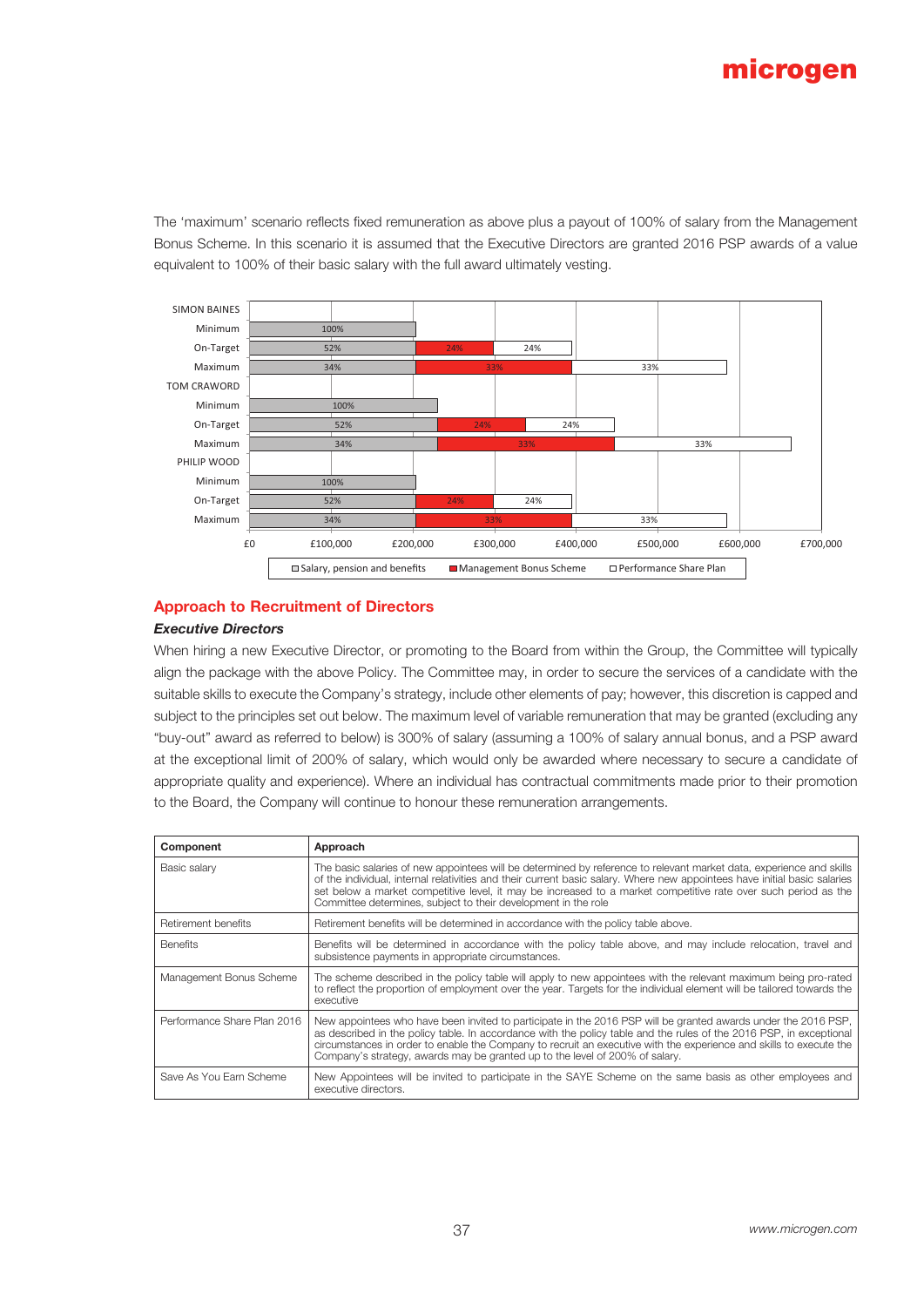In determining appropriate remuneration package for new Executive Directors, the Committee will take into consideration all relevant factors (including quantum, the nature of remuneration and where the candidate was recruited from) to ensure that arrangements are in the best interests of the Company and its shareholders.

An Executive Director may be recruited at a point in a financial year when it would be inappropriate to provide a bonus or long term incentive award for that year (for example, because there would not be sufficient time to assess performance). In these circumstances, subject to the limit on variable remuneration set out above, the quantum of that Executive Director's bonus or long term incentive award in respect of the months employed during that financial year may be transferred to the subsequent financial year so that the Executive Director is rewarded on a fair and reasonable basis.

The Committee may alter the performance measures and weightings and vesting period of the Management Bonus Scheme and long term incentive award if the Committee considers that the circumstances of the recruitment merit such an alteration – the rationale will be clearly explained in a subsequent Directors' Remuneration Report.

In addition, the Committee reserves the right to make an award in respect of a new appointment to 'buy out' incentive arrangements forfeited on leaving a previous employer. In doing so, the Committee will consider relevant factors including any performance conditions attached to these awards and the likelihood of those conditions being met. The Committee will generally seek to structure any buy-out awards or payments on a comparable basis to the forfeited arrangements and to limit any such award to the expected value of the forfeited arrangements.

Share awards will be granted under the Company's existing share plans as far as possible, but the Company may adopt additional arrangements as permitted by the Listing Rules to facilitate the recruitment of an Executive Director.

## *Non-Executive Directors*

In recruiting a new Non-Executive Director, the Committee will use the policy as set out in the table on page 35. A basic fee in line with the prevailing fee schedule would be payable for Board membership, with additional fees payable for acting as Senior Independent Director or Chairman of the Audit or Remuneration Committees as appropriate.

## **Directors' Service Contracts**

Executive Director service contracts, including arrangements for early termination, are carefully considered by the Committee. Each Executive Director has a rolling service contract with the Group which can be terminated with written notice in accordance with the table below. Such contracts provide for an obligation to pay salary plus pension and benefits for any portion of the notice period waived by the Group. Executive Director service contracts are available to view at the Company's registered office.

| <b>Executive Director</b> | Date of service<br>contract | Notice period<br>from the<br>individual | Notice period<br>from the<br>employer |
|---------------------------|-----------------------------|-----------------------------------------|---------------------------------------|
| Simon Baines              | 25 May 2010*                | 6 months                                | 6 months                              |
| Tom Crawford              | 6 April 2014*               | 6 months                                | 6 months                              |
| Philip Wood               | 21 October 2006             | 6 months                                | 6 months                              |

Simon Baines and Tom Crawford joined the Group in 2010 and 2003 respectively before joining the Board on 1 January 2016.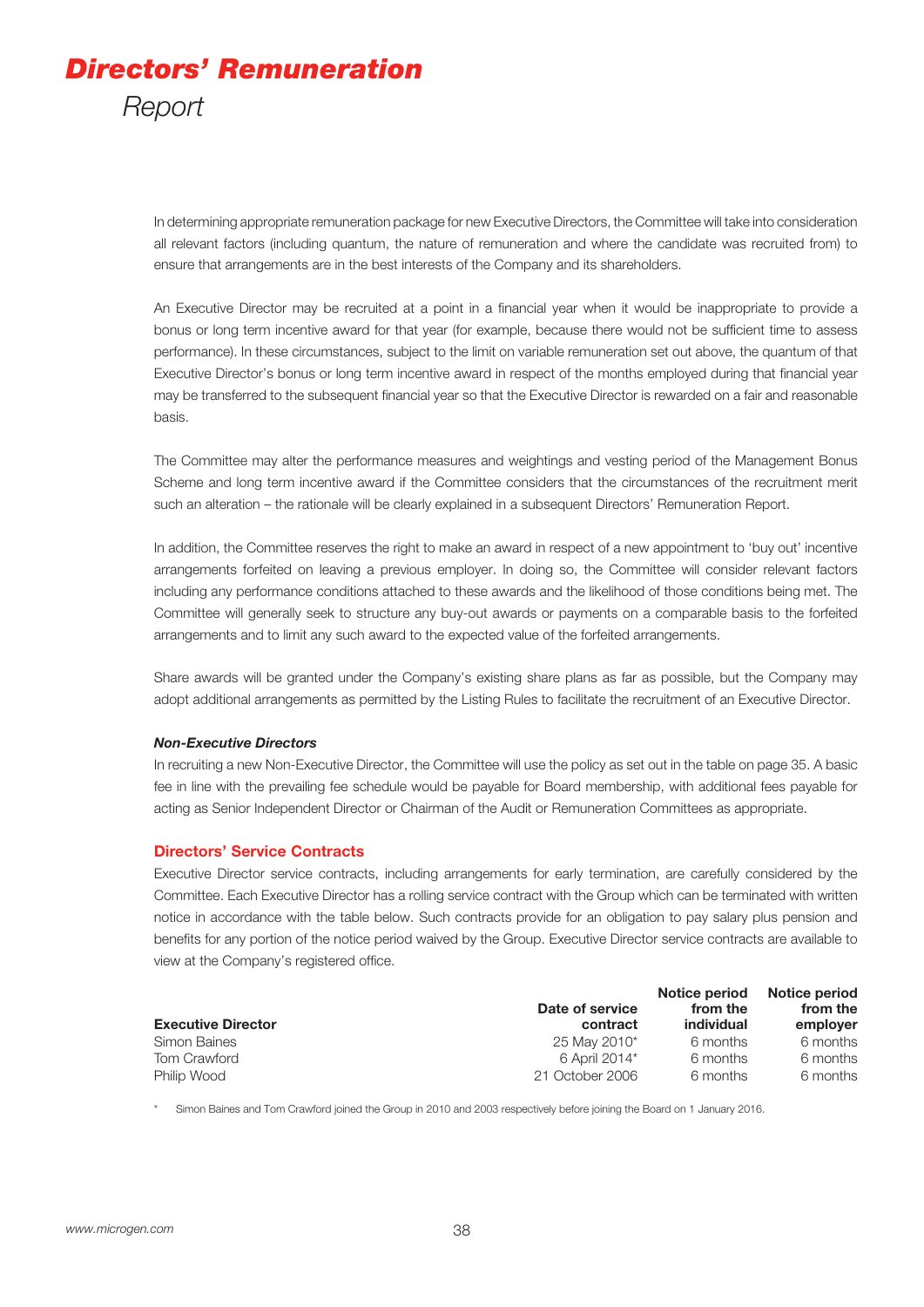The table below summarises how the awards under the Management Bonus Scheme and long-term incentives are typically treated in specific circumstances:

| <b>Reason for leaving</b>                                                                                          | <b>Treatment</b>                                                                                                                                                                                                                                                                                                                                                                                                               |
|--------------------------------------------------------------------------------------------------------------------|--------------------------------------------------------------------------------------------------------------------------------------------------------------------------------------------------------------------------------------------------------------------------------------------------------------------------------------------------------------------------------------------------------------------------------|
| <b>Management Bonus Scheme</b>                                                                                     |                                                                                                                                                                                                                                                                                                                                                                                                                                |
| Retirement, ill-health, disability,<br>death, redundancy or other<br>reasons at the discretion of the<br>Committee | The Committee may consider it appropriate to award a bonus depending on the relevant termination scenario.<br>The payment of any bonus will be subject to the satisfaction of the relevant performance conditions and will<br>ordinarily be reduced to reflect the proportion of the bonus year for which the Executive Director was in service<br>(although the Committee has discretion to waive this time based reduction). |
|                                                                                                                    | Any such bonus will typically be paid following the end of the bonus year, although the Committee retains<br>discretion to pay the bonus at the date of cessation (and to assess performance conditions accordingly).                                                                                                                                                                                                          |
| Other reason                                                                                                       | Awards lapse on the date of termination.                                                                                                                                                                                                                                                                                                                                                                                       |
| Performance Share Plan 2016                                                                                        |                                                                                                                                                                                                                                                                                                                                                                                                                                |
| Death                                                                                                              | Awards can be exercised within 12 months from the date of death (or, if the Committee so decides, from the<br>ordinary vesting date) on a pro-rata basis and to the extent that performance conditions have been met (as<br>assessed by the Committee where awards vest before the end of the original performance period). However,<br>the Committee reserves the right to disapply pro-rating                                |
| III-health, disability, or redundancy,<br>or any other reason at the<br>discretion of the Committee                | Awards will ordinarily continue and can be exercised within 6 months from the ordinary vesting date on a pro-<br>rata basis and to the extent that performance conditions have been met. However, the Committee reserves the<br>right to disapply pro-rating and to vest the award at the date of cessation (and to assess performance conditions<br>accordingly) depending on the circumstances                               |
| Other reason                                                                                                       | Awards lapse on the date of termination.                                                                                                                                                                                                                                                                                                                                                                                       |
| Save As You Earn 2016                                                                                              |                                                                                                                                                                                                                                                                                                                                                                                                                                |
| Death                                                                                                              | Options can be exercised within 12 months from the date of death (or 12 months after the end of the savings<br>contract, if earlier)                                                                                                                                                                                                                                                                                           |
| Retirement, injury, disability,<br>redundancy, sale of the<br>participant's employer out of the<br>group           | Options can be exercised within 6 months from the date of cessation of employment, but only to the extent that<br>savings have been made                                                                                                                                                                                                                                                                                       |
| Any other reason more than three<br>years after grant                                                              | Options can be exercised within 6 months from the date of cessation of employment, but only to the extent that<br>savings have been made                                                                                                                                                                                                                                                                                       |
| Any other reason                                                                                                   | Options lapse.                                                                                                                                                                                                                                                                                                                                                                                                                 |

## *Change of control*

Awards under the 2016 PSP may vest early on the change of control or other relevant event, or awards may be exchanged for awards in a new company. Where awards vest, they can be exercised on a pro-rata basis and to the extent that performance conditions have been met (as assessed by the Committee), although the Committee reserves the right to disapply pro-rating. Options under the Save As You Earn 2016 may vest early in the event of a change of control to the extent permitted by the rules of the scheme (or may be exchanged for new options), which do not permit the exercise of discretion as to the treatment on change of control.

## *Other payments*

In appropriate circumstances, payments may also be made in respect of accrued holiday, legal fees and outplacement services. The Committee reserves the right to make any other payments in connection with a director's cessation of office of employment where the payments are made in good faith in discharge of an existing legal obligation (or by way of damages for breach of such an obligation) or by way of settlement of any claim arising in connection with the cessation.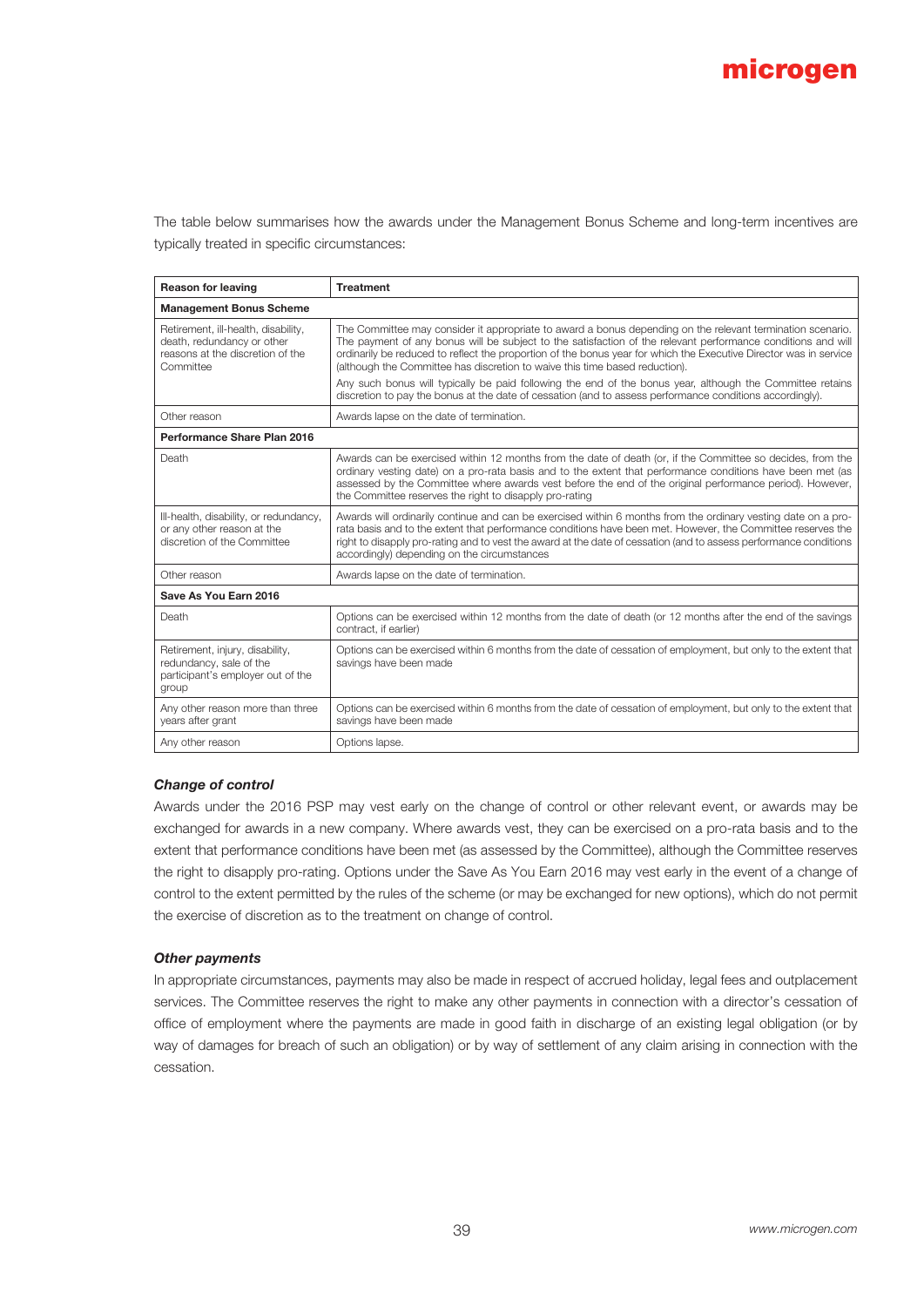## **Non-Executive Directors' Terms of Appointment**

Subject to re-election by shareholders in accordance with the Company's Articles of Association, Non-Executive Directors are appointed for an initial term of approximately three years. Subsequent terms of three years may be awarded. Details of the Non-Executive Directors' terms of appointment are shown in the table below and copies of the Non-Executive Directors' terms of appointment are available to view at the Company's registered office. The appointment, re-appointment and the remuneration of Non-Executive Directors are matters reserved for the full Board.

|                                                     | Initial agreement<br>date | <b>Expiry date of</b><br>current agreement |
|-----------------------------------------------------|---------------------------|--------------------------------------------|
| Ivan Martin (appointed 1 January 2016)              | 21 October 2015           | 31 December 2018                           |
| Peter Bertram *                                     | 3 October 2006            | 30 April 2017                              |
| Peter Whiting **                                    | 2 February 2012           | 30 April 2017                              |
| Barbara Moorhouse (to be appointed 1 April 2017)*** | 27 February 2017          | 30 April 2020                              |

As previously announced. Peter Bertram will retire from the Board at the 2017 Annual General Meeting. \*\* Peter Whiting is standing for re-election at the 2017 Annual General Meeting. If he is re-elected his agreement will be extended for a further term of

### **Legacy arrangements**

3 years.

The Committee reserves the right to make any remuneration payment and/or payment for loss of office (including exercising any discretions available to it in connection with such payments) notwithstanding that they are not in line with the Policy set out above where the terms of the payment were agreed:

Subject to the re-election of Barbara Moorhouse at the 2017 AGM. If she is re-elected her agreement will be extended for a further term of 3 years.

- 1. before the Policy came into effect (and, in the case of a payment agreed on or after 28 April 2014, where the terms of the payment are in line with the policy approved at the 2014 AGM);
- 2. at a time when the relevant individual was not a director of the Company and, in the opinion of the Committee, the payment was not in consideration for the individual becoming a director of the Company.

For these purposes, the term "payment" includes the satisfaction of awards of variable remuneration and in relation to an award over shares the terms of the payment are agreed at the time the award is granted. For the avoidance of doubt, this includes the ability to satisfy any awards granted under the Company's 2006 Performance Share Plan, and to exercise discretion under that plan in respect of any such awards.

### **Executive Directors – External appointments**

The Executive Directors may accept external appointments of Non-Executive Directorship in order to broaden their experience for the benefit of the Company. Such appointments are subject to approval by the Board in each case, and the Executive Director may retain any fees paid in respect of such a directorship.

### **Consideration of conditions elsewhere in the Company**

Although the Committee does not consult directly with employees on executive remuneration policy, the Committee does consider general basic salary increases across the Company, remuneration arrangements and employment conditions for the broader employee population when determining remuneration policy for the Executive Directors.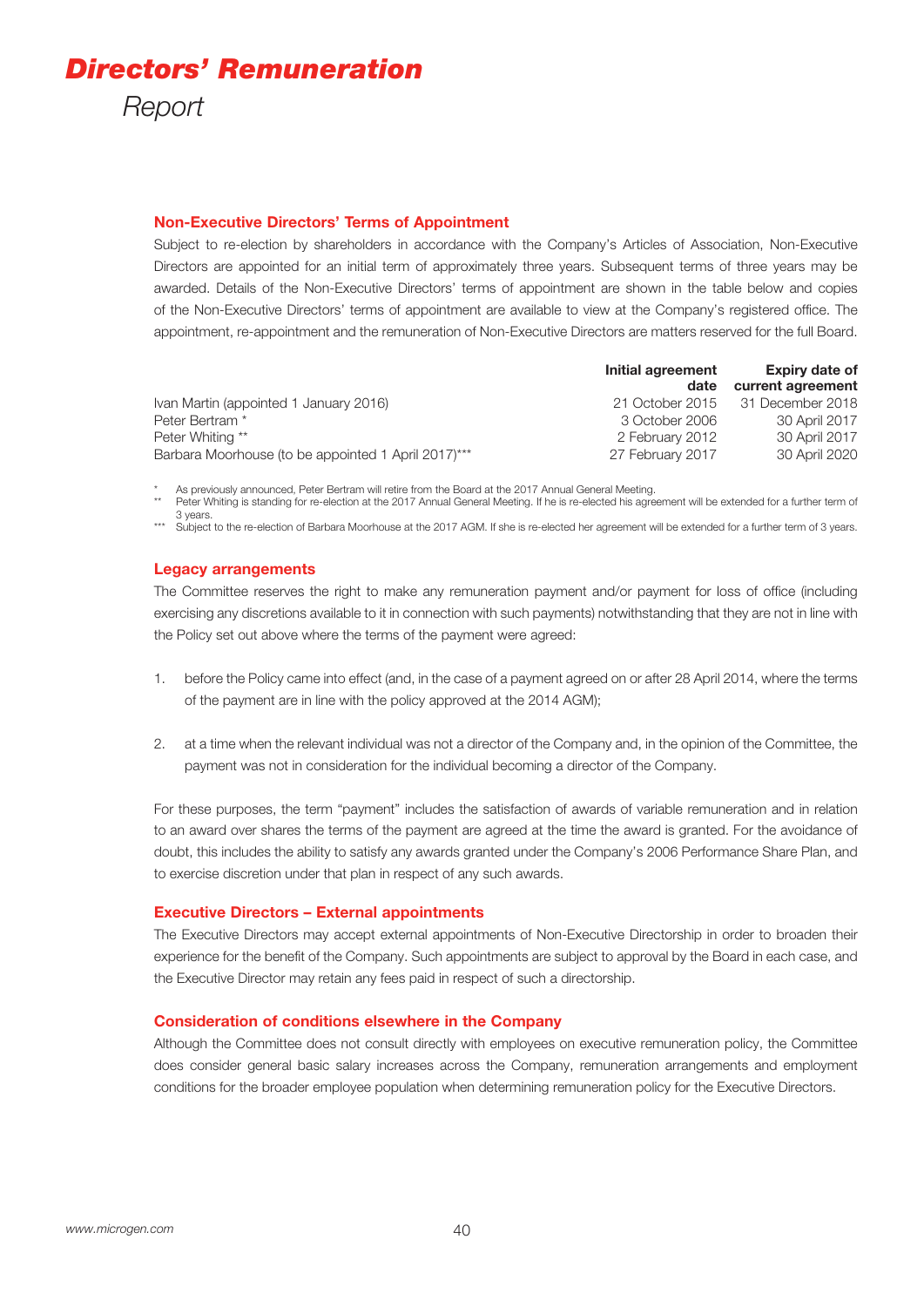## **Consideration of shareholder views**

The Committee is committed to an open and transparent dialogue with shareholders on matters relating to remuneration. When determining remuneration, the Committee takes into account views of shareholders and investor guidelines. The Committee is always open to feedback from shareholders on remuneration policy and arrangements, and commits to undergoing shareholder consultation in advance of any significant changes to remuneration policy.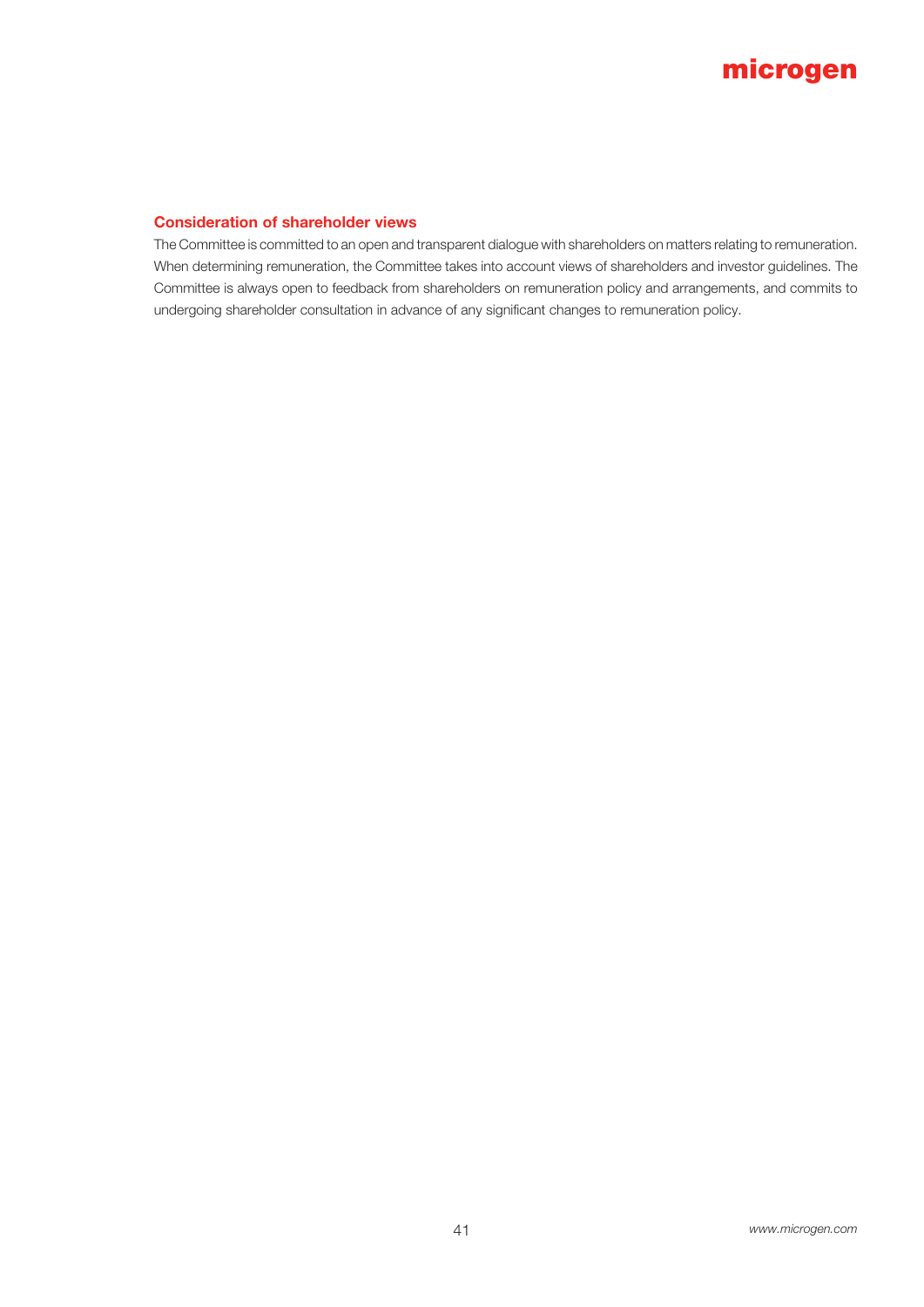## **B ANNUAL REPORT ON REMUNERATION**

The following section provides details of how Microgen's remuneration policy was implemented during the year ended 31 December 2016. The sections of the report which are audited are clearly identified as such in the section heading.

## **Role of the Remuneration Committee**

The Committee's primary function is to support the Company's strategy by ensuring its delivery is supported by the Company's remuneration policy. The Committee's responsibilities include:

- determining the Company's remuneration policy and monitoring its implementation;
- approving remuneration packages for each of the Executive Directors;
- determining the terms on which Performance Share Plan and Company Share Option Plan awards are made; and
- reviewing and setting performance targets for incentive plans.

The Committee's full terms of reference provide further details of the roles and responsibilities of the Committee and are available on the Company's website.

## **Remuneration Committee membership in 2016**

The membership of the Remuneration Committee as at 31 December 2016 comprised Peter Whiting (Committee Chair), Peter Bertram and Ivan Martin. Barbara Moorhouse will join the Remuneration Committee on her appointment to the Board on 1 April 2017.

Only Committee members have the right to attend Committee meetings, though other individuals such as the Executive Directors may attend by invitation. External consultants provide advice to the Committee from time to time. No individuals are involved in decisions relating to their own remuneration.

The Committee held 9 meetings during the financial year and details of members' attendance at meetings are provided in the Corporate Governance section on page 26.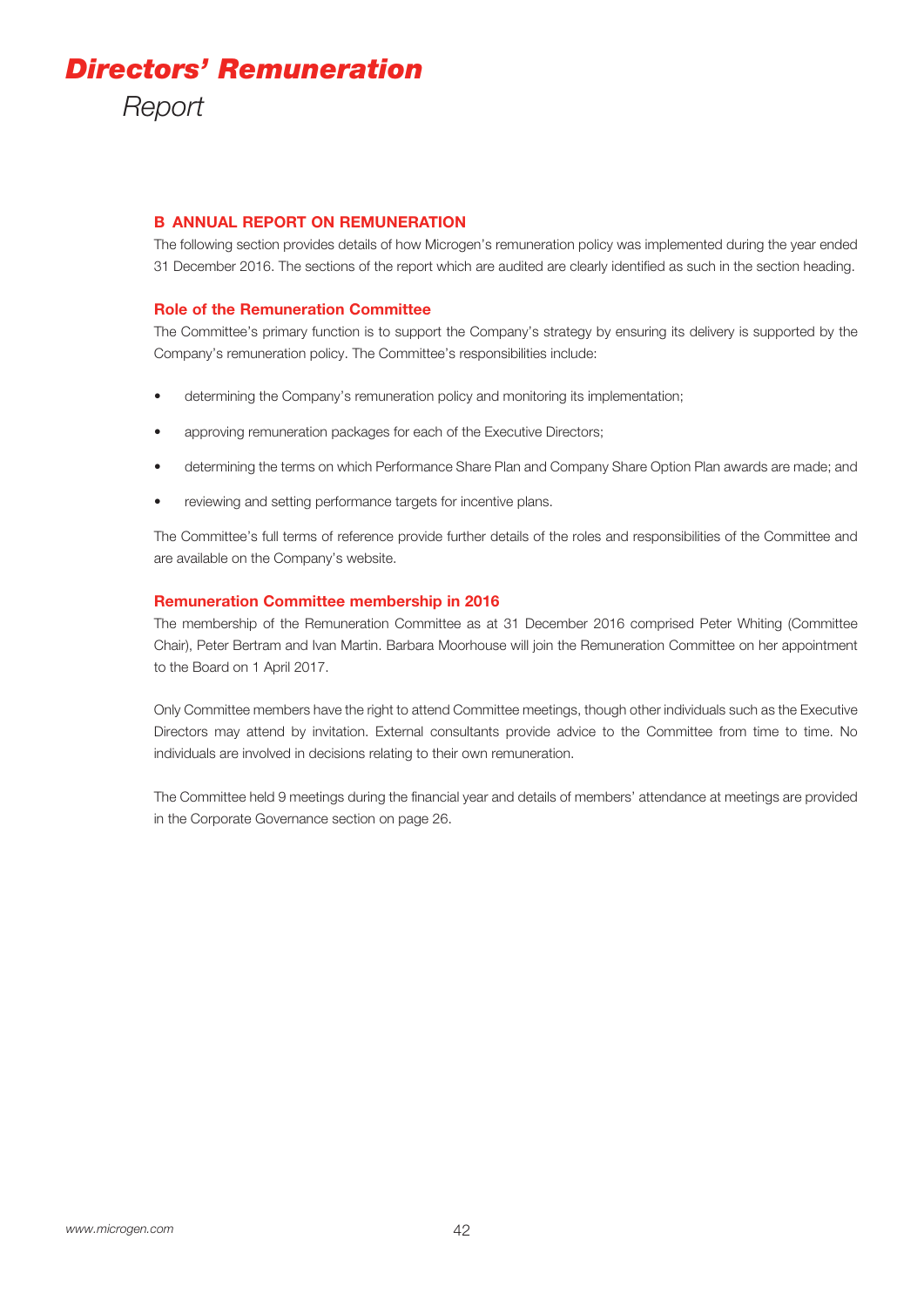## **Single total figure of remuneration (audited)**

## *Executive Directors*

The table below sets out a single figure for the total remuneration received by each Executive Director for the year ended 31 December 2016 and the prior year.

| Simon Baines* |                          |           | Tom Crawford*            |           | <b>Philip Wood</b> |                          | <b>Martyn Ratcliffe*</b> |  |
|---------------|--------------------------|-----------|--------------------------|-----------|--------------------|--------------------------|--------------------------|--|
| 2016          | 2015                     | 2016      | 2015                     | 2016      | 2015               | 2016                     | 2015                     |  |
| £             | ₽                        | £         | £                        | £         | ₽                  | £                        | £.                       |  |
| 185.000       | 174.700                  | 210,000   | 199,700                  | 185.000   | 174.700            | 20,833                   | 199,375                  |  |
| 1.316         | 2.219                    | 526       | 2.720                    | 1.316     | 2.534              |                          |                          |  |
| 10.596        | 9.669                    | 12.096    | 11.169                   | 10.596    | 9.669              |                          |                          |  |
| 92,500        | 79.114                   | 194.250   | 67,870                   | 148.000   | 66,600             | $\overline{\phantom{0}}$ |                          |  |
| 852,241       | $\overline{\phantom{a}}$ | 852,241   | $\overline{\phantom{0}}$ | 852.241   |                    | -                        |                          |  |
| 1,141,653     | 265,702                  | 1.269.113 | 281.459                  | 1.197.153 | 253,503            | 20,833                   | 199,375                  |  |
|               |                          |           |                          |           |                    |                          |                          |  |

Simon Baines and Tom Crawford joined the board on 1 January 2016. Martyn Ratcliffe retired from the Board on 4 March 2016. Taxable benefits consist primarily of private healthcare insurance and car fuel benefits. Car fuel benefits ceased to be paid at the end of December

2015. \*\*\* The Company paid £12,096 on behalf of Tom Crawford (2015: £11,169) and £10,596 on behalf of Philip Wood (2015: £9,669) into a self-invested personal pension scheme.

\*\*\*\* Payment for performance during the year under the Management Bonus Scheme – further information is given below.

\*\*\*\*\* Includes PSP awards vesting in respect of a performance period ending in the year ending 31 December 2016 – further information is given below.

## *Non-Executive Directors*

The table below sets out a single figure for the total remuneration received by each Non-Executive Director (including Ivan Martin, Non-Executive Chairman) for the year ended 31 December 2016 and the prior year:

|                | <b>Peter Bertram</b> |        | <b>Vanda Murray</b> |        | Ivan Martin**            |      | <b>Peter Whiting</b> |        |
|----------------|----------------------|--------|---------------------|--------|--------------------------|------|----------------------|--------|
|                | 2016                 | 2015   | 2016                | 2015   | 2016                     | 2015 | 2016                 | 2015   |
|                |                      | ᡗ      | £                   | £      |                          | c.   |                      | £.     |
| Basic salary   | 40,000               | 40,000 | 21.844              | 40,000 | 125,000                  | -    | 40,000               | 40,000 |
| Committee fees | 7.500                | 7.500  | 2.169               | 6.500  | $\overline{\phantom{0}}$ |      | ***6.958             |        |
| Other fees*    | -                    |        | $\qquad \qquad$     | 20,000 | -                        |      |                      |        |
| Total          | 47.500               | 47.500 | 24.013              | 66,500 | 125,000                  |      | 46.958               | 40,000 |

The other fee paid in 2015 to Vanda Murray was due to the increased time requirement pursuant to the recruitment of a new Chairman for the Group. Vanda Murray retired from the Board on 18 July 2016

Ivan Martin was appointed to the Board on 1 January 2016. Peter Whiting's Committee fees consist of £4,458 in respect of his Chairmanship of the Remuneration Committee with effect from 25 April 2016 and £2,500 in respect of his holding the office of Senior Independent Director from 18 July 2016.

## **Incentive outcomes for the year ended 31 December 2016 (audited)**

## *Management Bonus Scheme in respect of 2016 performance*

The 2016 Management Bonus Scheme for Executive Directors is determined by the Committee by reference to the Group's financial performance (as regards 50% of the opportunity) and the achievement by each Executive Director of non-financial performance measures (as regards 50% of the opportunity) during 2016. The maximum bonus opportunity for each Executive Director (other than Martyn Ratcliffe who did not participate in the Management Bonus Scheme) was 100% of salary.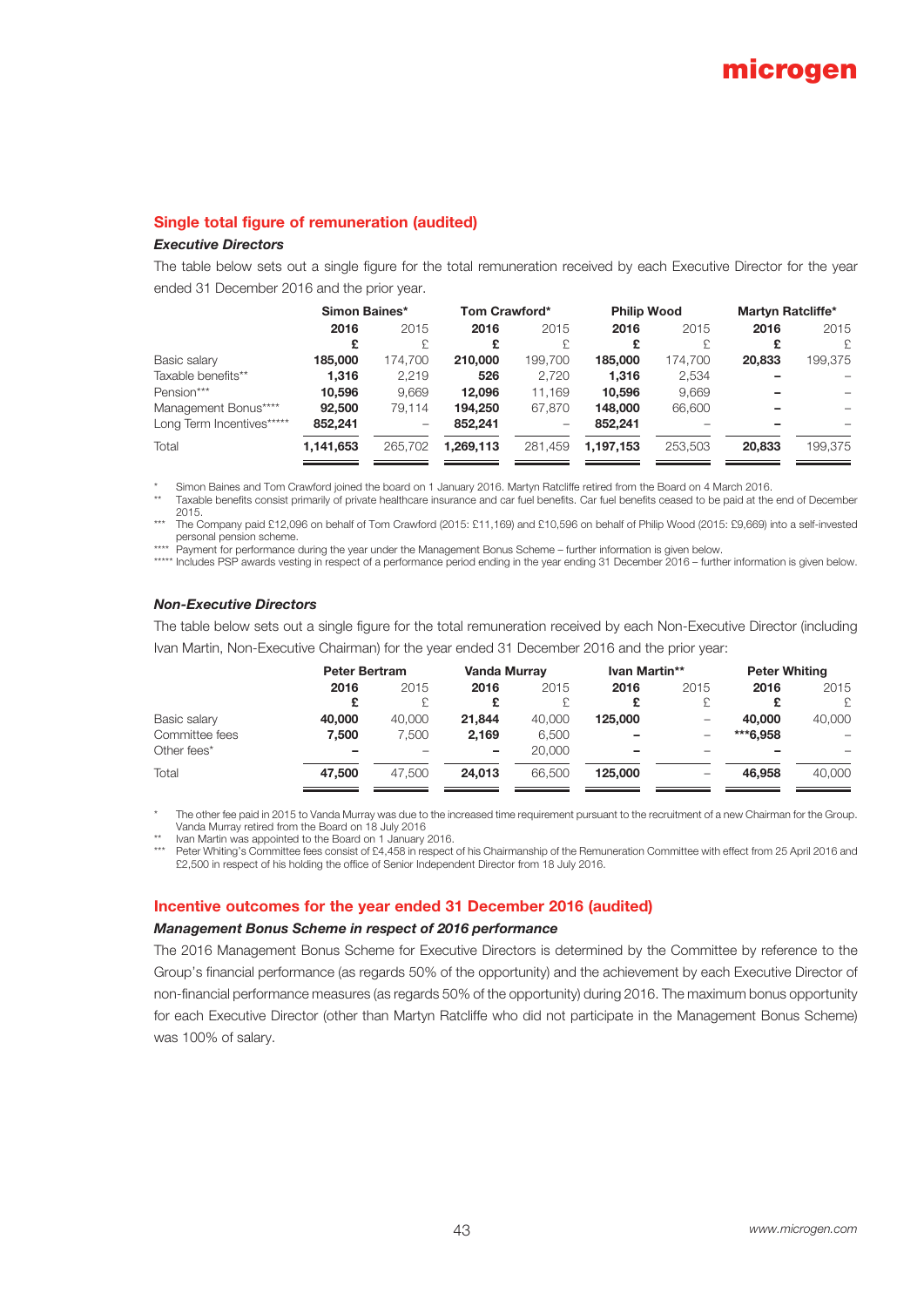## *Financial performance measures (50% of the bonus opportunity)*

| <b>Executive</b><br><b>Director</b> | <b>Measure</b>                                 | Weighting                                           | <b>Threshold</b><br>performance<br>level | On-target<br>performance<br>level | <b>Stretch</b><br>performance<br>level | Actual<br>level    | performance Bonus earned<br>(% of salary) |
|-------------------------------------|------------------------------------------------|-----------------------------------------------------|------------------------------------------|-----------------------------------|----------------------------------------|--------------------|-------------------------------------------|
| Simon Baines                        | Operating profit<br>(pre-bonus accrual)        | 50% of the<br>financial<br>measures<br>opportunity  | £7.2m                                    | £7.4m                             | £7.8m                                  |                    | £7.4m 12.5% of salary                     |
|                                     | Quantum of<br>acquired revenue<br>(annualised) | 50% of the<br>financial<br>measures<br>opportunity  | £1.0m                                    | £2.0m                             | £3.0m                                  | Less than<br>£1.0m | 0% of salary                              |
| Tom Crawford                        | Recurring revenue<br>base                      | 100% of<br>the financial<br>measures<br>opportunity | £10.3m                                   | £10.5m                            | £11.0m                                 | £12.6m             | 50% of salary                             |

Reflecting his Group-wide position, Philip Wood's bonus in respect of the financial performance measures was calculated as an average of the percentage bonus earned by Simon Baines and Tom Crawford, and accordingly Philip Wood earned a bonus of 31.25% of salary in respect of financial performance measures.

## *Non-financial performance measures (50% of the bonus opportunity)*

In respect of the bonus payable for the achievement of non-financial measures, the performance of each executive director was assessed against a number of metrics under the broad headings of Good Business Practice and The Future Perspective of the Business. The particular metrics used varied for each of the directors, but included: contractual terms agreed with new clients; sales pipeline development; customer satisfaction; product development; new markets opened; and debt collection. Following this assessment, the Committee determined that the bonuses earned were as follows:

| <b>Executive Director</b> | <b>Bonus earned</b><br>$%$ of salary) |
|---------------------------|---------------------------------------|
|                           |                                       |
| Simon Baines              | 37.50%                                |
| Tom Crawford              | 42.50%                                |
| Philip Wood               | 48.75%                                |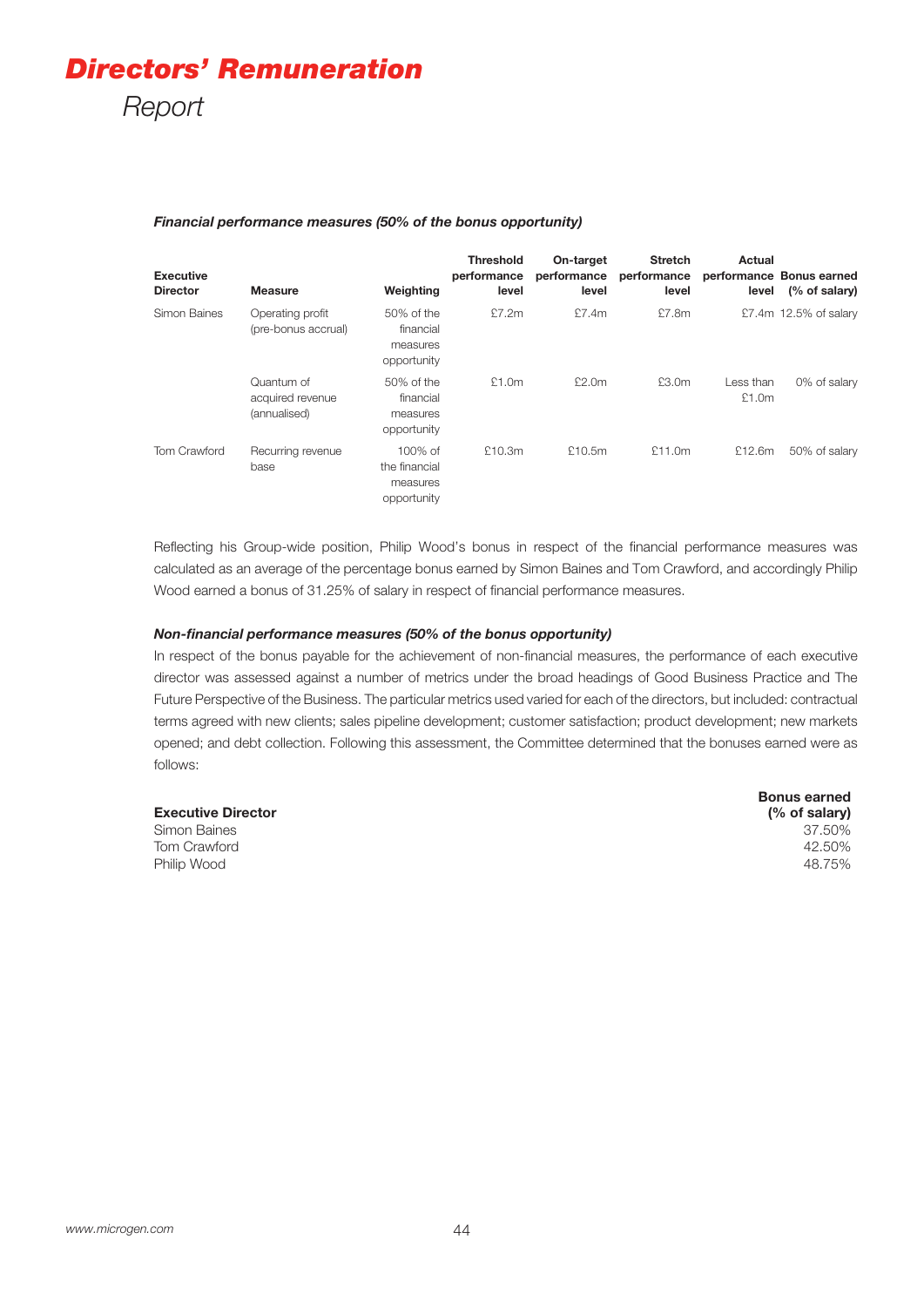

**Bonus earned**

Accordingly, the overall bonuses earned were

|                           | <b>Bonus earned</b>      |                     |
|---------------------------|--------------------------|---------------------|
| <b>Executive Director</b> | $\frac{1}{2}$ of salary) | <b>Bonus earned</b> |
| Simon Baines              | 50.0%                    | £92,500             |
| Tom Crawford              | 92.5%                    | £194.250            |
| Philip Wood               | 80.0%                    | £148.000            |

As set out above, the Committee has decided that, with effect from 1 January 2017, the assessment against financial measures will account for 75% of the total bonus opportunity (increased from 50%), with non-financial measures accounting for 25% (decreased from 50%). The Committee has also agreed a specific list of objectives with each of the Executive Directors, and will publish retrospectively its assessment of performance against each of these metrics in future.

### *PSP awards vesting in respect of performance in 2016*

Each of Simon Baines, Tom Crawford and Philip Wood were granted an award on 18 November 2013 under the Company's 2006 Performance Share Plan, which vested on 25 November 2016. Each Executive Director held an award over 500,000 shares. The value included in the single figure table is based on the value of the vested shares, calculated as the share price on the date of vesting (£1.78) less the per share exercise price of £0.05.

| <b>Shares subject</b> | Vesting     |                      |              |
|-----------------------|-------------|----------------------|--------------|
| to award              | percentage* | <b>Vested shares</b> | <b>Value</b> |
| 500,000               | 98.525%     | 492.625              | £852.241     |

\* 50% of the awards vested subject to continued employment and 50% had a Total Shareholder Return ("TSR") performance condition. The Company's financial performance over the relevant period was such that the options which were subject to the TSR performance condition vested to the extent of 97.05% of the total possible amount. Accordingly 98.525% of the 2013 Share Option Awards vested on 18 November 2016. 65% of the vested share options became capable of exercise on 20 November 2016 and the remaining 35% will become capable of exercise in November 2018.

### **Share awards granted during the year (audited)**

On 3 August 2016 share options under the Performance Share Plan 2016 were awarded to the Executive Directors. Each award was granted in the form of an option with an exercise price of 6 3/7 pence per share and the basis of the award was 200% of salary. This is above the anticipated level of on-going grants (which will be up to 100% of salary in accordance with the table on pages 33 to 34) due to the developments in both the Group and its Board in 2016. The options were granted under the authority received at the General Meeting held on 18 November 2013 as follows:

| <b>Executive Director</b> | <b>Number of shares</b><br>subject to award | <b>Basis of award</b> |          | % of award vesting for<br>Face value of award* threshold performance |
|---------------------------|---------------------------------------------|-----------------------|----------|----------------------------------------------------------------------|
| Simon Baines              | 191.710                                     | 200% of salary        | £370,000 | 50%                                                                  |
| Tom Crawford              | 217.617                                     | 200% of salary        | £420,000 | 50%                                                                  |
| Philip Wood               | 191.710                                     | 200% of salary        | £370,000 | 50%                                                                  |

\*Based on a share price on 2 August 2016 of £1.93.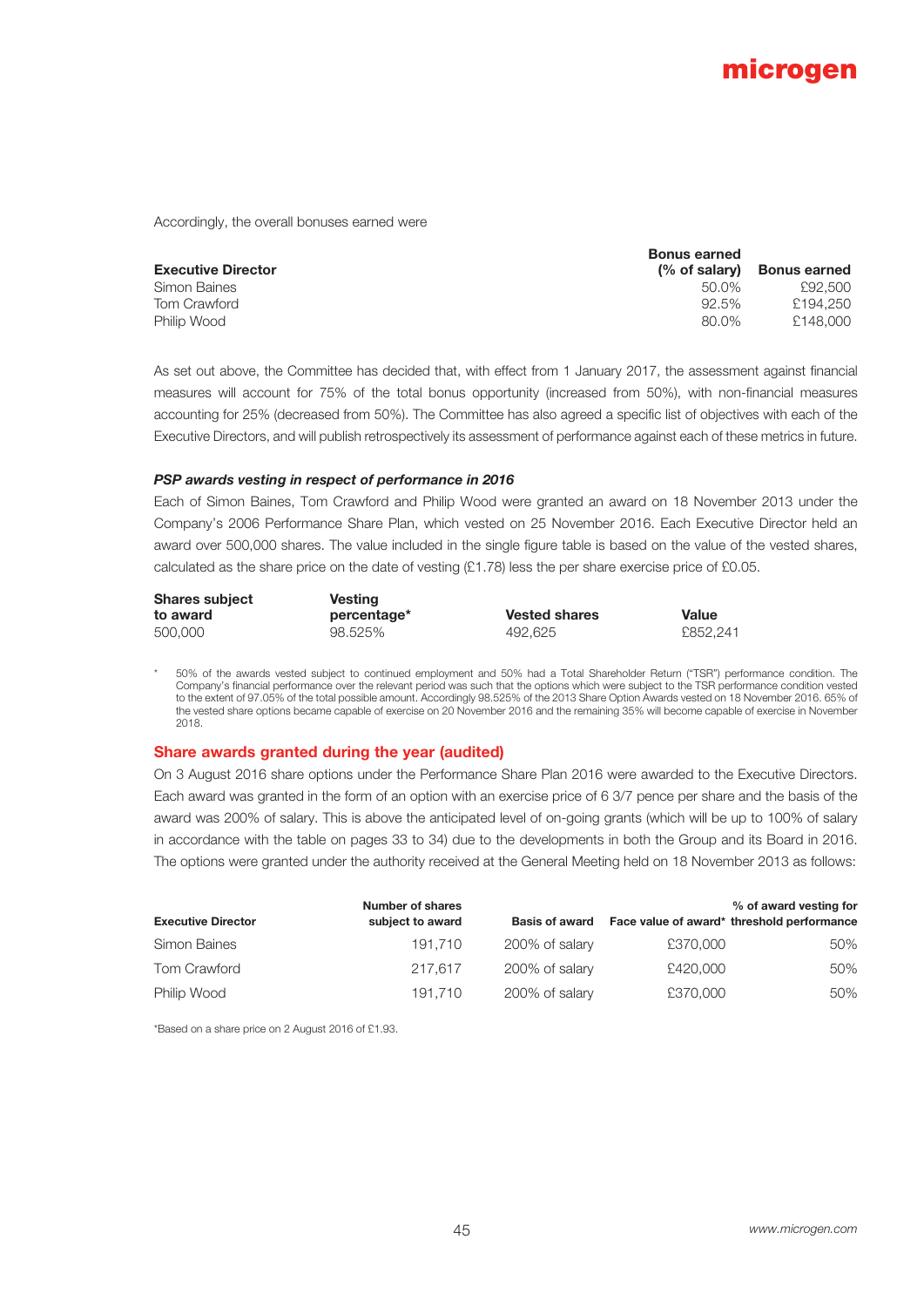The vesting of these options is subject to the satisfaction of a performance condition based on the Company's Total Shareholder Return measured over a three year performance period beginning on 3 August 2016, as follows:

| Percentage of option<br>vesting |     | <b>TSR performance</b>                                                                                         |
|---------------------------------|-----|----------------------------------------------------------------------------------------------------------------|
| 50%                             | (1) | The Company's TSR over the performance period is not negative.                                                 |
|                                 | (2) | The Company's TSR at least matches the performance of the FTSE Fledgling Index over the<br>performance period. |
| 100%                            | (1) | The Company's TSR over the performance period is at least 10%.                                                 |
|                                 | (2) | The Company's TSR outperforms the FTSE Fledgling Index by at least 25% over the<br>performance period.         |

For these purposes, the Company's TSR will be calculated by reference to the Company's average closing share price over the 10 business days before the date of grant and ending on the last day of the performance period.

## **Termination payments made in the year (audited)**

No termination payments were made to Directors in the year.

## **Payments to past Directors (audited)**

No payments were made to past Directors in the year.

## **Implementation of remuneration policy for 2017 (audited)**

#### *Basic salary*

Market positioning of basic salary is reviewed on an individual basis, by reference to individual performance, experience and market conditions with a view to providing a package which is appropriate for the responsibilities involved. The 3% increase awarded is within the range of increases awarded to the wider workforce.

|                            | <b>Basic</b> | <b>Basic</b>            |                      |
|----------------------------|--------------|-------------------------|----------------------|
|                            |              | salary from salary from |                      |
|                            | 1 Januarv    |                         | 1 January Percentage |
| <b>Executive Directors</b> | 2016         | 2017                    | increase             |
| Simon Baines               | £185,000     | £190.550                | 3%                   |
| Tom Crawford               | £210,000     | £216,300                | 3%                   |
| Philip Wood                | £185,000     | £190.550                | 3%                   |

### *Management Bonus Scheme*

The maximum bonus opportunity for Executive Directors in 2017 will remain unchanged from the opportunity in 2016, and will be a maximum of 100% of salary, with 50% of the maximum paid for on target performance and 100% of the maximum paid for maximum performance.

Bonuses will be based on performance compared to a number of financial metrics (as regards 75% of the overall opportunity) and the achievement of a number of non-financial performance measures set for the year (as regards 25% of the overall opportunity). The financial metrics include operating profit and a number of the KPIs of each operating business. The non-financial performance measures will be subject to financial underpin.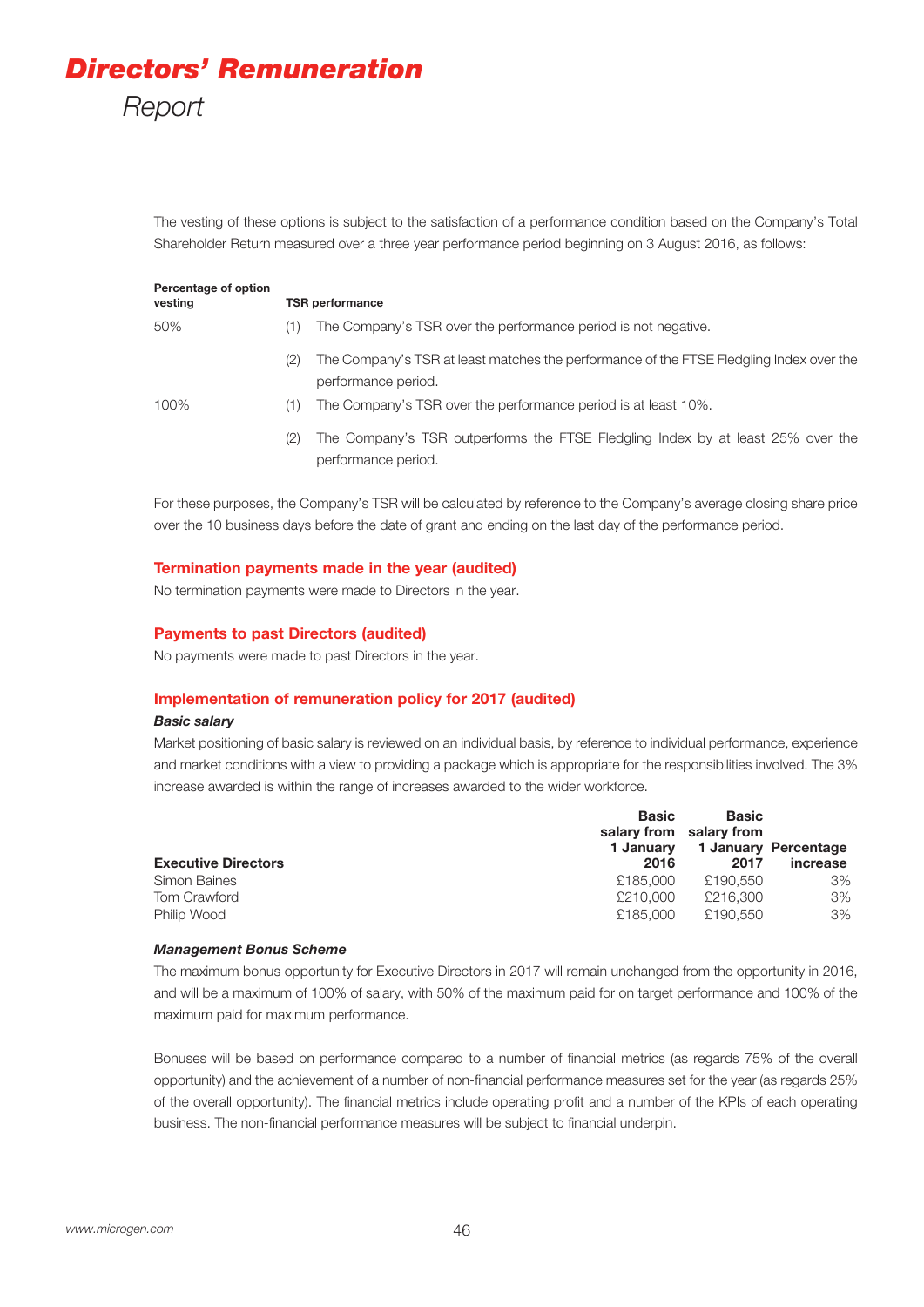## *Long-term incentives*

Awards under the 2016 PSP will be granted to Executive Directors in 2017. The awards will be granted at the level of up to 100% of salary in accordance with the policy table. Performance measures and targets will be set prior to the grant to reflect the Company's strategic priorities and ensure that full vesting is only achieved for delivering stretching levels of performance. The performance measures and targets will be disclosed at grant and set out in the 2017 Directors' Remuneration Report.

### *Non-Executive Director fees*

With effect from 1 January 2017, the basic fee payable to each Non-Executive Director is £42,000 per annum. The fees payable for chairing the Audit and Remuneration Committees are £7,500 and £6,500 per annum respectively. The Senior Independent Non-Executive Director fee is £5,000 per annum.

With effect from 1 January 2017 Ivan Martin, Non-Executive Chairman, will receive a fee of £130,000 per annum.

## **Percentage change in Executive Directors' remuneration (audited)**

The table below shows the percentage change in Executive Directors' remuneration from the prior year compared to the average percentage change in remuneration for all other employees. Please note, however, that Tom Crawford and Simon Baines were appointed to the Board as Executive Directors on 1 January 2016. For the purposes of this disclosure, remuneration comprises salary, benefits (excluding pension) and variable pay paid in the year only.

|                      | Change in remuneration from 2015 to 2016 |          |               |              |
|----------------------|------------------------------------------|----------|---------------|--------------|
|                      | <b>Simon</b>                             | Tom      | <b>Philip</b> | <b>Other</b> |
|                      | <b>Baines</b>                            | Crawford | Wood          | employees*   |
| Salarv               | 6%                                       | 5%       | 6%            | 4%           |
| Taxable benefits     | (41%)                                    | (81%)    | (48%)         | (17%)        |
| Single-year variable | 17%                                      | 186%     | 122%          | 60%          |

Based on UK employees only as the most appropriate comparator group.

## **Relative importance of spend on pay (audited)**

The table below shows the percentage change in spend on pay and shareholder distributions (i.e. dividends and share buybacks) from the financial year ended 31 December 2015 to the financial year ended 31 December 2016.

|                                | % increase | 2016   | 2015   |
|--------------------------------|------------|--------|--------|
|                                | (decrease) | £000   | £000   |
| Return to shareholders in year | (89%)      | 2.540  | 22.234 |
| Employee remuneration          | 36%        | 23,005 | 16.953 |

The return to shareholders in 2015 includes £20.1 million in respect of a 'B'/'C' share scheme. Adjusting for this 'B'/'C' share scheme the return to shareholders in 2016 would report an increase of 22%.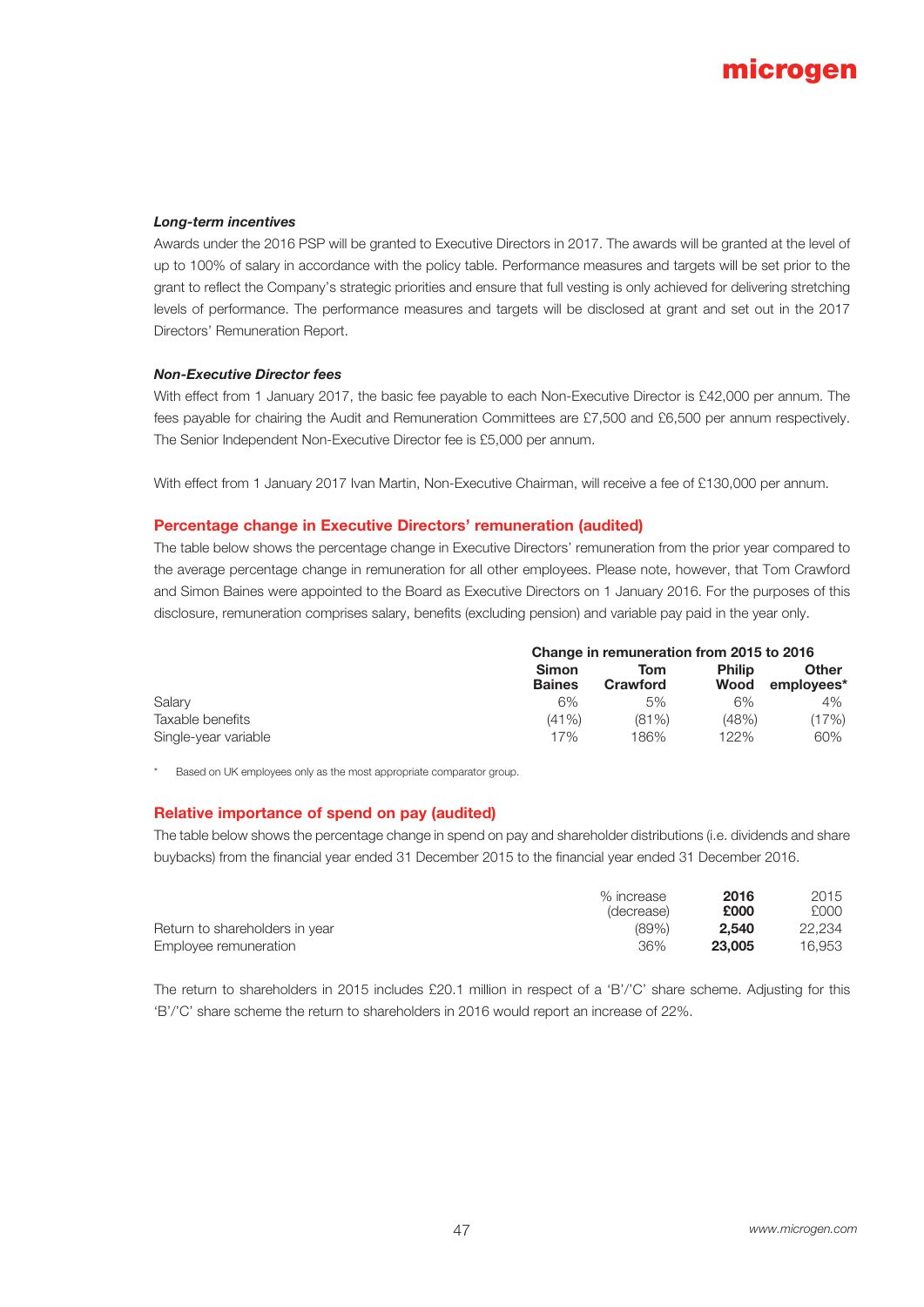## **Comparison of Company performance (audited)**

The following graph shows the Company's performance, measured by total shareholder return, compared with the performance of the FTSE Fledgling Index for the six years ended 31 December 2016. The Committee consider that the FTSE Fledgling Index is the most appropriate comparison given the similarities between the Company and the companies forming this index.

The total shareholder return performance (as shown in the graph below) for the Company includes the impact of the dividends paid to its Shareholders across the period; however, it does not reflect the 2010, 2013 and 2015 returns of capital to shareholders.





## **Table of historic remuneration (audited)**

The table below details the total remuneration, bonus award as a percentage of maximum opportunity and long term incentive awards vesting as a percentage of maximum opportunity for the Group's senior executive officer for each of years from 2009 – 2016 (inclusive).

| Year |                                                           | Total<br>remuneration | <b>Bonus award</b><br>as a percentage<br>of maximum<br>opportunity | Long term<br>incentives<br>vesting as a<br>percentage<br>of maximum<br>opportunity |
|------|-----------------------------------------------------------|-----------------------|--------------------------------------------------------------------|------------------------------------------------------------------------------------|
| 2016 | Simon Baines (Chief Executive Officer,                    |                       |                                                                    |                                                                                    |
|      | Microgen Financial Systems)                               | £1.141.653*           | 50.00%                                                             | 98.53%                                                                             |
|      | Tom Crawford (Chief Executive Officer, Aptitude Software) | £1.269.113**          | 92.50%                                                             | 98.53%                                                                             |
| 2015 | Martyn Ratcliffe (Executive Chairman)***                  | £199.375              | n/a                                                                | n/a                                                                                |
| 2014 | Martyn Ratcliffe (Executive Chairman)                     | £275,000              | n/a                                                                | n/a                                                                                |
| 2013 | Martyn Ratcliffe (Executive Chairman)                     | £216,667              | n/a                                                                | n/a                                                                                |
| 2012 | Martyn Ratcliffe (Executive Chairman)                     | £205,000              | n/a                                                                | n/a                                                                                |
| 2011 | Martyn Ratcliffe (Executive Chairman)                     | £1.096.498****        | n/a                                                                | 100.00%                                                                            |
| 2010 | Martyn Ratcliffe (Executive Chairman)                     | £252.296              | n/a                                                                | n/a                                                                                |
| 2009 | Martyn Ratcliffe (Executive Chairman)                     | £350.931              | n/a                                                                | n/a                                                                                |

\* £852,241 of this amount relates to the vesting, in terms of performance, of awards under the Microgen 2006 Performance Share Plan \*\* £852,241 of this amount relates to the vesting, in terms of performance, of awards under the Microgen 2006 Performance Share Plan

\*\*\* Martyn Ratcliffe was Executive Chairman in 2016 until his retirement on 4 March 2016.

\*\*\*\* £871,700 of this amount relates to the vesting, in terms of performance, of awards under the Group's share option schemes.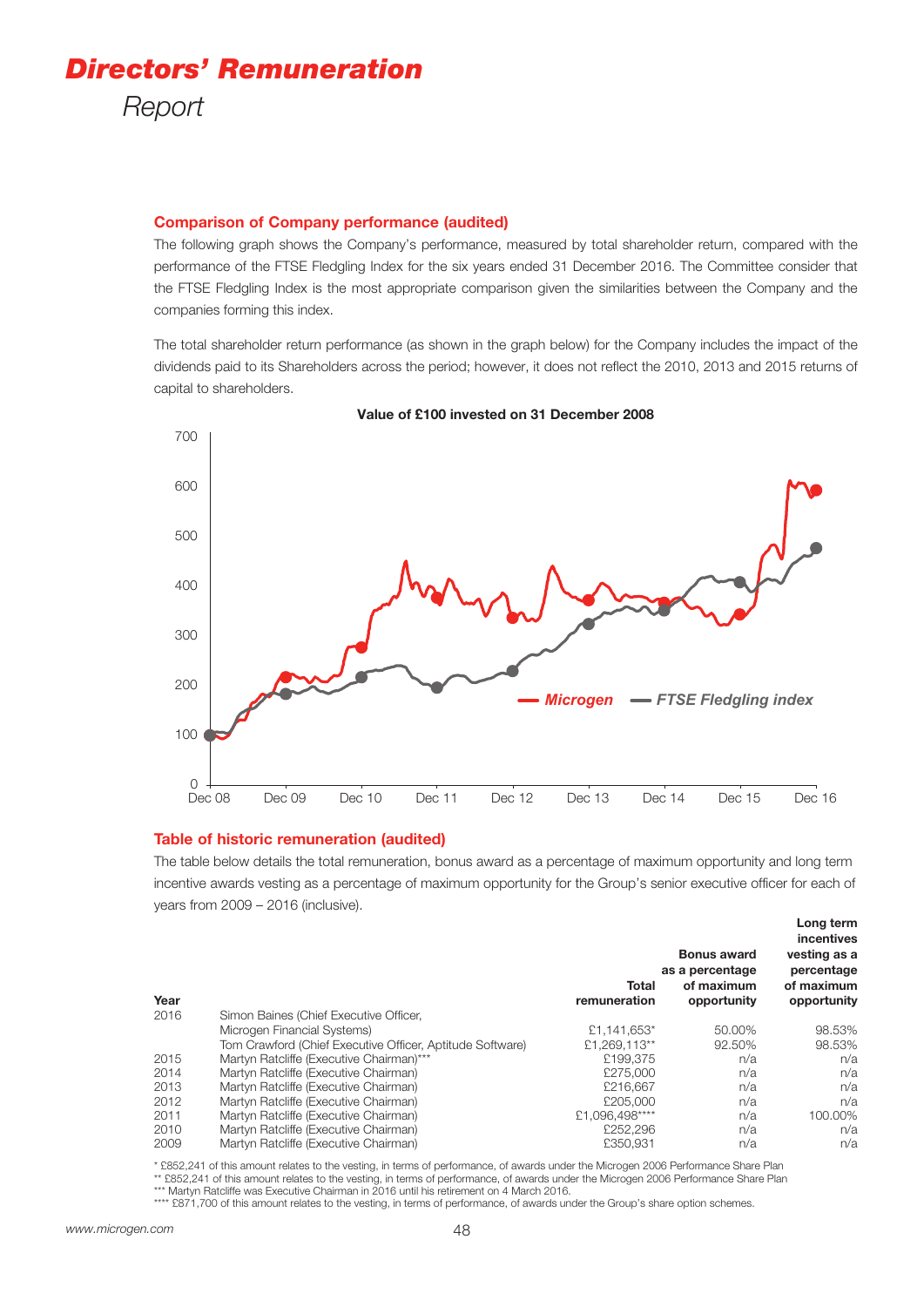

## **Directors' shareholdings and shareholding requirement (audited)**

The interests of the current directors and their families in the ordinary shares of the Company as at 31 December 2016 (or, if earlier, the date of their cessation of employment) were as follows:

|                                          | Ordinary              |                |
|------------------------------------------|-----------------------|----------------|
|                                          | shares of             |                |
|                                          | 6 3/7 pence at        |                |
|                                          | 31 December           | Ordinary       |
|                                          | 2016 (or, if earlier, | shares of      |
|                                          | the date of their     | 6 3/7 pence at |
|                                          | cessation of          | 31 December    |
|                                          | employment)           | 2015           |
| Ivan Martin                              | 200,000               | 200,000        |
| Simon Baines                             | 9,523                 | 9,523          |
| <b>Tom Crawford</b>                      | 309,551               | 129,551        |
| Philip Wood                              | 110,635               | 110,635        |
| Peter Bertram                            | 35,794                | 35,794         |
| Peter Whiting                            | 18,666                | 18,666         |
| Martyn Ratcliffe (retired 4 March 2016)* | 4,117,963             | 4,117,963      |
| Vanda Murray (retired 18 July 2016)      | 1,555                 | 1,555          |
|                                          |                       |                |

\* Martyn Ratcliffe's shareholding reduced to nil on 11 March 2016.

There have been no changes to directors' shareholdings since 31 December 2016. None of the directors had an interest in the shares of any subsidiary undertaking of the Company or in any significant contracts of the Group. Details of directors' interests in shares and options under Microgen long-term incentives are set out in the sections below.

Under the rules of the 2006 PSP, a participant may be required to hold at least 50% of the shares that he/she acquires (after sales to cover tax) until his/her holding has a market value equal to his/her base salary. The following table summarises the application of this requirement to the Executive Directors.

|              |                     | Minimum Shareholding at |  |
|--------------|---------------------|-------------------------|--|
|              | <b>Shareholding</b> | <b>31 December</b>      |  |
|              | Requirement         | 2016                    |  |
| Simon Baines | 9.523               | 9.523                   |  |
| Tom Crawford | 76.747              | 309.551                 |  |
| Philip Wood  | 32.217              | 110.635                 |  |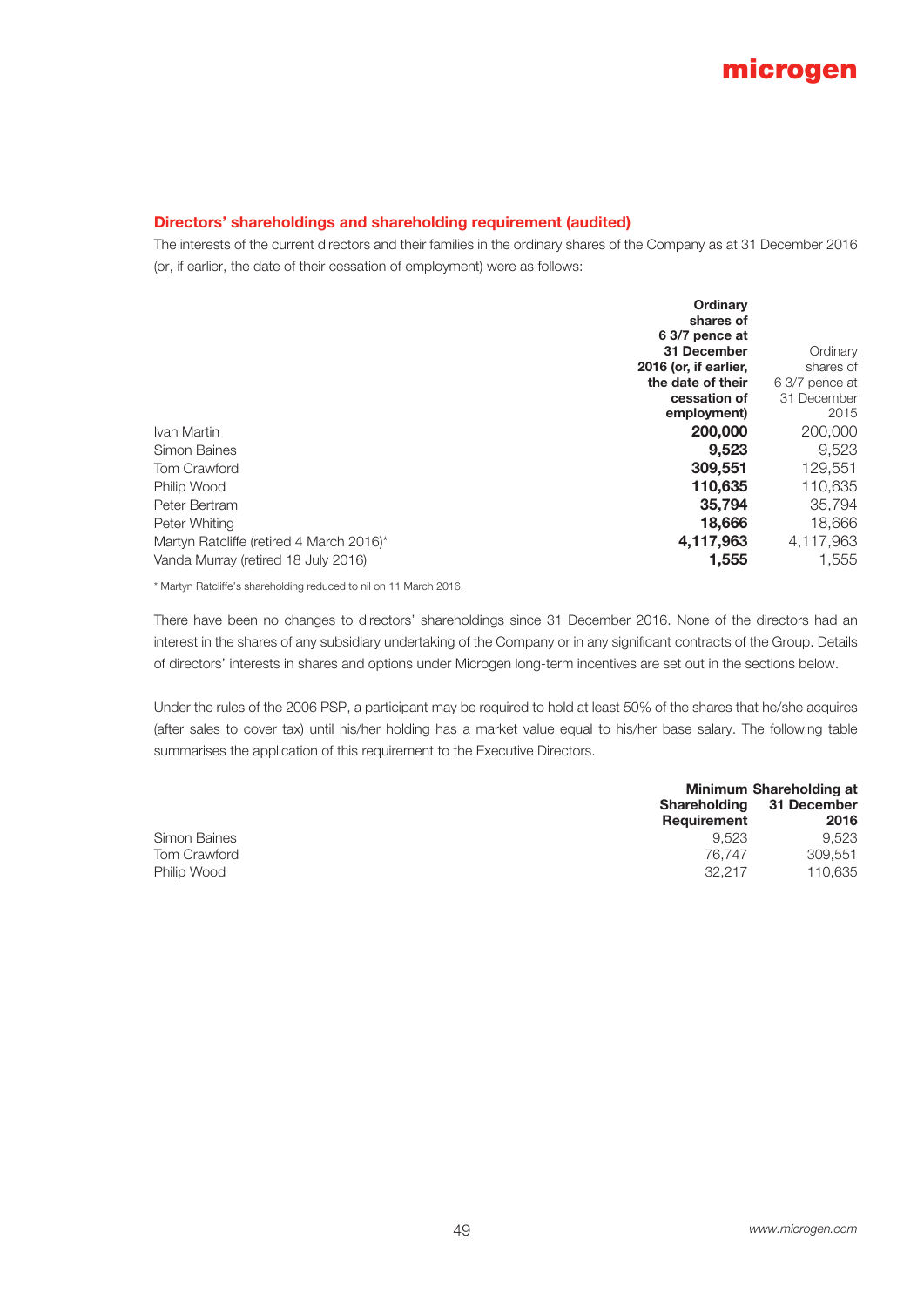## **Directors' interests under Company share plans (audited)**

The table below shows the interests of each director who served during 2016 as at 31 December 2016 in the Company's share plans.

|                 |         | <b>Shares</b><br>subject to   |                           |                             |             | <b>Shares</b><br>subject to<br>awards as at |                                                                             |
|-----------------|---------|-------------------------------|---------------------------|-----------------------------|-------------|---------------------------------------------|-----------------------------------------------------------------------------|
| <b>Director</b> | Grant   | award as at 1<br>January 2016 | <b>Granted in</b><br>2016 | <b>Exercised in</b><br>2016 | 2016        | Lapsed in 31 December<br>2016               | <b>Status</b>                                                               |
| Simon           | $2013*$ | 500,000                       |                           |                             | (7, 375)    | 492,625                                     | Vested                                                                      |
| <b>Baines</b>   | 2015**  | 150,000                       |                           |                             |             | 150,000                                     | Unvested, subject to<br>performance conditions                              |
|                 | 2016*** |                               | 191,710                   |                             |             | 191,710                                     | Unvested, subject to<br>performance conditions                              |
|                 |         | 650,000                       | 191,710                   |                             | (7, 375)    | 834,335                                     |                                                                             |
| Tom             | $2013*$ | 500,000                       |                           | (180,000)                   | (7, 375)    | 312,625                                     | Vested                                                                      |
| Crawford        | 2015**  | 150,000                       |                           |                             |             | 150,000                                     | Unvested, subject to<br>performance conditions                              |
|                 | 2016*** |                               | 217,617                   |                             |             | 217,617                                     | Unvested, subject to<br>performance conditions                              |
|                 |         | 650,000                       | 217,617                   | (180,000)                   | (7, 375)    | 680,242                                     |                                                                             |
| Philip Wood     | $2013*$ | 500,000                       |                           |                             | (7, 375)    | 492,625                                     | Vested                                                                      |
|                 | 2015**  | 150,000                       |                           |                             |             | 150,000                                     | Unvested, subject to<br>performance conditions                              |
|                 | 2016*** |                               | 191,710                   |                             |             | 191,710                                     | Unvested, subject to<br>performance conditions                              |
|                 |         | 650,000                       | 191,710                   |                             | (7, 375)    | 834,335                                     |                                                                             |
| Martyn          | 2013    | 2,500,000                     |                           |                             | (2,500,000) |                                             | Martyn Ratcliffe's                                                          |
| Ratcliffe       |         | 2,500,000                     |                           |                             | (2,500,000) |                                             | remaining share options<br>lapsed on his retirement                         |
|                 |         |                               |                           |                             |             |                                             | from the board and<br>the cessation of his<br>employment with the<br>Group. |

\* The awards granted in 2013 vested in 2016 as disclosed on page 45. 65% of the vested shares became capable of exercise on 20 November 2016 and the balance will become capable of exercise in November 2018.

\*\* The awards granted in 2015 are subject to a performance condition based on Total Shareholder Return under which

• 50% will vest if (i) the Company's TSR at least matches the performance of the FTSE Fledgling Index over the performance period; and (ii) the Company's TSR over the performance period is not negative; and

• a further 50% will vest if (i) the Company's TSR outperforms the FTSE Fledgling Index by at least 25% over the performance period; and (ii) the Company's TSR over the performance period is at least 10%.

The performance period will be 3 years commencing on 19 October 2015. The reference points for the Company's TSR will be the average closing share price over the 30 calendar days ending on the first and last day of the performance period. The share options will be capable of exercise after three years from the date of grant respectively.

\*\*\* The awards granted in 2016 are subject to performance conditions as disclosed on page 45.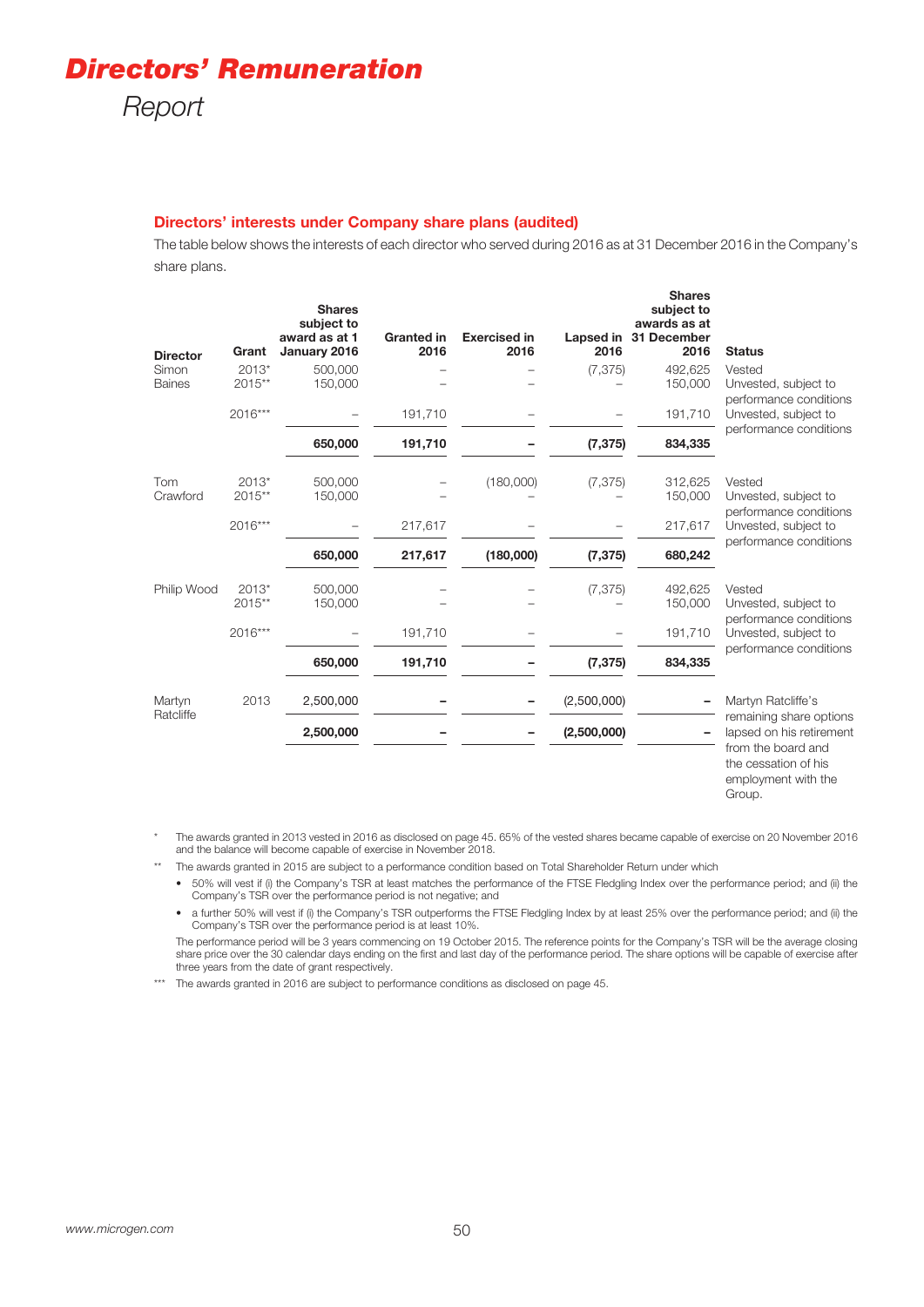## **Advisers (audited)**

In fulfilling its role the Committee seeks professional advice when considered appropriate to do so. The services of Kepler Associates, an independent adviser on executive remuneration, were made available to the Committee during the year. Their total fees for the provision of remuneration services to the Committee in 2016 were £28,500. After careful consideration the Committee is satisfied that the advice provided by Kepler is independent.

With effect from the start of 2017 the Committee has appointed Deloitte LLP to act as its adviser.

Both Deloitte and Kepler are founder members of the Remuneration Consultants Group and adhere to its Code of Conduct for consultants to Remuneration Committees of UK-listed companies, details of which can be found at www.remunerationconsultantsgroup.com.

## **Statement of Shareholder voting (audited)**

At the Annual General Meeting of the Company on 25 April 2016 the results regarding Resolution 2 (to approve the Directors' Remuneration Report for the year ended 31 December 2015) were as follows:

|                                             | Total      |              |
|---------------------------------------------|------------|--------------|
|                                             | number     | $%$ of votes |
|                                             | of votes   | cast         |
| For (including discretionary)               | 44.777.406 | 93%          |
| Against                                     | 3,489,635  | 7%           |
| Total votes cast (excluding withheld votes) | 48,267,041 | 100%         |
| Votes withheld                              | 20,366     |              |
| Total votes cast (including withheld votes) | 48,287,407 |              |

At the Annual General Meeting of the Company on 28 April 2014 the results regarding Resolution 3 (to approve the Directors' Remuneration Policy) were as follows:

|                                             | Total<br>number<br>of votes | $%$ of votes<br>cast |
|---------------------------------------------|-----------------------------|----------------------|
| For (including discretionary)               | 47,866,967                  | 87%                  |
| Against                                     | 7.264.687                   | 13%                  |
| Total votes cast (excluding withheld votes) | 55,131,654                  | 100%                 |
| Votes withheld                              | 2.550                       |                      |
| Total votes cast (including withheld votes) | 55,134,204                  |                      |

Note: Abstained votes are not included in the final proxy figures as they are not recognised as a vote in law.

The Remuneration Report and the Remuneration Policy were approved by a duly authorised Committee of the Board of Directors on 8 March 2017 and signed on its behalf by:

## **Peter Whiting**

Chair of the Remuneration Committee

8 March 2017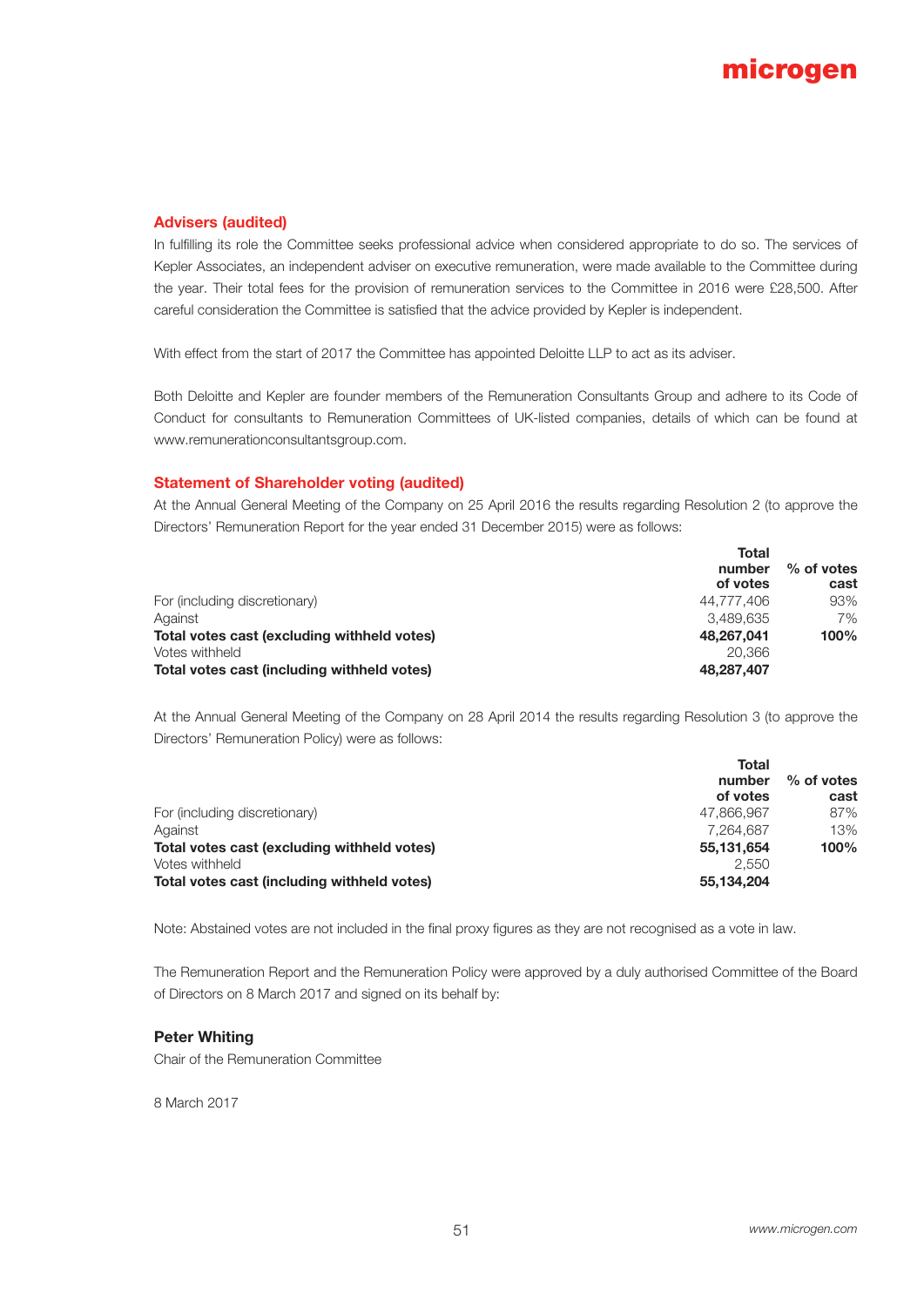## *Independent Auditors'*

*Report to the Members of Microgen plc*

## **Report on the financial statements**

**Our opinion**

In our opinion:

- Microgen plc's Group financial statements and Company financial statements (the "financial statements") give a true and fair view of the state of the Group's and of the Company's affairs as at 31 December 2016 and of the Group's profit and the Group's and the Company's cash flows for the year then ended;
- the Group financial statements have been properly prepared in accordance with International Financial Reporting Standards ("IFRSs") as adopted by the European Union;
- the Company financial statements have been properly prepared in accordance with IFRSs as adopted by the European Union and as applied in accordance with the provisions of the Companies Act 2006; and
- the financial statements have been prepared in accordance with the requirements of the Companies Act 2006 and, as regards the Group financial statements, Article 4 of the IAS Regulation.

## **What we have audited**

The financial statements, included within the Annual Report, comprise:

- the balance sheets as at 31 December 2016;
- the consolidated income statement and consolidated statement of comprehensive income for the year then ended;
- the statements of cash flow for the year then ended;
- the consolidated statement of changes in equity and Company statement of changes in equity for the year then ended;
- the accounting policies; and
- the notes to the financial statements, which include other explanatory information.

The financial reporting framework that has been applied in the preparation of the financial statements is IFRSs as adopted by the European Union and, as regards the Company financial statements, as applied in accordance with the provisions of the Companies Act 2006, and applicable law.

## **Our audit approach**

| Overview       |                                                                                                                                                                                                                                                                                                                                                  |
|----------------|--------------------------------------------------------------------------------------------------------------------------------------------------------------------------------------------------------------------------------------------------------------------------------------------------------------------------------------------------|
| Materiality    | Overall Group materiality: £372,000 which represents 4.5% of profit before tax, adjusted<br>for certain items including acquisition related costs and expenses related to share options<br>granted in 2013.                                                                                                                                      |
| Audit scope    | We conducted an audit of full year financial information for seven reporting units, with specific<br>tests undertaken on a further one reporting unit and at group head office. The reporting units<br>where we performed audit work accounted for 89% of Group revenue, 81% of Group profit<br>before tax and all material balance sheet items. |
| Areas of focus | Risk of fraud in revenue recognition – we considered and tested the recognition of revenue<br>from sales of software licences and related services.                                                                                                                                                                                              |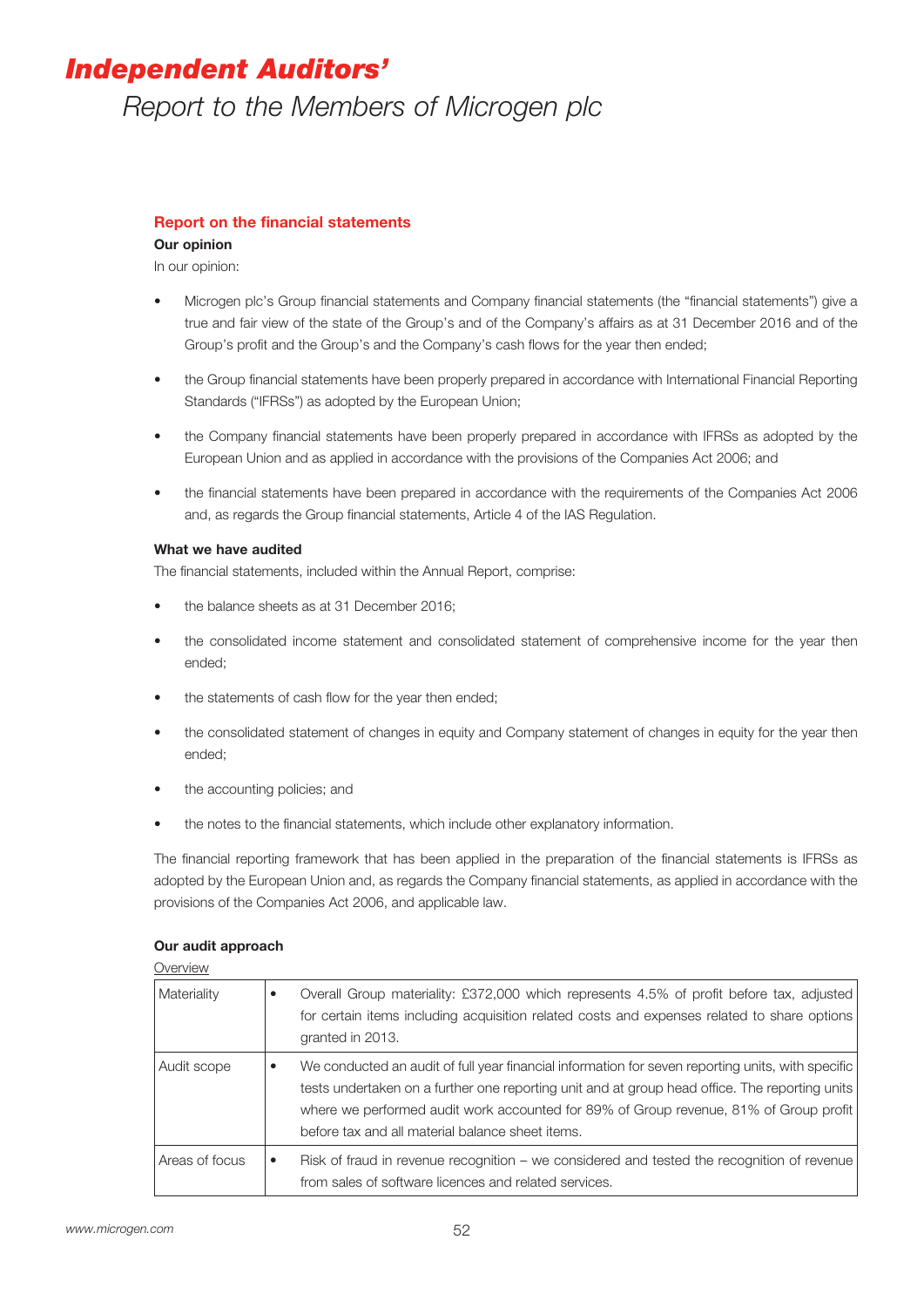#### The scope of our audit and our areas of focus

We conducted our audit in accordance with International Standards on Auditing (UK and Ireland) ("ISAs (UK & Ireland)").

We designed our audit by determining materiality and assessing the risks of material misstatement in the financial statements. In particular, we looked at where the directors made subjective judgements, for example in respect of significant accounting estimates that involved making assumptions and considering future events that are inherently uncertain. As in all of our audits we also addressed the risk of management override of internal controls, including evaluating whether there was evidence of bias by the directors that represented a risk of material misstatement due to fraud.

The risks of material misstatement that had the greatest effect on our audit, including the allocation of our resources and effort, are identified as "areas of focus" in the table below. We have also set out how we tailored our audit to address these specific areas in order to provide an opinion on the financial statements as a whole, and any comments we make on the results of our procedures should be read in this context. This is not a complete list of all risks identified by our audit.

| Area of focus                                                                                                                                                                                                                                                                                                                                                                                                                                                                                                                                                                                                                                                                                                                                                                                                                                                                                                                                                                                                                                                                                                                                                                                                                                                                                                                                                                                                                                 | How our audit addressed the area of focus                                                                                                                                                                                                                                                                                                                                                                                                                                                                                                                                                                                                                                                                                                                                                                                                                                                                                                                                                                                                                                                                                                                                                                                                                                                                                                                                                                                                                                                                                                                                                                                                                                                                                                                                                                                                                                                                                        |
|-----------------------------------------------------------------------------------------------------------------------------------------------------------------------------------------------------------------------------------------------------------------------------------------------------------------------------------------------------------------------------------------------------------------------------------------------------------------------------------------------------------------------------------------------------------------------------------------------------------------------------------------------------------------------------------------------------------------------------------------------------------------------------------------------------------------------------------------------------------------------------------------------------------------------------------------------------------------------------------------------------------------------------------------------------------------------------------------------------------------------------------------------------------------------------------------------------------------------------------------------------------------------------------------------------------------------------------------------------------------------------------------------------------------------------------------------|----------------------------------------------------------------------------------------------------------------------------------------------------------------------------------------------------------------------------------------------------------------------------------------------------------------------------------------------------------------------------------------------------------------------------------------------------------------------------------------------------------------------------------------------------------------------------------------------------------------------------------------------------------------------------------------------------------------------------------------------------------------------------------------------------------------------------------------------------------------------------------------------------------------------------------------------------------------------------------------------------------------------------------------------------------------------------------------------------------------------------------------------------------------------------------------------------------------------------------------------------------------------------------------------------------------------------------------------------------------------------------------------------------------------------------------------------------------------------------------------------------------------------------------------------------------------------------------------------------------------------------------------------------------------------------------------------------------------------------------------------------------------------------------------------------------------------------------------------------------------------------------------------------------------------------|
| Risk of fraud in revenue recognition<br>We focused on the timing of the recognition of revenue and its<br>presentation in the income statement because this is dependent on the<br>fulfilment of contractual obligations which can be complex.<br>- For revenues recognised on the basis of a defined time period, such as<br>annual licences, we focused on compliance with the contractual terms<br>applicable and the appropriateness of recognition.<br>- For initial or perpetual license fees we focused on the appropriateness<br>of the revenue recognition of these contracts in light of the phasing of<br>the license and maintenance payments, together with the contractual<br>obligations over the life of each contract. We also focused on<br>judgemental deferrals made by management in respect of any unfunded<br>performance obligations.<br>- For consultancy revenue and funded development, we focused on<br>ensuring that hours invoiced were consistent with underlying records.<br>We also focused on ensuring that the rates applied were in line with<br>contracted rates and were broadly consistent across the business.<br>- For other deferred revenue we focused primarily on the level of<br>completion determined by management, the potential for additional<br>costs and judgemental deferrals by management.<br>- We also focused on non-standard journal entries crediting revenue<br>during the year. | For new software annual licence revenue, we read contractual terms for a<br>sample of contracts and assessed whether revenue should be recognised<br>at inception or over a defined licence term. We tested whether the<br>conditions required for initial recognition of licence revenue set out in the<br>accounting policies note had been met. We assessed the reasonableness<br>of the allocation of consideration between different performance obligations<br>within the contract, such as licenced rights to use software, maintenance,<br>support and consultancy services.<br>For new initial or perpetual licenses we read the contractual terms for these<br>contracts. We tested whether the conditions required for initial recognition<br>of licence revenue had been met. We assessed the reasonableness of<br>management's calculations for the deferral of revenue relating to unfunded<br>performance obligations and challenged the extent to which revenue should<br>be deferred to meet the ongoing performance obligations. We have agreed<br>with management that they will assess the level of deferral at each period<br>end.<br>For consultancy revenue and funded development, we tested a sample of<br>invoices to timesheets and to contracted rates to ensure that time billed is<br>being invoiced in the correct period and is in line with agreed rates.<br>For ongoing software implementation and consulting contracts, we<br>assessed the revenue recognised in light of the stage of completion of<br>the projects, evidence of ongoing disputes, and estimates of costs to<br>complete. We believe the Annual Report appropriately highlights significant<br>judgements made by management.<br>We did not identify any unusual or irregular items from our sample<br>testing of journal entries posted with a credit to revenue accounts and a<br>corresponding non-standard debit entry. |

### How we tailored the audit scope

We tailored the scope of our audit to ensure that we performed enough work to be able to give an opinion on the financial statements as a whole, taking into account the geographic structure of the Group, the accounting processes and controls, and the industry in which the Group operates.

The Group is structured such that the significant majority of the business is comprised of two operating businesses, being Aptitude Software and Microgen Financial Systems. The Group financial statements are a consolidation of 21 reporting units, comprising the Group's operating subsidiaries, overseas branches and centralised Group functions. In establishing the overall approach to the Group audit, we determined the type of work that needed to be performed at the reporting units.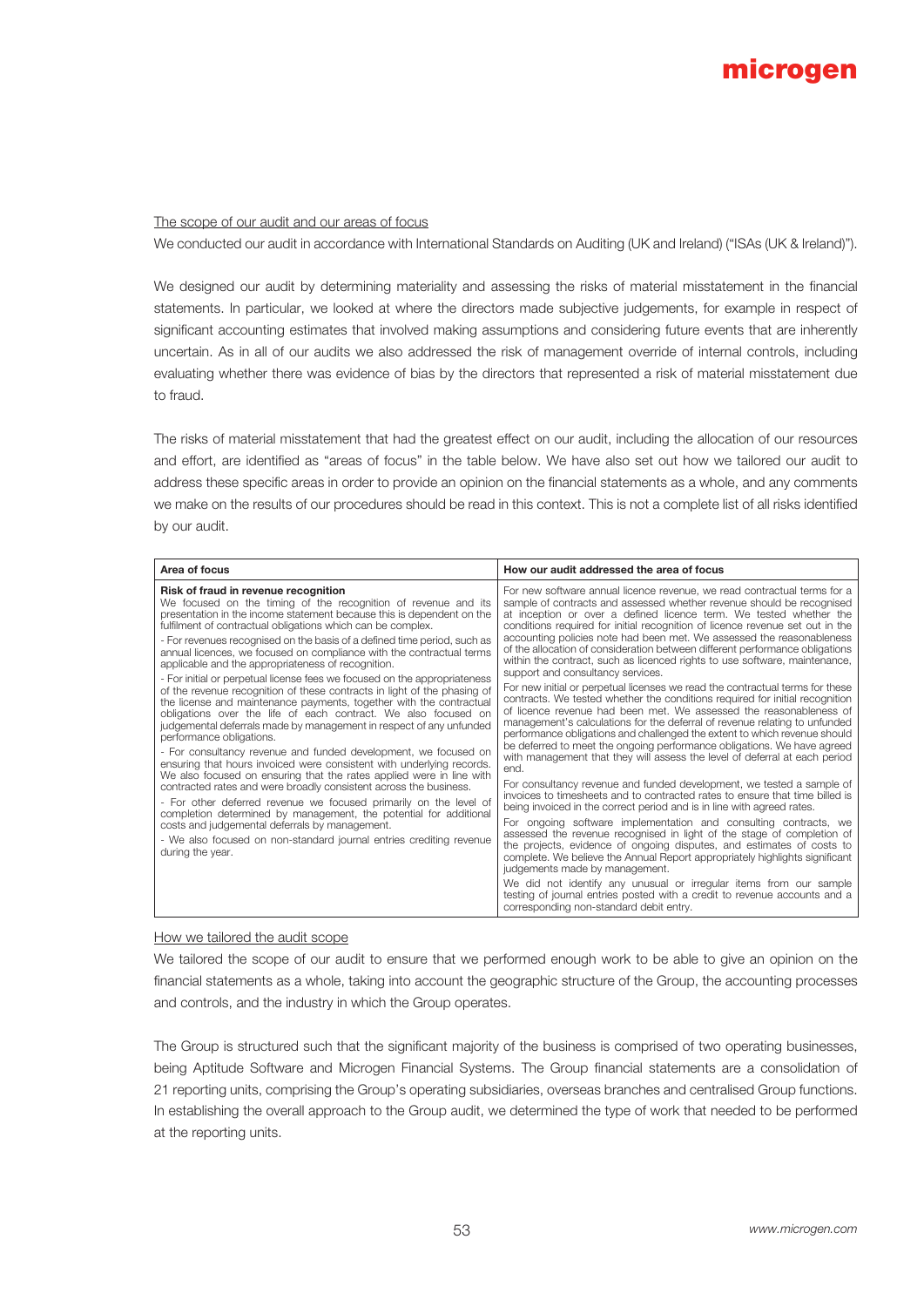## *Independent Auditors'*

## *Report to the Members of Microgen plc*

Accordingly, of the Group's 21 reporting units, we identified seven which, in our view, required an audit of their complete financial information, either due to their size or their risk characteristics. In addition to the full scope audits, specific audit procedures were performed on one further reporting unit and on selected consolidation adjustments made in relation to individually significant balances. These included procedures on the specific financial statement line items shown as non-underlying items, income tax expense, goodwill, intangible assets, deferred tax, cash and cash equivalents, current tax liabilities and provisions. This, together with additional procedures performed at the Group level, gave us the evidence we needed for our opinion on the Group financial statements as a whole. The reporting units where we performed audit work accounted for 89% of Group revenue, 81% of Group profit before tax and all material balance sheet items.

## **Materiality**

The scope of our audit was influenced by our application of materiality. We set certain quantitative thresholds for materiality. These, together with qualitative considerations, helped us to determine the scope of our audit and the nature, timing and extent of our audit procedures on the individual financial statement line items and disclosures and in evaluating the effect of misstatements, both individually and on the financial statements as a whole.

Based on our professional judgement, we determined materiality for the financial statements as a whole as follows:

| Overall Group materiality       | £372,000 (2015: £333,000).                                                                                                                               |
|---------------------------------|----------------------------------------------------------------------------------------------------------------------------------------------------------|
| How we determined it            | 4.5% of profit before tax, adjusted for certain items. These include acquisition<br>related costs and expenses related to share options granted in 2013. |
| Rationale for benchmark applied | We have applied this benchmark as a generally accepted auditing practice<br>applicable for a trading Group of companies.                                 |

We agreed with the Audit Committee that we would report to them misstatements identified during our audit above £18,900 (2015: £16,000) as well as misstatements below that amount that, in our view, warranted reporting for qualitative reasons.

### Going concern

Under the Listing Rules we are required to review the directors' statement, set out on page 13, in relation to going concern. We have nothing to report having performed our review.

Under ISAs (UK & Ireland) we are required to report to you if we have anything material to add or to draw attention to in relation to the directors' statement about whether they considered it appropriate to adopt the going concern basis in preparing the financial statements. We have nothing material to add or to draw attention to.

As noted in the directors' statement, the directors have concluded that it is appropriate to adopt the going concern basis in preparing the financial statements. The going concern basis presumes that the Group and Company have adequate resources to remain in operation, and that the directors intend them to do so, for at least one year from the date the financial statements were signed. As part of our audit we have concluded that the directors' use of the going concern basis is appropriate. However, because not all future events or conditions can be predicted, these statements are not a guarantee as to the Group's and Company's ability to continue as a going concern.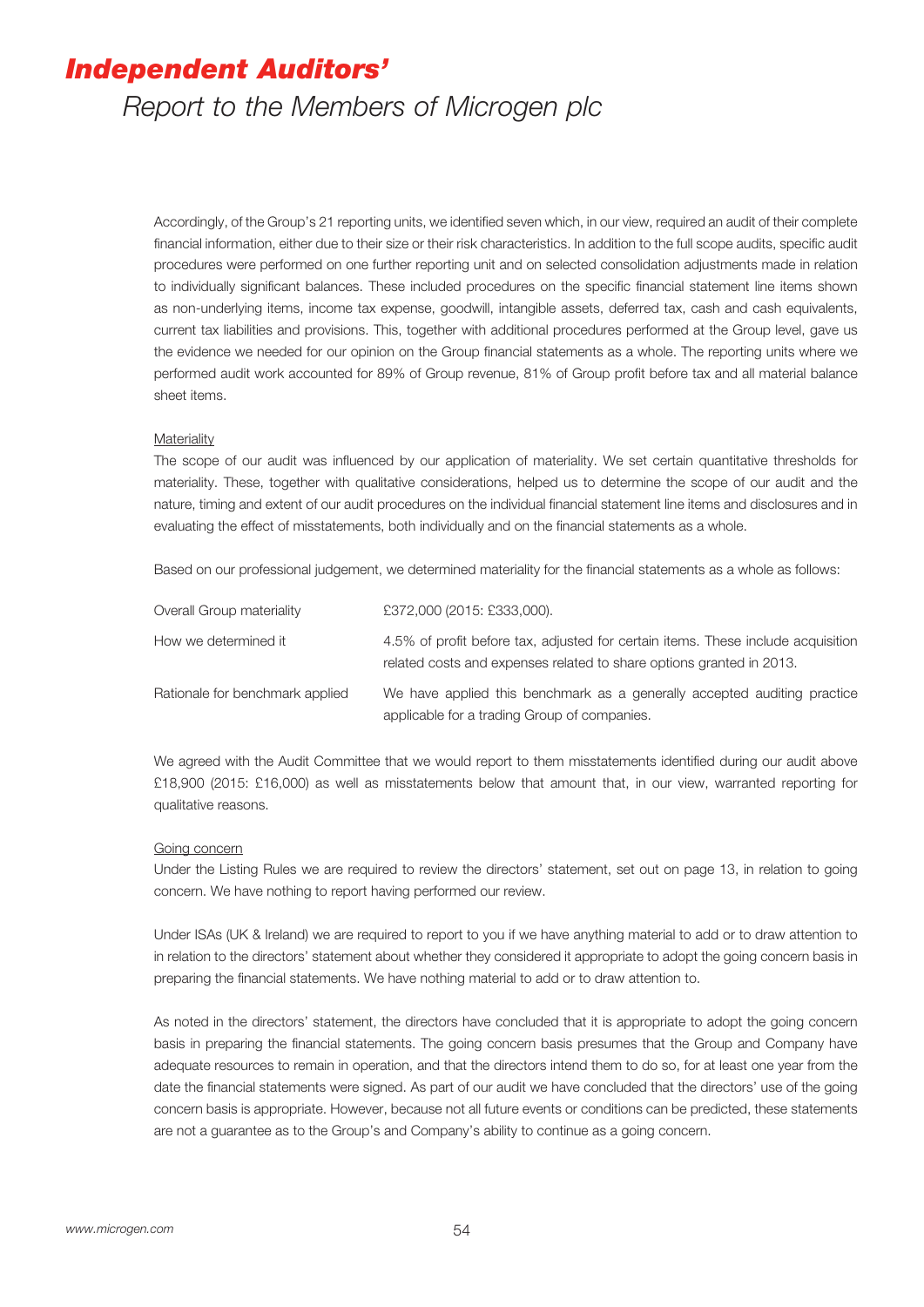## **Other required reporting**

## **Consistency of other information and compliance with applicable requirements**

|                        | Companies Act 2006 reporting                                                                                                                                                                                                                                                                                                                                                                                                                                                                                                     |                                     |  |  |  |  |  |
|------------------------|----------------------------------------------------------------------------------------------------------------------------------------------------------------------------------------------------------------------------------------------------------------------------------------------------------------------------------------------------------------------------------------------------------------------------------------------------------------------------------------------------------------------------------|-------------------------------------|--|--|--|--|--|
|                        | In our opinion, based on the work undertaken in the course of the audit:<br>the information given in the Strategic Report and the Report of the Directors for the financial year for which<br>—<br>the financial statements are prepared is consistent with the financial statements; and                                                                                                                                                                                                                                        |                                     |  |  |  |  |  |
|                        | the Strategic Report and the Report of the Directors have been prepared in accordance with applicable<br>legal requirements.<br>In addition, in light of the knowledge and understanding of the Group, the Company and their environment<br>obtained in the course of the audit, we are required to report if we have identified any material misstatements<br>in the Strategic Report and the Report of the Directors. We have nothing to report in this respect.                                                               |                                     |  |  |  |  |  |
| ٠                      | ISAs (UK & Ireland) reporting                                                                                                                                                                                                                                                                                                                                                                                                                                                                                                    |                                     |  |  |  |  |  |
| ٠                      | Under ISAs (UK & Ireland) we are required to report to you if, in our opinion:                                                                                                                                                                                                                                                                                                                                                                                                                                                   |                                     |  |  |  |  |  |
| $\bullet$<br>$\bullet$ | information in the Annual Report is:<br>materially inconsistent with the information in the audited financial statements;<br><b>or</b>                                                                                                                                                                                                                                                                                                                                                                                           | We have no exceptions to<br>report. |  |  |  |  |  |
|                        | apparently materially incorrect based on, or materially inconsistent with, our<br>knowledge of the Group and Company acquired in the course of performing<br>our audit; or                                                                                                                                                                                                                                                                                                                                                       |                                     |  |  |  |  |  |
|                        | otherwise misleading.                                                                                                                                                                                                                                                                                                                                                                                                                                                                                                            |                                     |  |  |  |  |  |
| $\bullet$              | the statement given by the directors on pages 9 and 10, in accordance with<br>provision C.1.1 of the UK Corporate Governance Code (the "Code"), that<br>they consider the Annual Report taken as a whole to be fair, balanced and<br>understandable and provides the information necessary for members to assess<br>the Group's and Company's position and performance, business model<br>and strategy is materially inconsistent with our knowledge of the Group and<br>Company acquired in the course of performing our audit. | We have no exceptions to<br>report. |  |  |  |  |  |
| ٠                      | the section of the Annual Report on pages 24 and 25, as required by<br>provision C.3.8 of the Code, describing the work of the Audit Committee does<br>not appropriately address matters communicated by us to the Audit Committee.                                                                                                                                                                                                                                                                                              | We have no exceptions to<br>report. |  |  |  |  |  |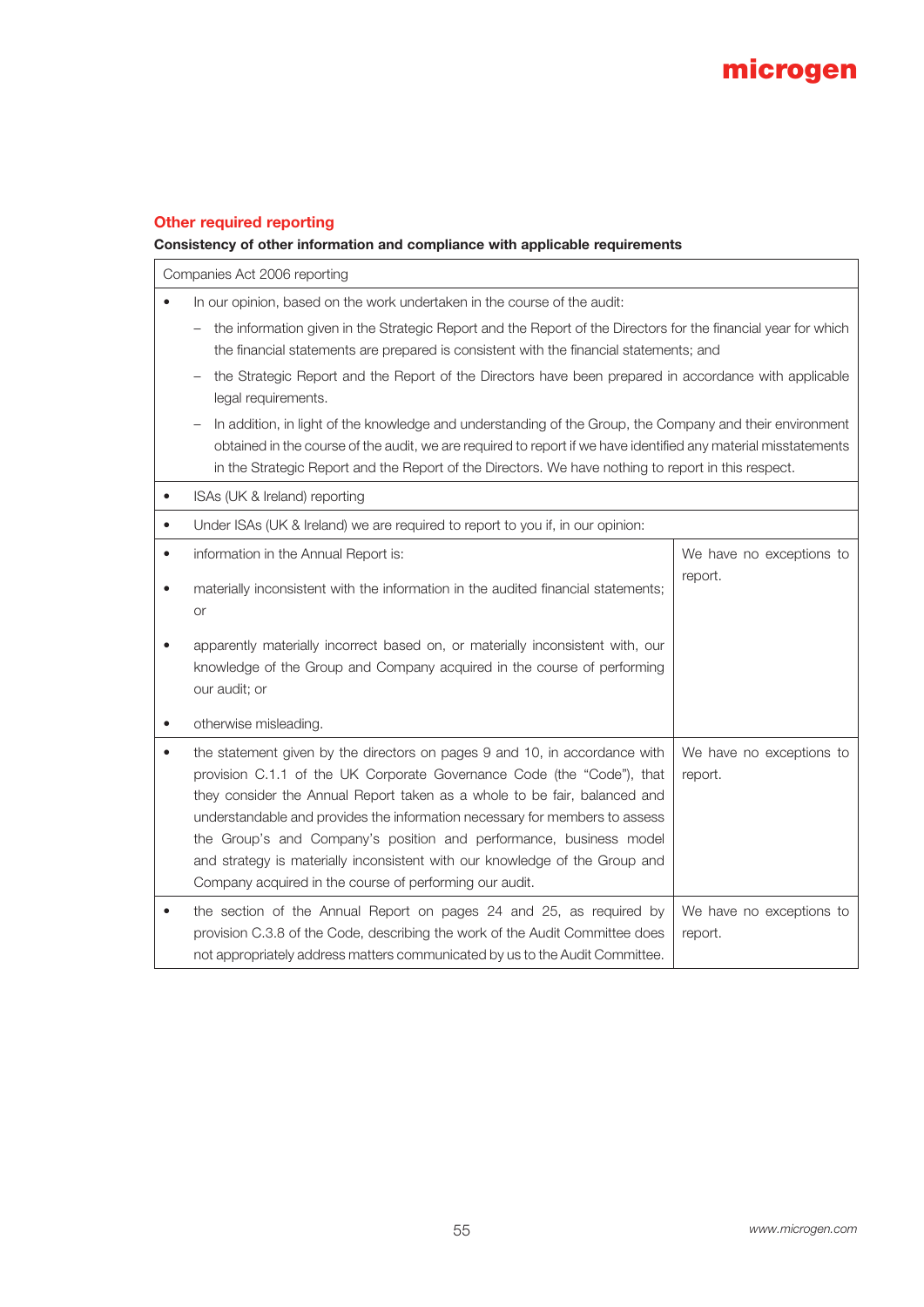## *Independent Auditors'*

*Report to the Members of Microgen plc*

## **The directors' assessment of the prospects of the Group and of the principal risks that would threaten the solvency or liquidity of the Group**

Under ISAs (UK & Ireland) we are required to report to you if we have anything material to add or to draw attention to in relation to:

| the directors' confirmation on page 9 of the Annual Report, in accordance with<br>provision C.2.1 of the Code, that they have carried out a robust assessment<br>of the principal risks facing the Group, including those that would threaten its<br>business model, future performance, solvency or liquidity.                                                                                                                                                                                                                                                                             | We have nothing material to<br>add or to draw attention to. |
|---------------------------------------------------------------------------------------------------------------------------------------------------------------------------------------------------------------------------------------------------------------------------------------------------------------------------------------------------------------------------------------------------------------------------------------------------------------------------------------------------------------------------------------------------------------------------------------------|-------------------------------------------------------------|
| the disclosures in the Annual Report that describe those risks and explain how<br>they are being managed or mitigated.                                                                                                                                                                                                                                                                                                                                                                                                                                                                      | We have nothing material to<br>add or to draw attention to. |
| the directors' explanation on page 13 of the Annual Report, in accordance with<br>provision C.2.2 of the Code, as to how they have assessed the prospects of the<br>Group, over what period they have done so and why they consider that period<br>to be appropriate, and their statement as to whether they have a reasonable<br>expectation that the Group will be able to continue in operation and meet its<br>liabilities as they fall due over the period of their assessment, including any related<br>disclosures drawing attention to any necessary qualifications or assumptions. | We have nothing material to<br>add or to draw attention to. |

Under the Listing Rules we are required to review the directors' statement that they have carried out a robust assessment of the principal risks facing the Group and the directors' statement in relation to the longer-term viability of the Group. Our review was substantially less in scope than an audit and only consisted of making inquiries and considering the directors' process supporting their statements; checking that the statements are in alignment with the relevant provisions of the Code; and considering whether the statements are consistent with the knowledge acquired by us in the course of performing our audit. We have nothing to report having performed our review.

## **Adequacy of accounting records and information and explanations received**

Under the Companies Act 2006 we are required to report to you if, in our opinion:

- we have not received all the information and explanations we require for our audit; or
- adequate accounting records have not been kept by the Company, or returns adequate for our audit have not been received from branches not visited by us; or
- the Company financial statements and the part of the Directors' Remuneration Report to be audited are not in agreement with the accounting records and returns.

We have no exceptions to report arising from this responsibility.

## **Directors' remuneration**

Directors' remuneration report - Companies Act 2006 opinion

In our opinion, the part of the Directors' Remuneration Report to be audited has been properly prepared in accordance with the Companies Act 2006.

## Other Companies Act 2006 reporting

Under the Companies Act 2006 we are required to report to you if, in our opinion, certain disclosures of directors' remuneration specified by law are not made. We have no exceptions to report arising from this responsibility.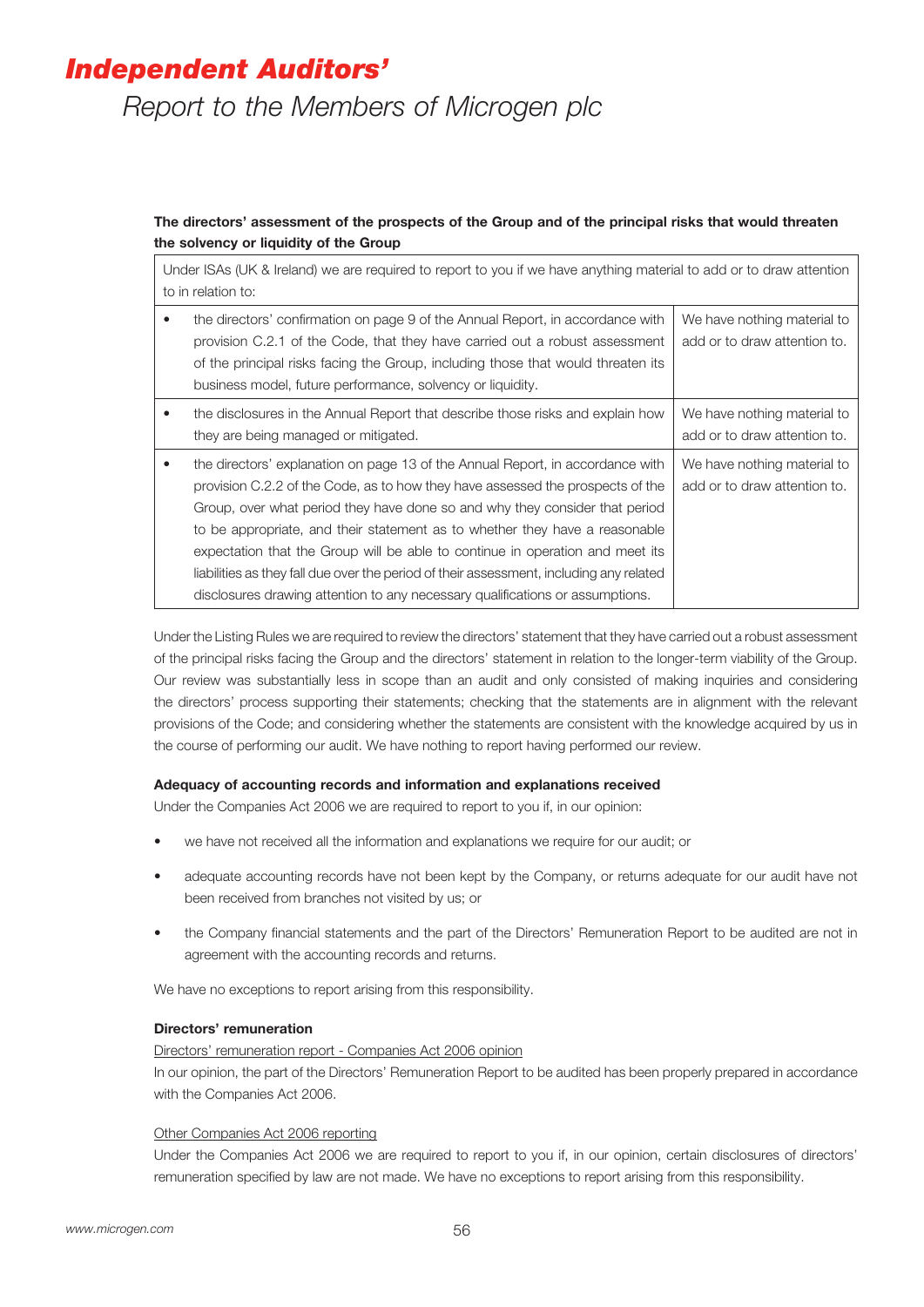### **Corporate governance statement**

Under the Listing Rules we are required to review the part of the Corporate Governance Statement relating to ten further provisions of the Code. We have nothing to report having performed our review.

### **Responsibilities for the financial statements and the audit**

#### **Our responsibilities and those of the directors**

As explained more fully in the Statement of Directors' Responsibilities, the directors are responsible for the preparation of the financial statements and for being satisfied that they give a true and fair view.

Our responsibility is to audit and express an opinion on the financial statements in accordance with applicable law and ISAs (UK & Ireland). Those standards require us to comply with the Auditing Practices Board's Ethical Standards for Auditors.

This report, including the opinions, has been prepared for and only for the Company's members as a body in accordance with Chapter 3 of Part 16 of the Companies Act 2006 and for no other purpose. We do not, in giving these opinions, accept or assume responsibility for any other purpose or to any other person to whom this report is shown or into whose hands it may come save where expressly agreed by our prior consent in writing.

#### **What an audit of financial statements involves**

An audit involves obtaining evidence about the amounts and disclosures in the financial statements sufficient to give reasonable assurance that the financial statements are free from material misstatement, whether caused by fraud or error. This includes an assessment of:

- whether the accounting policies are appropriate to the Group's and the Company's circumstances and have been consistently applied and adequately disclosed;
- the reasonableness of significant accounting estimates made by the directors; and
- the overall presentation of the financial statements.

We primarily focus our work in these areas by assessing the directors' judgements against available evidence, forming our own judgements, and evaluating the disclosures in the financial statements.

We test and examine information, using sampling and other auditing techniques, to the extent we consider necessary to provide a reasonable basis for us to draw conclusions. We obtain audit evidence through testing the effectiveness of controls, substantive procedures or a combination of both.

In addition, we read all the financial and non-financial information in the Annual Report to identify material inconsistencies with the audited financial statements and to identify any information that is apparently materially incorrect based on, or materially inconsistent with, the knowledge acquired by us in the course of performing the audit. If we become aware of any apparent material misstatements or inconsistencies we consider the implications for our report. With respect to the Strategic Report and Report of the Directors, we consider whether those reports include the disclosures required by applicable legal requirements.

John Maitland (Senior Statutory Auditor) for and on behalf of PricewaterhouseCoopers LLP Chartered Accountants and Statutory Auditors Reading 8 March 2017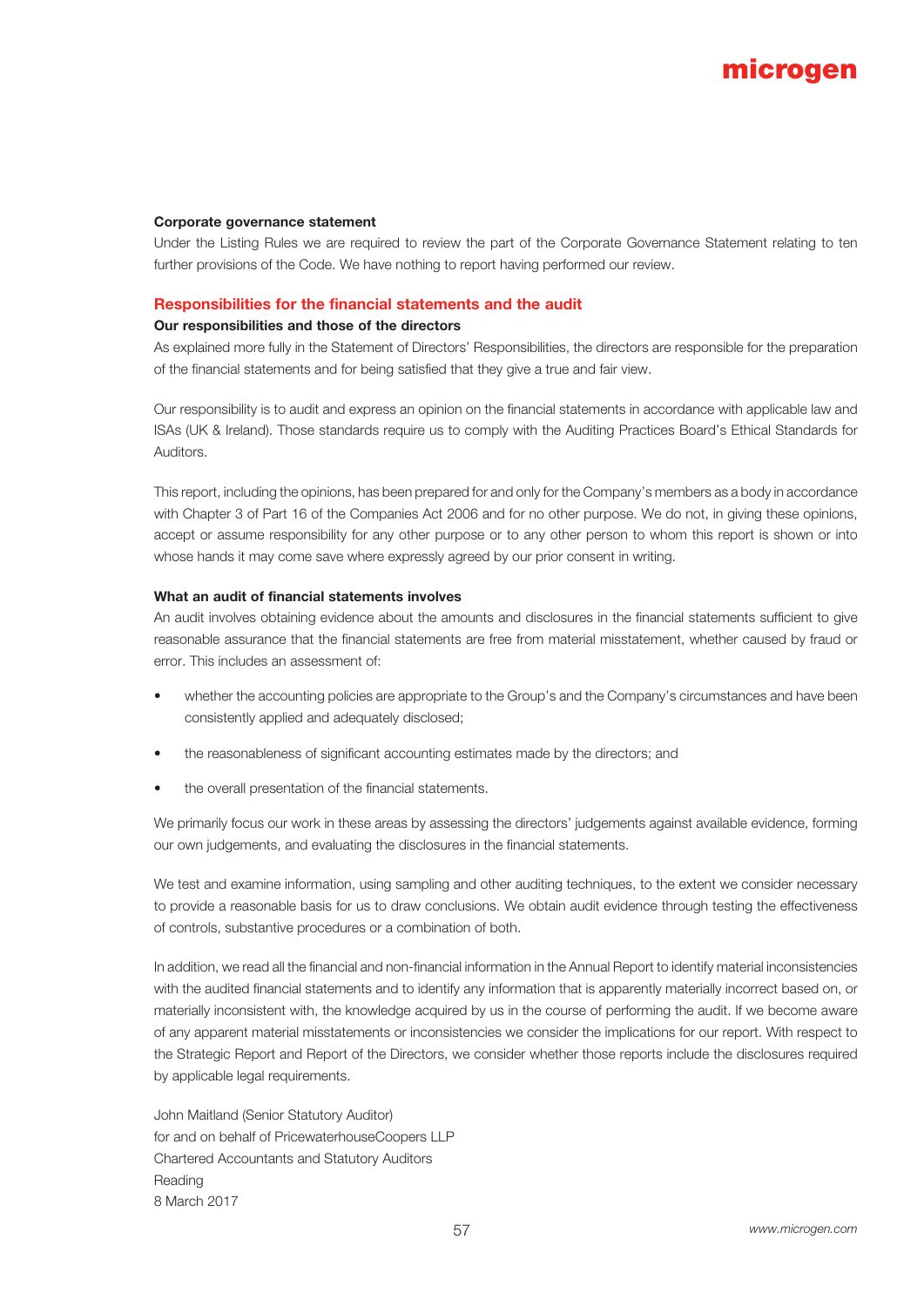## *Consolidated*

*Income Statement for the year ended 31 December 2016*

|                                           |      |                                    | Year ended 31 Dec 2016      |                   | Year ended 31 Dec 2015             |                             |                   |  |
|-------------------------------------------|------|------------------------------------|-----------------------------|-------------------|------------------------------------|-----------------------------|-------------------|--|
|                                           | Note | Before non-<br>underlying<br>items | Non-<br>underlying<br>items | <b>Total</b>      | Before non-<br>underlying<br>items | Non-<br>underlying<br>items | <b>Total</b>      |  |
|                                           |      | £000                               | £000                        | £000              | £000                               | £000                        | £000              |  |
| <b>Revenue</b>                            |      | 42,988                             |                             | 42,988            | 31,958                             |                             | 31,958            |  |
| Operating costs                           | 1, 2 | (33, 463)                          | (1, 313)                    | (34, 776)         | (24, 369)                          | (2,316)                     | (26, 685)         |  |
| <b>Operating profit</b>                   | 2    | 9,525                              | (1, 313)                    | 8,212             | 7,589                              | (2,316)                     | 5,273             |  |
| Finance income                            | 4    | 66                                 |                             | 66                | 104                                |                             | 104               |  |
| Finance costs                             | 4    | (397)                              |                             | (397)             | (492)                              |                             | (492)             |  |
| Net finance costs                         |      | (331)                              |                             | (331)             | (388)                              |                             | (388)             |  |
| Profit before income tax                  | 5    | 9,194                              | (1, 313)<br>190             | 7,881             | 7,201                              | (2,316)<br>308              | 4,885             |  |
| Income tax expense<br>Profit for the year |      | (1,828)<br>7,366                   | (1, 123)                    | (1,638)<br>6,243  | (1,459)<br>5,742                   | (2,008)                     | (1, 151)<br>3,734 |  |
|                                           |      |                                    |                             |                   |                                    |                             |                   |  |
| <b>Earnings per share</b>                 |      |                                    |                             |                   |                                    |                             |                   |  |
| <b>Basic</b>                              | 6    |                                    |                             | 10.6p             |                                    |                             | 6.0 <sub>p</sub>  |  |
| <b>Diluted</b>                            | 6    |                                    |                             | 10.0 <sub>p</sub> |                                    |                             | 5.6p              |  |

The accounting policies and notes on pages 64 to 107 are an integral part of these consolidated financial statements.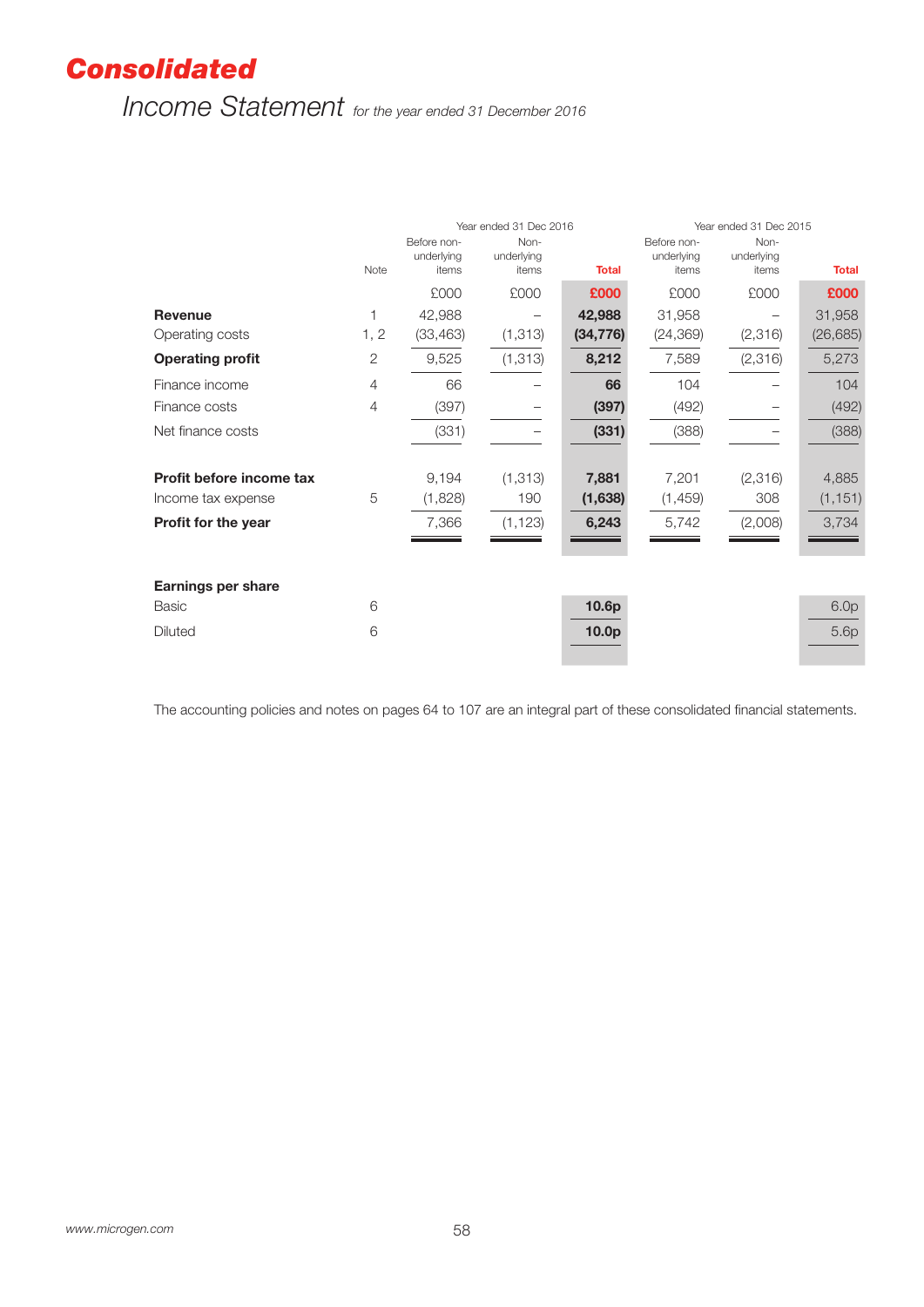## *Consolidated Statement*



*Of Comprehensive Income for the year ended 31 December 2016*

|                                                                                                                                            |    | <b>Group</b><br><b>Year ended</b><br>31 Dec<br>2016 | Group<br>Year ended<br>31 Dec<br>2015 |
|--------------------------------------------------------------------------------------------------------------------------------------------|----|-----------------------------------------------------|---------------------------------------|
| <b>Note</b>                                                                                                                                |    | £000                                                | £000                                  |
| <b>Profit for the year</b>                                                                                                                 |    | 6,243                                               | 3,734                                 |
| Other comprehensive income<br>Items that will or may be reclassified to profit or loss:<br>Fair value gain on hedged financial instruments | 22 | 133                                                 | 230                                   |
| Currency translation difference                                                                                                            |    | 95                                                  | (6)                                   |
| Other comprehensive income for the year, net of tax                                                                                        |    | 228                                                 | 224                                   |
| Total comprehensive income for the year                                                                                                    |    | 6,471                                               | 3,958                                 |

The accounting policies and notes on pages 64 to 107 are an integral part of these consolidated financial statements.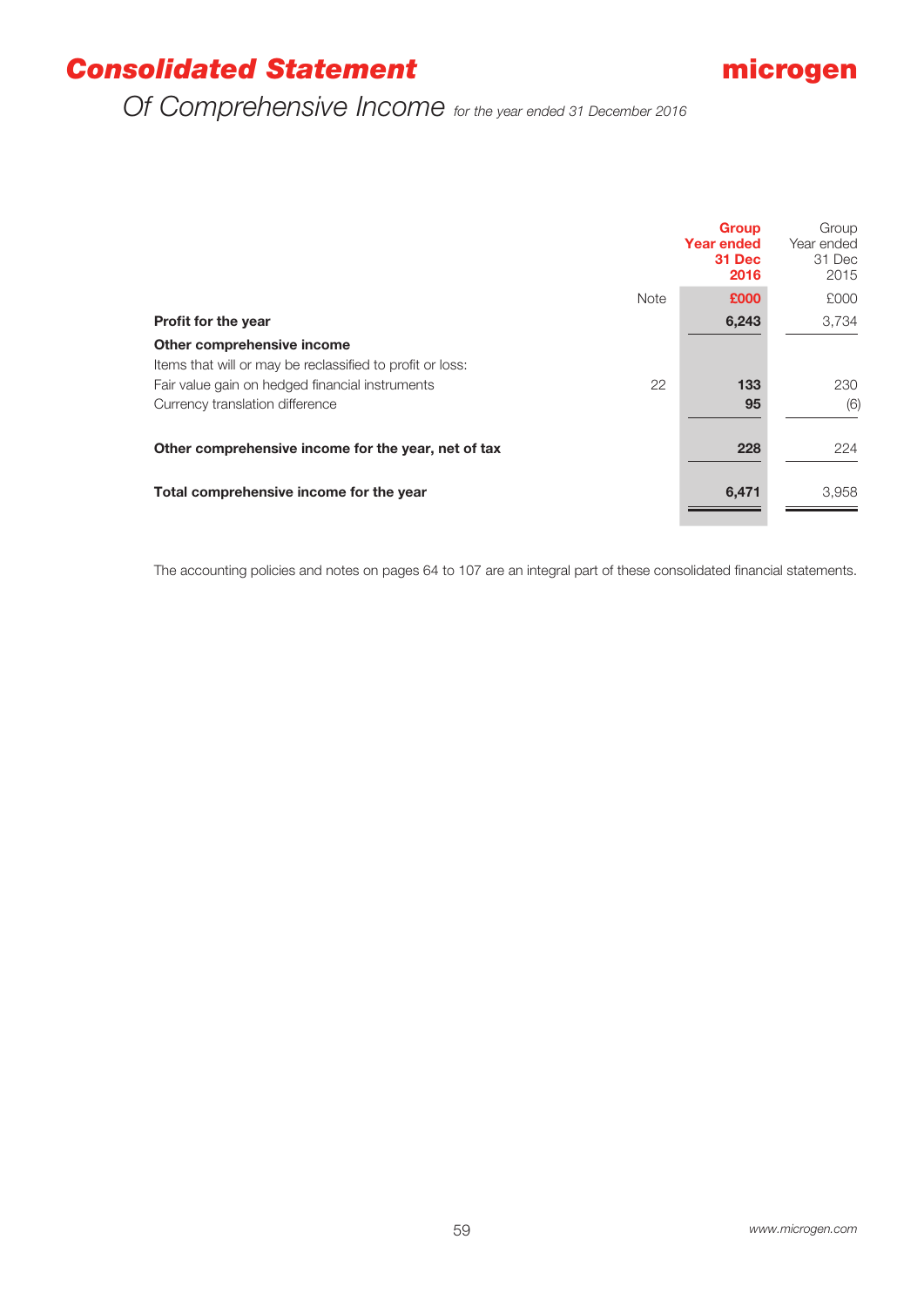

*Sheets as at 31 December 2016*

|                                                                                  |          | <b>Group</b>         | Group<br>As at     | <b>Company</b>       | Company<br>As at |
|----------------------------------------------------------------------------------|----------|----------------------|--------------------|----------------------|------------------|
|                                                                                  |          | As at<br>31 Dec 2016 | 31 Dec 2015        | As at<br>31 Dec 2016 | 31 Dec 2015      |
|                                                                                  | Note     | £000                 | £000               | £000                 | £000             |
| <b>ASSETS</b>                                                                    |          |                      |                    |                      |                  |
| <b>Non-current assets</b>                                                        |          |                      |                    |                      |                  |
| Property, plant and equipment<br>Goodwill                                        | 10<br>8  | 1,330<br>41,774      | 928<br>41,774      |                      |                  |
| Intangible assets                                                                | 9        | 7,257                | 5,934              |                      |                  |
| Investments in subsidiaries                                                      | 11       |                      |                    | 42,459               | 41,849           |
| Deferred income tax assets                                                       | 12       | 738                  | 561                |                      |                  |
|                                                                                  |          | 51,099               | 49,197             | 42,459               | 41,849           |
| <b>Current assets</b>                                                            |          |                      |                    |                      |                  |
| Trade and other receivables                                                      | 13       | 8,337                | 4,653              | 390                  | 5,332            |
| Financial assets - derivative financial                                          |          |                      |                    |                      |                  |
| instruments                                                                      | 18       | 134                  | 11                 | 18                   | 18               |
| Current tax assets<br>Cash and cash equivalents                                  | 14       | 23,849               | 18,600             | 10,063               | 9,085            |
|                                                                                  |          |                      |                    |                      |                  |
| Assets classified as held for sale                                               | 10       | 32,320               | 23,264<br>2,350    | 10,471               | 14,435           |
| <b>Total current assets</b>                                                      |          | 32,320               | 25,614             | 10,471               | 14,435           |
|                                                                                  |          |                      |                    |                      |                  |
| <b>Total assets</b>                                                              |          | 83,419               | 74,811             | 52,930               | 56,284           |
| <b>LIABILITIES</b><br><b>Current liabilities</b><br><b>Financial liabilities</b> |          |                      |                    |                      |                  |
| - borrowings                                                                     | 16       | (3,000)              | (3,000)            |                      |                  |
| - derivative financial instruments                                               | 18       | (198)                | (208)              |                      |                  |
| Trade and other payables<br>Current income tax liabilities                       | 15       | (27, 847)<br>(100)   | (20, 977)<br>(448) | (7, 967)             | (12, 386)        |
| Provisions                                                                       | 17       | (24)                 | (35)               |                      |                  |
|                                                                                  |          | (31, 169)            | (24, 668)          | (7, 967)             | (12, 386)        |
| <b>Net current assets</b>                                                        |          | 1,151                | 946                | 2,504                | 2,049            |
| <b>Non-current liabilities</b>                                                   |          |                      |                    |                      |                  |
| Financial liabilities - borrowings                                               | 16       | (7, 250)             | (10, 250)          |                      |                  |
| Provisions                                                                       | 17       | (287)                | (240)              |                      |                  |
| Deferred income tax liabilities                                                  | 12       | (1, 316)             | (1,082)            |                      |                  |
|                                                                                  |          | (8, 853)             | (11, 572)          |                      |                  |
| <b>NET ASSETS</b>                                                                |          | 43,397               | 38,571             | 44,963               | 43,898           |
|                                                                                  |          |                      |                    |                      |                  |
| <b>SHAREHOLDERS' EQUITY</b>                                                      |          |                      |                    |                      |                  |
| Share capital                                                                    | 19       | 3,811                | 3,796              | 3,811                | 3,796            |
| Share premium account                                                            | 20       | 4,498                | 4,484              | 4,498                | 4,484            |
| Capital redemption reserve<br>Other reserves                                     | 21<br>22 | 12,372<br>34,131     | 12,372<br>33,998   | 12,372<br>17,398     | 12,372<br>17,398 |
| Accumulated losses/ retained earnings                                            | 23       | (11, 552)            | (16, 121)          | 6,884                | 5,848            |
| Foreign currency translation reserve                                             |          | 137                  | 42                 |                      |                  |
| <b>TOTAL EQUITY</b>                                                              |          | 43,397               | 38,571             | 44,963               | 43,898           |
|                                                                                  |          |                      |                    |                      |                  |

The accounting policies and notes on pages 64 to 107 are an integral part of these consolidated financial statements. The financial statements on pages 58 to 107 were authorised for issue by the Board of Directors on 8 March 2017 and were signed on its behalf by:

Director Director

**Ivan Martin Philip Wood**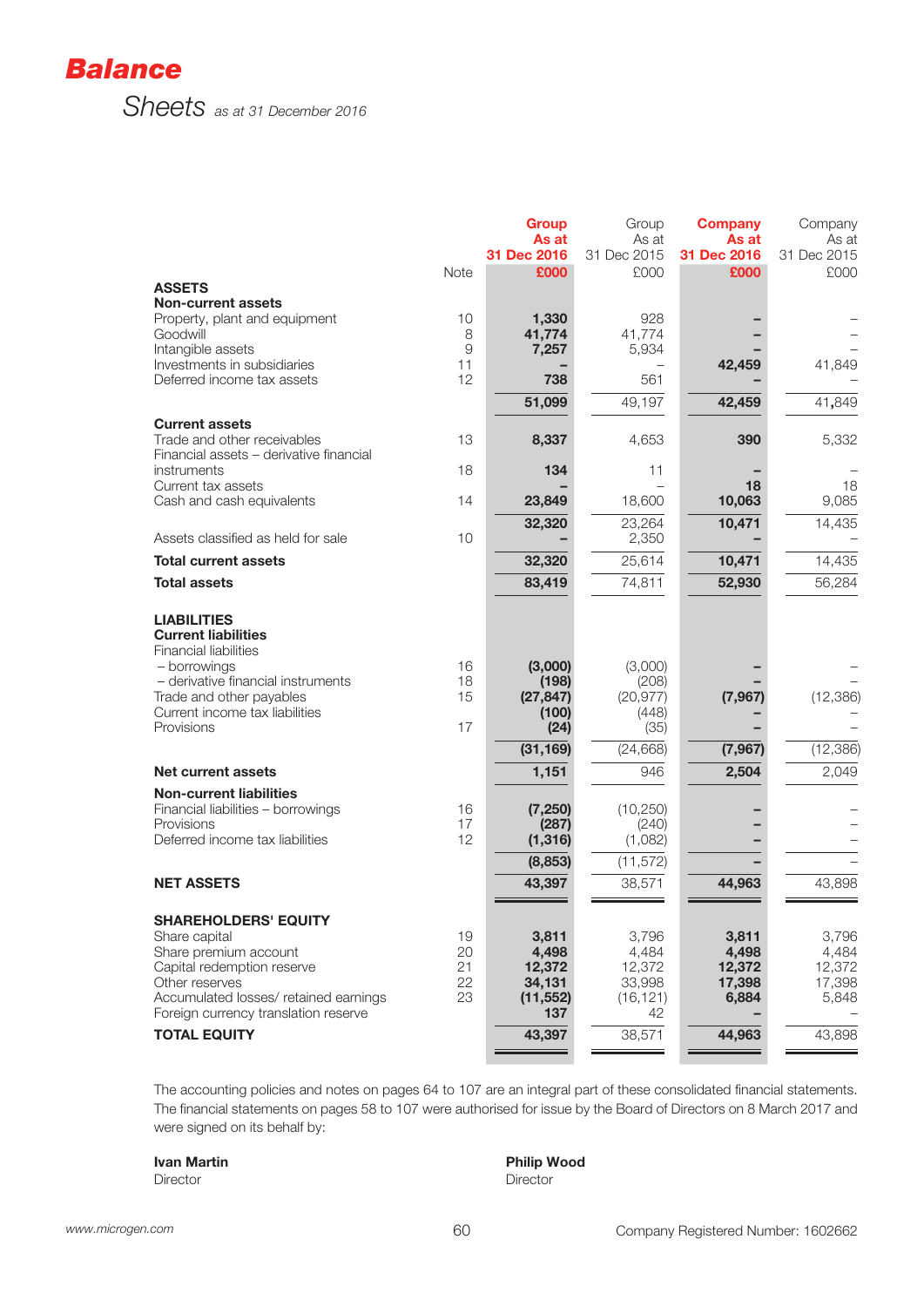## *Consolidated Statement*

## microgen

## *Of Changes in Equity*

*for the year ended 31 December 2016*

|                                                                 |                |                          |                  |                          | Attributable to owners of the Parent |                       |                          |              |
|-----------------------------------------------------------------|----------------|--------------------------|------------------|--------------------------|--------------------------------------|-----------------------|--------------------------|--------------|
|                                                                 |                |                          |                  |                          | Foreign                              |                       |                          |              |
|                                                                 |                | Share                    | Share<br>premium | Accumulated<br>profits / | currency<br>translation              | Capital<br>redemption | Other                    | <b>Total</b> |
|                                                                 | Note           | capital                  | account          | (losses)                 | reserve                              | reserve               | reserves                 | equity       |
|                                                                 |                | £000                     | £000             | £000                     | £000                                 | £000                  | £000                     | £000         |
| Group                                                           |                |                          |                  |                          |                                      |                       |                          |              |
| Balance at 1 January 2015                                       |                | 3,730                    | 12,049           | 2,553                    | 48                                   | 1,558                 | 36,547                   | 56,485       |
| Profit for the year                                             |                |                          |                  | 3,734                    |                                      |                       |                          | 3,734        |
| Cash flow hedges                                                |                |                          |                  |                          |                                      |                       |                          |              |
| - net fair value gains in the year                              | 22             |                          |                  |                          | $\overline{\phantom{0}}$             |                       | 230                      | 230          |
| Exchange rate adjustments                                       |                |                          |                  |                          | (6)                                  |                       |                          | (6)          |
| <b>Total comprehensive</b>                                      |                |                          |                  |                          |                                      |                       |                          |              |
| income for the year                                             |                |                          |                  | 3,734                    | (6)                                  |                       | 230                      | 3,958        |
| Shares issued under share                                       |                |                          |                  |                          |                                      |                       |                          |              |
| option schemes                                                  | 19-20          | 66                       | 470              |                          |                                      |                       |                          | 536          |
| Issue and redemption of B shares<br>Share options - value of    | $20 - 22$      | $\overline{\phantom{0}}$ | (8,035)          |                          | L.                                   | 10,814                | (2,779)                  |              |
| employee service                                                | 23             |                          |                  | 110                      |                                      |                       | $\qquad \qquad -$        | 110          |
| Return of value to shareholders                                 | 23             |                          |                  | (20, 145)                |                                      |                       |                          | (20, 145)    |
| Sale of fractional shares                                       | 23             |                          |                  | 1                        |                                      |                       |                          | $\mathbf{1}$ |
| Expenses relating to Return of Value                            | 23             |                          |                  | (175)                    |                                      |                       |                          | (175)        |
| Deferred tax on financial instruments                           | 12             |                          |                  | (44)                     |                                      |                       |                          | (44)         |
| Deferred tax on share options                                   | 12             |                          |                  | (117)                    |                                      |                       |                          | (117)        |
| Corporation tax on share options                                | 23             |                          |                  | 51                       |                                      |                       |                          | 51           |
| Dividends to equity holders                                     |                |                          |                  |                          |                                      |                       |                          |              |
| of the company                                                  | $\overline{7}$ |                          |                  | (2,089)                  |                                      |                       |                          | (2,089)      |
| <b>Total Contributions by and</b>                               |                |                          |                  |                          |                                      |                       |                          |              |
| distributions to owners of                                      |                |                          |                  |                          |                                      |                       |                          |              |
| the company recognised                                          |                |                          |                  |                          |                                      |                       |                          |              |
| directly in equity                                              |                | 66                       | (7, 565)         | (22, 408)                |                                      | 10,814                | (2,779)                  | (21, 872)    |
| Balance at 31 December 2015                                     |                | 3,796                    | 4,484            | (16, 121)                | 42                                   | 12,372                | 33,998                   | 38,571       |
| Profit for the year                                             |                |                          |                  | 6,243                    |                                      |                       |                          | 6,243        |
| Cash flow hedges                                                |                |                          |                  |                          |                                      |                       |                          |              |
| - net fair value gains in the year                              | 22             |                          |                  |                          | $\overline{\phantom{0}}$             |                       | 133                      | 133          |
| Exchange rate adjustments                                       |                |                          |                  |                          | 95                                   |                       | $\overline{\phantom{0}}$ | 95           |
| <b>Total comprehensive</b>                                      |                |                          |                  |                          |                                      |                       |                          |              |
| income for the year                                             |                |                          |                  | 6,243                    | 95                                   |                       | 133                      | 6,471        |
| Shares issued under share                                       |                |                          |                  |                          |                                      |                       |                          |              |
| option schemes                                                  | 19-20          | 15                       | 14               |                          |                                      |                       |                          | 29           |
| Share options - value of                                        |                |                          |                  |                          |                                      |                       |                          |              |
| employee service                                                | 23             |                          |                  | 610                      |                                      |                       |                          | 610          |
| Deferred tax on financial instruments                           | 12             |                          |                  | (39)                     |                                      |                       |                          | (39)         |
| Deferred tax on share options                                   | 12             |                          |                  | 227                      |                                      |                       |                          | 227          |
| Corporation tax on share options                                | 23             |                          |                  | 68                       |                                      |                       |                          | 68           |
| Dividends to equity holders                                     |                |                          |                  |                          |                                      |                       |                          |              |
| of the company                                                  | $\overline{7}$ |                          |                  | (2,540)                  |                                      |                       |                          | (2, 540)     |
| <b>Total Contributions by and</b><br>distributions to owners of |                |                          |                  |                          |                                      |                       |                          |              |
| the company recognised                                          |                |                          |                  |                          |                                      |                       |                          |              |
| directly in equity                                              |                | 15                       | 14               | (1,674)                  |                                      |                       |                          | (1,645)      |
| <b>Balance at 31 December 2016</b>                              |                | 3,811                    | 4,498            | (11, 552)                | 137                                  | 12,372                | 34,131                   | 43,397       |
|                                                                 |                |                          |                  |                          |                                      |                       |                          |              |

The accounting policies and notes on pages 64 to 107 are an integral part of these consolidated financial statements.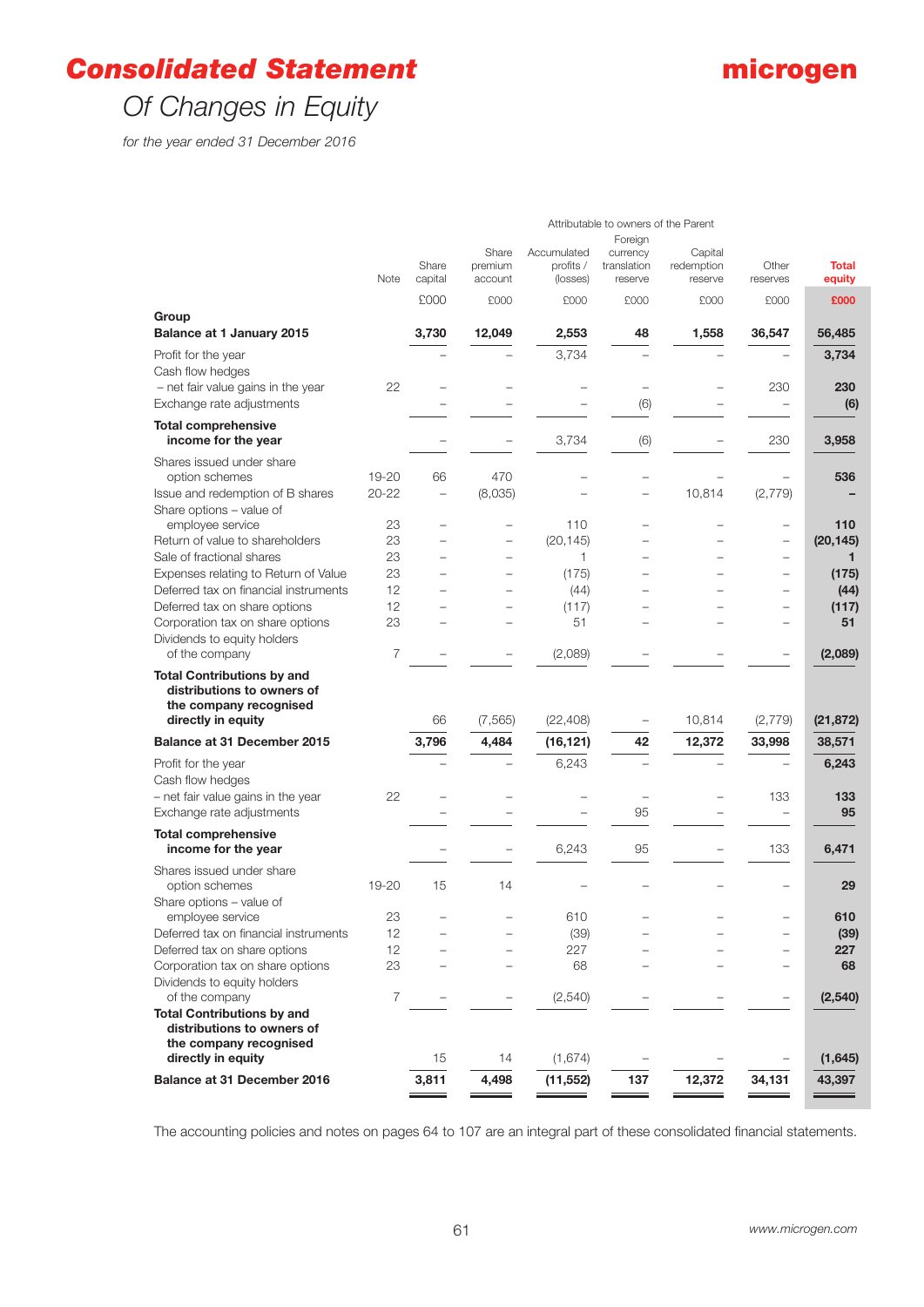## *Company Statement*

# *Of Changes in Equity*

*for the year ended 31 December 2016*

|                                                                                                                 |                |                          |                  |           | Attributable to owners of the Company |                          |              |
|-----------------------------------------------------------------------------------------------------------------|----------------|--------------------------|------------------|-----------|---------------------------------------|--------------------------|--------------|
|                                                                                                                 |                | Share                    | Share<br>premium |           | Capital<br>Retained redemption        | Other                    | <b>Total</b> |
|                                                                                                                 | Note           | capital                  | account          | earnings  | reserve                               | reserves                 | equity       |
|                                                                                                                 |                | £000                     | £000             | £000      | £000                                  | £000                     | £000         |
| Company                                                                                                         |                |                          |                  |           |                                       |                          |              |
| <b>Balance at 1 January 2015</b>                                                                                |                | 3,730                    | 12,049           | 25,645    | 1,558                                 | 20,177                   | 63,159       |
| Profit for the year                                                                                             | 23             |                          |                  | 2,501     |                                       |                          | 2,501        |
| <b>Total comprehensive</b><br>income for the year                                                               |                |                          |                  | 2,501     |                                       |                          | 2,501        |
| Shares issued under share<br>option schemes                                                                     | $19 - 20$      | 66                       | 470              |           |                                       |                          | 536          |
| Issue and redemption of B shares                                                                                | $20 - 22$      | $\overline{\phantom{a}}$ | (8,035)          |           | 10,814                                | (2,779)                  |              |
| Share options - value of<br>employee service                                                                    | 23             |                          |                  | 110       |                                       | $\overline{\phantom{0}}$ | 110          |
| Return of value to shareholders                                                                                 | 23             |                          |                  | (20, 145) |                                       | $\overline{\phantom{0}}$ | (20, 145)    |
| Sale of fractional shares                                                                                       | 23             |                          |                  | 1         |                                       |                          | 1            |
| Expenses relating to Return of Value                                                                            | 23             |                          |                  | (175)     |                                       |                          | (175)        |
| Dividends to equity holders<br>of the company                                                                   | $\overline{7}$ |                          |                  | (2,089)   |                                       | $\equiv$                 | (2,089)      |
| <b>Total Contributions by and</b><br>distributions to owners of<br>the company recognised<br>directly in equity |                | 66                       | (7, 565)         | (22, 298) | 10,814                                | (2,779)                  | (21, 762)    |
| <b>Balance at 31 December 2015</b>                                                                              |                | 3,796                    | 4,484            | 5,848     | 12,372                                | 17,398                   | 43,898       |
| Profit for the year                                                                                             | 23             |                          |                  | 2,966     |                                       |                          | 2,966        |
| <b>Total comprehensive</b><br>income for the year                                                               |                |                          |                  | 2,966     |                                       |                          | 2,966        |
| Shares issued under share<br>option schemes                                                                     | 19-20          | 15                       | 14               |           |                                       |                          | 29           |
| Share options - value of<br>employee service                                                                    | 23             |                          |                  | 610       |                                       |                          | 610          |
| Dividends to equity holders<br>of the company                                                                   | $\overline{7}$ |                          |                  | (2, 540)  |                                       |                          | (2,540)      |
| <b>Total Contributions by and</b><br>distributions to owners of<br>the company recognised<br>directly in equity |                | 15                       | 14               | (1,930)   |                                       |                          | (1,901)      |
| <b>Balance at 31 December 2016</b>                                                                              |                | 3,811                    | 4,498            | 6,884     | 12,372                                | 17,398                   | 44,963       |
|                                                                                                                 |                |                          |                  |           |                                       |                          |              |

The accounting policies and notes on pages 64 to 107 are an integral part of these consolidated financial statements.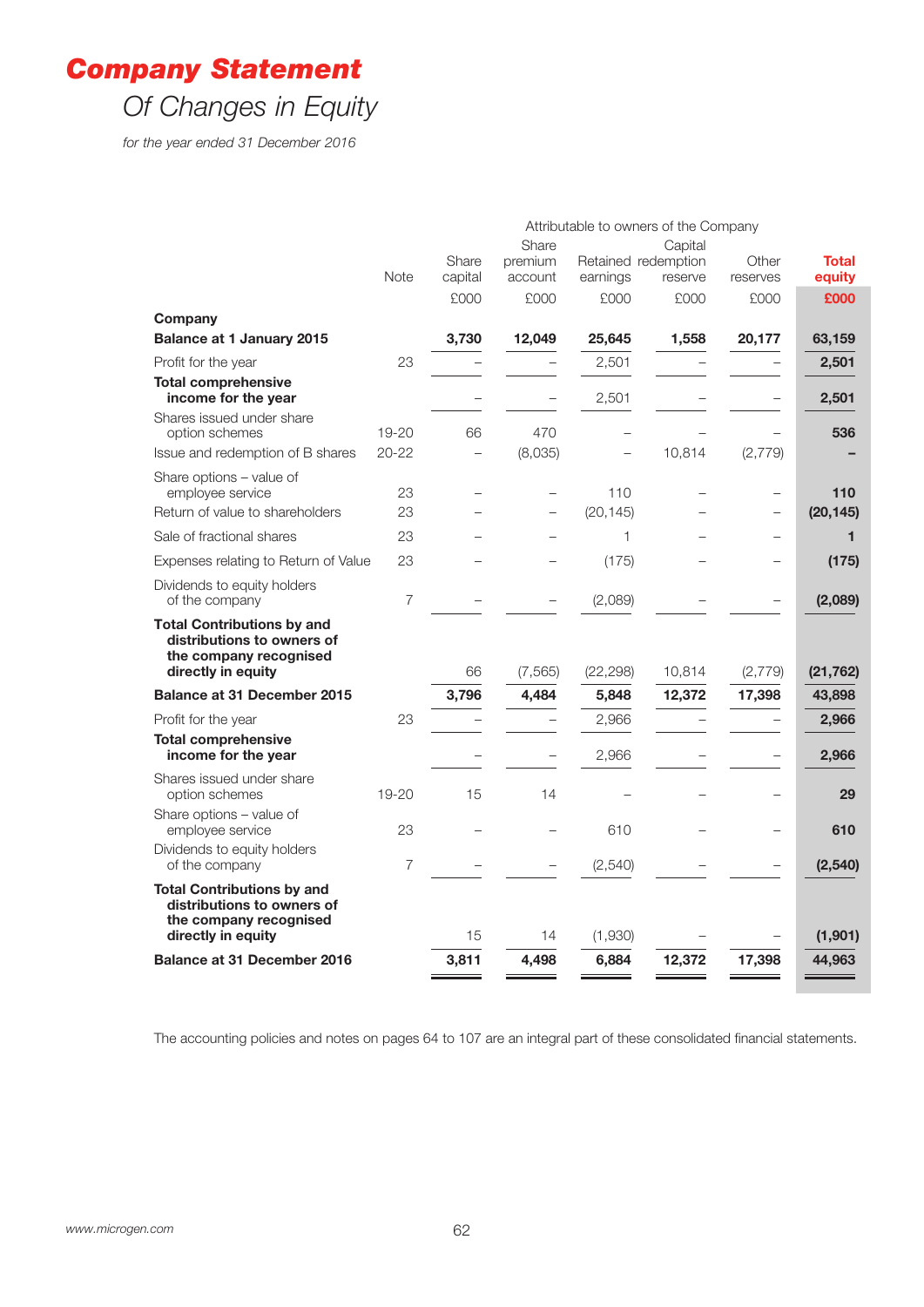## *Statements*

## *Of Cash Flows for the year ended 31 December 2016*

|                                                                    |             | <b>Group</b><br><b>Year ended</b><br>31 Dec 2016 | Group<br>Year ended<br>31 Dec 2015 | Company<br><b>Year ended</b><br>31 Dec 2016 | Company<br>Year ended<br>31 Dec 2015 |
|--------------------------------------------------------------------|-------------|--------------------------------------------------|------------------------------------|---------------------------------------------|--------------------------------------|
|                                                                    | <b>Note</b> | £000                                             | £000                               | £000                                        | £000                                 |
| Cash flows from operating activities                               |             |                                                  |                                    |                                             |                                      |
| Cash generated from/(used in) operations                           | 24          | 13,032                                           | 7.495                              | (161)                                       | (1,508)                              |
| Interest paid                                                      |             | (397)                                            | (492)                              |                                             |                                      |
| Income tax paid                                                    |             | (2,060)                                          | (1, 189)                           |                                             | 4                                    |
| Net cash flows generated from/<br>(used in) operating activities   |             | 10,575                                           | 5,814                              | (161)                                       | (1,504)                              |
| Cash flows from investing activities                               |             |                                                  |                                    |                                             |                                      |
| Dividend received                                                  |             |                                                  |                                    | 3,500                                       | 4,000                                |
| Sale of property, plant and equipment                              |             | 2,352                                            | 13                                 |                                             |                                      |
| Purchase of property, plant and equipment                          | 10          | (894)                                            | (524)                              |                                             |                                      |
| Acquisition of subsidiaries,<br>net of cash acquired               |             | (1,430)                                          | (2,863)                            |                                             |                                      |
| Interest received                                                  |             | 66                                               | 108                                | 30                                          | 54                                   |
| Net cash generated from/<br>(used in) investing activities         |             | 94                                               | (3,266)                            | 3,530                                       | 4,054                                |
| Cash flows from financing activities                               |             |                                                  |                                    |                                             |                                      |
| Net proceeds from issuance<br>of ordinary shares                   |             | 29                                               | 536                                | 29                                          | 536                                  |
| Dividends paid to company's shareholders                           | 7           | (2,540)                                          | (2,089)                            | (2,540)                                     | (2,089)                              |
| Repayments of loan                                                 |             | (3,000)                                          | (3,000)                            |                                             |                                      |
| Return of value to shareholders                                    |             |                                                  | (20, 145)                          |                                             | (20, 145)                            |
| Sale of fractional shares                                          |             |                                                  | 1                                  |                                             |                                      |
| Expenses relating to Return of Value                               |             |                                                  | (175)                              |                                             | (175)                                |
| Amounts lent to group undertakings                                 |             |                                                  |                                    | 120                                         | (510)                                |
| Net cash used in financing activities                              |             | (5, 511)                                         | (24, 872)                          | (2, 391)                                    | (22, 382)                            |
| Net increase/ (decrease) in cash<br>and cash equivalents           |             | 5,158                                            | (22, 324)                          | 978                                         | (19, 832)                            |
| Cash, cash equivalents and bank<br>overdrafts at beginning of year | 14          | 18,600                                           | 40,896                             | 9,085                                       | 28,917                               |
| Exchange rate gains on cash<br>and cash equivalents                |             | 91                                               | 28                                 |                                             |                                      |
| Cash and cash equivalents<br>at end of year                        | 14          | 23,849                                           | 18,600                             | 10,063                                      | 9,085                                |

The accounting policies and notes on pages 64 to 107 are an integral part of these consolidated financial statements.

63 *www.microgen.com*

microgen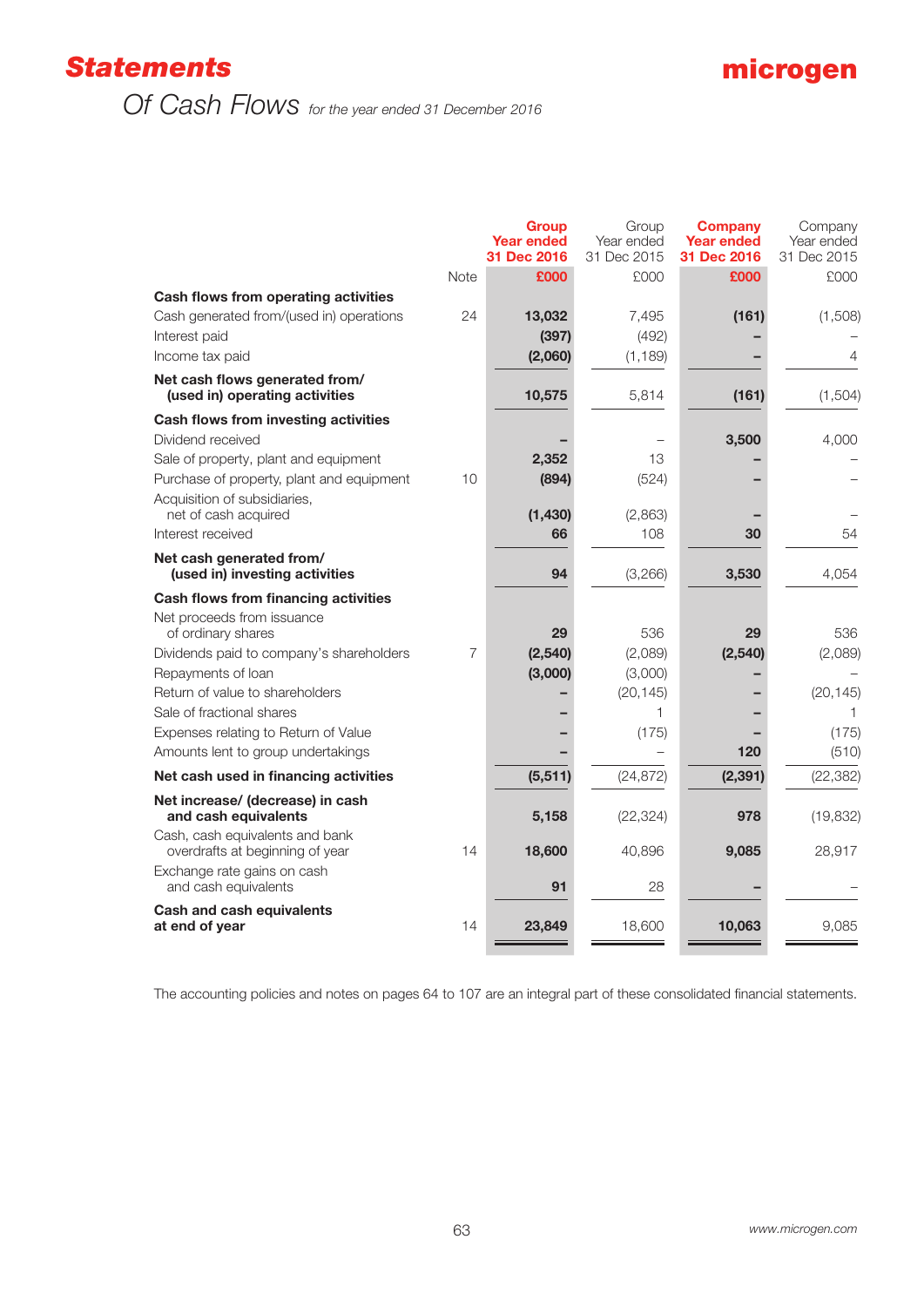## *Notes to the Consolidated Financial Statements*

## ACCOUNTING POLICIES

## General Information

The Company is a public limited company incorporated and domiciled in England and Wales.

The Group consolidated financial statements were authorised for issue by the Board of Directors on 8 March 2017.

## Summary of significant accounting policies

The principal accounting policies applied in the preparation of these consolidated financial statements are set out below. These policies have been consistently applied to all the years presented, unless otherwise stated.

## Basis of preparation

The consolidated financial statements of Microgen plc have been prepared in accordance with International Financial Reporting Standards ("IFRS") as adopted by the European Union (IFRSs as adopted by the EU) and IFRS Interpretations Committee (formerly IFRIC) interpretations and the Companies Act 2006 applicable to companies reporting under IFRS. The consolidated financial statements have been prepared under the historical cost basis, as modified by the revaluation of financial assets and financial liabilities (including derivatives) which are recognised at fair value.

The presentation of financial statements in conformity with IFRS requires the use of certain critical accounting estimates. It also requires management to exercise its judgement in the process of applying the Group's accounting policies. The areas involving a higher degree of judgement or complexity, or where assumptions and estimates are significant to the consolidated financial statements are disclosed on pages 75 and 76.

### Going Concern

After making enquiries, the Directors have a reasonable expectation that the Group has adequate resources to continue in operational existence for the foreseeable future. The Group therefore continues to adopt the going concern basis in preparing its consolidated financial statements.

### Changes in Accounting policy and disclosures

### (a) New standards, interpretations and amendments effective from 1 January 2016

There are no new standards, and amendments to standards and interpretations which are effective for annual periods beginning after 1 January 2016, which have been adopted in these financial statements.

### (b) New standards and interpretations that have not been early adopted.

IFRS 15, "Revenue from contracts with customers" deals with revenue recognition and establishes principles for reporting useful information to users of financial statements about the nature, amount, timing and uncertainty of revenue and cash flows arising from an entity's contracts with customers. The standard replaces IAS 18 'Revenue' and IAS 11 'Construction contracts' and related interpretations. The standard is effective for annual periods beginning on or after 1 January 2018 and earlier application is permitted. The Group is assessing the impact of IFRS 15.

IFRS 16, "Leasing", deals with the recognition, measurement and presentation and disclosure of leases. The standard provides a single lessee accounting model, requiring lessees to recognise assets and liabilities for all leases unless the lease term is 12 months or less or the underlying asset has a low value. The standard replaces IAS 17 and applies to periods beginning on or after 1 January 2019, with earlier application permitted if IFRS 15 is also applied. The Group is assessing the impact of IFRS 16.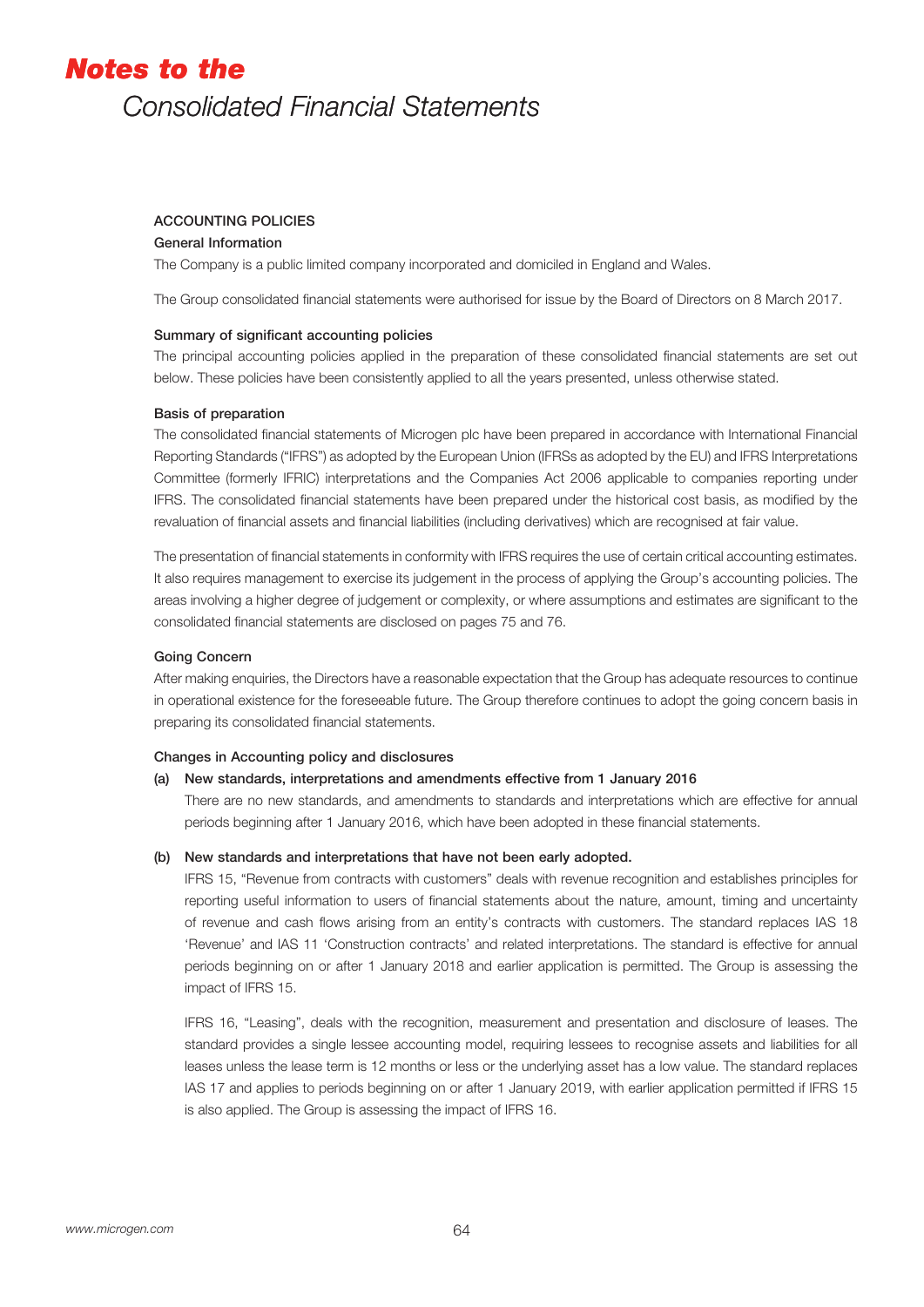None of the other new standards, amendments and interpretations, which are effective for periods beginning after 1 January 2016 and which have not been adopted early, are expected to have a significant effect on the consolidated financial statements of the Group.

### Basis of consolidation

The financial statements of the Group comprise the financial statements of the Company, Microgen plc and its subsidiary undertakings ("subsidiaries") prepared at the consolidated statement of financial position date.

Subsidiaries are entities controlled by the Group. The Group has control over an entity where the Group is exposed to, or has rights to, variable returns from its involvement within the entity and it has the power over the entity to effect those returns. The existence and effect of potential voting rights that are currently exercisable or convertible are considered when assessing control. The Group also assesses existence of control where it does not have more than 50% of the voting power but is able to govern the financial and operating policies by virtue of de-facto control. De- Facto control may arise in circumstances where the size and dispersion of holdings of other shareholders give the Group the power to govern the financial and operating activities. The results of subsidiaries are consolidated from the date on which control passes to the Group. Results of disposed subsidiaries are consolidated up to the date on which control passes from the Group.

The purchase method of accounting is used to account for the acquisition of subsidiaries by the Group. The cost of an acquisition is measured as the fair value of the assets given, equity instruments issued and liabilities incurred or assumed at the date of exchange, plus costs directly attributable to the acquisition. Identifiable assets and liabilities and contingent liabilities assumed in a business combination are measured initially at their fair values at acquisition date, irrespective of the extent of any minority interest. The excess of cost of acquisition over the fair value of the Group's share of the identifiable net assets is recorded as goodwill.

Inter-company transactions, balances, income and expenses on transactions between group companies are eliminated. Profits and losses resulting form inter-company transactions that are recognised in assets are also eliminated. Accounting policies of the subsidiaries have been changed where necessary to ensure consistency with the polices adopted by the Group.

#### Revenue recognition

Revenue comprises the fair value of the consideration received or receivable for the sale of goods and services in the ordinary course of the Group's activities. Revenue is shown net of value-added tax, returns, rebates and discounts and after eliminating sales within the Group.

The Group's two operating businesses derive their revenues from some or all of the following categories of revenue:-

- software based activity relating to the Group's intellectual property (comprising software licences, maintenance, support, funded development and related consultancy);
- managed services (comprising principally of application management services); and
- general consultancy services.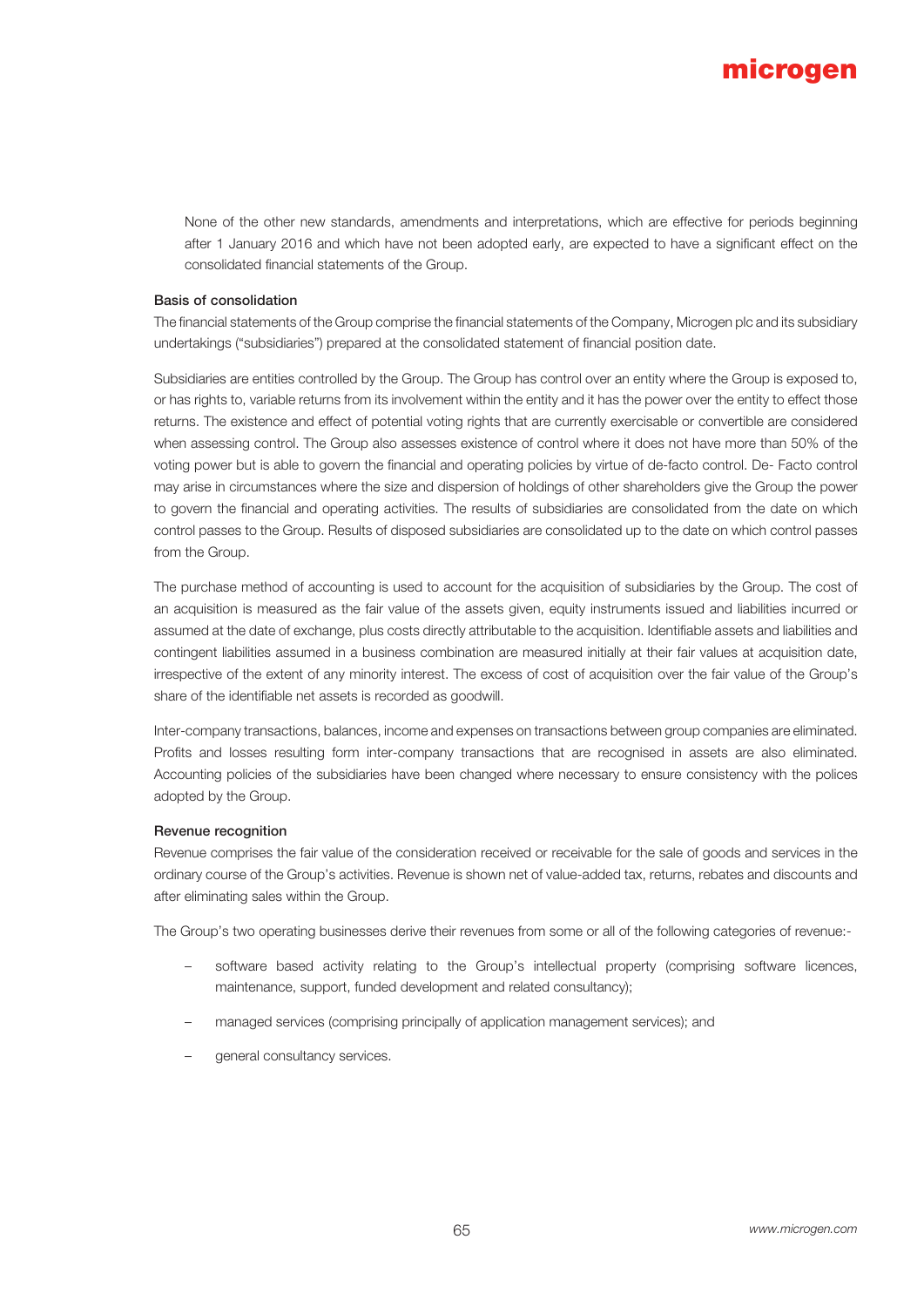## *Notes to the Consolidated Financial Statements*

The Group recognises revenue from each of these categories as follows:-

### Software based activity

### *Software licences*

The Group licences its software on an Annual Licence Fee, Initial Licence Fee or Perpetual Licence Fee basis.

Licence Fees are first recognised when all of the following criteria are met:-

- a contract or customer purchase order is in place;
- licence fee is fixed and determinable;
- evidence of software delivery has been received; and
- collection of the debt is likely.

Once all of these criteria have been met the recognition of the Annual Licence Fee commences for those clients licenced on an Annual Licence Fee basis. Annual Licence Fees are recognised in the period the services are provided, using a straight-line basis over the term of the licence.

Initial or Perpetual Licence Fees are recognised once all of the above criteria have been met subject to the deferral of revenue in respect of any unfunded performance obligations.

In assessing whether the collection of the debt is likely, any deferred payments for Licence Fees are recognised only if they are to be invoiced within 90 days of the period end and such invoice is payable within 30 days of the invoice date.

### *Software Maintenance*

Fees relating to the maintenance of the Group's software are recognised in the period the services are provided, using a straight-line basis over the term of the maintenance agreement.

### *Support fees*

Support fees are billed to customers where the Group's software is used by a customer as part of an IT solution and that customer contracts with the Group for support relating to that IT solution. The customer will commit to a minimum monthly, quarterly or annual fee that covers an agreed level of support and then agrees additional fees for support used over and above the minimum commitment. Revenue from support contracts are recognised as the fees are earned.

### *Funded development*

Where a customer seeks enhancement to the core functionality of a Group product such enhancements will be considered for inclusion in the product road map. Where customers wish to accelerate the product development the Group may undertake funded development work. Revenue for funded development work is recognised on a percentage completed basis after deferring a proportion of the revenue to cover the resolution of any issues arising after the enhancement has been delivered to the customer. The percentage completed is determined with reference to effort required to complete the development. Once the enhancement has been accepted by the customer the deferred portion of the revenue is recognised.

### *Product specific consultancy*

Consultancy services which relate to a project which includes the Group's software is contracted for on either a time and materials or fixed priced basis. Time and materials consultancy is recognised in the period it is performed in. Fixed priced or shared risk work is recognised on a percentage completion basis after deferring a proportion of the overall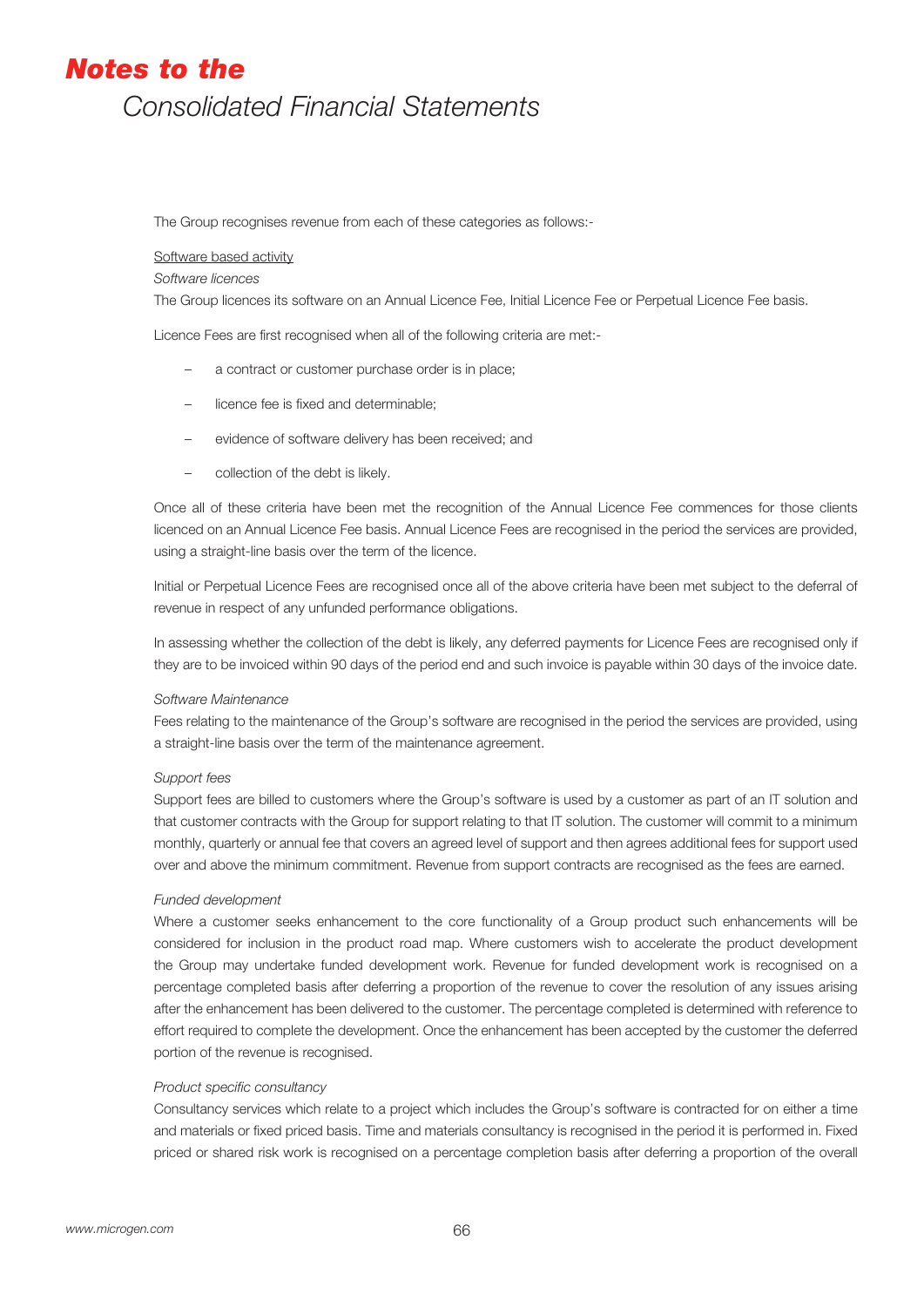revenue until the end of the relevant stage of the project. The percentage completed is determined with reference to effort incurred to date and effort required to complete the development or consultancy.

### *Managed Services*

Where the Group provides application management services to a customer for a third party software product or solution revenue from these services are recognised as the services are performed.

#### *General Consultancy*

The majority of general consultancy services are contracted for on a time and materials basis, with revenue and costs recognised as incurred. Revenue and costs on fixed price and shared risk contracts are recognised on a percentage completion basis after deferring a proportion of the overall revenue until the end of the relevant stage of the project.

#### Segmental reporting

Operating segments are reported in a manner consistent with the internal reporting provided to key decision makers. These decision makers are responsible for allocating resources and assessing performance of the operating segments.

The primary segmental reporting is by operating business being Aptitude Software and Microgen Financial Systems, the chief operational decision makers for the two businesses are Tom Crawford (Aptitude Software) and Simon Baines (Microgen Financial Systems).

The operating businesses are allocated central function costs in arriving at operating profit. Group overhead costs are not allocated into the operating businesses as the Board believes that these relate to Group activities as opposed to the operating businesses, those costs are detailed as 'Group' costs in Note 1.

### Non-underlying items

Non-underlying items are material items of income or expense which are disclosed and described separately in the accounts where it is necessary to do so in order to provide a better understanding of the financial performance of the Group. These items include post acquisition restructuring costs, the amortisation of acquired intangibles, the impact of share based payments and material items that are unusual and infrequent in nature such as asset impairments and customer settlements.

#### Leasing

Leases where the lessor retains substantially all the risks and rewards of ownership are classified as operating leases. Operating lease rentals are charged to the income statement on a straight line basis over the life of the lease.

#### Property, plant and equipment

Property, plant and equipment is shown at historic purchase cost less accumulated depreciation and adjusted for any impairment. Land is not depreciated. Costs include expenditure that is directly attributable to the acquisition of the items.

Depreciation is provided on assets so as to write off the cost of property, plant and equipment less their residual value over their estimated useful economic lives by equal annual instalments at the following rates.

| Freehold land and buildings | 2 per cent                                               |
|-----------------------------|----------------------------------------------------------|
| Leasehold improvements      | $10 - 20$ per cent (or the life of the lease if shorter) |
| Plant and machinery         | $20 - 50$ per cent                                       |
| Fixtures and fittings       | 20 per cent                                              |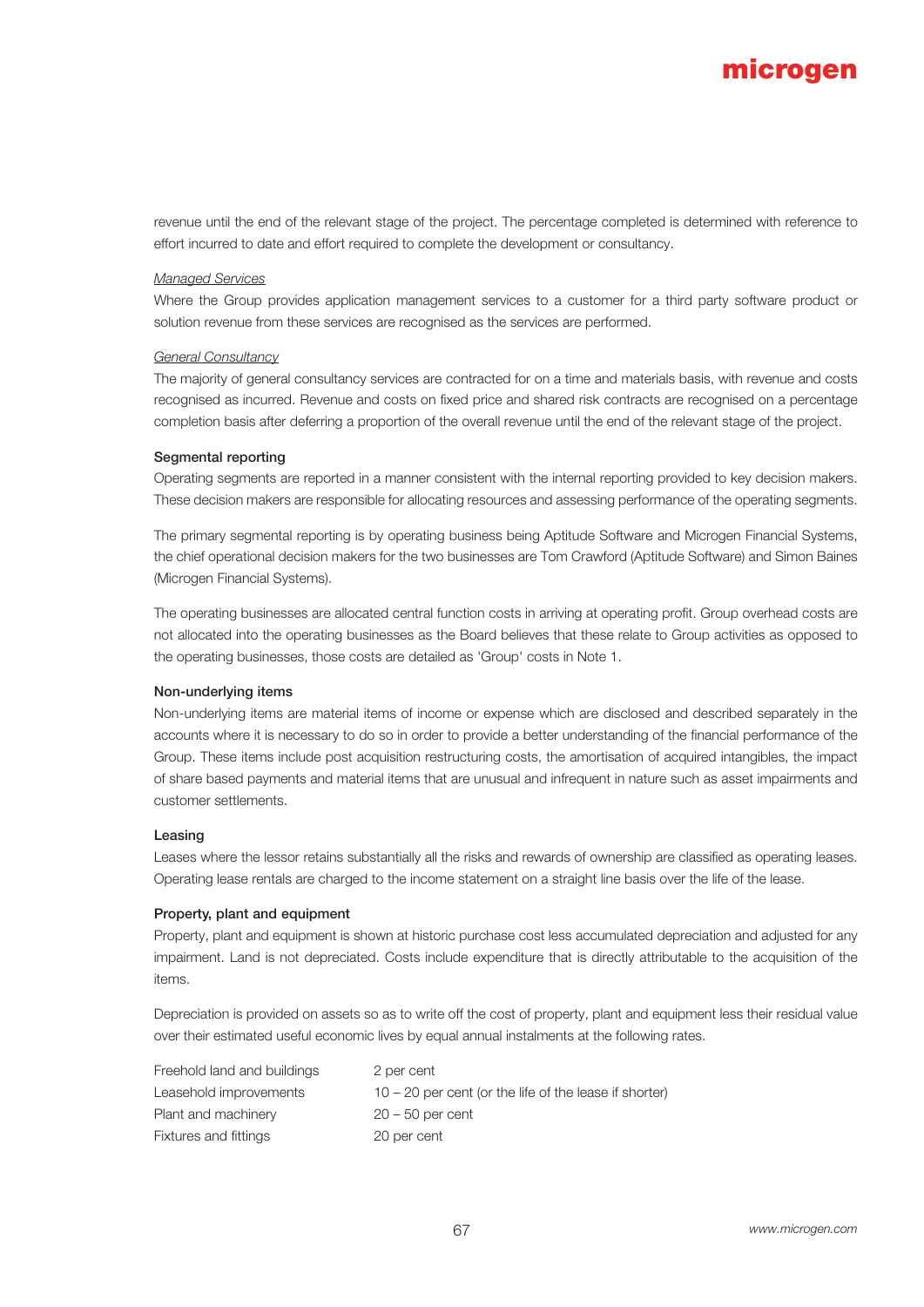## *Notes to the Consolidated Financial Statements*

Estimation of the useful economic life includes an assessment of the expected rate of technological developments and the intensity at which the assets are expected to be used.

The assets' residual values and useful economic lives are reviewed, and adjusted if appropriate, at each balance sheet date.

### Goodwill

Goodwill arising on consolidation represents the excess of the fair value of the consideration given over the fair value of the identifiable net assets acquired. Goodwill is capitalised on the balance sheet and subject to an annual impairment test. The carrying value of goodwill is cost less accumulated impairment. Goodwill is allocated to cash generating units for the purpose of impairment testing. The allocation is made to those cash generating units that are expected to benefit from the business combinations in which the goodwill arose. Impairment reviews are carried out by the Board at least annually. Impairments to goodwill are charged to the income statement in the period in which they arise.

#### Intangible assets

### *Research and Development ("R&D")*

Research expenditure is expensed to the income statement as incurred. Costs incurred on internal development projects relating to new or substantially improved products are recognised as intangible assets from the date upon which all IAS 38 criteria have been satisfied.

In assessing the IAS 38 criteria it is considered that because of the challenges presented by the complexity of underlying software development issues and the competitive nature of the markets in which we operate, the technical feasibility and future profitability of development has only been satisfied once the product is deployed into a live customer environment therefore all research and development costs have been expensed when incurred.

#### *Externally acquired software intellectual property rights*

Rights in externally acquired software assets are capitalised at cost and amortised over their estimated useful economic life. Useful economic life is assessed on an individual basis.

#### *Software IPR and In process R&D*

Software IPR and In process R&D is recognised only on acquisition. The fair value is derived based on time spent on the project at an average daily cost rate. The carrying value is stated at fair value at acquisition less accumulated amortisation and impairment losses. The useful economic life is assessed on an individual basis. Amortisation is charged on a straight line basis over the estimated useful economic life of the assets.

#### *Customer relationships*

Customer relationships are recognised only on acquisition. The fair value is derived based on discounted cash flows from estimated recurring revenue streams. The carrying value is stated at fair value at acquisition less accumulated amortisation and impairment losses. The useful economic life is assessed on an individual basis. Amortisation is charged on a straight line basis over the estimated economic useful life of the assets.

### Interest income and expense

Interest is recognised using the effective interest method.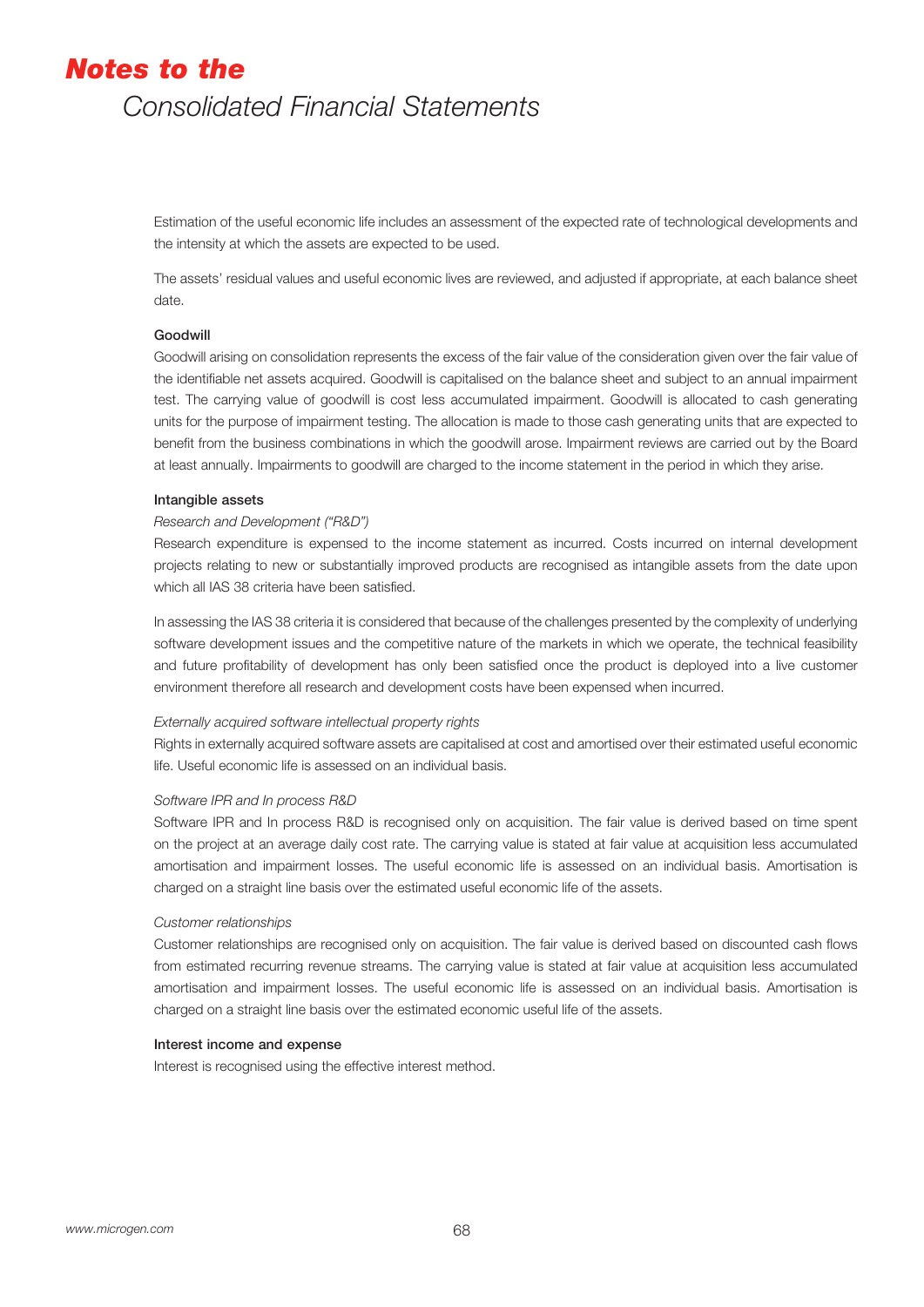### Impairment of non-financial assets

Assets that have an indefinite useful economic life are not subject to amortisation and are tested annually for impairment and whenever events or changes in circumstances indicate that the carrying amount may not be recoverable. Assets that are subject to amortisation are tested for impairment whenever events or changes in circumstances indicate that the carrying value may not be recoverable. An impairment loss is recognised for the amount by which the asset's carrying amount exceeds its recoverable amount. The recoverable amount is the higher of an asset's fair value less costs to sell and value in use. For the purposes of assessing impairment, assets are grouped at the lowest levels for which there are separately identifiable cash flows. Non-financial assets other than goodwill that suffered an impairment are reviewed for possible reversal of the impairment at each reporting date. Any impairment of goodwill is not reversed.

#### Investments

Investments in subsidiaries are stated in the financial statements of the Company at cost less any provision for impairment.

#### Cash and cash equivalents

Cash is defined as cash in hand and on demand deposits. Cash equivalents are defined as short term, highly liquid investments with original maturities of three months or less.

#### Share-based payments

The Group operates share-based compensation plans that are equity settled. The fair value of the employee services received in exchange for the grant of the options is recognised as an expense in the Group income statement over the vesting period with a corresponding adjustment to equity. The expense in relation to options granted on 18 November 2013 (details can be found on page 79) is shown within non-underlying items. The expense for options granted in 2015 and 2016 are included within operating costs. No charge is taken to the Company income statement as share options are treated in a similar manner to capital contributions with an addition to investments as all employees are employed by subsidiary companies.

The total amount to be expensed over the vesting period is determined by reference to the fair value of the options granted, excluding the impact of any non-market vesting conditions.

Non-market vesting conditions are included in assumptions about the number of options that are expected to become exercisable. At each balance sheet date, the entity revises its estimates of the number of options that are expected to become exercisable. It recognises the impact of the revision of original estimates, if any, in the income statement, with a corresponding adjustment to equity.

The proceeds received net of any directly attributable transaction costs are credited to share capital (nominal value) and share premium when the options are exercised.

The option pricing model used is the Monte Carlo pricing model.

#### Foreign currency

Items included within the financial statements of each of the Group's entities are measured using the currency of the primary economic environment in which the entity operates. The consolidated financial statements are presented in sterling, which is the Group's functional and presentation currency.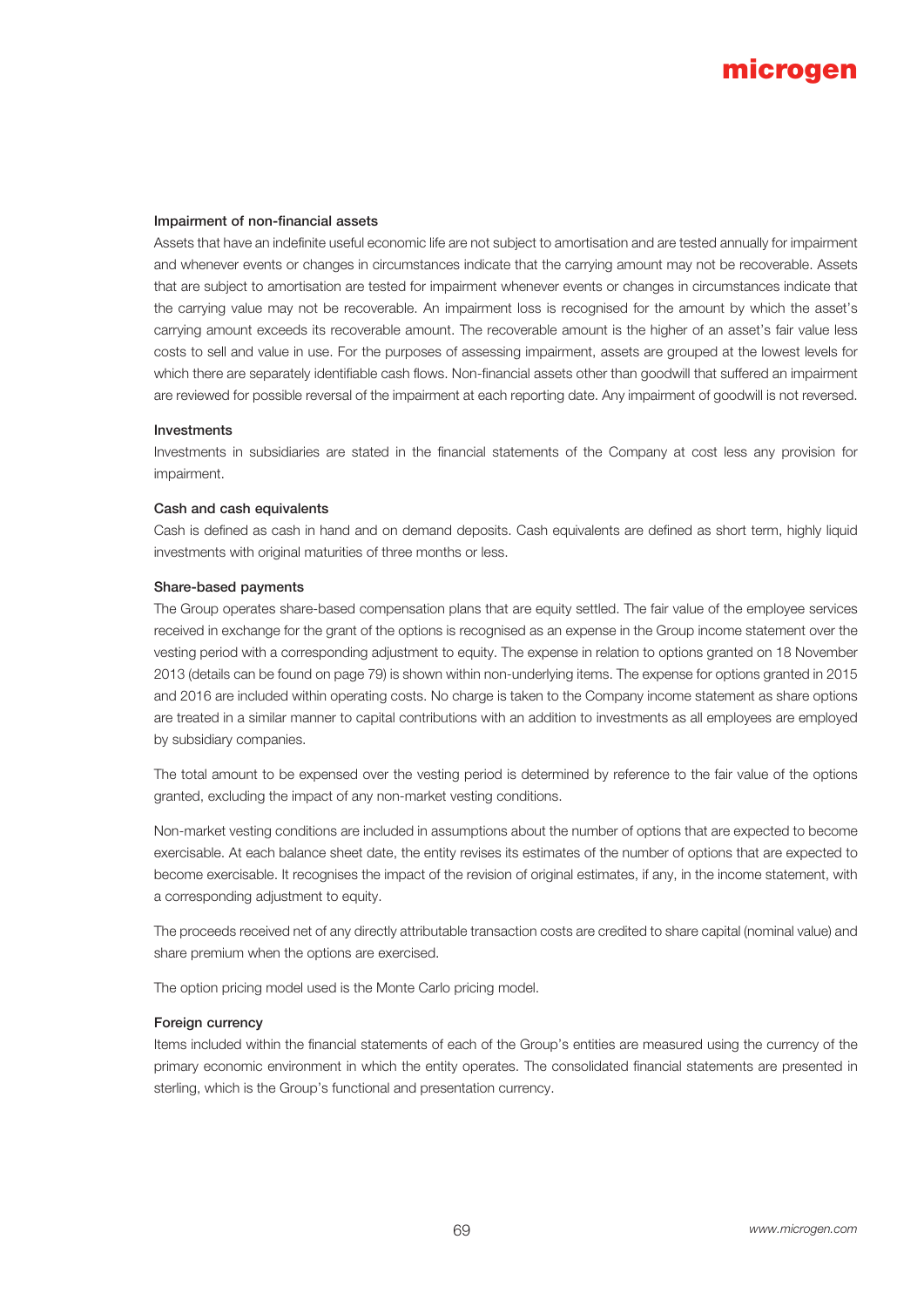## *Notes to the Consolidated Financial Statements*

Foreign transactions are translated into the functional currency at the exchange rate ruling when the transaction is entered into. Foreign exchange gains and losses resulting from the settlement of such transactions and from the translation at year-end exchange rates of monetary assets and liabilities denominated in foreign currencies are recognised in the income statement.

On consolidation, the balance sheet of each overseas subsidiary is translated at the closing rate at the date of the balance sheet, and the income and expenses for each income statement are translated at the average exchange rate for the period. Exchange gains and losses arising thereon are recognised as a separate component of equity. The main overseas balance sheets requiring translation are denominated in US Dollar, Euro and Polish Zloty.

Exchange differences arising from the translation of the net investment in foreign subsidiaries are taken to shareholders' equity on consolidation. When a foreign operation is sold, such exchange differences are recognised in the income statement as part of the gain or loss on sale.

### Pensions

The Group operates defined contribution retirement benefit plans in respect of its UK employees and for employees in certain overseas territories. Employee and employer contributions are based on basic earnings for the current year. The schemes are funded by payments to trustee-administered funds completely independent of the Group's finances. The expense is recognised on a monthly basis as accrued. The Group has no further payment obligations once the contributions have been paid.

## Current and deferred income tax

The charge for current tax is based on the results for the year as adjusted for items which are non-assessable or disallowed. It is calculated using tax rates that have been enacted or substantively enacted by the balance sheet date.

Deferred income tax is provided in full, using the liability method, on temporary differences arising between the tax bases of assets and liabilities and their carrying amounts in the consolidated financial statements. However, the deferred income tax is not accounted for, if it arises from initial recognition of an asset or liability in a transaction other than a business combination that at the time of the transaction affects neither accounting nor taxable profit and loss.

Deferred income tax is determined using tax rates (and laws) that have been enacted or substantially enacted by the balance sheet date and are expected to apply when the related deferred income tax asset is realised or the deferred income tax liability is settled.

Deferred tax assets are recognised to the extent that it is probable that future taxable profit will be available against which the temporary differences can be utilised.

Deferred income tax is provided on temporary differences arising on investments in subsidiaries and associates, except where the timing of the reversal of the temporary difference is controlled by the Group and it is probable that the temporary difference will not reverse in the foreseeable future.

### Trade receivables

Trade receivables are recognised initially at fair value and to the extent that it is deemed necessary are subsequently measured at amortised cost using the effective interest method, less provision for impairment. A provision for impairment of trade receivables is established when there is objective evidence that the Group will not be able to collect all amounts due according to the original terms of the receivables.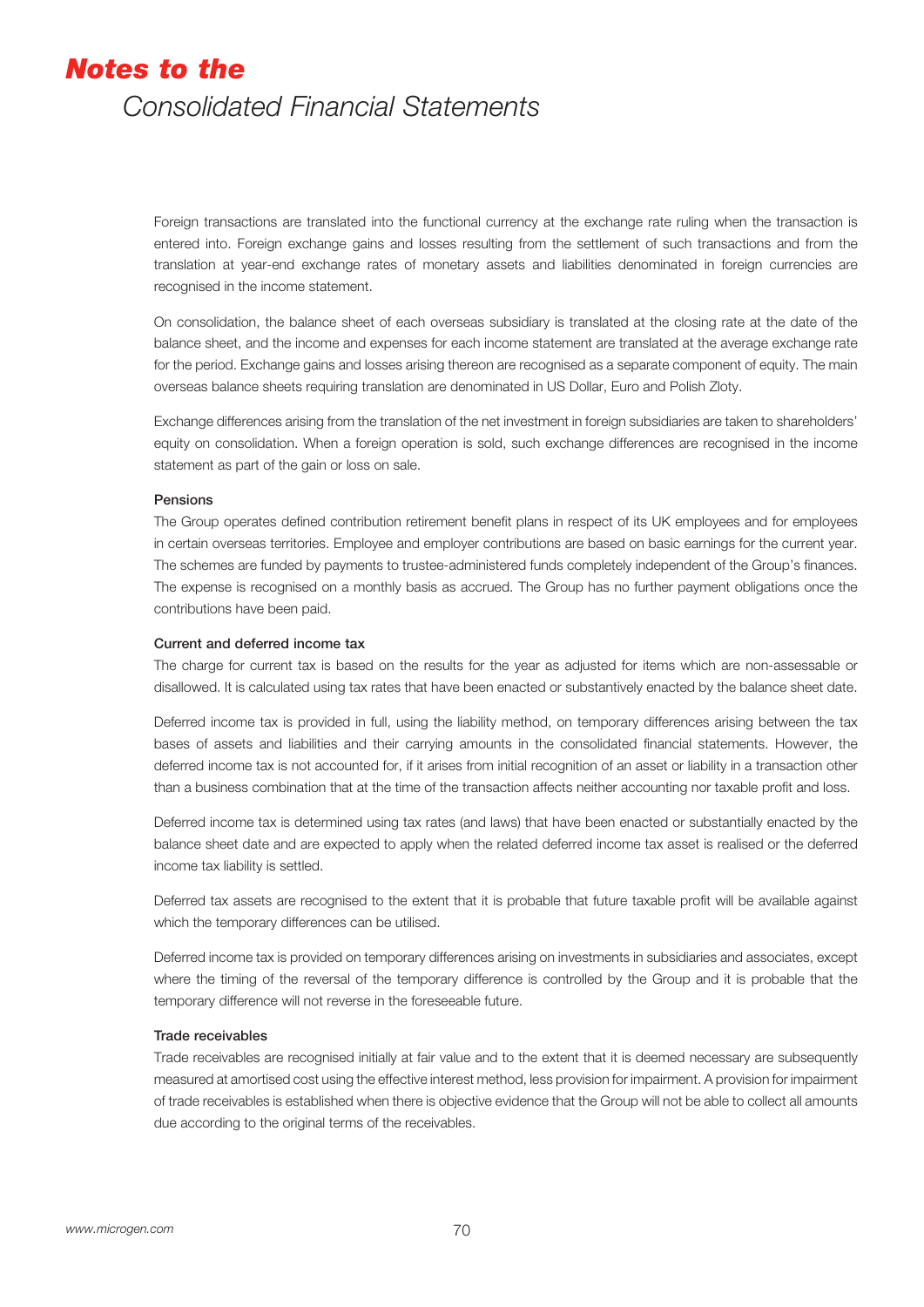

The amount of the provision is the difference between the asset's carrying amount and the present value of estimated future cash flows, discounted at the effective interest rate. The amount of the provision is recognised in the income statement within other operating costs.

#### Trade payables

Trade payables are recognised initially at fair value and subsequently measured at amortised cost using the effective interest method.

#### Share capital

Ordinary shares are classified as equity. Incremental costs directly attributable to the issue of new ordinary shares or options are shown in equity as a deduction, net of tax, from the proceeds.

#### Provisions

Provisions are created for vacant or sublet properties when the Group has a legal obligation for future expenditure in relation to onerous leases. The provision is measured at the present value of management's best estimate of the expenditure required to settle the present obligation at the balance sheet date. The discount rate used to determine the present value reflects current market assessments of the time value of money and the risks specific to the liability.

#### **Borrowings**

Borrowings are initially stated at the amount of the net proceeds.

#### Dividend distribution

Dividend distribution to the company's shareholders is recognised as a liability in the Group's financial statements in the period in which the dividends are approved by the Company's shareholders or in respect of interim dividends when they are paid.

#### Dividend income

Dividend income to the Company received from subsidiary investments is recognised in the Company income statement in the period in which it is paid.

#### Derivative financial instruments and hedging activities

The Group holds derivative financial instruments to hedge its foreign currency and interest rate risk exposures.

Derivatives are initially recognised and measured at fair value on the date a derivative contract is entered into and subsequently measured at fair value. The gain or loss on re-measurement is taken to the income statement except where the derivative is a designated hedging instrument. The accounting treatment of derivatives classified as hedges depends on their designation, which occurs on the date that the derivative contract is committed to. At the year-end the Group has designated its derivatives as a hedge of the cost of a highly probable forecasted transaction commitment ('cash flow hedge'). Gains or losses on cash flow hedges that are regarded as highly effective are recognised in equity. If the forecasted transaction or commitment results in future income or expenditure, gains or losses deferred in equity are transferred to the income statement in the same period as the underlying income or expenditure. The ineffective portions of the gain or loss on the hedging instrument are not recognised in equity, rather they are recognised immediately in profit or loss.

For the portion of hedges deemed ineffective or transactions that do not qualify for hedge accounting under IAS 39, any change in assets or liabilities is recognised immediately in the income statement. When a hedging instrument expires or is sold, any cumulative gain or loss existing in equity at that time remains in equity and is recognised when the forecasted transaction is ultimately recognised in the income statement.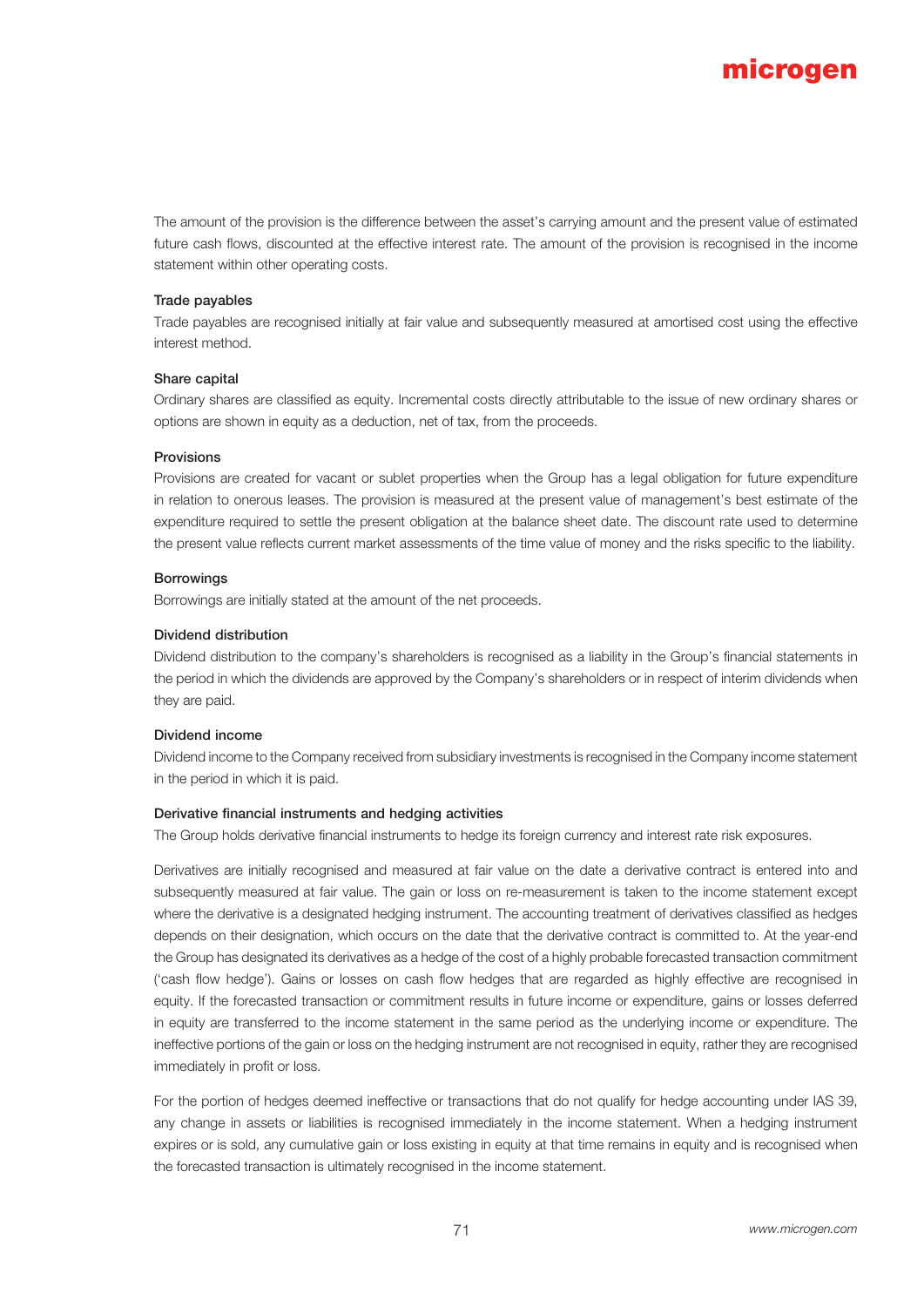### FINANCIAL RISK MANAGEMENT

The Group's trading, multi-national operations and debt financing expose it to financial risks that include the effects of changes in foreign currency exchange rates, credit risk, liquidity and interest rates.

The Group manages these risks so as to limit any adverse effects on the financial performance of the Group.

### (a) Market risk – Foreign exchange

The Group's major foreign exchange exposures are to the Euro, Polish Zloty, South African Rand and US Dollar. Group policy in this area is to eliminate foreign currency cash flows between Group companies once the size and timing of transactions can be predicted with sufficient certainty. Since April 2007 this has been achieved by hedging Polish Zloty cash outflows 12 months in advance by using forward foreign currency contracts. These have the effect of fixing the sterling amount of Polish Zlotys to be paid in the future. The average remaining life of the forward exchange contracts at 31 December 2016 was 6 months (2015: 6 months).

Given the above policy, the table below approximates the impact on the Group's profit before tax of a 5% exchange rate movement (strengthening of sterling against the specified currency) of the Group's major non sterling trading currencies during the year.

|                    | 2016<br>£000 | 2015<br>£000      |
|--------------------|--------------|-------------------|
| Polish Zloty gain  | 24           | $12 \overline{ }$ |
| South African Rand | (39)         | (32)              |
| US Dollar loss     | (300)        | (205)             |
| Euro               | (1)          |                   |
|                    | (316)        | (225)             |

For a 5% weakening of sterling against the relevant currency, there would be a comparable but opposite impact on the profit.

#### (b) Market risk – Interest rate

The Group's major interest rate exposures arise from interest earned on its cash balances.

The Group's policy in this area is to maximise the interest return on cash balances (subject to the constraints imposed by the need to limit credit and liquidity risk as detailed below). In respect of interest payable on borrowings, it is the Group's policy to enter into an interest rate swap so that there is no change in interest payable pursuant to changes in interest rates.

Given the above policies the table below approximates the impact on the Group's profit before tax of a increase of 100 basis points in interest rates during the year.

|                                                  | 2016<br>£000 | 2015<br>£000 |
|--------------------------------------------------|--------------|--------------|
| Increase in interest receivable on cash balances | 150          | 196          |

For a decrease of 100 basis points in interest rates, there would be a comparable but opposite impact on profit.

### (c) Credit risk

The Group's major credit risk exposures arise from its cash and trade receivable balances. The Group's policies in this area are: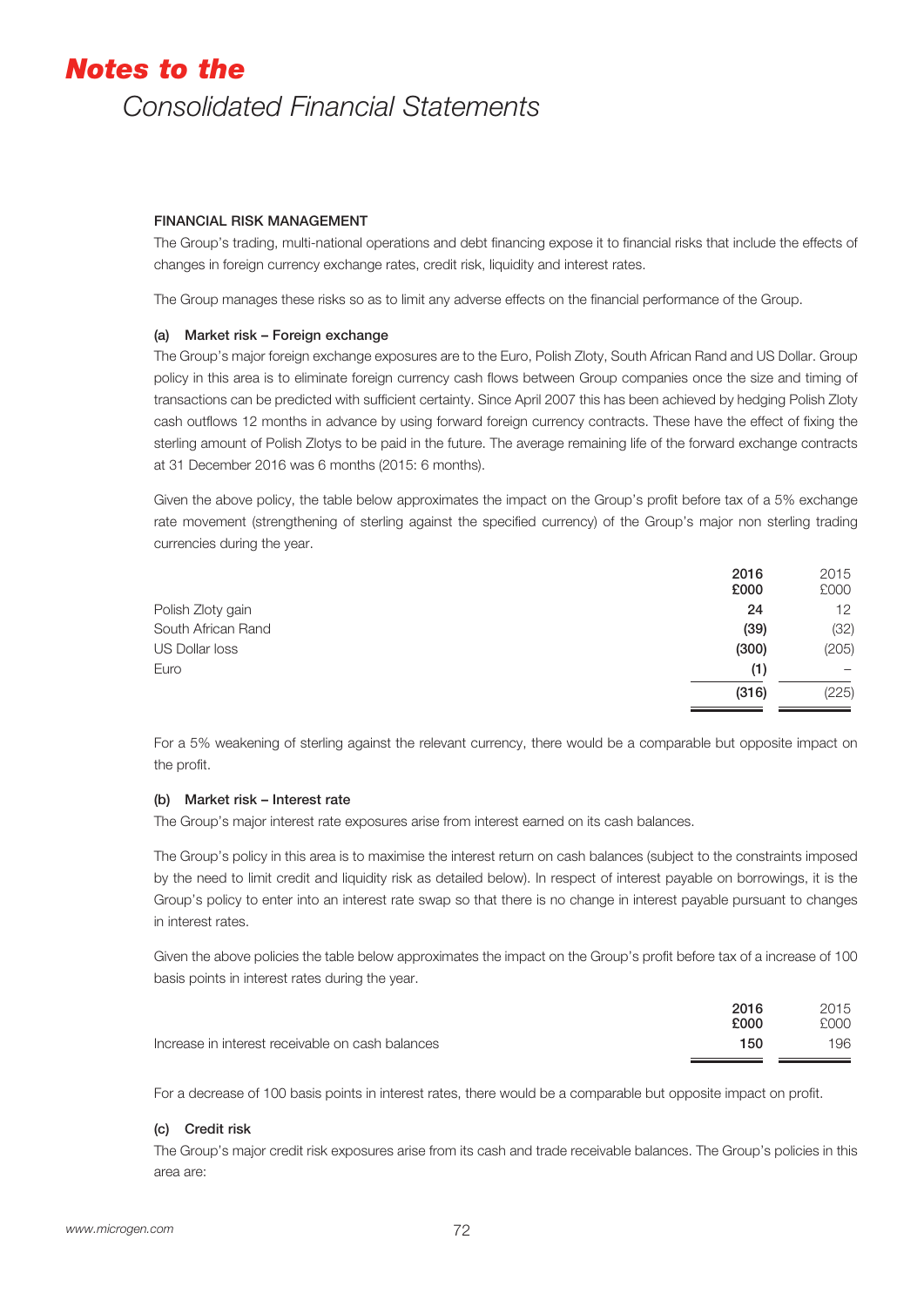

- in respect of cash balances to ensure that deposits are always held across at least 2 financial institutions; and
- in respect of trade receivables, the client or prospective client's credit risk is assessed at the commencement of any new project with payment terms agreed which are appropriate. Regular receivable reports are provided to senior management.

The table below shows the credit rating and balance of the six major counterparties at the balance sheet date:

| Rating<br>2016<br>(Moody's)<br><b>Balance</b><br>£000<br>Counterparty | 2015<br>Balance<br>£000<br>12,613 |
|-----------------------------------------------------------------------|-----------------------------------|
|                                                                       |                                   |
| 18,702<br>Bank A<br>A3                                                |                                   |
| Bank B<br>1,555<br>A1                                                 | 1,566                             |
| Bank C<br>A <sub>1</sub><br>1,431                                     | 1,548                             |
| 21,688                                                                | 15,727                            |
| 1,425<br>Customer A<br>Baa1                                           | 979                               |
| 751<br>Customer B<br>B1                                               | 334                               |
| Ba3<br>Customer C<br>678                                              | 295                               |
| 2,854                                                                 | 1,608                             |

#### (d) Liquidity risk

The Group's major liquidity exposures arise from the need to settle its trade, employee and taxation liabilities as they fall due.

Whilst the Group is comfortably able to finance all of these payments out of operating cash flows, policies are in place to further limit exposure to liquidity risk:

- surplus cash is never deposited for maturities of longer than 110 days; and
- uncommitted facilities will be entered into to support any specific expansion opportunities that arise.

Management monitors forecasts of the Group's liquidity reserve on the basis of expected cash flow. The Group's liquidity management policy involves projecting cash flows in major currencies and considering the level of liquid assets necessary to meet these.

The table below analyses the Group's financial liabilities and net-settled derivative financial liabilities into relevant maturity groupings based on the remaining period at the balance sheet to the contractual maturity date. The amounts disclosed in the table are the contractual undiscounted cash flows including interest.

|                                  |           | <b>Between</b> | <b>Between</b> |
|----------------------------------|-----------|----------------|----------------|
|                                  | Less than | 1 and          | $2$ and 5      |
|                                  | 1 year    | 2 years        | years          |
| At 31 December 2016              | £000      | £000           | £000           |
| <b>Borrowings</b>                | 3,296     | 7,408          |                |
| Derivative financial instruments | 198       |                |                |
| Trade and other payables         | 26.524    |                |                |
|                                  | 30,018    | 7.408          |                |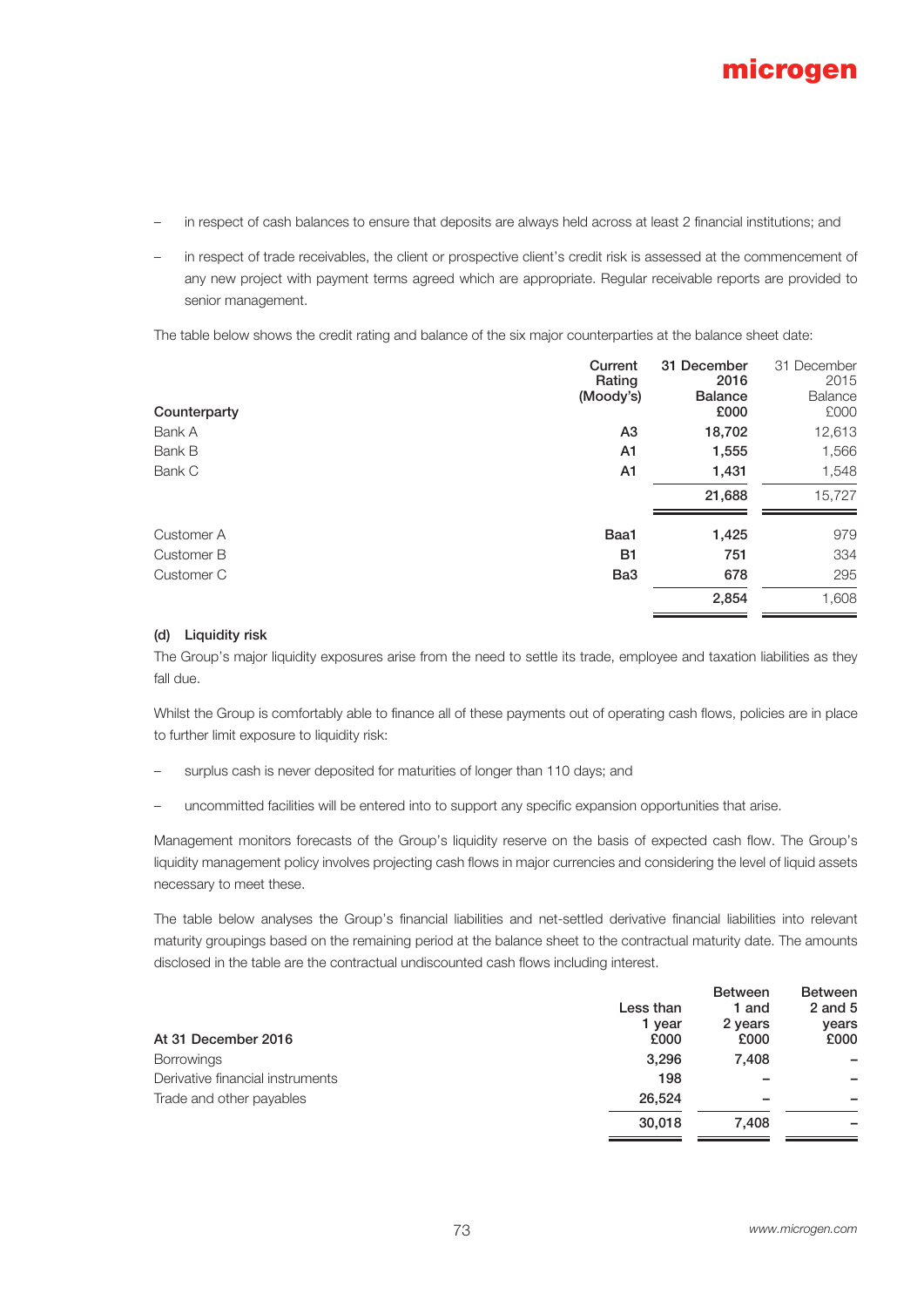## *Notes to the*

# *Consolidated Financial Statements*

| At 31 December 2015              | Less than<br>1 year<br>£000 | <b>Between</b><br>1 and $2$<br>years<br>£000 | <b>Between</b><br>$2$ and $5$<br>years<br>£000 |
|----------------------------------|-----------------------------|----------------------------------------------|------------------------------------------------|
| <b>Borrowings</b>                | 3,393                       | 3.296                                        | 7,408                                          |
| Derivative financial instruments | 208                         |                                              |                                                |
| Trade and other payables         | 20,102                      |                                              |                                                |
|                                  | 23,703                      | 3.296                                        | 7,408                                          |

The table below analyses the Group's derivative financial instruments which will be settled on a gross basis into the relevant maturity groups based on the remaining period at the balance sheet to the contractual maturity date. The amounts disclosed in the table are the contractual undiscounted cash flows.

| At 31 December 2016                | Less than<br>1 year<br>£000 | <b>Between</b><br>1 and $2$<br>years<br>£000 | <b>Between</b><br>$2$ and $5$<br>years<br>£000 |
|------------------------------------|-----------------------------|----------------------------------------------|------------------------------------------------|
| Forward foreign exchange contracts |                             |                                              |                                                |
| - cash flow hedges                 |                             |                                              |                                                |
| Outflow                            | (3, 782)                    |                                              |                                                |
| Inflow                             | 3,786                       |                                              |                                                |
| Interest rate swap                 |                             |                                              |                                                |
| - cash flow hedges                 |                             |                                              |                                                |
| Outflow                            | (296)                       | (158)                                        |                                                |
| Inflow                             | 214                         | 114                                          |                                                |
|                                    | (78)                        | (44)                                         |                                                |
| At 31 December 2015                | Less than<br>1 year<br>£000 | <b>Between</b><br>1 and $2$<br>years<br>£000 | <b>Between</b><br>$2$ and $5$<br>years<br>£000 |
| Forward foreign exchange contracts |                             |                                              |                                                |
| - cash flow hedges                 |                             |                                              |                                                |
| Outflow                            | (3, 572)                    |                                              |                                                |
| Inflow                             | 3,565                       |                                              |                                                |
| Interest rate swap                 |                             |                                              |                                                |
| - cash flow hedges                 |                             |                                              |                                                |
| Outflow                            | (393)                       | (296)                                        | (158)                                          |
| Inflow                             | 284                         | 214                                          | 114                                            |
|                                    | (116)                       | (82)                                         | (44)                                           |
|                                    |                             |                                              |                                                |

### Fair value estimation

### Financial instruments not measured at fair value

Financial instruments not measured at fair value includes cash and cash equivalents, trade and other receivables, trade and other payables, and loans and borrowings, however, due to their short term nature and ability to be liquidated at short notice their carrying value approximates their fair value.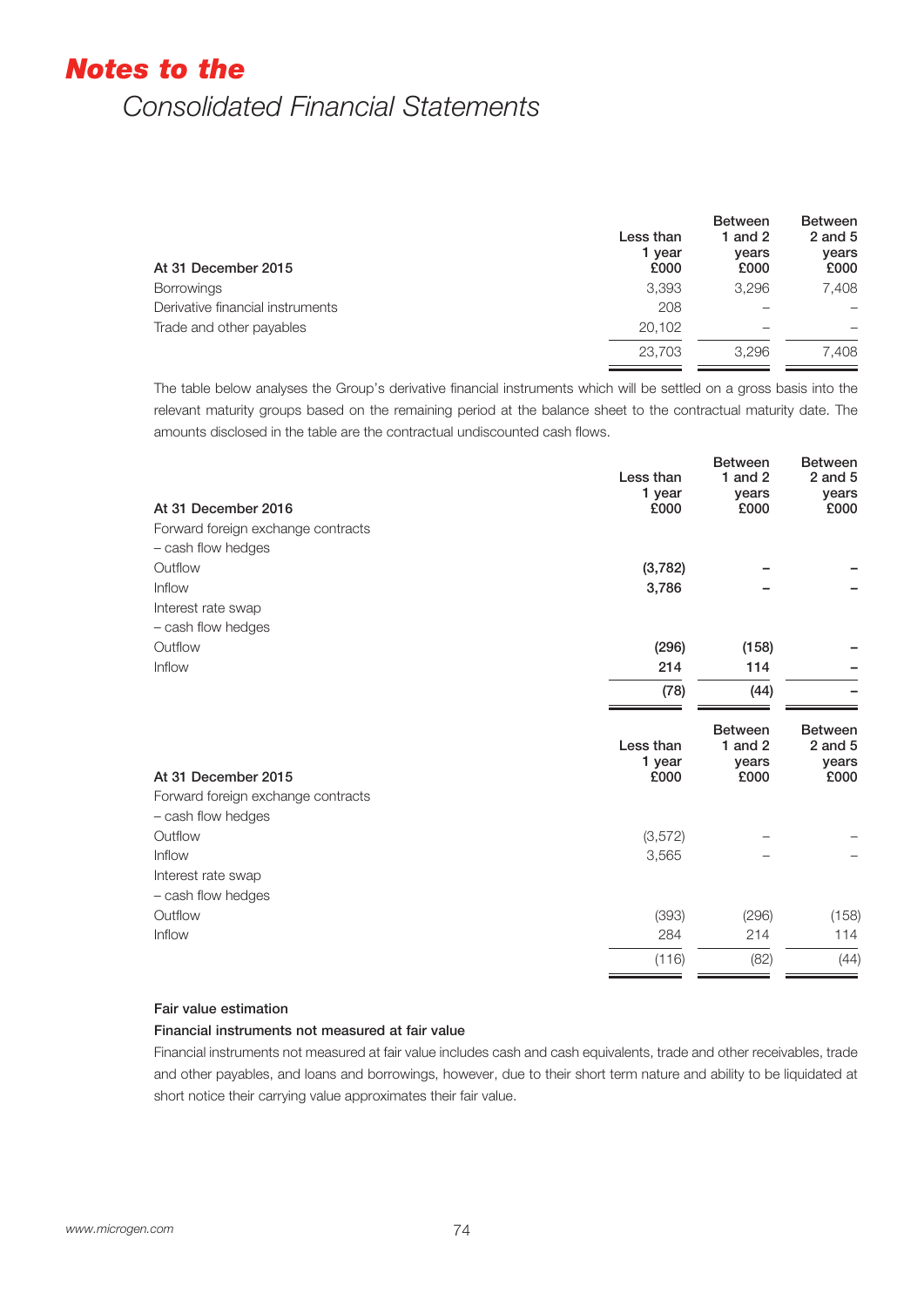#### Financial instruments measured at fair value

The fair value hierarchy of the financial instruments measures at fair value is provided below.

|                                                                 | Level 2       |               |
|-----------------------------------------------------------------|---------------|---------------|
|                                                                 | 2016<br>£'000 | 2015<br>£'000 |
| <b>Financial Assets</b>                                         |               |               |
| Derivative financial assets (designated hedge instruments)      | 134           | 11            |
|                                                                 | 134           | 11            |
| <b>Financial Liabilities</b>                                    |               |               |
| Derivative financial liabilities (designated hedge instruments) | 198           | 208           |
|                                                                 | 198           | 208           |

The derivative financial assets and liabilities have been valued using the market approach and are considered to be Level 2 inputs. There were no changes to the valuation techniques used in the year. There were no transfers between levels during the year.

#### Capital risk management

The Group's capital is considered by the Board to be the equity of the Company's shareholders and includes the Group's tangible and intangible fixed assets and cash balances. The Group's objectives when managing capital are to safeguard the Group's ability to continue as a going concern in order to provide returns for shareholders and benefits for other stakeholders and to maintain an optimal capital structure to reduce the cost of capital. In order to maintain or adjust the capital structure, the Group may adjust the amount of dividends paid to shareholders, return capital to shareholders, issue new shares or sell assets to reduce debt.

We manage the capital structure based on the economic conditions and the risk characteristics of the Group. The Board reviews the capital structure regularly. No changes were made to our objectives and processes during 2016.

Our general funding policy is to raise long term debt when required to meet the anticipated requirements of the Group.

Microgen Financial Systems Limited, a wholly owned subsidiary of Microgen plc has a bank loan, details of which are given in note 16. Microgen Financial Systems Limited has complied with the externally imposed capital requirements to which it is subject. There are no further capital covenants to which the Group or the Company are subject.

#### CRITICAL ACCOUNTING ESTIMATES AND JUDGEMENTS

#### (a) Recognition of revenue

The policy for the recognition of Licence Fees is detailed on page 66. For recognition of Licence Fees to commence a number of criteria need to be met at which point, in respect of Initial or Perpetual Licence Fees, a deferral of revenue may be required in respect of any unfunded performance obligations which will require estimation. Furthermore, for fixed priced development of consultancy projects estimates are required in respect of the percentage completion of each project.

#### (b) Impairment of goodwill

Determining whether goodwill is impaired requires an estimation of the value in use of the cash generating units to which goodwill has been allocated. The value in use calculation requires the Group to estimate the future cash flows expected to arise from the cash generating unit and a suitable discount rate in order to calculate present value. The discount rate applied in the value in use calculation approximates to the Group's Weighted Average Cost of Capital.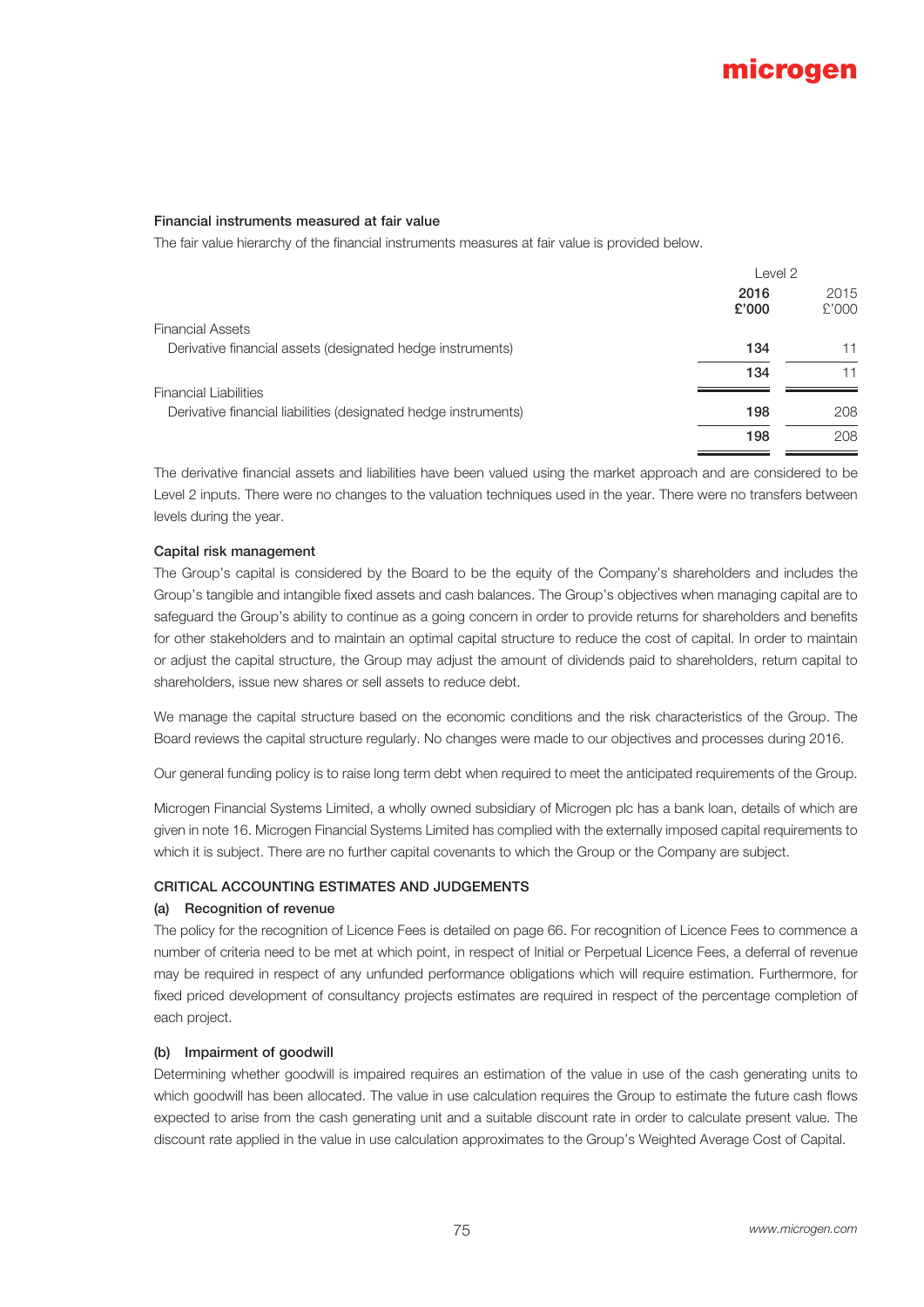The Group annually reviews the goodwill valuation based on various scenarios and each of these scenarios have different growth rate assumptions. The growth rate assumptions are in relation to periods covered by Board approved plans.

Impairments recognised during the year are performed against the carrying value of goodwill. The impairment is recognised in the income statements in the period which it is deemed to arise.

### (c) Impairment of investments

The Group has also carried out an impairment review on the value of investments held in the Company. Where the investment is held in a company which has an ongoing trade, the value is derived by a value in use calculation of the cash generating units. This is done on a similar basis to that used in the impairment of goodwill calculation as detailed above and is therefore subject to the same estimates by management. Where the investment is held in a company which is no longer trading, the value is derived from the carrying value of the net assets on the balance sheet of that entity.

#### (d) Taxation

The actual tax the Group pays on its profits is determined according to complex tax laws and regulations. Where the effect of these laws and regulations is unclear, estimates are used in determining the liability for the tax to be paid on past profits which are then recognised in financial statements. The Group believes the estimates, assumptions and judgements are reasonable but this can involve complex issues which may take a number of years to resolve. The final determination of prior year tax liabilities could be different from the estimates reflected in the financial statements and may result in the recognition of an additional tax expense or tax credit in the income statement.

Deferred tax assets and liabilities require management judgement in determining the amount to be recognised. In particular, judgement is used when assessing the extent to which deferred tax assets should be recognised with consideration given to the timing and level of future taxable income.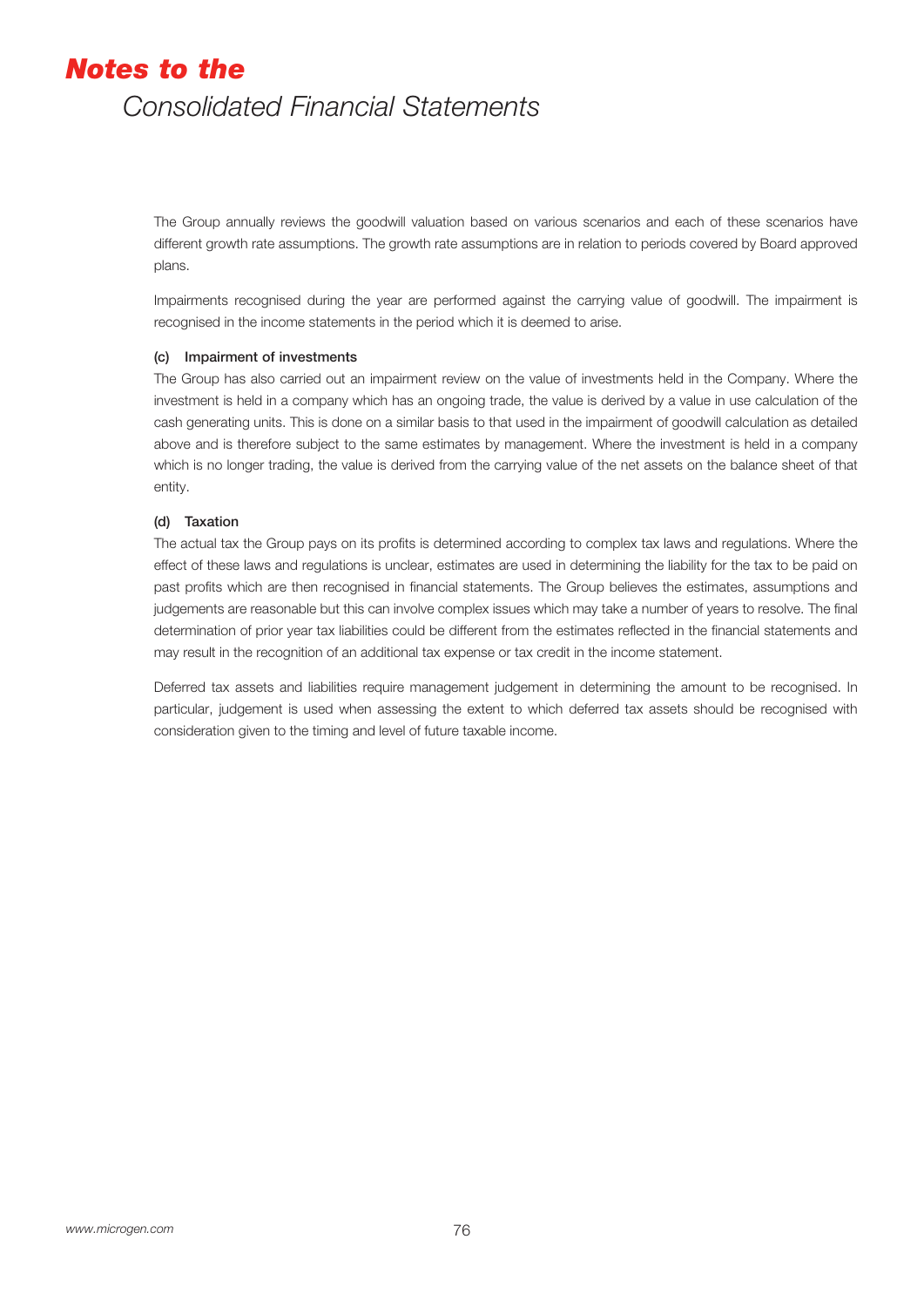# microgen

### 1. Segmental Information

#### Business segments

The Board has determined the operating segments based on the reports it receives from management to make strategic decisions.

The segmental analysis is split into the Aptitude Software and Microgen Financial Systems operating businesses.

The principal activity of the Group throughout 2015 and 2016 was the provision of IT services and solutions, including software based activity generating the majority of its revenue from software licences, maintenance, support, funded development and related consultancy.

The operating businesses are allocated central function costs in arriving at operating profit/(loss). Group overhead costs are not allocated into the operating businesses as the Board believes that these relate to Group activities as opposed to the operating businesses. Capital expenditure and depreciation detailed within note 1(b) as Group is in respect of assets utilised by both operating businesses and the Group function. Assets and liabilities detailed within note 1(c) as Group are in respect of assets and liabilities held separately from the two operating businesses.

Microgen

### (a) Revenue and operating profit by operating business

| Aptitude<br>Software<br>£000 | <b>IVIICIOGEII</b><br>Financial<br><b>Systems</b><br>£000 | Group<br>£000 | Total<br>£000  |
|------------------------------|-----------------------------------------------------------|---------------|----------------|
| 26.364                       | 16,624                                                    |               | 42,988         |
| (22, 522)                    | (9,405)                                                   |               | (31, 927)      |
| 3,842                        | 7,219                                                     |               | 11,061         |
|                              |                                                           | (1,536)       | (1,536)        |
|                              |                                                           |               | 9,525          |
|                              | (914)                                                     | (399)         | (1, 313)       |
| 3,842                        | 6,305                                                     | (1,935)       | 8,212<br>(331) |
|                              |                                                           |               | 7,881          |
|                              |                                                           |               | (1,638)        |
|                              |                                                           |               | 6,243          |
|                              |                                                           |               |                |

| Year ended 31 December 2015                  | Aptitude<br>Software<br>£000 | Microgen<br>Financial<br><b>Systems</b><br>£000 | Group<br>£000 | Total<br>£000 |
|----------------------------------------------|------------------------------|-------------------------------------------------|---------------|---------------|
| Revenue                                      | 16,730                       | 15,228                                          |               | 31,958        |
| Operating costs                              | (15,066)                     | (7,981)                                         |               | (23, 047)     |
| Operating profit before Group overheads      | 1.664                        | 7.247                                           |               | 8,911         |
| Unallocated Group overheads                  |                              |                                                 | (1, 322)      | (1, 322)      |
| Operating profit before non-underlying items |                              |                                                 |               | 7,589         |
| Non-underlying items                         |                              | (2,208)                                         | (108)         | (2,316)       |
| Operating profit/(loss)                      | 1,664                        | 5,039                                           | (1,430)       | 5,273         |
| Net finance income                           |                              |                                                 |               | (388)         |
| Profit before tax                            |                              |                                                 |               | 4,885         |
| Income tax expense                           |                              |                                                 |               | (1, 151)      |
| Profit for the year                          |                              |                                                 |               | 3,734         |
|                                              |                              |                                                 |               |               |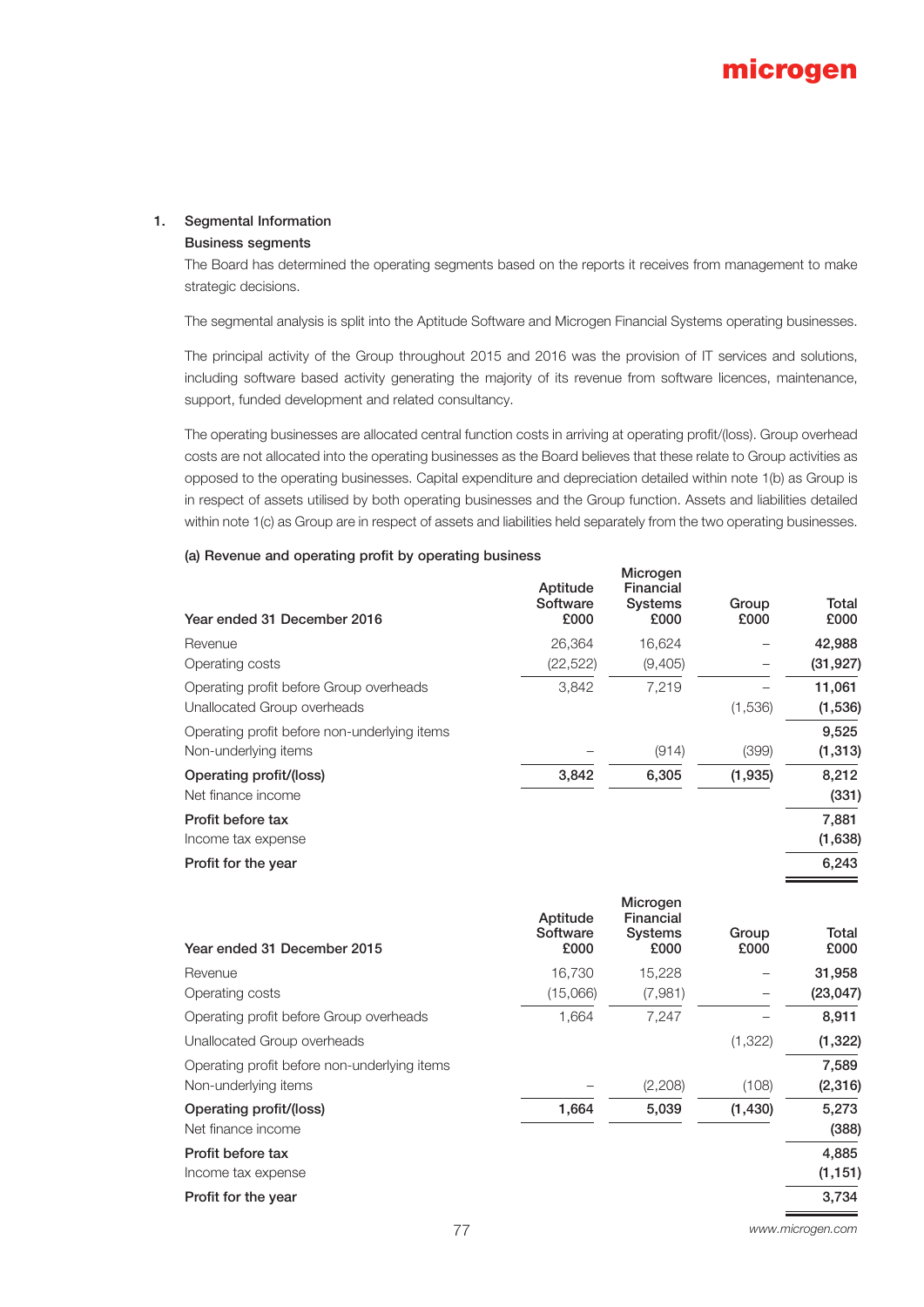## 1 Segmental Information (continued)

(b) Other information

|                                           | Aptitude<br>Software<br>£000 | Microgen<br>Financial<br><b>Systems</b><br>£000 | Group<br>£000 | Total<br>£000 |
|-------------------------------------------|------------------------------|-------------------------------------------------|---------------|---------------|
| Year ended 31 December 2016               |                              |                                                 |               |               |
| Capital expenditure                       |                              |                                                 |               |               |
| - property, plant and equipment (note 10) | 343                          | 437                                             | 114           | 894           |
| Depreciation (note 10)                    | (307)                        | (182)                                           | (112)         | (601)         |
|                                           | Aptitude<br>Software<br>£000 | Microgen<br>Financial<br><b>Systems</b><br>£000 | Group<br>£000 | Total<br>£000 |
| Year ended 31 December 2015               |                              |                                                 |               |               |
| Capital expenditure                       |                              |                                                 |               |               |
| - property, plant and equipment (note 10) | 302                          | 142                                             | 80            | 524           |
| Depreciation (note 10)                    | (278)                        | (118)                                           | (201)         | (597)         |
| (c) Balance sheet                         |                              |                                                 |               |               |
|                                           | Aptitude<br>Software<br>£000 | Microgen<br>Financial<br><b>Systems</b><br>£000 | Group<br>£000 | Total<br>£000 |
| Year ended 31 December 2016               |                              |                                                 |               |               |
| Consolidated total assets                 | 26,405                       | 42,576                                          | 14,438        | 83,419        |
| Consolidated total liabilities            | (15, 331)                    | (22, 594)                                       | (2,097)       | (40, 022)     |
|                                           | 11,074                       | 19,982                                          | 12,341        | 43,397        |
|                                           | Aptitude<br>Software<br>£000 | Microgen<br>Financial<br><b>Systems</b><br>£000 | Group<br>£000 | Total<br>£000 |
| Year ended 31 December 2015               |                              |                                                 |               |               |
| Consolidated total assets                 | 19,721                       | 42,646                                          | 12,444        | 74,811        |
| Consolidated total liabilities            | (9,482)                      | (25, 896)                                       | (862)         | (36, 240)     |
|                                           | 10,239                       | 16,750                                          | 11,582        | 38,571        |

Capital expenditure comprises additions to property, plant and equipment and intangible assets, excluding additions resulting from acquisitions through business combinations.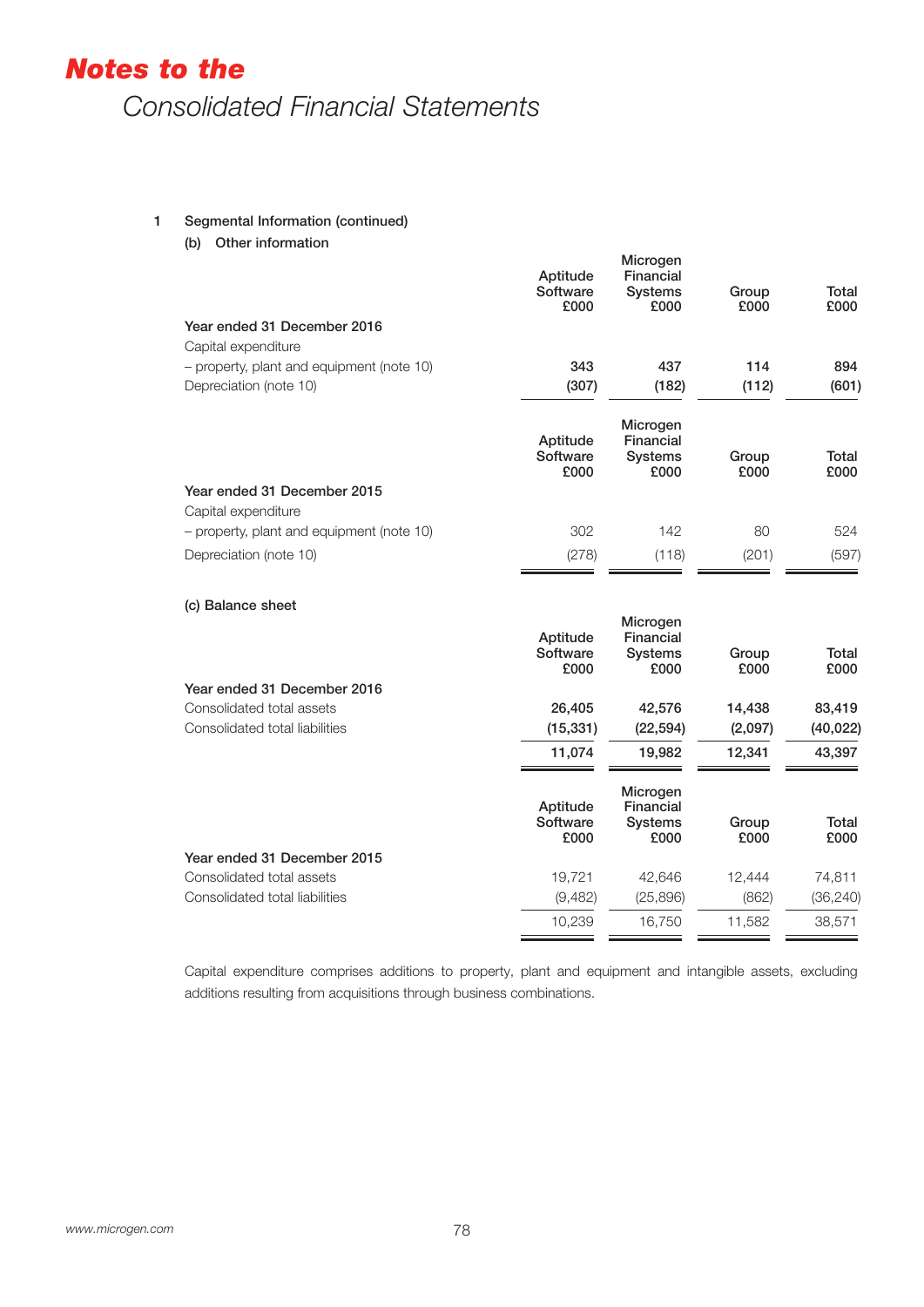### 1 Segmental Information (continued)

### (d) Geographical segments

The Group has two geographical segments for reporting purposes, the United Kingdom and the Rest of the World.

The following table provides an analysis of the Group's sales by origin and by destination.

|        |        |            | Year ended                                                                                                                       |
|--------|--------|------------|----------------------------------------------------------------------------------------------------------------------------------|
|        |        |            |                                                                                                                                  |
| £000   | £000   | £000       | £000                                                                                                                             |
| 25,886 | 18.065 | 10.723     | 8.918                                                                                                                            |
| 17.102 | 13.893 | 32.265     | 23,040                                                                                                                           |
| 42.988 | 31.958 | 42.988     | 31,958                                                                                                                           |
|        |        | Year ended | Sales revenue by origin Sales revenue by destination<br>Year ended Year ended<br>31 Dec 2016 31 Dec 2015 31 Dec 2016 31 Dec 2015 |

The following is an analysis of the carrying amount of non-current assets (excluding deferred tax assets) and additions to property, plant and equipment and intangible assets, analysed by the geographical area in which the assets are located.

|                                 |                    | Carrying amount of<br>Capital expenditure<br>non-current assets |                                                                                  |                    |
|---------------------------------|--------------------|-----------------------------------------------------------------|----------------------------------------------------------------------------------|--------------------|
|                                 | Year ended<br>£000 | £000                                                            | Year ended Year ended<br>31 Dec 2016 31 Dec 2015 31 Dec 2016 31 Dec 2015<br>£000 | Year ended<br>£000 |
| United Kingdom<br>Rest of World | 48.692<br>1.669    | 47.282<br>1.354                                                 | 586<br>308                                                                       | 320<br>204         |
|                                 | 50.361             | 48.636                                                          | 894                                                                              | 524                |

The Company's business is to invest in its subsidiaries and, therefore, it operates in a single segment.

#### 2 Operating profit

The following items are included in operating costs:

|                                                                           | Year ended                      | Year ended |
|---------------------------------------------------------------------------|---------------------------------|------------|
|                                                                           | 31 Dec 2016 31 Dec 2015<br>£000 | £000       |
| Employee benefit expense (note 3)                                         | 23,005                          | 16,953     |
| Depreciation (note 10)                                                    | 601                             | 597        |
| Research and development expenditure credit *                             |                                 | (101)      |
| Other operating costs                                                     | 9,857                           | 6,920      |
| Non-underlying operating costs:                                           |                                 |            |
| Amortisation of intangibles                                               | 812                             | 429        |
| Share based payments on share options issued in 2013                      | 399                             | 97         |
| Impairment of freehold property and associated costs of property disposal |                                 | 1,585      |
| Acquisition and associated restructuring costs                            | 102                             | 439        |
| Customer settlement                                                       |                                 | (234)      |
|                                                                           | 34,776                          | 26,685     |

\* The research and development expenditure credit scheme is calculated at 10% of qualifying research and development expenditure.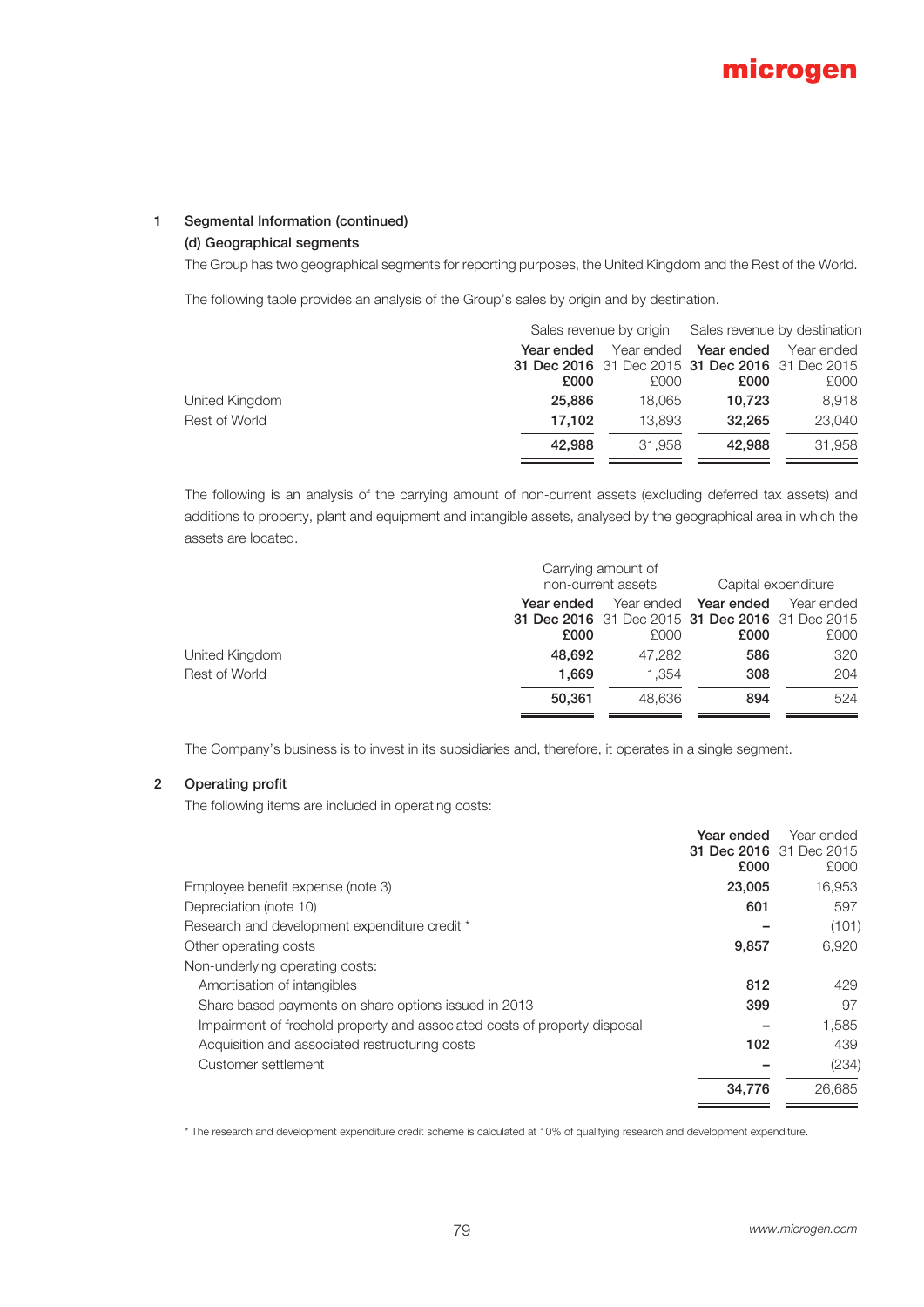### 2 Operating profit (continued)

Profit from operations has been arrived at after charging:

|                                                                      | Year ended                      | Year ended |
|----------------------------------------------------------------------|---------------------------------|------------|
|                                                                      | 31 Dec 2016 31 Dec 2015<br>£000 | £000       |
|                                                                      |                                 |            |
| Net foreign exchange (gains)/losses                                  | (314)                           | 399        |
| Research, development and support costs – Aptitude Software          | 4,187                           | 4.250      |
| Research, development and support costs - Microgen Financial Systems | 3,152                           | 2.545      |
| Depreciation of property, plant and equipment (note 10)              | 601                             | 597        |
| Operating lease rentals payable:                                     |                                 |            |
| - plant and machinery                                                | 25                              | 26         |
| $-$ other                                                            | 1,062                           | 795        |
| Repairs and maintenance expenditure on property, plant and equipment | 223                             | 244        |
|                                                                      |                                 |            |

During the year the group obtained the following services from the Group's auditors at costs as detailed below:

|                                                                                                                 | Year ended<br>£000 | Year ended<br>31 Dec 2016 31 Dec 2015<br>£000 |
|-----------------------------------------------------------------------------------------------------------------|--------------------|-----------------------------------------------|
| Fees payable to Company's auditors for the audit of the Parent Company and<br>consolidated financial statements | 95                 | 103                                           |
| Fees payable to the Company's auditors and its associates for other services:                                   |                    |                                               |
| - the audit of Company's subsidiaries pursuant to legislation                                                   | 62                 | 54                                            |
| - corporation and sales tax services                                                                            | 54                 | 147                                           |
| - overseas secondment services                                                                                  | 125                | 108                                           |
|                                                                                                                 | 336                | 412                                           |

The Company's auditors perform tax return services for the Group's employees in circumstances where the employer has overseas tax filling requirements pursuant to working on overseas projects. These costs are included in the row entitled 'overseas secondment services'. With effect from 1 January 2017 the Company's auditor are no longer providing overseas secondment, corporation and sales tax services to the Group.

A description of the work of the Audit Committee is included in the corporate governance statement on pages 24 and 25 and includes an explanation of how auditor objectivity and independence is safeguarded when non-audit services are provided by the auditors.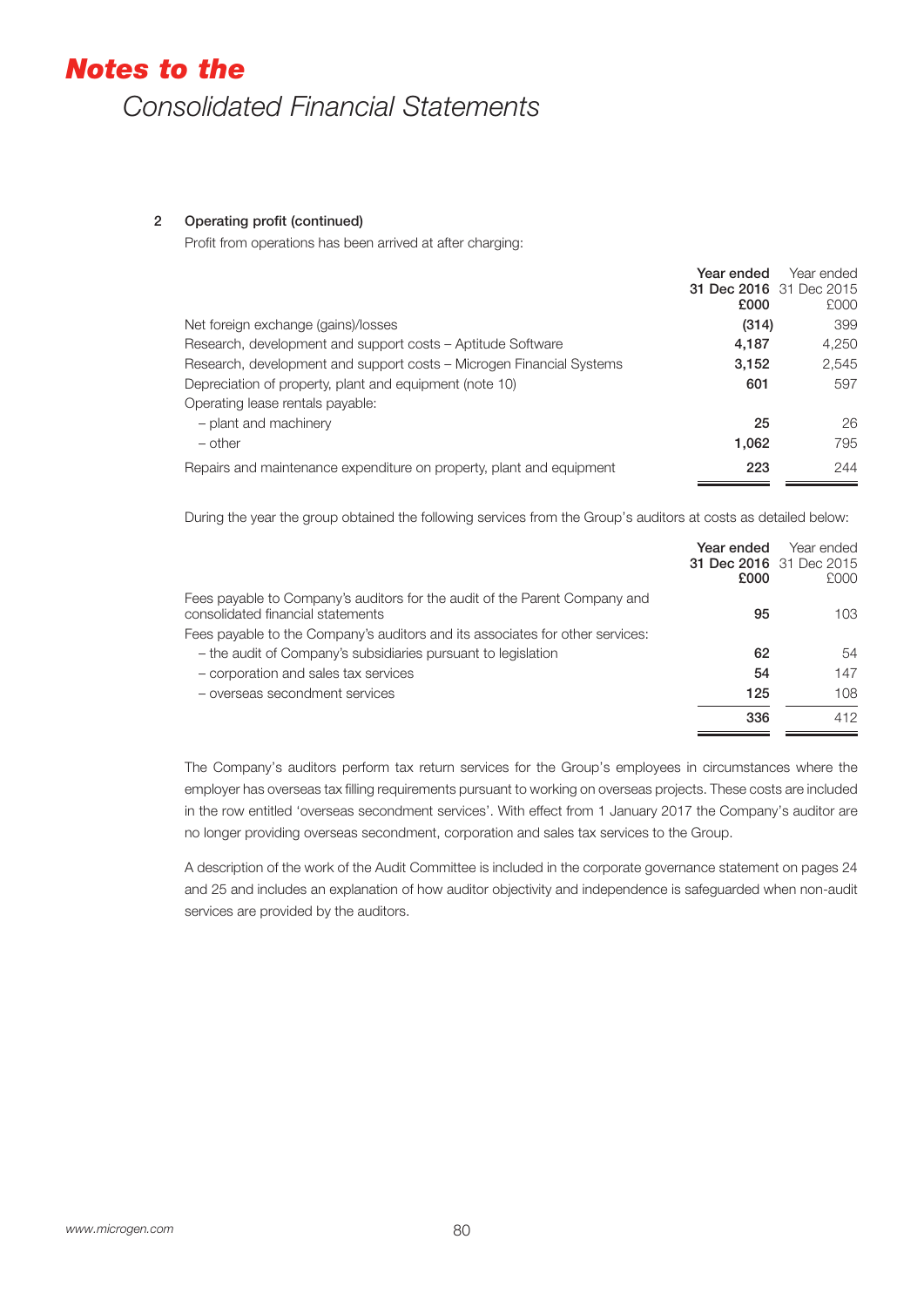

#### 3 Employees and directors

|                                                                         | Group<br>Year ended<br>31 Dec 2016 31 Dec 2015<br>£000 | Group<br>Year ended<br>£000 |
|-------------------------------------------------------------------------|--------------------------------------------------------|-----------------------------|
| Employee benefit expense during the year                                |                                                        |                             |
| Excluding non-underlying costs                                          |                                                        |                             |
| Wages and salaries                                                      | 20.468                                                 | 15,131                      |
| Social security costs                                                   | 1,721                                                  | 1,326                       |
| Other pension costs (note 28)                                           | 605                                                    | 483                         |
| Share based payment costs on share options issued in 2016 (note 27)     | 211                                                    | 13                          |
|                                                                         | 23,005                                                 | 16.953                      |
| Non-underlying share based payment cost on share options issued in 2013 |                                                        |                             |
| (note 27)                                                               | 399                                                    | 97                          |
|                                                                         | 23,404                                                 | 17,050                      |
|                                                                         |                                                        |                             |

Average monthly number of employees (including directors) for the Group:

|                      | Group<br>Year ended<br>31 Dec 2016 31 Dec 2015 | Group<br>Year ended |
|----------------------|------------------------------------------------|---------------------|
|                      | <b>Number</b>                                  | Number              |
| By location:         |                                                |                     |
| United Kingdom       | 126                                            | 113                 |
| <b>Rest of World</b> | 159                                            | 140                 |
|                      | 285                                            | 253                 |
|                      |                                                |                     |

Headcount at 31 December 2016 was 312 (2015: 257).

|                              | Year ended | Year ended              |
|------------------------------|------------|-------------------------|
|                              |            | 31 Dec 2016 31 Dec 2015 |
|                              | £000       | £000                    |
| Key management compensation: |            |                         |
| Short-term employee benefits | 2,339      | 2.322                   |
| Post employment benefits     | 73         | 74                      |
| Share based payment          | 449        | 21                      |
|                              | 2.861      | 2.417                   |
|                              |            |                         |

Key management compensation for the Group includes the Board of the Company and senior executives within the Group.

|                                                        | Year ended<br>31 Dec 2016 31 Dec 2015<br>£000 | Year ended<br>£000 |
|--------------------------------------------------------|-----------------------------------------------|--------------------|
| <b>Directors</b>                                       |                                               |                    |
| Aggregate emoluments                                   | 1.282                                         | 597                |
| Company contributions to money purchase pension scheme | 33                                            | 10                 |
|                                                        | 1.315                                         | 607                |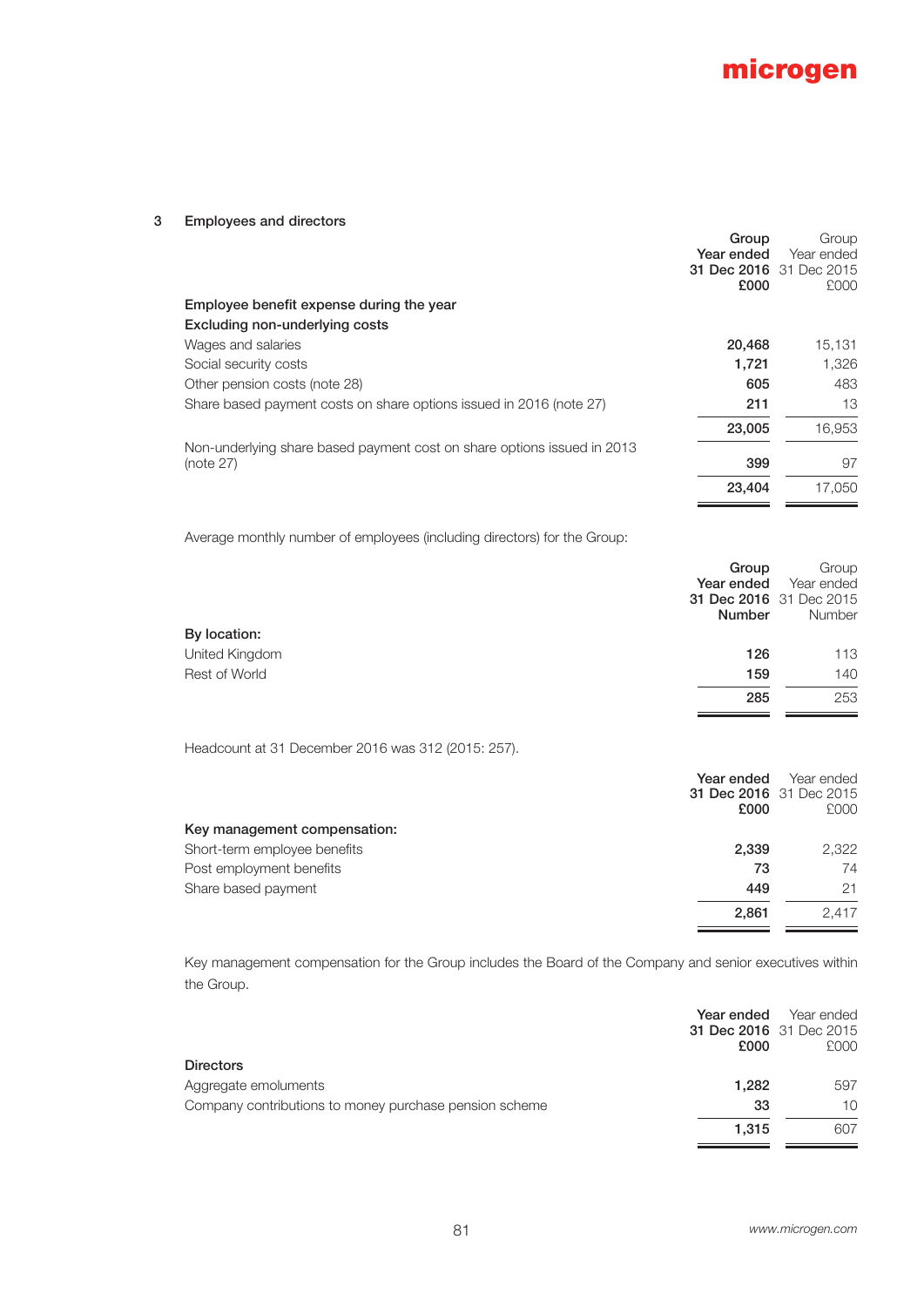#### 3 Employees and directors (continued)

Average monthly number of directors and senior executives were 12 (2015: 14).

The key management figures given above include the directors of Microgen plc.

The information on directors' remuneration required by the Companies Act and the Listing Rules of the Financial Conduct Authority is contained in the Directors' Remuneration Report on pages 30 to 51.

#### 4 Net finance income

|                                     | Year ended | Year ended              |
|-------------------------------------|------------|-------------------------|
|                                     |            | 31 Dec 2016 31 Dec 2015 |
|                                     | £000       | £000                    |
| Finance income                      |            |                         |
| Interest on bank deposits           | 65         | 102                     |
| Interest on Corporation Tax         |            | $\overline{2}$          |
|                                     | 66         | 104                     |
| Finance cost                        |            |                         |
| Interest payable on bank borrowings | (397)      | (492)                   |
|                                     | (397)      | (492)                   |
| Net finance income                  | (331)      | (388)                   |
|                                     |            |                         |

#### 5 Income tax expense

| <b>INTO THE LABS CAPS IN</b><br>Analysis of charge in the year | Year ended<br>£000 | Year ended<br><b>31 Dec 2016</b> 31 Dec 2015<br>£000 |
|----------------------------------------------------------------|--------------------|------------------------------------------------------|
| Current tax:                                                   |                    |                                                      |
| - tax charge on underlying items                               | (1,862)            | (1, 416)                                             |
| - tax credit non-underlying items                              |                    | 117                                                  |
| - adjustment to tax in respect of prior periods                |                    | (17)                                                 |
| Total current tax                                              | (1, 855)           | (1,316)                                              |
| Deferred tax (note 12):                                        |                    |                                                      |
| - tax charge on underlying items                               | (3)                | (27)                                                 |
| - tax credit on non-underlying items                           | 190                | 191                                                  |
| - adjustment to tax in respect of prior periods                | 30                 |                                                      |
| Total deferred tax                                             | 217                | 165                                                  |
| Income tax expense                                             | (1,638)            | (1, 151)                                             |

UK corporation tax is calculated at 20.00% (2015: 20.25%) of the estimated assessable profit for the year. Taxation for other jurisdictions is calculated at the rates prevailing in the respective jurisdictions.

As Finance Act 2016 had been enacted at the balance sheet date, these financial statements account for the tax rate at 20% for 2016. The deferred tax balances are measured at a rate of 19%, reducing to 17% in future periods from April 2020.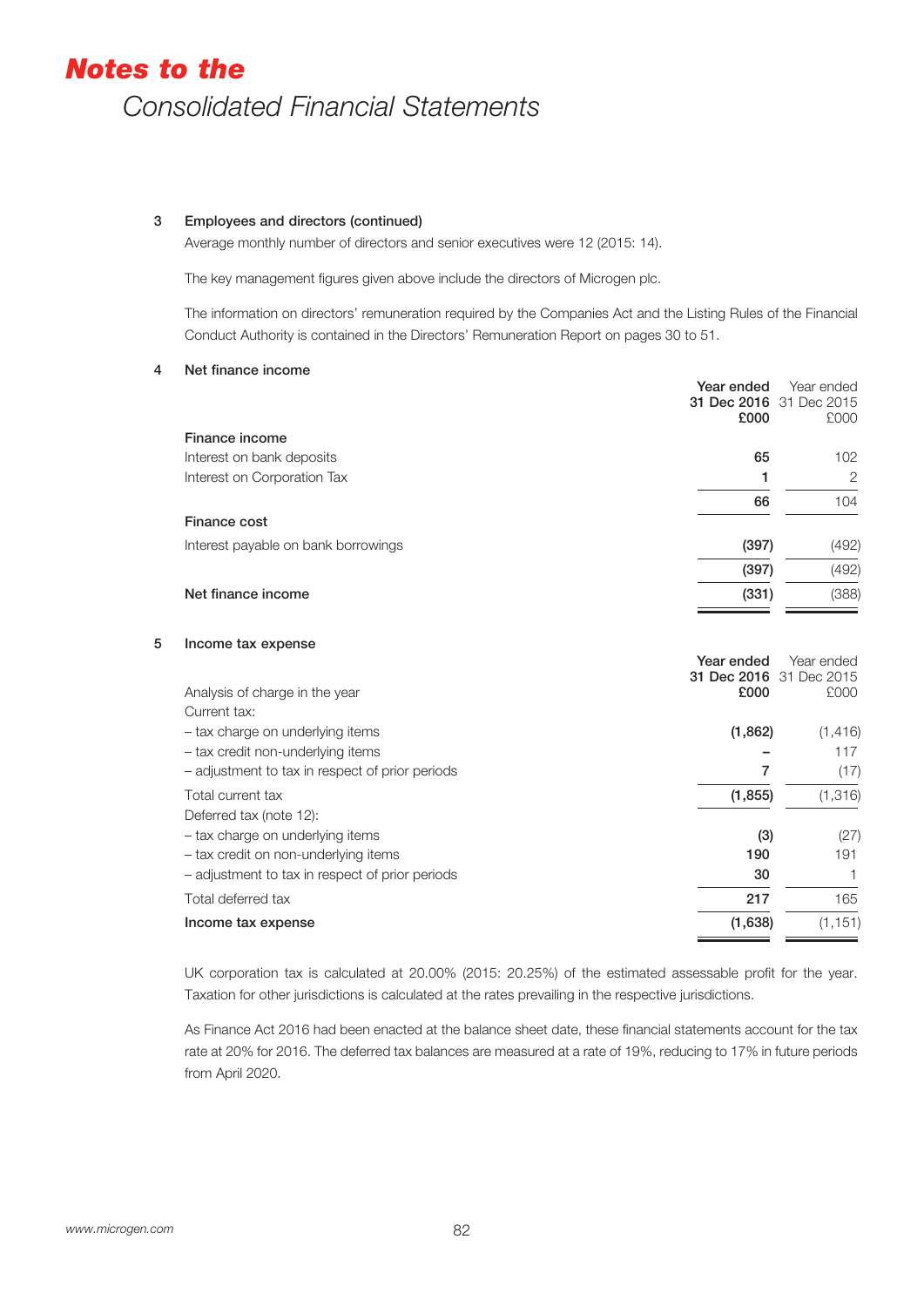## microgen

#### 5 Income tax expense (continued)

The tax for the year is higher (2015: higher) than the standard rate of corporation tax in the UK of 20.00% (2015: 20.25%). The differences are explained below:

| Year ended<br>£000                                                                    | Year ended<br>31 Dec 2016 31 Dec 2015<br>£000 |
|---------------------------------------------------------------------------------------|-----------------------------------------------|
| Profit on ordinary activities before tax<br>7,881                                     | 4,885                                         |
| Tax at the UK corporation tax rate of 20.00% (2015: 20.25%)<br>(1,576)<br>Effects of: | (989)                                         |
| 37<br>Adjustment to tax in respect of prior periods                                   | (16)                                          |
| Adjustment in respect of foreign tax rates<br>(155)                                   | (51)                                          |
| Foreign exchange gains on intercompany balances                                       | (44)                                          |
| Tax payable on restructuring of South Africa Business                                 | 53                                            |
| Expenses not deductible for tax purposes                                              |                                               |
| (4)<br>Non-underlying costs not deductible                                            | (318)                                         |
| Other<br>(87)                                                                         | (37)                                          |
| 139<br>Recognition of tax losses                                                      | 147                                           |
| 8<br>Change in future tax rates                                                       | 104                                           |
| (1,638)<br>Total taxation                                                             | (1, 151)                                      |

The total tax charge of £1,638,000 (2015: £1,151,000) represents 20.8% (2015: 23.6%) of the Group profit before tax of £7,881,000 (2015: £4,885,000).

After adjusting for the impact of non-underlying items, the prior year tax charges and the recognition of tax losses, the tax charge for the year of £2,004,000 (£1,546,000) represents 21.80% (2015: 21.46%), which is the tax rate used for calculating the adjusted earnings per share.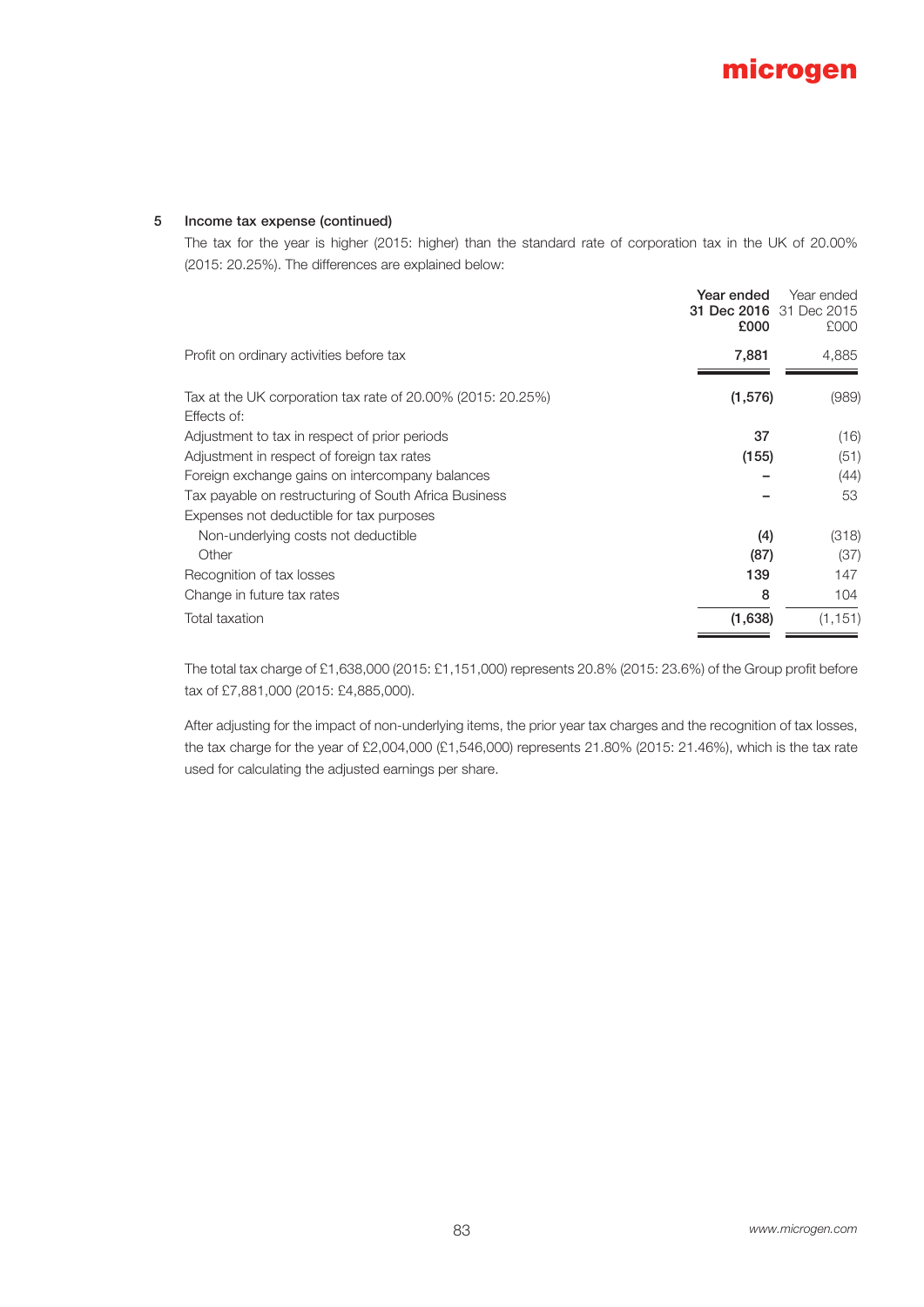#### 6 Earnings per share

Basic earnings per share is calculated by dividing the earnings attributable to ordinary shareholders by the weighted average number of ordinary shares outstanding during the year.

For diluted earnings per share, the weighted average number of ordinary shares in issue is adjusted to assume conversion of all dilutive potential ordinary shares. The Group has dilutive potential ordinary shares in the form of share options granted to employees where the exercise price is less than the average market price of the Company's ordinary shares during the year.

The calculation of the basic and diluted earnings per share is based on the following data:

|                                                   | Year ended 31 Dec 2016 |                                                                 |                              | Year ended 31 Dec 2015 |                                                                   |                              |
|---------------------------------------------------|------------------------|-----------------------------------------------------------------|------------------------------|------------------------|-------------------------------------------------------------------|------------------------------|
|                                                   | Earnings<br>£000       | Weighted<br>average<br>number of<br>shares<br>(in<br>thousands) | Per-share<br>amount<br>pence | Earnings               | Weighted<br>average<br>number of<br>shares<br>£000 (in thousands) | Per-share<br>amount<br>pence |
| <b>Basic EPS</b>                                  |                        |                                                                 |                              |                        |                                                                   |                              |
| Earnings attributable to<br>ordinary shareholders | 6.243                  | 59,088                                                          | 10.6                         | 3.734                  | 61.777                                                            | 6.0                          |
| Effect of dilutive<br>securities:                 |                        |                                                                 |                              |                        |                                                                   |                              |
| - share options                                   |                        | 3,428                                                           | (0.6)                        |                        | 5.073                                                             | (0.4)                        |
| <b>Diluted EPS</b>                                | 6,243                  | 62,516                                                          | 10.0                         | 3.734                  | 66,850                                                            | 5.6                          |

To provide an indication of the underlying operating performance per share the adjusted profit after tax figure shown below excludes non-underlying and other items and has a tax charge using the effective rate of 21.80% (2015: 21.46%).

|                                                                | Year ended 31 Dec 2016                 |       |           | Year ended 31 Dec 2015 |
|----------------------------------------------------------------|----------------------------------------|-------|-----------|------------------------|
|                                                                | <b>Diluted EPS</b><br><b>Basic EPS</b> |       | Basic EPS | Diluted EPS            |
|                                                                | pence                                  | pence | pence     | pence                  |
| Earnings per share                                             | 10.6                                   | 10.0  | 6.0       | 5.6                    |
| Non-underlying items net of tax                                | 1.9                                    | 1.8   | 3.3       | 3.0                    |
| Foreign exchange losses on intercompany balances<br>tax charge |                                        |       | 0.1       | 0.1                    |
| Tax losses recognised                                          | (0.2)                                  | (0.2) | (0.2)     | (0.2)                  |
| Adjusted earnings per share                                    | 12.3                                   | 11.6  | 9.2       | 8.5                    |

|                                                                   | Year ended<br>£000 | Year ended<br>31 Dec 2016 31 Dec 2015<br>£000 |
|-------------------------------------------------------------------|--------------------|-----------------------------------------------|
| Profit on ordinary activities before tax and non-underlying items | 9,194              | 7,201                                         |
| Tax charge at a rate of 21.80% (2015: 21.46%)                     | (2,004)            | (1,546)                                       |
|                                                                   | 7,190              | 5,655                                         |
| Prior years' tax charge                                           | 37                 | (16)                                          |
| Non-underlying items net of tax                                   | (1, 123)           | (2,008)                                       |
| Foreign exchange losses on intercompany balances tax charge       |                    | (44)                                          |
| Recognition of tax losses                                         | 139                | 147                                           |
| Profit on ordinary activities after tax                           | 6,243              | 3.734                                         |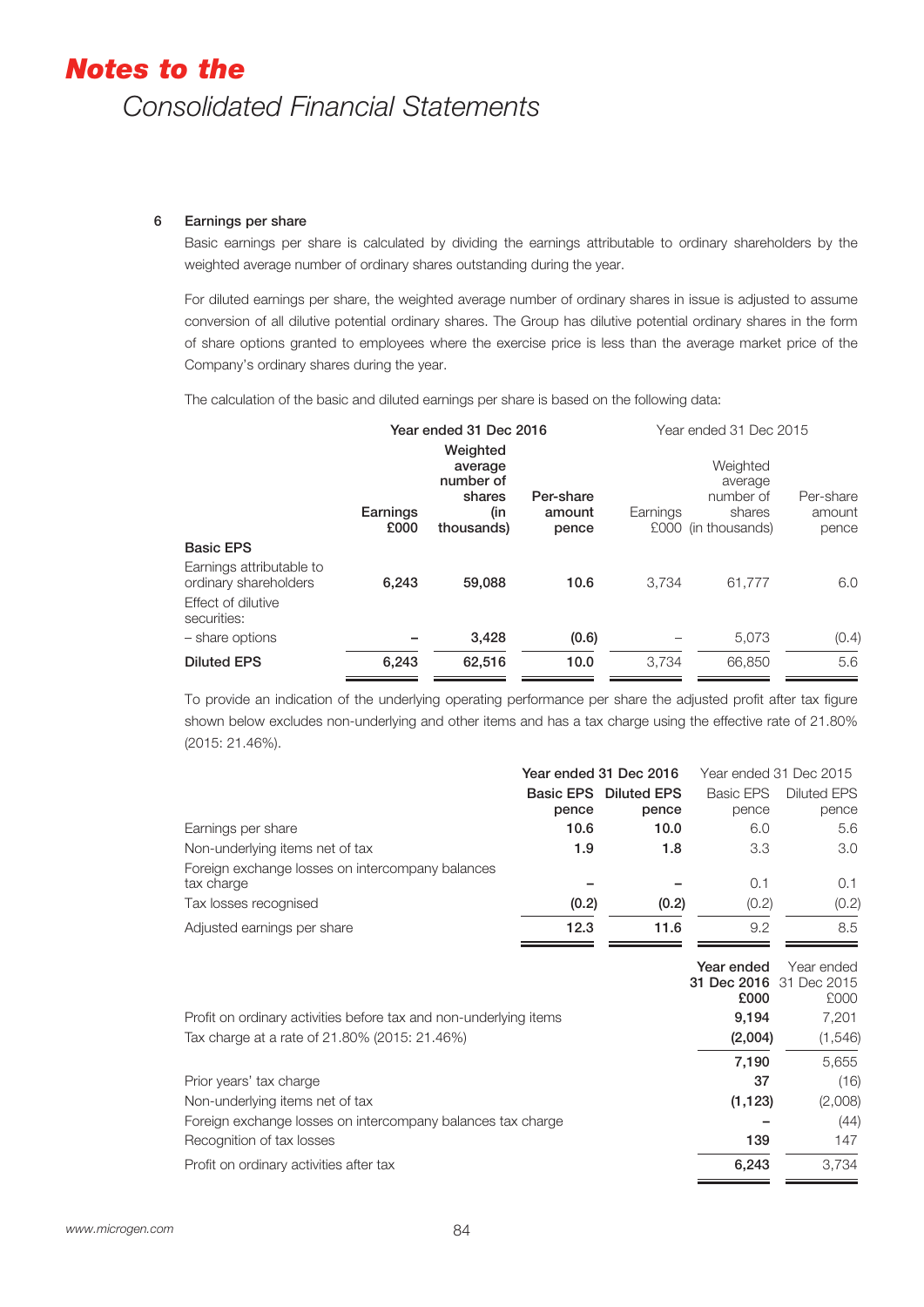

#### 7 Dividends

|                                             | 2016      | 2015      |       |       |
|---------------------------------------------|-----------|-----------|-------|-------|
|                                             | pence     | pence     | 2016  | 2015  |
|                                             | per share | per share | £000  | £000  |
| Dividends paid:                             |           |           |       |       |
| Interim dividend                            | 1.5       | 1.4       | 886   | 812   |
| Final dividend (prior year)                 | 2.8       | 2.2       | 1.654 | 1.277 |
|                                             | 4.3       | 3.6       | 2.540 | 2.089 |
| Proposed but not recognised as a liability: |           |           |       |       |
| Final dividend (current year)               | 3.5       | 2.8       | 2.100 | 1,654 |
|                                             |           |           |       |       |

The proposed final dividend was approved by the Board on 8 March 2017 but was not included as a liability as at 31 December 2016, in accordance with IAS 10 'Events after the Balance Sheet date'. If approved by the shareholders at the Annual General Meeting this final dividend will be payable on 26 May 2017 to shareholders on the register at the close of business on 5 May 2017.

#### 8 Goodwill

|                              | £000      | 31 Dec 2016 31 Dec 2015<br>£000 |
|------------------------------|-----------|---------------------------------|
| Cost                         |           |                                 |
| At 1 January and 31 December | 59.709    | 59.709                          |
| Accumulated impairment       |           |                                 |
| At 1 January and 31 December | (17, 935) | (17, 935)                       |
| Net book amount              | 41.774    | 41.774                          |

Goodwill acquired in a business combination is allocated, at acquisition, to the cash generating units (CGUs) that are expected to benefit from that business combination. The carrying amount of goodwill has been allocated as follows:

|                                   | Aptitude<br>Software<br>£000 | Microgen<br>Financial<br>Systems<br>£000 | Total<br>£000 |
|-----------------------------------|------------------------------|------------------------------------------|---------------|
| At 1 January and 31 December 2016 | 15.347                       | 26.427                                   | 41.774        |

The Group tests goodwill annually for impairment, or more frequently if there are indications that goodwill might be impaired.

Determining whether goodwill is impaired requires an estimation of the value in use of the CGUs to which goodwill has been allocated. The value in use calculation requires the Group to estimate the future cash flows expected to arise from the CGUs and a suitable discount rate in order to calculate present value.

The Board approved plans, prepared for the Microgen Financial Systems operating business, project a reduction in operating income of 5.0% per annum for the next four years following the approved 2017 plan. Whilst part of the strategy for Microgen Financial Systems is to increase the proportion of the business derived from the Wealth Management sector through both organic growth and add-on acquisitions, no benefit of any potential acquisitions is included in the value in use calculation for Microgen Financial Systems.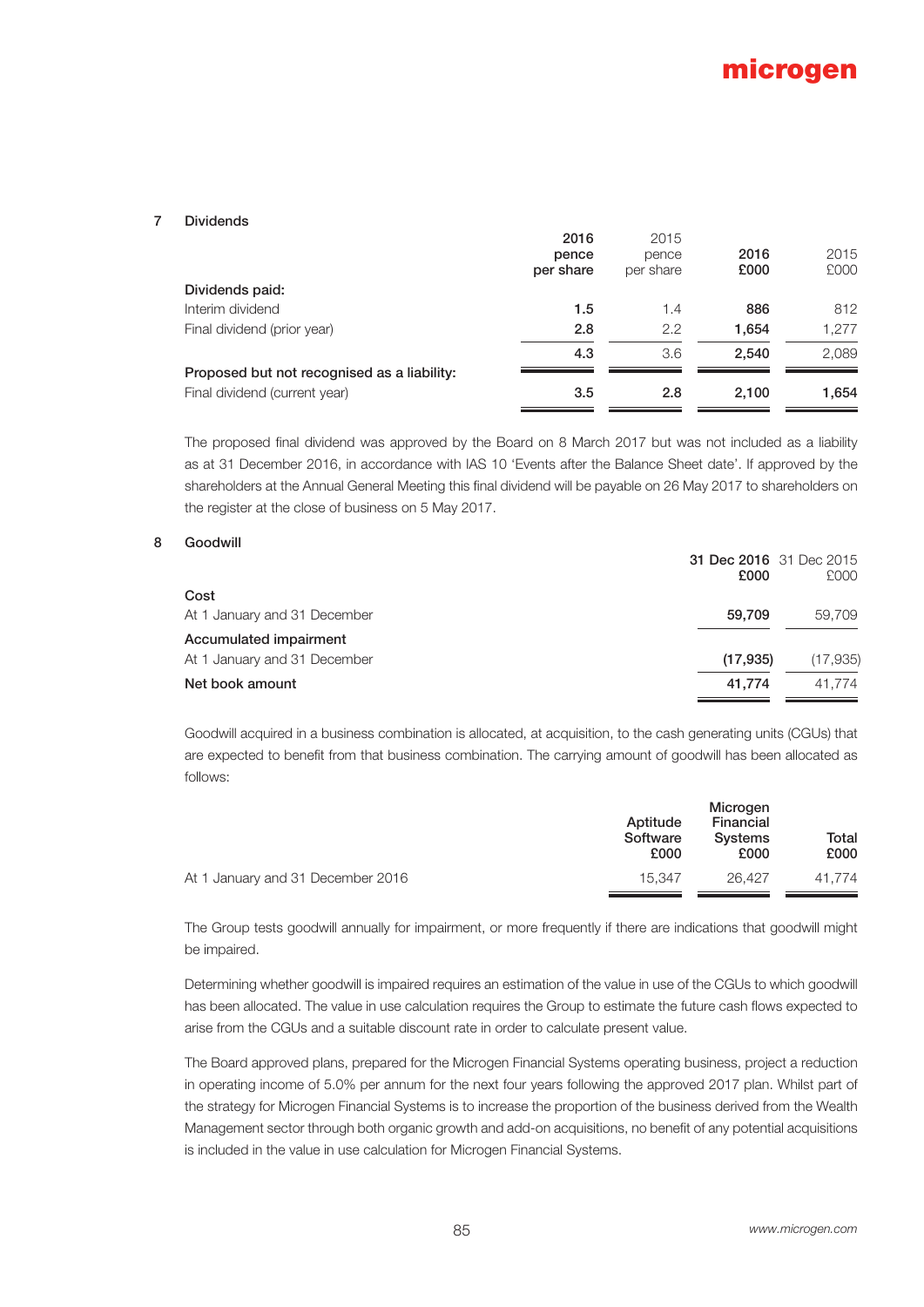### 8 Goodwill (continued)

The Board approved plans for Aptitude Software project a growth in operating income of 10% per annum for the next four years following the approved 2017 plans. The Board considers this to be an achievable growth rate given the increased investment in the business since 2013 and the progress made in 2016.

The terminal growth rates for the period after 2021 are no greater than 2.25% per annum for either business. The conversion to cash ratio is assumed to be 80%. The utilisation of deferred tax losses to offset the tax payable has not been considered. The discount rate applied to the CGUs was 9.8% (2015: 9.8%).

A proportional movement of 5% in any of the assumptions would not result in an impairment.

#### 9 Intangible assets

|                                                                                   | <b>Software IPR</b><br>and in<br>process<br>£000 | Customer<br>R&D relationships<br>£000 | Total<br>£000 |
|-----------------------------------------------------------------------------------|--------------------------------------------------|---------------------------------------|---------------|
| Group                                                                             |                                                  |                                       |               |
| Cost                                                                              |                                                  |                                       |               |
| At 1 January 2016                                                                 | 855                                              | 5,508                                 | 6,363         |
| Acquisitions through business combinations<br>and adjustment to 2015 acquisitions | 127                                              | 2,008                                 | 2,135         |
| At 31 December 2016                                                               | 982                                              | 7,516                                 | 8,498         |
| Accumulated amortisation and impairment                                           |                                                  |                                       |               |
| At 1 January 2016                                                                 | 84                                               | 345                                   | 429           |
| Amortisation                                                                      | 145                                              | 667                                   | 812           |
| At 31 December 2016                                                               | 229                                              | 1,012                                 | 1,241         |
| Net book amount                                                                   |                                                  |                                       |               |
| At 31 December 2016                                                               | 753                                              | 6,504                                 | 7,257         |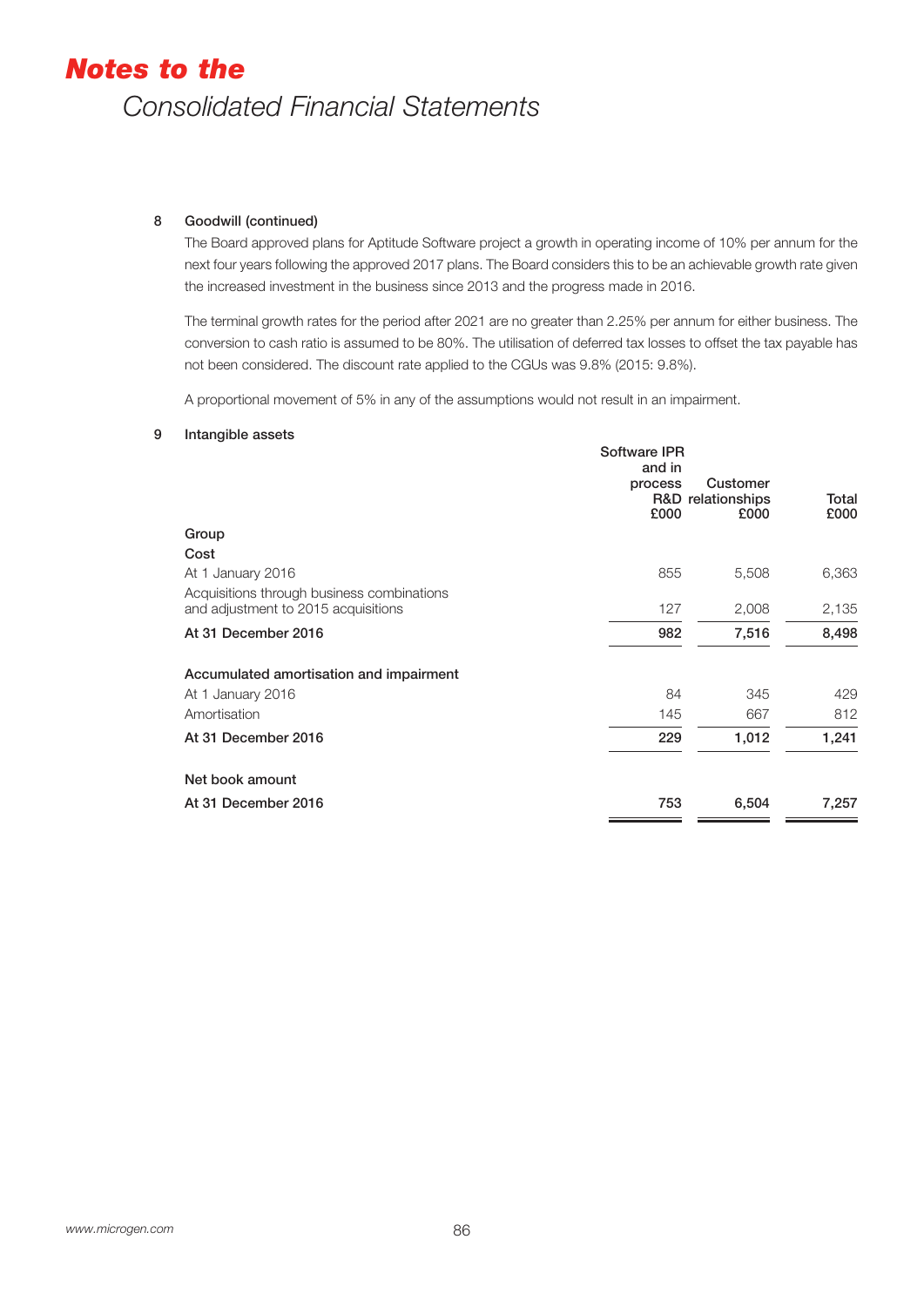

### 9 Intangible assets (continued)

| m                                                                 | Software IPR<br>and in<br>process<br>£000 | Customer<br>R&D relationships<br>£000 | Total<br>£000 |
|-------------------------------------------------------------------|-------------------------------------------|---------------------------------------|---------------|
| Group                                                             |                                           |                                       |               |
| Cost                                                              |                                           |                                       |               |
| At 1 January 2015                                                 | 989                                       | 2,053                                 | 3,042         |
| Acquisitions through business combinations and adjustment to 2014 | 742                                       | 4,331                                 |               |
| acquisitions                                                      |                                           |                                       | 5,073         |
| Expired                                                           | (876)                                     | (876)                                 | (1, 752)      |
| At 31 December 2015                                               | 855                                       | 5,508                                 | 6,363         |
| Accumulated amortisation and impairment                           |                                           |                                       |               |
| At 1 January 2015                                                 | 876                                       | 876                                   | 1,752         |
| Amortisation                                                      | 84                                        | 345                                   | 429           |
| <b>Expired</b>                                                    | (876)                                     | (876)                                 | (1, 752)      |
| At 31 December 2015                                               | 84                                        | 345                                   | 429           |
| Net book amount                                                   |                                           |                                       |               |
| At 31 December 2015                                               | 771                                       | 5,163                                 | 5,934         |
|                                                                   |                                           |                                       |               |

The Company held no intangible assets during the year (2015: nil).

The externally acquired software IPR and in process R&D relates to expected future benefits of acquired software and development projects in progress at the date of acquisition. As at 31 December 2016 no internal research and development costs have been capitalised. The customer relationships relate to expected benefits obtained from recurring level of business from customers obtained as a result of acquisitions. The useful lives of the intangible assets acquired during the year has been determined as 6 years (2015: 6 years) in respect of software IPR and in process R&D and 10 years (2015: 10 years) in respect of customer relationships.

The amortisation charge in the year is shown in non-underlying costs.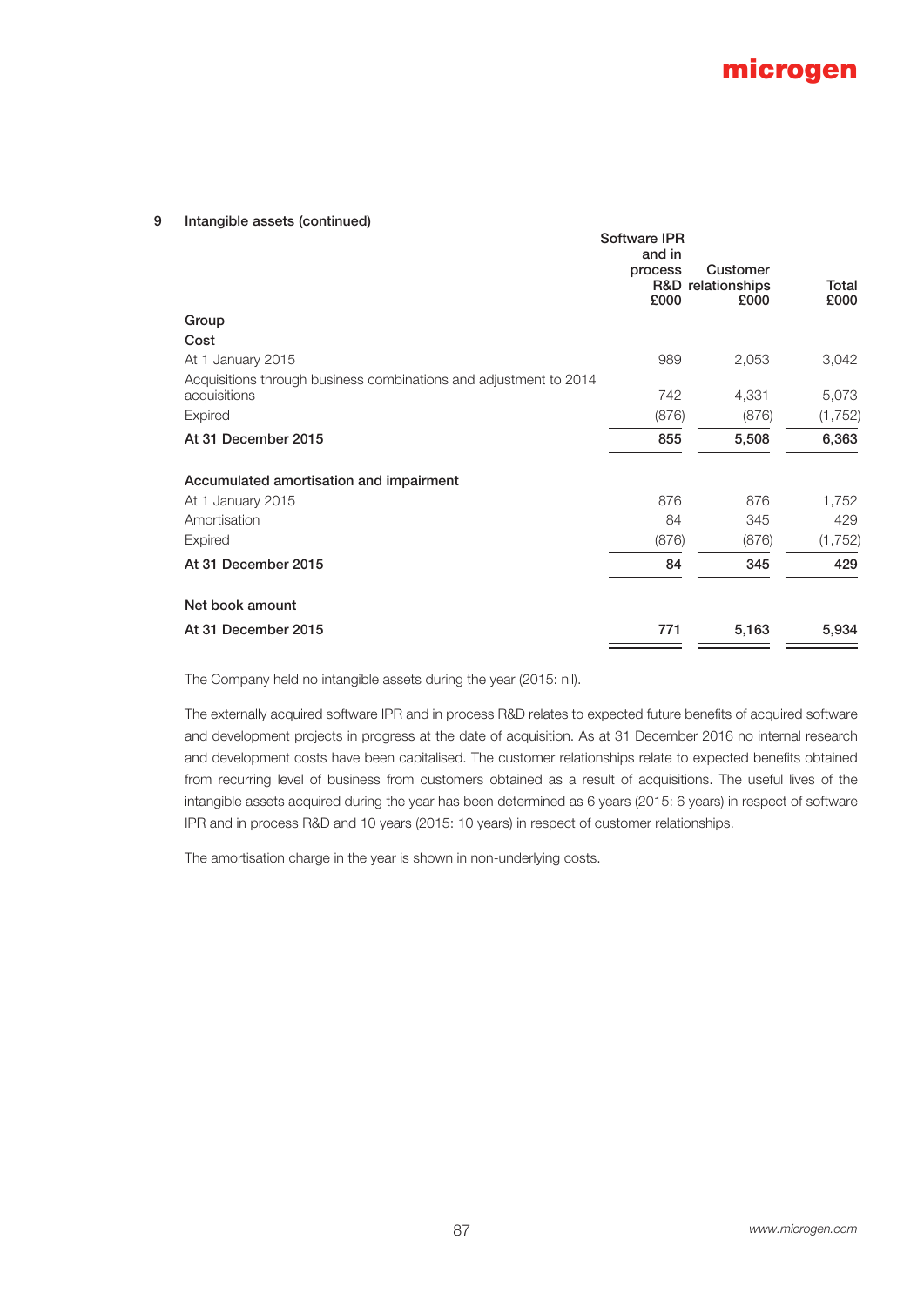## 10 Property, plant and equipment

|                              | Leasehold<br>improve-<br>ments<br>£000 | Plant &<br>machinery<br>£000 | <b>Fixtures &amp;</b><br>fittings<br>£000 | Total<br>£000 |
|------------------------------|----------------------------------------|------------------------------|-------------------------------------------|---------------|
| Group                        |                                        |                              |                                           |               |
| Cost                         |                                        |                              |                                           |               |
| At 1 January 2016            | 465                                    | 4,049                        | 181                                       | 4,695         |
| <b>Additions</b>             | 120                                    | 755                          | 19                                        | 894           |
| Acquired from acquisitions   | 4                                      | 25                           | 10                                        | 39            |
| <b>Disposals</b>             |                                        | (358)                        | (13)                                      | (371)         |
| Exchange movements           | 10                                     | 250                          | 5                                         | 265           |
| At 31 December 2016          | 599                                    | 4,721                        | 202                                       | 5,522         |
| Accumulated depreciation     |                                        |                              |                                           |               |
| At 1 January 2016            | 436                                    | 3,173                        | 158                                       | 3,767         |
| Charge for the year (note 2) | 13                                     | 573                          | 15                                        | 601           |
| Disposals                    |                                        | (358)                        | (11)                                      | (369)         |
| Exchange movements           | 6                                      | 183                          | 4                                         | 193           |
| At 31 December 2016          | 455                                    | 3,571                        | 166                                       | 4,192         |
| Net book amount              |                                        |                              |                                           |               |
| At 31 December 2016          | 144                                    | 1,150                        | 36                                        | 1,330         |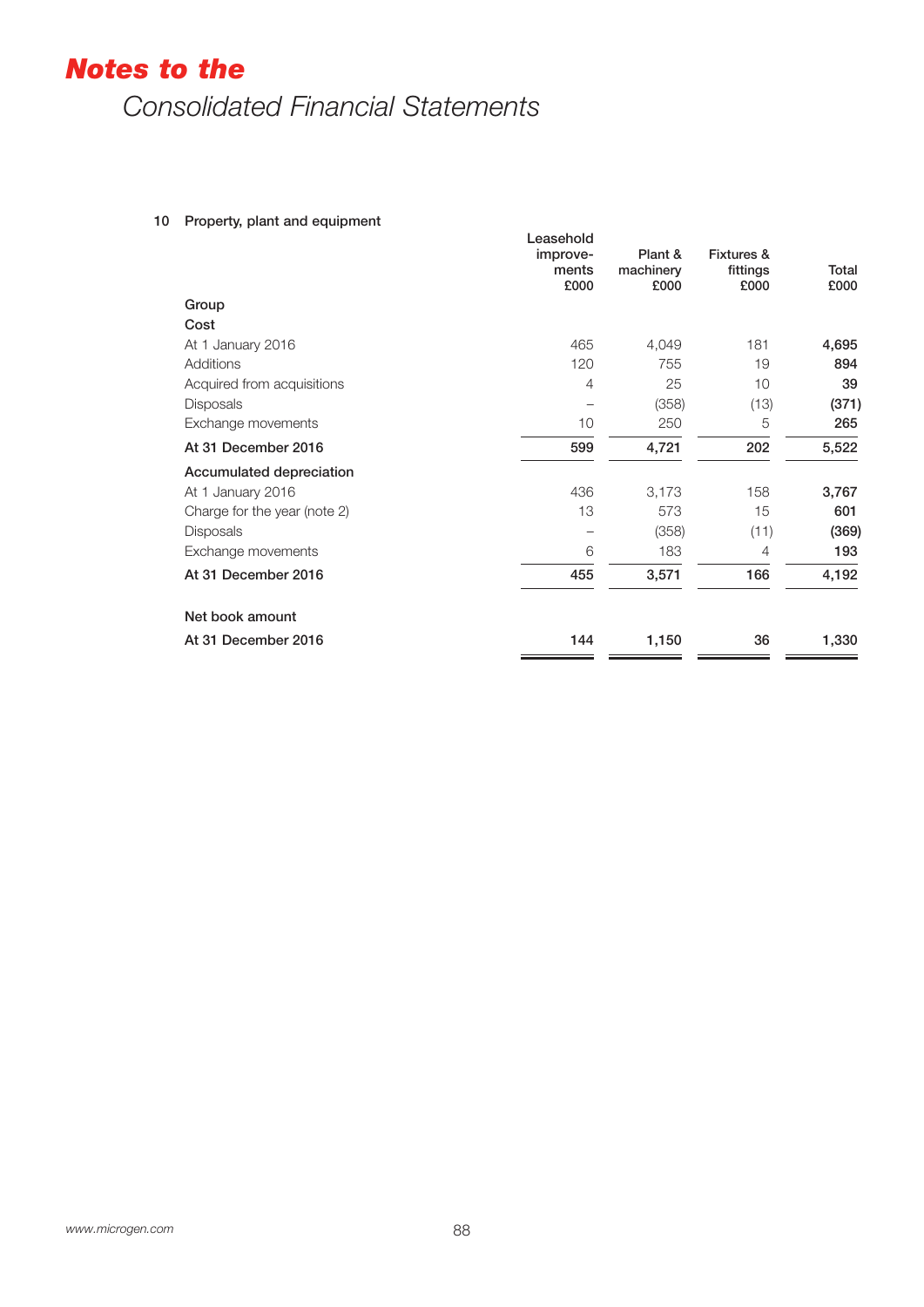#### 10 Property, plant and equipment (continued)

| r roporty, plant and equipment (continued) |                                        | Leasehold                 |                              |                                |               |
|--------------------------------------------|----------------------------------------|---------------------------|------------------------------|--------------------------------|---------------|
|                                            | Freehold land<br>and buildings<br>£000 | improve-<br>ments<br>£000 | Plant &<br>machinery<br>£000 | Fixtures &<br>fittings<br>£000 | Total<br>£000 |
| Group                                      |                                        |                           |                              |                                |               |
| Cost                                       |                                        |                           |                              |                                |               |
| At 1 January 2015                          | 4,579                                  | 854                       | 3,593                        | 189                            | 9,215         |
| <b>Additions</b>                           |                                        |                           | 518                          | 6                              | 524           |
| Acquired from acquisitions                 |                                        |                           | 47                           | 8                              | 55            |
| <b>Disposals</b>                           |                                        |                           | (13)                         | (17)                           | (30)          |
| Assets classified as held for sale         | (3,047)                                | (385)                     |                              |                                | (3,432)       |
| Impairment                                 | (1, 532)                               |                           |                              |                                | (1, 532)      |
| Exchange movements                         |                                        | (4)                       | (96)                         | (5)                            | (105)         |
| At 31 December 2015                        |                                        | 465                       | 4,049                        | 181                            | 4,695         |
| Accumulated depreciation                   |                                        |                           |                              |                                |               |
| At 1 January 2015                          | 635                                    | 756                       | 2,802                        | 159                            | 4,352         |
| Charge for the year (note 2)               | 62                                     | 67                        | 448                          | 20                             | 597           |
| <b>Disposals</b>                           |                                        |                           |                              | (17)                           | (17)          |
| Impairment                                 | (697)                                  | (385)                     |                              |                                | (1,082)       |
| Exchange movements                         |                                        | (2)                       | (77)                         | (4)                            | (83)          |
| At 31 December 2015                        |                                        | 436                       | 3,173                        | 158                            | 3,767         |
| Net book amount                            |                                        |                           |                              |                                |               |
| At 31 December 2015                        |                                        | 29                        | 876                          | 23                             | 928           |

The Company held no property, plant and equipment in the year (2015: nil).

| Assets classified as held for sale |                          |       |
|------------------------------------|--------------------------|-------|
|                                    | 2016                     | 2015  |
| Group                              | £000                     | £000  |
| Freehold property held for sale    | $\overline{\phantom{a}}$ | 2.350 |

The Group exchanged contracts in 2015 for the sale of its freehold property and associated improvements in Fleet for £2,350,000 at which time the net book value of the assets were £3,882,000 resulting in an impairment of £1,532,000. The fixed assets were impaired accordingly before being transferred to 'Assets classified as held for sale'. The sale completed in 2016.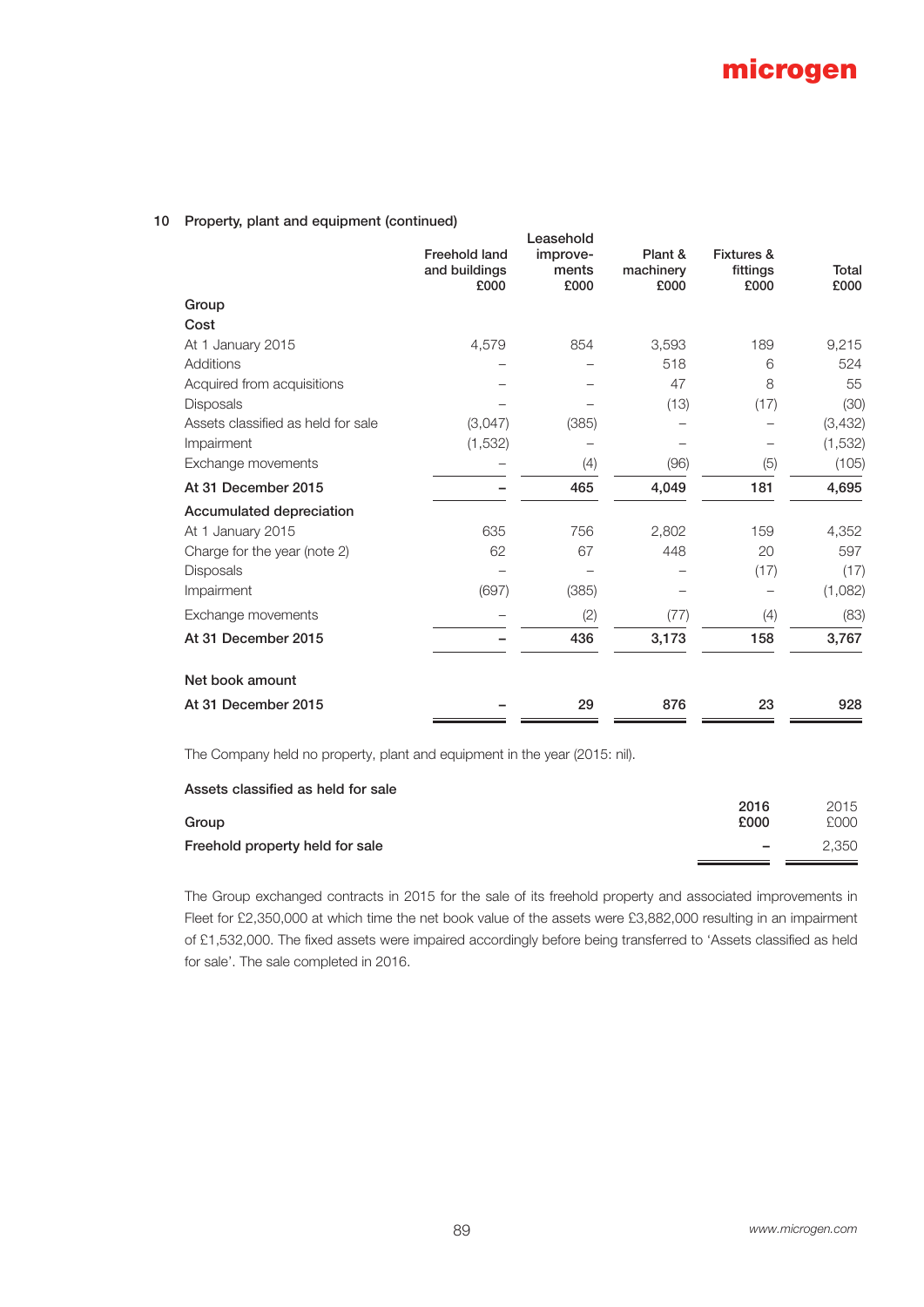#### 11 Investments in subsidiaries

The Group did not hold any investments in 2016 (2015: nil).

|                                                                           | 2016<br>£000 | 2015<br>£000 |
|---------------------------------------------------------------------------|--------------|--------------|
| Company                                                                   |              |              |
| Cost                                                                      |              |              |
| At 1 January                                                              | 55,004       | 54,894       |
| Share based payments – share options granted to employees of subsidiaries | 610          | 110          |
| At 31 December                                                            | 55,614       | 55,004       |
| Impairment                                                                |              |              |
| At 31 December                                                            | 13,155       | 13,155       |
| Net book amount                                                           |              |              |
| At 31 December                                                            | 42,459       | 41,849       |

The recoverable amounts of the investments are determined by calculating a value in use for the appropriate subsidiary investment. Management estimates discount rates using pre-tax rates that reflect current market assessments of the time value of money and the risks specific to the subsidiary investments.

Where the investment is held in a company which is no longer trading, the value is derived from the carrying value of the net assets on the balance sheet of that entity.

The Directors consider the value of the investments to be supported by their underlying assets.

| <b>Subsidiaries</b>                           | Country         | Activity                             |
|-----------------------------------------------|-----------------|--------------------------------------|
| Aptitude Software (Canada) Limited *          | Canada          | <b>Employment and Group Services</b> |
| Aptitude Software Inc.*                       | <b>USA</b>      | Software and Services                |
| Aptitude Software Limited                     | England & Wales | Software and Services                |
| Infoscreen (Cyprus) Limited                   | Cyprus          | Software and Services                |
| Infoscreen Limited                            | Hong Kong       | Software and Services                |
| Microgen (Alchemy) Limited                    | Jersey          | Not Trading                          |
| Microgen Asset Management Solutions Limited * | England & Wales | Not Trading                          |
| Microgen Banking Systems Limited *            | England & Wales | Software and Services                |
| Microgen (Channel Islands) Limited *          | Guernsey        | Software and Services                |
| Microgen Financial Systems Limited            | England & Wales | Software and Services                |
| Microgen (Jersey) Limited                     | Jersey          | Software and Services                |
| Microgen (Jobstream) Limited *                | England & Wales | Not Trading                          |
| Microgen (Jobstream Systems) Limited *        | England & Wales | Dormant                              |
| Microgen (Jobstream UK) Limited *             | England & Wales | Dormant                              |
| Microgen Management Services Limited          | England & Wales | <b>Employment and Group Services</b> |
| Microgen Poland Sp. Z.o.o.*                   | Poland          | Development                          |
| Microgen Solutions Limited *                  | England & Wales | Software and Services                |
| Microgen (South Africa) Pty Limited *         | South Africa    | Not Trading                          |
| Microgen Wealth Management Systems Limited *  | England & Wales | Software and Services                |

\* Indirectly held by Microgen plc

The Company owns 100% of the ordinary share capital and share premium in the above subsidiaries.

During 2016 Microgen Wealth Management Systems Limited, a subsidiary of Microgen plc, acquired the share capital of Infoscreen (Cyprus) Limited.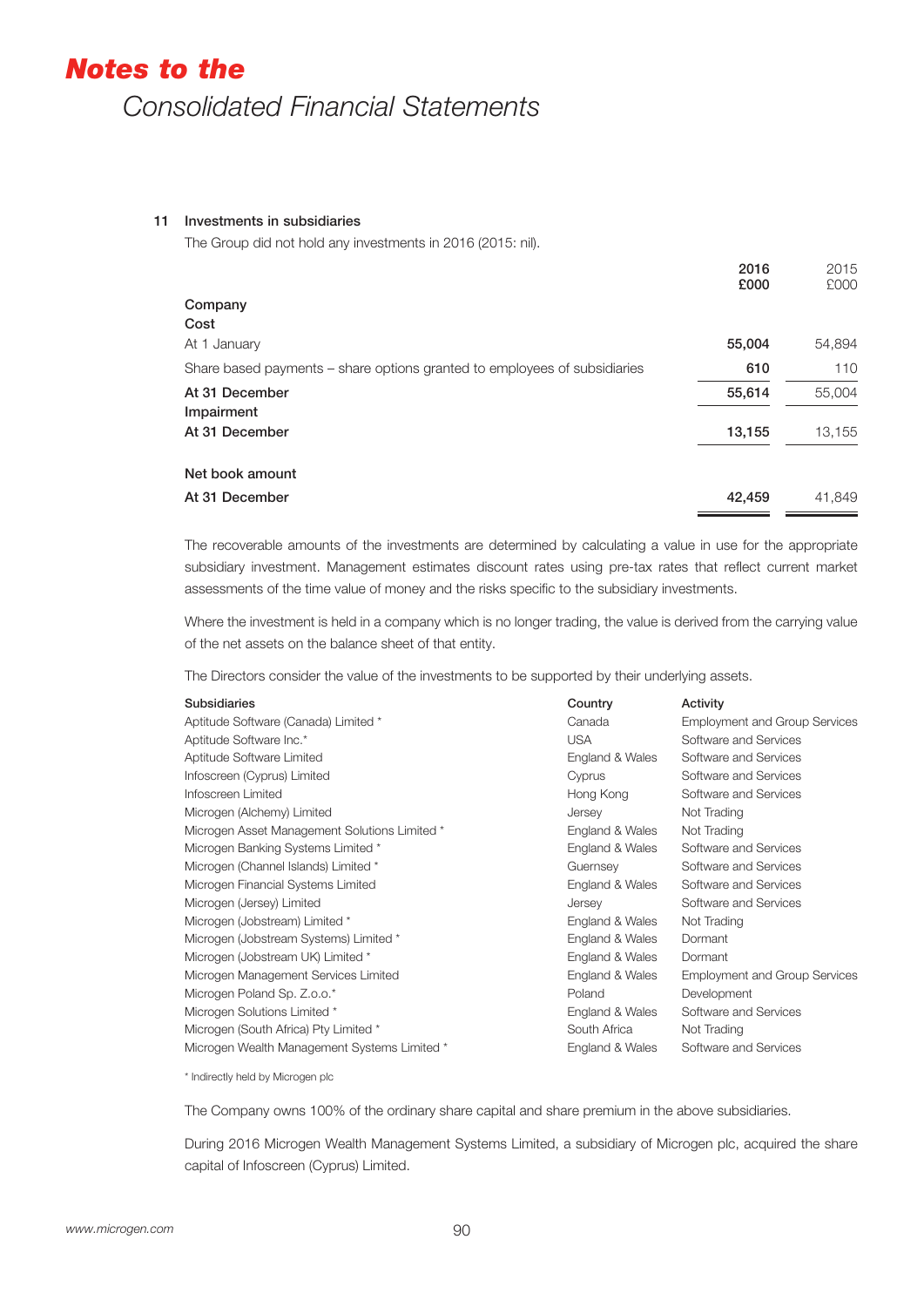# microgen

#### 12 Deferred tax

Deferred tax is calculated in full on temporary differences under the liability method using a tax rate of 19% (2015: 20%) for balances expected to be recovered within 12 months reducing to 17% for balances expected to be recovered in subsequent periods.

| Deferred tax                                                            |               |               |
|-------------------------------------------------------------------------|---------------|---------------|
|                                                                         | 2016<br>£'000 | 2015<br>£'000 |
| Group                                                                   |               |               |
| Deferred tax assets:                                                    |               |               |
| - Deferred tax asset to be recovered after more than 12 months          | 505           | 263           |
| - Deferred tax asset to be recovered within 12 months                   | 233           | 298           |
|                                                                         | 738           | 561           |
| Deferred tax liabilities:                                               |               |               |
| - Deferred tax liabilities to be settled after more than 12 months      | (1, 140)      | (943)         |
| - Deferred tax liabilities to be settled within 12 months               | (176)         | (139)         |
|                                                                         | (1, 316)      | (1,082)       |
| Deferred tax liability                                                  | (578)         | (521)         |
| Net deferred tax liability                                              |               |               |
|                                                                         | 2016          | 2015          |
|                                                                         | £'000         | £'000         |
| At 1 January                                                            | (521)         | 771           |
| Total charge to income statement for the year                           | (4)           | (24)          |
| Credit/(charge) to equity (note 23)                                     | 188           | (161)         |
| Exchange differences                                                    | (7)           | (25)          |
| On acquisition of subsidiaries                                          | (425)         | (1, 273)      |
| Non-underlying deferred tax credit to the income statement for the year | 191           | 191           |
| At 31 December                                                          | (578)         | (521)         |

| Group<br>At 1 January 2015                                                                                                                                          | Accelerated<br>capital<br>allowances<br>£000<br>155 | Short term<br>differences<br>£000<br>169 | timing Share-based<br>payments<br>£000<br>291 | Taxable<br>trading<br>losses<br>£000<br>156 | Total<br>£000<br>771            |
|---------------------------------------------------------------------------------------------------------------------------------------------------------------------|-----------------------------------------------------|------------------------------------------|-----------------------------------------------|---------------------------------------------|---------------------------------|
| Total (charge)/credit to income statement for the year<br>Charge to equity (note 23)<br>Exchange differences                                                        | (49)                                                | 64<br>(44)<br>(25)                       | (117)                                         | (40)                                        | (24)<br>(161)<br>(25)           |
| At 31 December 2015<br>Total (charge)/credit to income statement for the year<br>(Charge)/credit to equity (note 23)<br>Exchange differences<br>At 31 December 2016 | 106<br>(12)<br>94                                   | 164<br>12<br>(39)<br>(7)<br>130          | 175<br>26<br>227<br>428                       | 116<br>(30)<br>86                           | 561<br>(4)<br>188<br>(7)<br>738 |

Deferred tax assets have been recognised in respect of taxable losses and other temporary differences giving rise to deferred tax assets where it is probable that these assets will be recovered.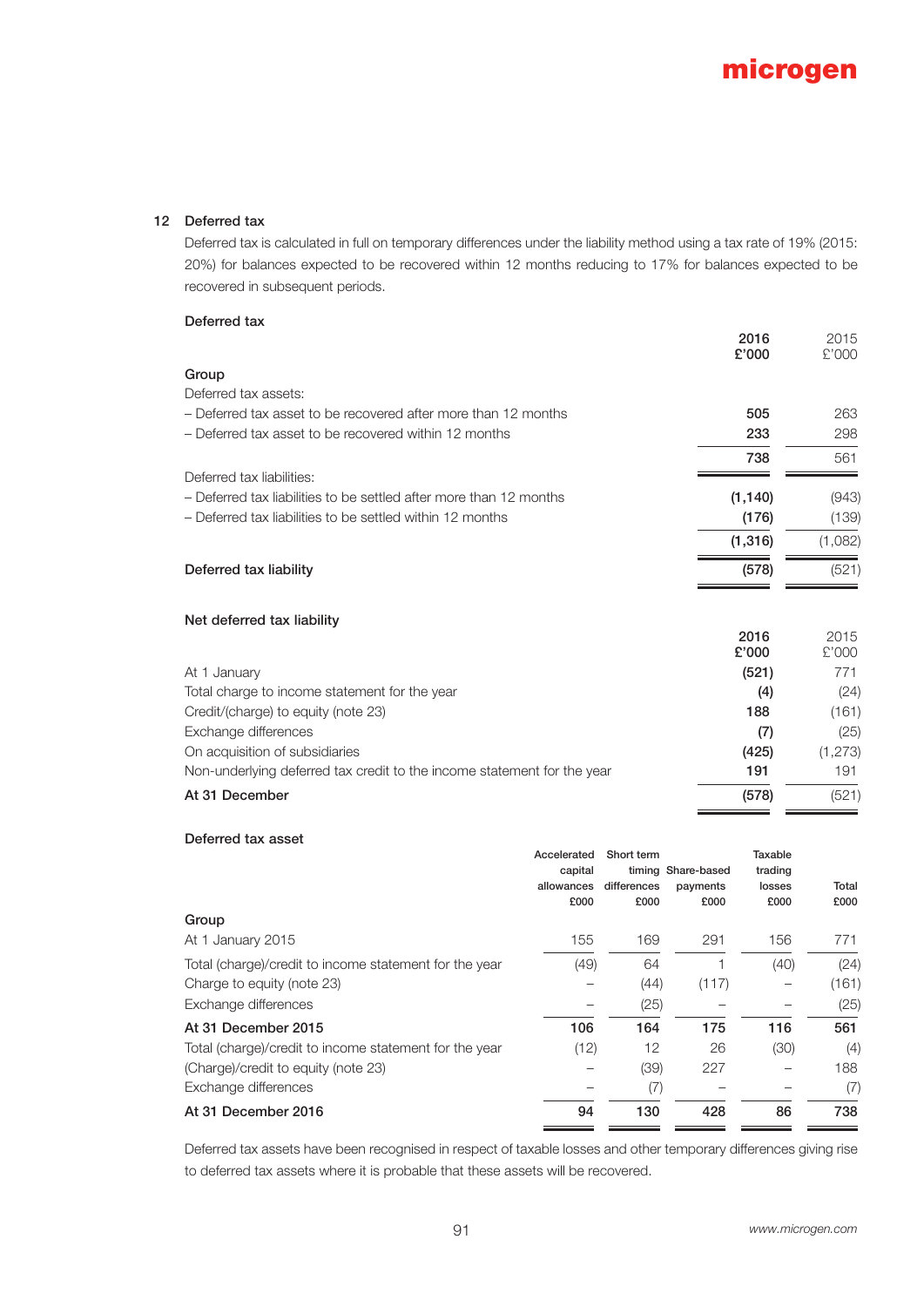### 12 Deferred tax (continued)

At the balance sheet date, the Group has unused tax losses of £3,413,000 (2015: £5,058,000) available for offset against future profits. A deferred tax asset has been recognised in respect of £455,000 (2015: £575,000) of such losses which is the maximum the Group anticipates being able to utilise in the year ending 31 December 2017. No deferred asset has been recognised in respect of the remaining £2,958,000 (2015: £4,483,000) due to the unpredictability of future profit streams.

Deferred tax assets and liabilities are only offset where there is a legally enforceable right of offset and there is an intention to settle the balances net.

#### Deferred tax liability arising on acquisitions of intangible fixed assets

|     |                                                          |             | 2016<br>£000            | 2015<br>£000 |
|-----|----------------------------------------------------------|-------------|-------------------------|--------------|
|     | Group                                                    |             |                         |              |
|     | At 1 January                                             |             | (1,082)                 |              |
|     | On acquisition of subsidiaries                           |             | (425)                   | (1,273)      |
|     | Deferred tax credit to the income statement for the year |             | 191                     | 191          |
|     | At 31 December                                           |             | (1,316)                 | (1,082)      |
| 13. | Trade and other receivables                              |             |                         |              |
|     | Group                                                    | Group       | Company                 | Company      |
|     | 31 Dec 2016                                              | 31 Dec 2015 | 31 Dec 2016 31 Dec 2015 |              |
|     | <b>FOOO</b>                                              | <b>FUUU</b> | <b>FOOO</b>             | <b>FUUU</b>  |

|                                               | £000  | £000  | £000 | £000  |
|-----------------------------------------------|-------|-------|------|-------|
| Trade receivables                             | 6.484 | 3,662 |      |       |
| Less: provision for impairment of receivables | (4)   | (5)   |      |       |
| Trade receivables - net                       | 6.480 | 3.657 |      |       |
| Amounts owed by group undertakings            |       |       | 167  | 5.216 |
| Other receivables                             | 468   | 224   | 83   | 23    |
| Prepayments and accrued income                | 1.389 | 772   | 140  | 93    |
|                                               | 8,337 | 4.653 | 390  | 5.332 |

Amounts due from group undertakings are unsecured and repayable on demand.

Within the trade receivables balance of £6,484,000 (2015: £3,662,000) there are balances totalling £3,418,000 (2015: £978,000) which, at 31 December 2016, were overdue for payment. Of this balance £3,028,000 (2015: £718,000) has been collected at 7 March 2017 (2015: 2 March 2016).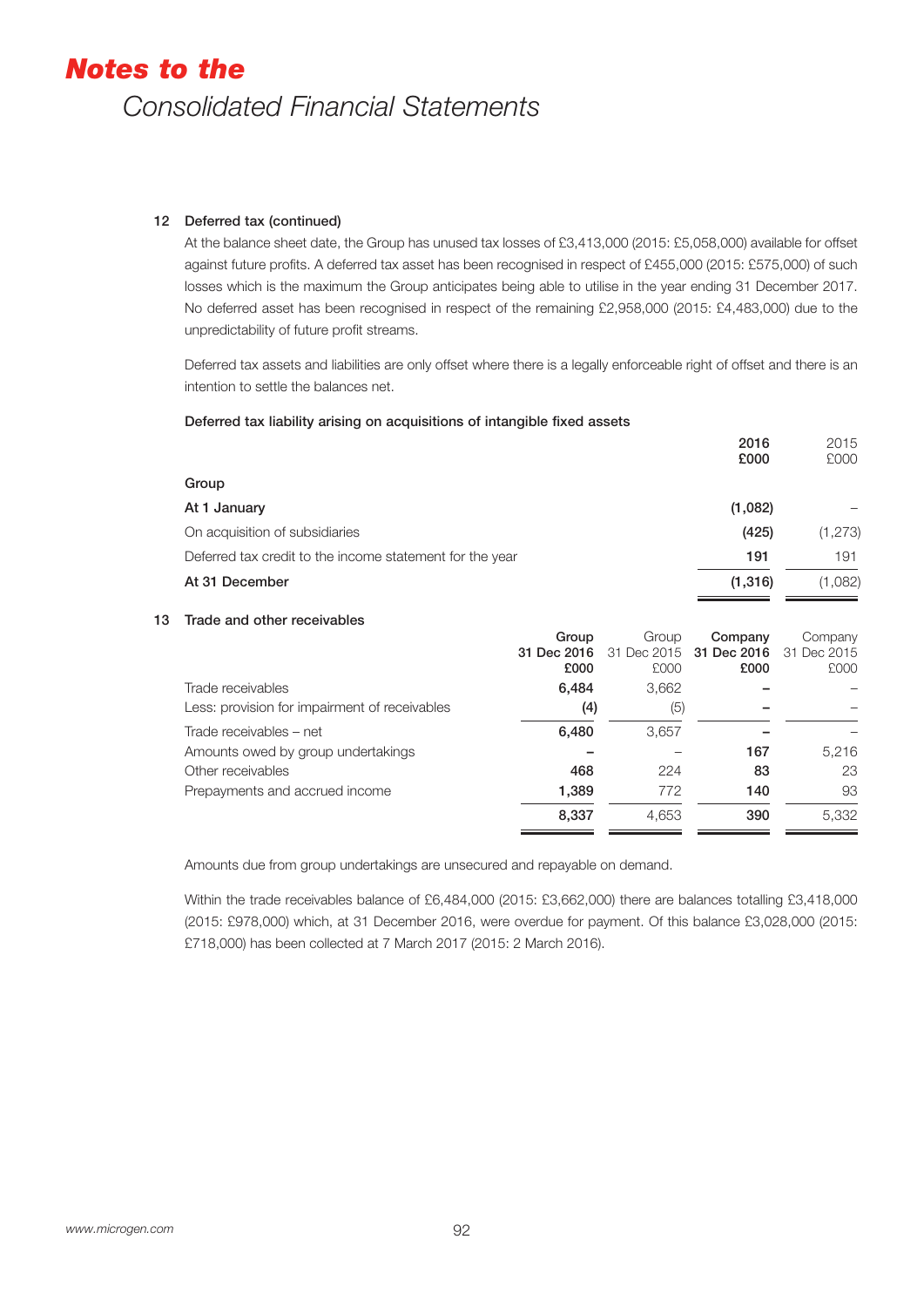

#### 13 Trade and other receivables (continued)

The ageing of the trade receivables is as follows:

|                                | Trade receivables |                                        |
|--------------------------------|-------------------|----------------------------------------|
|                                | £000              | <b>31 Dec 2016</b> 31 Dec 2015<br>£000 |
| Not past due                   | 3,066             | 2,684                                  |
| Past due                       |                   |                                        |
| Less than one month overdue    | 2,357             | 923                                    |
| One to two months overdue      | 523               | 20                                     |
| Two to three months overdue    | 461               | 33                                     |
| More than three months overdue | 77                | $\overline{2}$                         |
| At 31 December                 | 6,484             | 3,662                                  |

The Company had no trade receivables in either year.

Trade and other receivables are denominated in the following currencies:

|                              | Group | Group | Company                                         | Company |
|------------------------------|-------|-------|-------------------------------------------------|---------|
|                              |       |       | 31 Dec 2016 31 Dec 2015 31 Dec 2016 31 Dec 2015 |         |
|                              | £000  | £000  | £000                                            | £000    |
| Sterling                     | 4.279 | 2.598 | 390                                             | 5,332   |
| <b>United States Dollars</b> | 3.511 | 1,297 | -                                               |         |
| Other                        | 547   | 758   | -                                               |         |
|                              | 8.337 | 4.653 | 390                                             | 5,332   |

Movements on the provision for impairment of trade receivables are as follows:

|                                          | Group | Group                   |
|------------------------------------------|-------|-------------------------|
|                                          |       | 31 Dec 2016 31 Dec 2015 |
|                                          | £000  | £000                    |
| At 1 January                             | 5     |                         |
| Receivables written off as uncollectable | (1)   | (2)                     |
| (Credited)/charged to income statement   |       |                         |
| At 31 December                           |       | 5                       |

Creation and reversals of the provision for impaired trade receivables have been included in the income statement under other operating costs. Non-trade receivables do not contain any impaired assets.

The maximum exposure to credit risk at the reporting date is the fair value of each receivable class mentioned above. No collateral is held as security against these assets.

The Company does not have any provisions for impairments of trade receivables (2015: nil).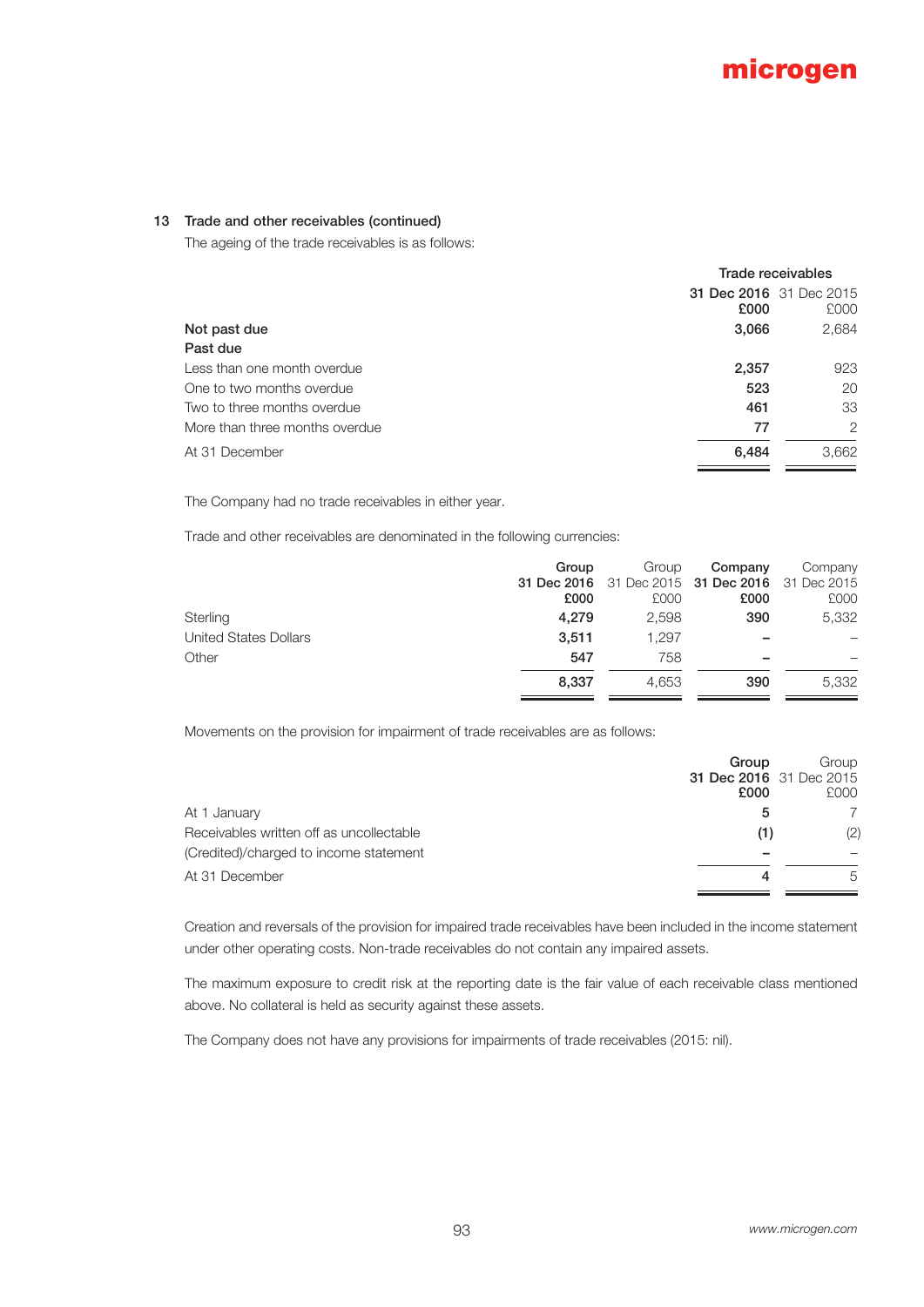### 14 Cash and cash equivalents

Cash and cash equivalents are denominated in the following currencies:

|                             | Group<br>31 Dec 2016<br>£000 | Group<br>£000 | Company<br>31 Dec 2015 31 Dec 2016<br>£000 | Company<br>31 Dec 2015<br>£000 |
|-----------------------------|------------------------------|---------------|--------------------------------------------|--------------------------------|
| Sterling                    | 18,960                       | 16,756        | 10,063                                     | 9,085                          |
| South African Rand          | 250                          | 398           |                                            |                                |
| <b>United States Dollar</b> | 4,070                        | 1.143         |                                            |                                |
| Polish Zloty                | 217                          | 301           |                                            |                                |
| Canadian Dollar             | 109                          | 2             |                                            |                                |
| Euros                       | 236                          |               |                                            |                                |
| Serbian Dinars              |                              |               |                                            |                                |
| Hong Kong Dollars           | 6                            |               |                                            |                                |
| Cash at bank and in hand    | 23,849                       | 18,600        | 10,063                                     | 9.085                          |

The effective interest rate on short term deposits was 0.4% (2015: 0.5%).

### 15 Trade and other payables

|                                       | Group       | Group  | Company                        | Company     |
|---------------------------------------|-------------|--------|--------------------------------|-------------|
|                                       | 31 Dec 2016 |        | 31 Dec 2015 <b>31 Dec 2016</b> | 31 Dec 2015 |
|                                       | £000        | £000   | £000                           | £000        |
| Trade payables                        | 1,367       | 715    | 388                            | 64          |
| Amounts owed to group undertakings    |             |        | 7,331                          | 12,259      |
| Other tax and social security payable | 1,323       | 875    |                                |             |
| Other payables                        | 235         | 60     | 211                            | 25          |
| Accruals                              | 4,305       | 2,336  | 37                             | 38          |
| Deferred income                       | 20,617      | 16.991 |                                |             |
|                                       | 27,847      | 20,977 | 7,967                          | 12,386      |

The amounts owed to group undertakings are unsecured, interest free and repayable upon demand.

## 16 Financial liabilities

|                                                                                    | Group<br>31 Dec 2016 31 Dec 2015<br>£000 | Group<br>£000 |
|------------------------------------------------------------------------------------|------------------------------------------|---------------|
| Bank loan                                                                          | 10.250                                   | 13.250        |
| The borrowings are repayable as follows:                                           |                                          |               |
| Within one year                                                                    | 3.000                                    | 3,000         |
| In the second year                                                                 | 7.250                                    | 3.000         |
| In the third to fifth years inclusive                                              |                                          | 7.250         |
|                                                                                    | 10,250                                   | 13.250        |
| Less: Amount due for settlement within 12 months (shown under current liabilities) | (3,000)                                  | (3,000)       |
| Amount due for settlement after 12 months                                          | 7.250                                    | 10.250        |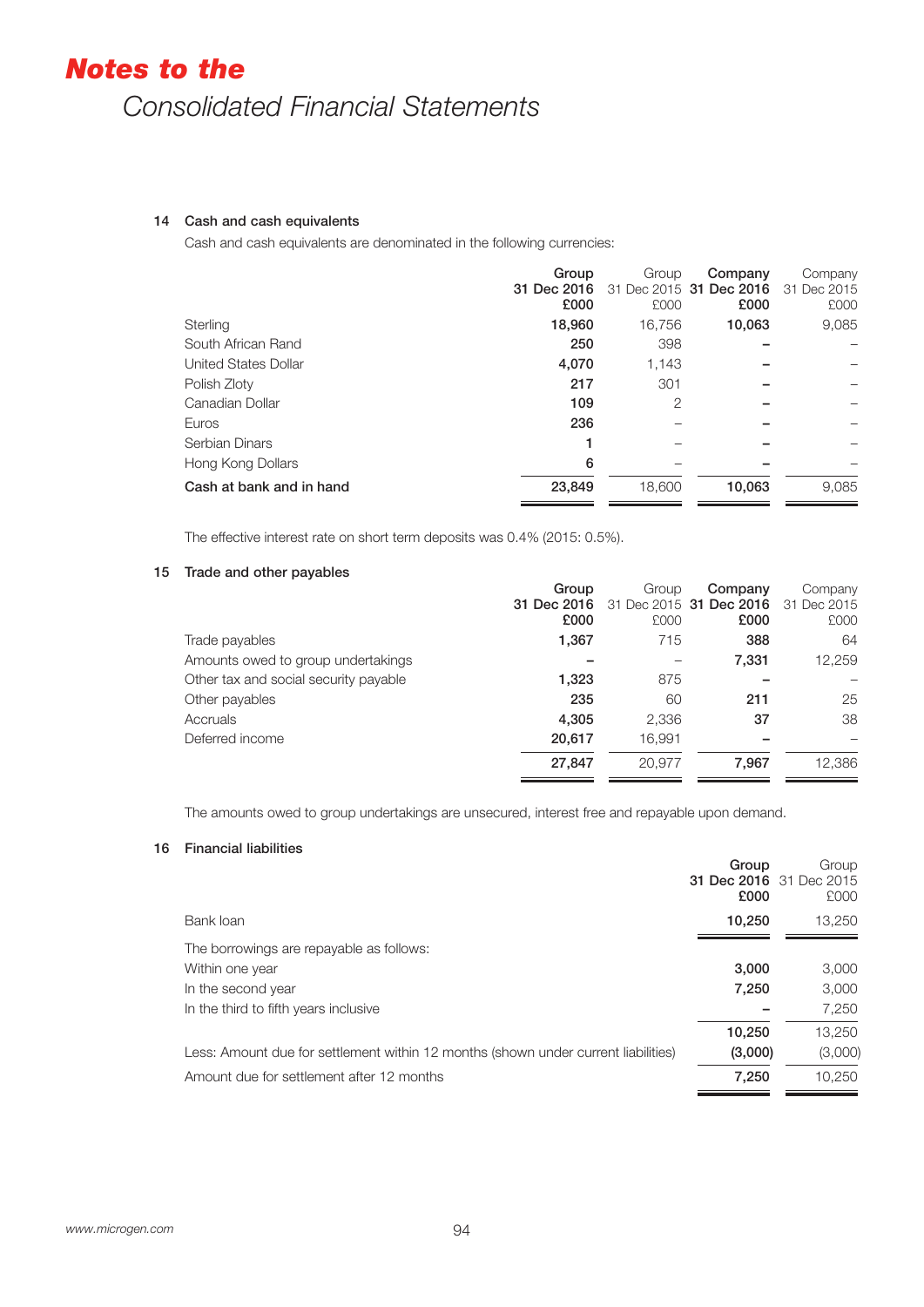# microgen

#### 16 Financial liabilities (continued)

Microgen Financial Systems Limited, a wholly owned subsidiary of Microgen plc, entered into a loan agreement with Royal Bank of Scotland plc in 2013 for £20,000,000 of which £10,250,000 is outstanding at 31 December 2016. The loan is secured solely against the assets of the Microgen Financial Systems operating business of the Group. Operating covenants are limited to the performance of the Microgen Financial Systems business only and are based on the net debt leverage, interest cover and a minimum cash balance of £3,000,000 held within the Microgen Financial Systems business. In the event of a default of the loan, Microgen plc has the option, but not the obligation, to remedy. The loan is repayable over five years from October 2013 with an annual capital repayment of £3,000,000 and a final repayment of £5,000,000 on the fifth anniversary of the loan agreement. The loan is denominated in Pound Sterling and carries interest at LIBOR plus 1.75%. The Group entered into an interest swap on 28 October 2013, effectively fixing the interest rate at 3.24% over a five year period.

The Company has no borrowings at 31 December 2016 (2015: Nil).

#### 17 Provisions

|                                        | <b>Provisions</b> |                         |
|----------------------------------------|-------------------|-------------------------|
|                                        |                   | 31 Dec 2016 31 Dec 2015 |
|                                        | £000              | £000                    |
| Group                                  |                   |                         |
| At 1 January                           | 275               | 276                     |
| Charged/(credited) to income statement | 46                | (2)                     |
| Utilised                               | (20)              | (2)                     |
| On acquisition                         |                   | 10                      |
| Foreign exchange                       | 10                | (7)                     |
| At 31 December                         | 311               | 275                     |

Provisions have been analysed between current and non-current as follows:

|             |                                 | <b>Provisions</b> |  |
|-------------|---------------------------------|-------------------|--|
|             | 31 Dec 2016 31 Dec 2015<br>£000 | £000              |  |
| Current     | 24                              | 35                |  |
| Non-current | 287                             | 240               |  |
|             | 311                             | 275               |  |

£275,000 of the total provision at 31 December 2016 of £311,000 relates to the cost of dilapidations in respect of its occupied leasehold premises.

Of the non-current provision, £240,000 is expected to unwind within 2 to 5 years (2015: £240,000).

#### 18 Financial instruments

At the balance sheet date, the total notional amount of outstanding forward foreign exchange and the interest rate swap are:

|                                                          | 31 Dec 2016    |                     | 31 Dec 2015    |                     |
|----------------------------------------------------------|----------------|---------------------|----------------|---------------------|
|                                                          | Assets<br>£000 | Liabilities<br>£000 | Assets<br>£000 | Liabilities<br>£000 |
| Interest rate swaps – cash flow hedges                   |                | 150                 |                | 116                 |
| Forward foreign exchange contracts – cash flow<br>hedges | 134            | 48                  | 11             | 92                  |
|                                                          | 134            | 198                 |                | 208                 |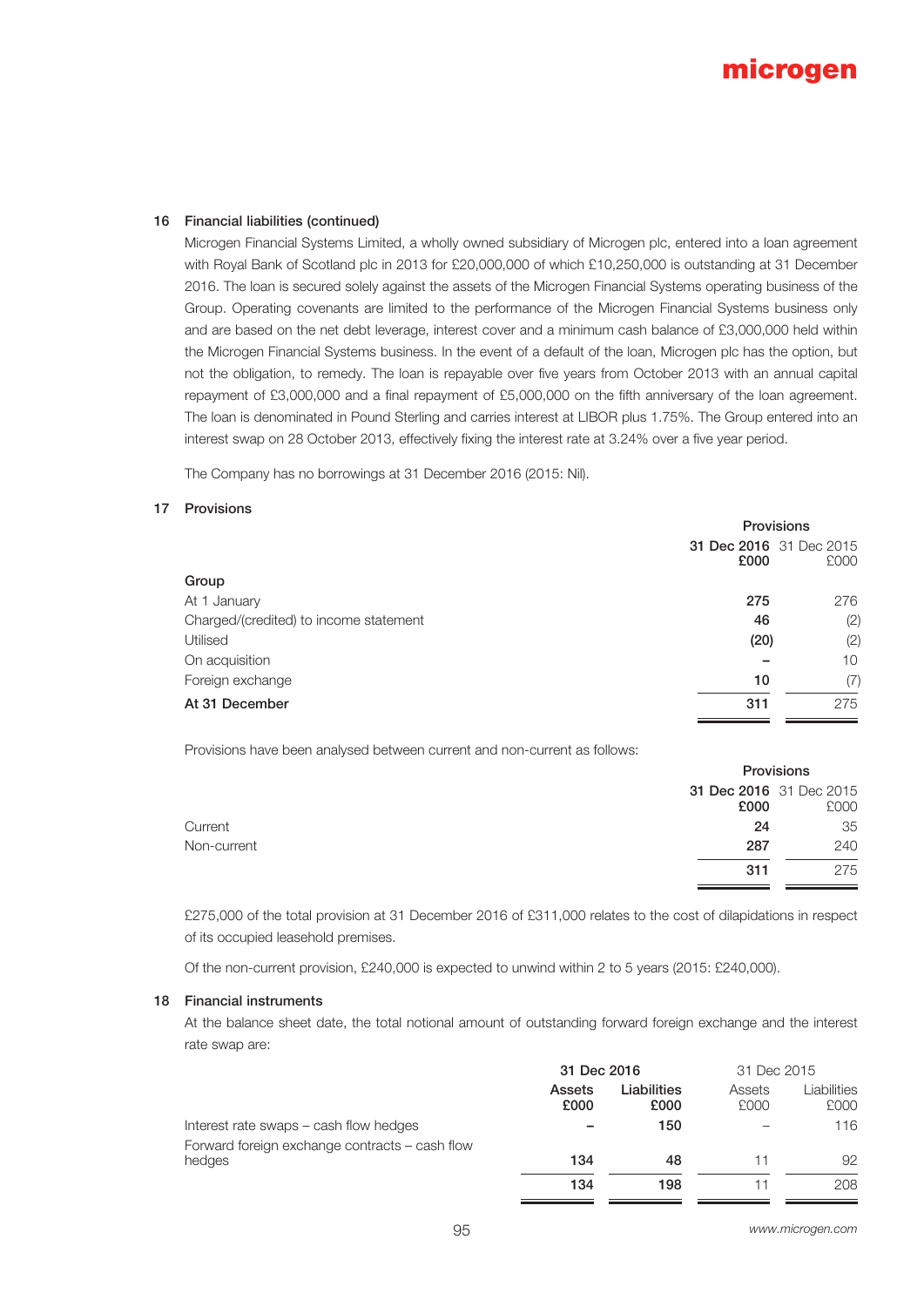### 18 Financial instruments (continued)

#### Total derivatives designated as hedging instruments

The company has no derivative financial instruments (2015: nil).

The maximum exposure to credit risk at the reporting date is the fair value of the derivative assets in the consolidated statement of financial position.

#### Currency derivatives

Forward foreign exchange contracts are used to hedge the Group's forecasted Polish Zloty denominated costs over the next 12 months.

The notional principal amounts outstanding at the balance sheet date are as follows:

|                                                   |       | 31 Dec 2016 31 Dec 2015 |
|---------------------------------------------------|-------|-------------------------|
|                                                   | £000  | £000                    |
| Forward foreign exchange contracts – Polish Zloty | 3.782 | 3.572                   |

The forward exchange contracts mature evenly across the year on a monthly basis.

At 31 December 2016, the fair value of the Group's currency derivatives is estimated to be an asset of approximately £86,000 (2015: liability £81,000), comprising £134,000 assets (2015: £11,000) and £48,000 of liabilities (2015: £92,000), based on quoted market values.

The forward contracts are designated as effective as cash flow hedges in accordance with IAS 39 Financial Instruments: Recognition and Measurement. The fair value has been recognised in other comprehensive income and presented in the hedging reserve in equity. These will be transferred to the income statement over the next 12 months (2015: 12 months).

A gain of £261,000 (2015: loss £408,000) has been transferred to the income statement in respect of contracts which have matured during the year.

#### Fair Value interest rate swaps

The Group enters into floating-to-fixed interest rate swaps to hedge the fair value interest rate risk arising where it has borrowed at floating rates.

The notional principal amounts of the outstanding interest rate swap contracts designated as hedging instruments in fair value interest rate debt at 31 December 2016 amounts to £10,250,000 (2015: £13,250,000).

The fair value liability recognised in the consolidated statement of comprehensive income is £150,000 (2015: £116,000). Additional disclosures are set out in the accounting policies relating to risk management.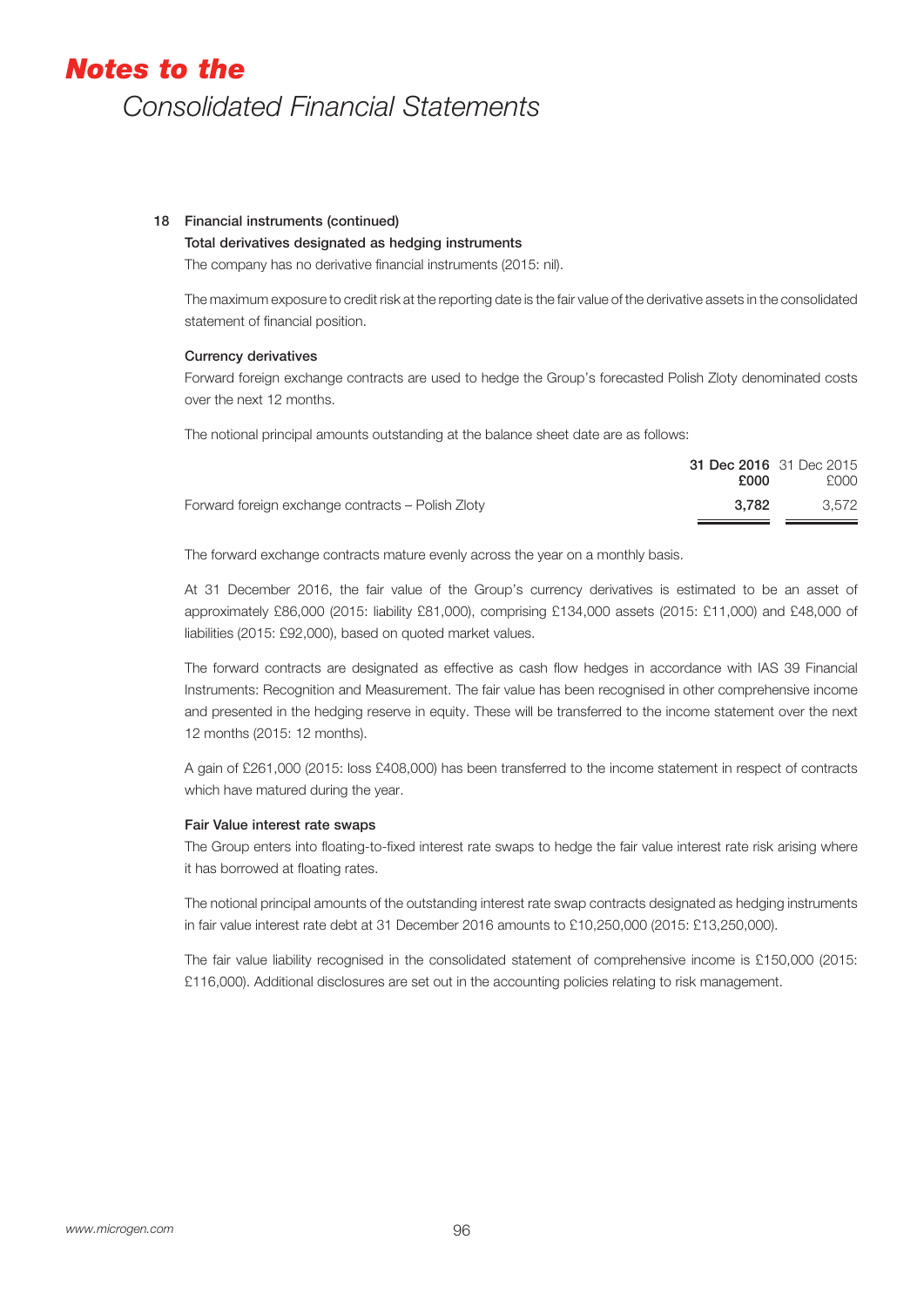### 18 Financial instruments (continued)

## Fair values of non-derivative financial assets and financial liabilities

Where market values are not available, fair values of financial assets and financial liabilities have been calculated by discounting expected future cash flows at prevailing interest rates and by applying year-end exchange rates.

|                          |             | 31 Dec 2016        |                    | 31 Dec 2015        |                    |
|--------------------------|-------------|--------------------|--------------------|--------------------|--------------------|
|                          | <b>Note</b> | Book value<br>£000 | Fair value<br>£000 | Book value<br>£000 | Fair value<br>£000 |
| Group                    |             |                    |                    |                    |                    |
| Cash at bank and in hand | 14          | 23,849             | 23,849             | 18,600             | 18,600             |
|                          |             |                    |                    |                    |                    |
|                          |             | 31 Dec 2016        |                    | 31 Dec 2015        |                    |
|                          | <b>Note</b> | Book value<br>£000 | Fair value<br>£000 | Book value<br>£000 | Fair value<br>£000 |
| Company                  |             |                    |                    |                    |                    |

The carrying amount of borrowings, short term payables and receivables is equal to their fair value.

Neither the Group or Company defaulted on any loans during the year. In addition the Group or Company did not breach the terms of any loan agreements during the year.

### Credit quality of financial assets

The credit quality of financial assets that are neither past due or impaired can be assessed by reference to the customer type.

|                                                                  | 2016         | 2015           |
|------------------------------------------------------------------|--------------|----------------|
| Group                                                            | £000         | <b>COOO</b>    |
| <b>Trade receivables</b>                                         |              |                |
| Banks and financial institutions                                 | 559          | 2,046          |
| Other corporates                                                 | 2,497        | 638            |
| Total current trade receivables                                  | 3,056        | 2,684          |
| Overdue trade receivables                                        | 3,428        | 978            |
| Total trade receivables                                          | 6,484        | 3,662          |
| Current                                                          |              |                |
| Rating<br>Cash at bank and short-term bank deposits<br>(Moody's) | 2016<br>£000 | 2015<br>£000   |
| Aa2                                                              | 523          | 1,016          |
| Aa3                                                              | 109          | $\overline{2}$ |
| A <sub>1</sub>                                                   | 6,663        | 2,992          |
| A <sub>2</sub>                                                   |              | 1,566          |
| A <sub>3</sub>                                                   | 16,069       | 12,613         |
| Baa2                                                             | 250          | 411            |
| Caa1                                                             | 40           |                |
| Caa <sub>2</sub>                                                 | 195          |                |
|                                                                  | 23,849       | 18,600         |

None of the financial assets that are fully performing have been renegotiated in the last year.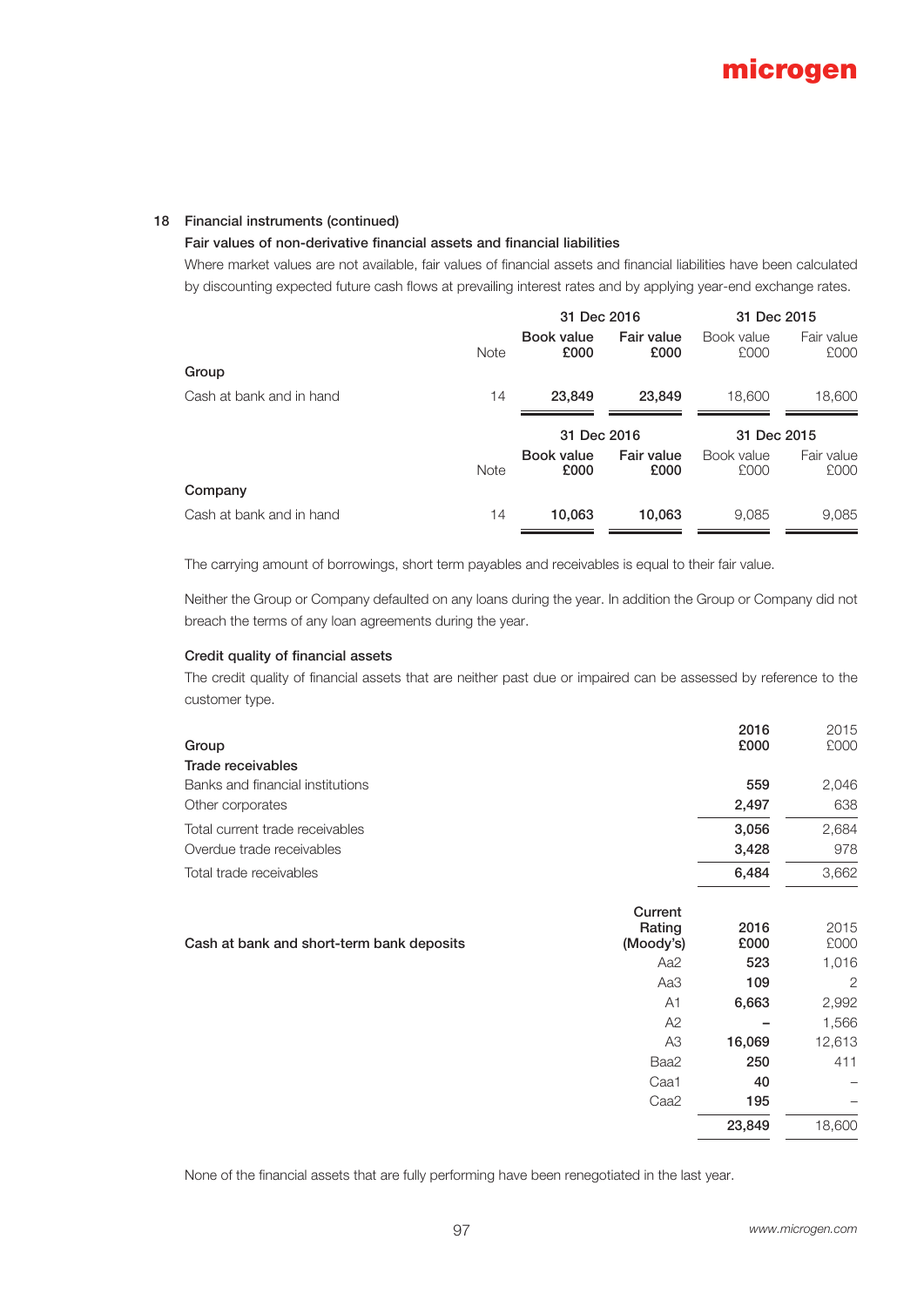| 19 | Share capital                                      |               |       |               |           |
|----|----------------------------------------------------|---------------|-------|---------------|-----------|
|    |                                                    | 31 Dec 2016   |       | 31 Dec 2015   |           |
|    | Group and company                                  | <b>Number</b> | £000  | <b>Number</b> | £000      |
|    | Ordinary shares of 6 3/7p each (2015: 6 3/7p each) |               |       |               |           |
|    | Issued and fully paid:                             |               |       |               |           |
|    | At 1 January                                       | 59,060,521    | 3,796 | 74,610,669    | 3,730     |
|    | Issued under share option schemes                  | 236,509       | 15    | 1,030,001     | 66        |
|    | Share reorganisation                               |               | -     | (16,580,149)  |           |
|    | At 31 December 2016                                | 59,297,030    | 3,811 | 59,060,521    | 3,796     |
|    |                                                    | 31 Dec 2016   |       | 31 Dec 2015   |           |
|    |                                                    | <b>Number</b> | £000  | Number        | £000      |
|    | 'B' shares at 27 pence each                        |               |       |               |           |
|    | Issued at fully paid                               |               |       |               |           |
|    | Opening balance as at 1 January                    |               |       |               |           |
|    | Issue of 'B' shares                                |               |       | 40,052,751    | 10,814    |
|    | Redemption of 'B' shares                           |               |       | (40,052,751)  | (10, 814) |
|    | At 31 December 2016                                |               |       |               |           |
|    |                                                    |               |       |               |           |

On 19 March 2015, 40,052,751 'B' shares were issued at 27 pence each, resulting in a total of £10,814,000 being credited to the 'B' share capital account. On 1 April 2015, 40,052,751 shares were redeemed at 27 pence each and an amount of £10,814,000 was deducted from the 'B' share capital account.

|                                 | 31 Dec 2016   |      | 31 Dec 2015    |      |
|---------------------------------|---------------|------|----------------|------|
|                                 | <b>Number</b> | £000 | <b>Number</b>  | £000 |
| 'C' shares at £0,000001 each    |               |      |                |      |
| Issued at fully paid            |               |      |                |      |
| Opening balance as at 1 January |               |      |                |      |
| Issue of 'C' shares             |               |      | 34,557,918     |      |
| Cancellation of 'C' Shares      |               | н.   | (34, 557, 918) |      |
| At 31 December 2016             |               |      |                |      |
|                                 |               |      |                |      |

On 19 March 2015, 34,557,918 'C' shares were issued at £0.000001 each, resulting in a total of £35 being credited to the 'C' share capital account. On 19 March 2015, a dividend of 27 pence per 'C' share was declared and was payable on 1 April 2015. The 'C' shares were subsequently reclassified as Deferred Shares and repurchased by the Company for an aggregate consideration of £35 and then subsequently cancelled and an amount of £35 was deducted from the 'C' share capital account.

#### Return of Value to Shareholders

During the year ended 31 December 2015,the Group announced of a Return of Value to shareholders of 27 pence per ordinary share amounting to £20m in cash, by way of a 'B'/'C' share scheme, which gave shareholders a choice between receiving cash in the form of income or capital. The Return of Value was approved by shareholders on 18 March 2015. The Return of Value was accompanied by a 7 for 9 share consolidation to maintain broad comparability of the share price and return per share of the ordinary shares before and after the creation of the 'B' and 'C' shares.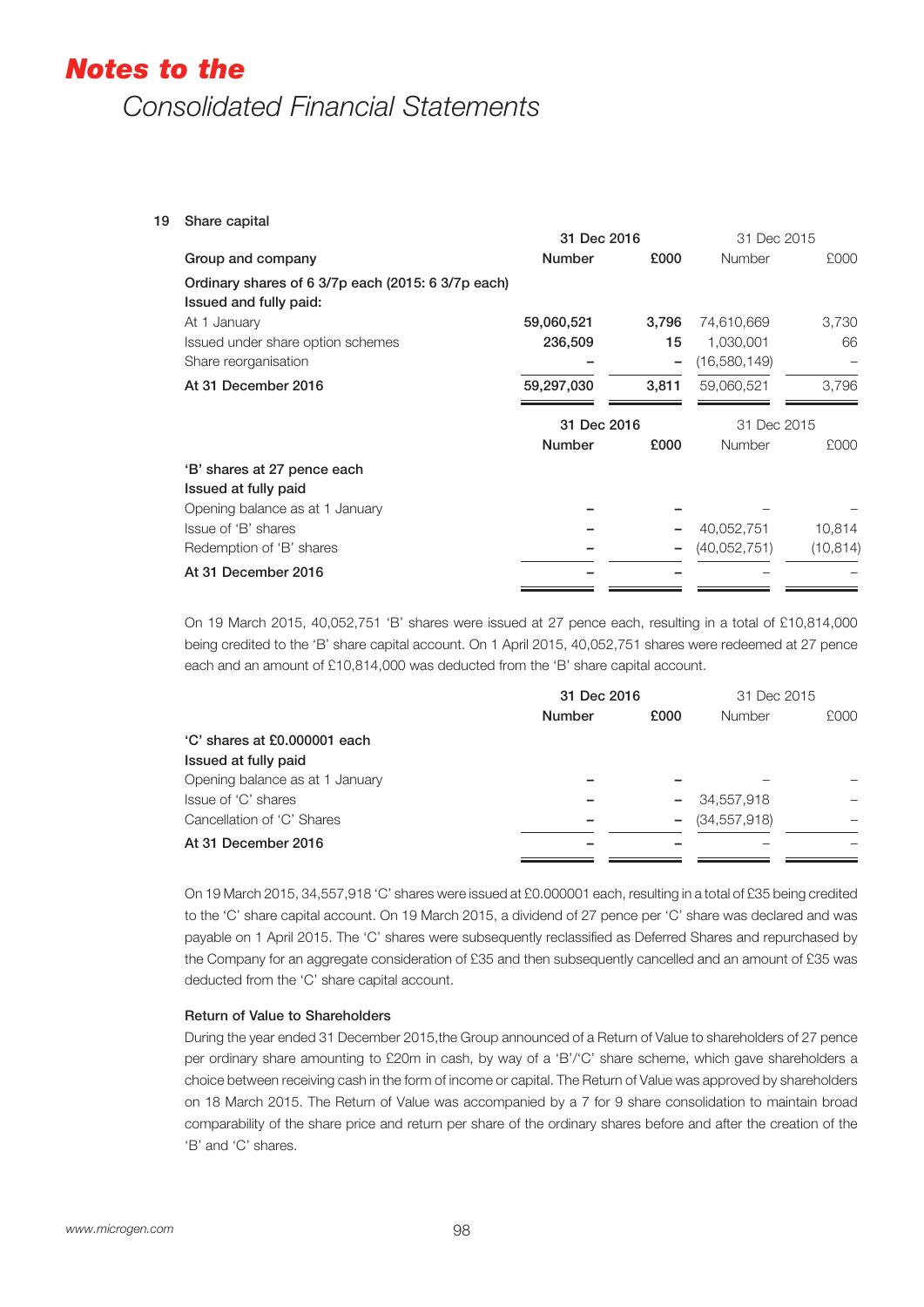# microgen

#### 19 Share capital (continued)

The number of ordinary shares for which Microgen employees hold options and the period to which the options are exercisable are as follows (note 27):

|    | Period                                                                  | Year of<br>grant | Exercise<br>price | 2016<br><b>Number</b> | 2015<br><b>Number</b> |
|----|-------------------------------------------------------------------------|------------------|-------------------|-----------------------|-----------------------|
|    | Between 15 June 2009 and 15 June 2016                                   | 2006             | 59.33p            |                       | 9,999                 |
|    | Between 6 August 2010 and 6 August 2017                                 | 2007             | 5p                | 16,670                | 16,670                |
|    | Between 6 August 2010 and 6 August 2017                                 | 2007             | 46.83p            | 8,667                 | 21,668                |
|    | Between 28 February 2011 and 28 February 2018                           | 2008             | 48.17p            | 20,832                | 33,331                |
|    | Between 2 December 2011 and 2 December 2018                             | 2008             | 43.50p            | 24,999                | 33,332                |
|    | Between 2 December 2011 and 2 December 2018                             | 2008             | 5p                | 18,334                | 18,334                |
|    | Between 3 March 2014 and 3 March 2021                                   | 2011             | 140 <sub>p</sub>  | 17,205                | 17,205                |
|    | Between 18 November 2016 and 18 November 2023                           | 2013             | 5p                | 1,481,100             | 4,222,500             |
|    | Between 18 November 2018 and 18 November 2023                           | 2013             | 5p                | 899,321               | 927,500               |
|    | Between 21 October 2018 and 21 October 2025                             | 2015             | 63/7p             | 690,000               | 715,000               |
|    | Between 3 August 2019 and 3 August 2026                                 | 2016             | 63/7p             | 601,037               |                       |
|    | Between 3 August 2019 and 3 August 2026                                 | 2016             | 63/7p             | 386,476               |                       |
|    | Between 1 November 2019 and 1 May 2020                                  | 2016             | 190.5p            | 203,269               |                       |
|    | Between 1 November 2019 and 1 May 2020                                  | 2016             | 186.5p            | 576,383               |                       |
|    |                                                                         |                  |                   | 4,944,293             | 6,015,539             |
| 20 | Share premium account                                                   |                  |                   |                       |                       |
|    |                                                                         |                  |                   | 2016<br>£000          | 2015<br>£000          |
|    | <b>Group and Company</b>                                                |                  |                   |                       |                       |
|    | At 1 January                                                            |                  |                   | 4,484                 | 12,049                |
|    | Premium on shares issued during the year under the share option schemes |                  |                   | 14                    | 470                   |
|    | Issue and redemption of 'B' shares                                      |                  |                   |                       | (8,035)               |
|    | At 31 December                                                          |                  |                   | 4,498                 | 4,484                 |
| 21 | <b>Capital Redemption Reserve</b>                                       |                  |                   |                       |                       |
|    |                                                                         |                  |                   | 2016                  | 2015                  |
|    |                                                                         |                  |                   | £000                  | £000                  |
|    | <b>Group and Company</b>                                                |                  |                   |                       |                       |
|    | At 1 January                                                            |                  |                   | 12,372                | 1,558                 |
|    | On issue and redemption of 'B' shares                                   |                  |                   |                       | 10,814                |
|    | At 31 December                                                          |                  |                   | 12,372                | 12,372                |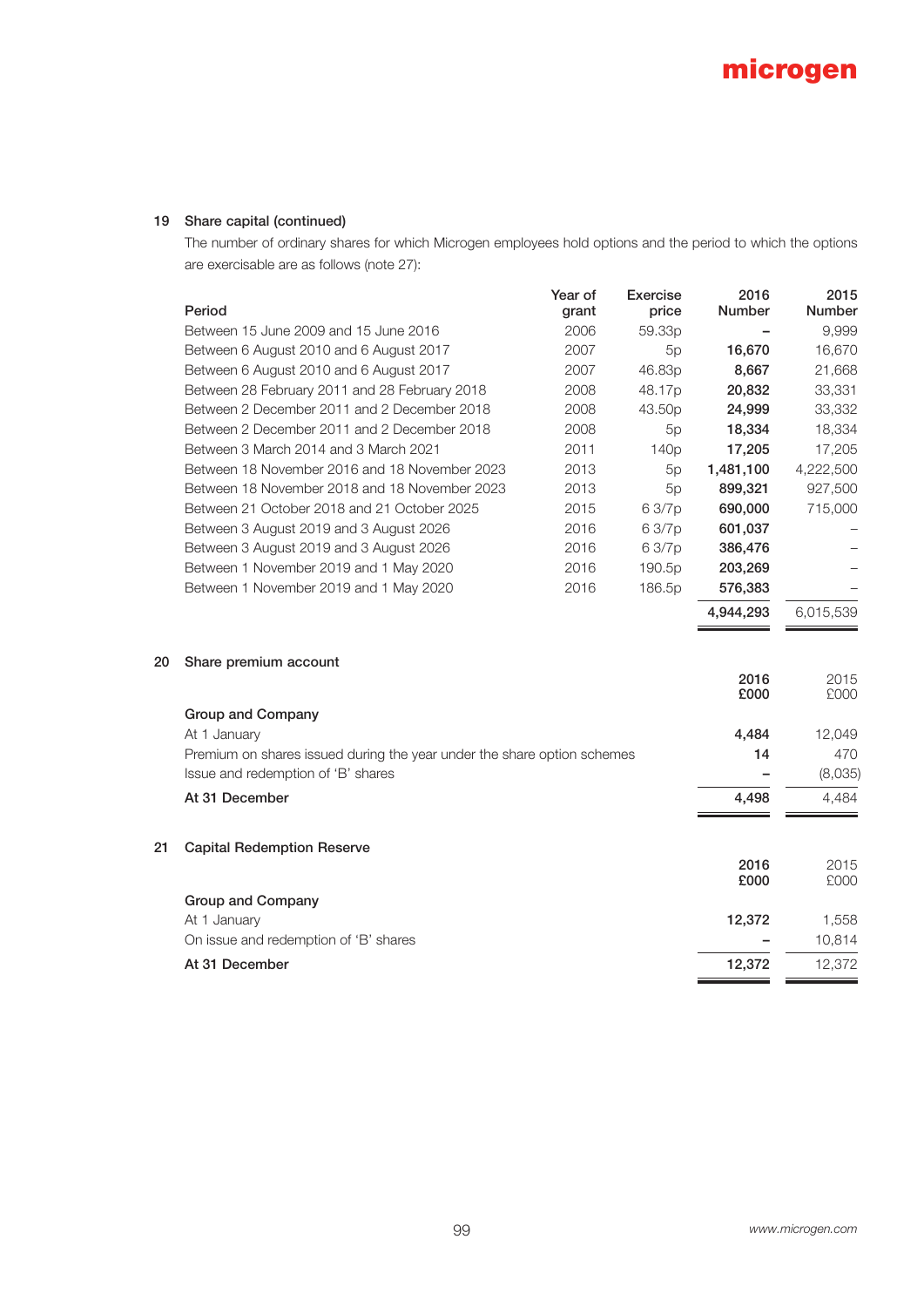#### 22 Other reserves

|    | <b>ULIEL IGSELVES</b>                               | <b>Derivatives</b><br>hedge<br>reserve<br>£000 | Merger<br>reserve<br>£000 | Total<br>£000   |
|----|-----------------------------------------------------|------------------------------------------------|---------------------------|-----------------|
|    | Group                                               |                                                |                           |                 |
|    | At 1 January 2015                                   | (427)                                          | 36,974                    | 36,547          |
|    | On issue and redemption of 'B' shares               |                                                | (2,779)                   | (2,779)         |
|    | Cash flow hedges                                    |                                                |                           |                 |
|    | - net fair value gains in the period                | 230                                            |                           | 230             |
|    | At 31 December 2015                                 | (197)                                          | 34,195                    | 33,998          |
|    | Cash flow hedges                                    |                                                |                           |                 |
|    | - net fair value gains in the period                | 133                                            |                           | 133             |
|    | At 31 December 2016                                 | (64)                                           | 34,195                    | 34,131          |
|    |                                                     |                                                | Merger<br>reserve<br>£000 | Total<br>£000   |
|    | Company                                             |                                                |                           |                 |
|    | At 1 January 2015                                   |                                                | 20,177                    | 20,177          |
|    | On issue and redemption of 'B' shares               |                                                | (2,779)                   | (2,779)         |
|    | At 31 December 2015                                 |                                                | 17,398                    | 17,398          |
|    | At 31 December 2016                                 |                                                | 17,398                    | 17,398          |
| 23 | (Accumulated losses)/retained earnings              |                                                |                           |                 |
|    |                                                     |                                                | Group<br>£000             | Company<br>£000 |
|    | At 1 January 2015                                   |                                                | 2,553                     | 25,645          |
|    | Profit for the year                                 |                                                | 3,734                     | 2,501           |
|    | Share options - value of employee service (note 27) |                                                | 110                       | 110             |
|    | Return of value to shareholders                     |                                                | (20, 145)                 | (20, 145)       |
|    | Sale of fractional shares                           |                                                | 1                         | 1               |
|    | Expenses relating to Return of Value                |                                                | (175)                     | (175)           |
|    | Deferred tax on financial instruments (note 12)     |                                                | (44)                      |                 |
|    | Deferred tax on share options (note 12)             |                                                | (117)                     |                 |
|    | Corporation tax on share options                    |                                                | 51                        |                 |
|    | Dividends paid (note 7)                             |                                                | (2,089)                   | (2,089)         |
|    | At 31 December 2015                                 |                                                | (16, 121)                 | 5,848           |
|    | Profit for the year                                 |                                                | 6,243                     | 2,966           |
|    | Share options - value of employee service (note 27) |                                                | 610                       | 610             |
|    | Deferred tax on financial instruments (note 12)     |                                                | (39)                      |                 |
|    | Deferred tax on share options (note 12)             |                                                | 227                       |                 |
|    | Corporation tax on share options                    |                                                | 68                        |                 |
|    | Dividends paid (note 7)                             |                                                | (2,540)                   | (2,540)         |
|    | At 31 December 2016                                 |                                                | (11, 552)                 | 6,884           |
|    |                                                     |                                                |                           |                 |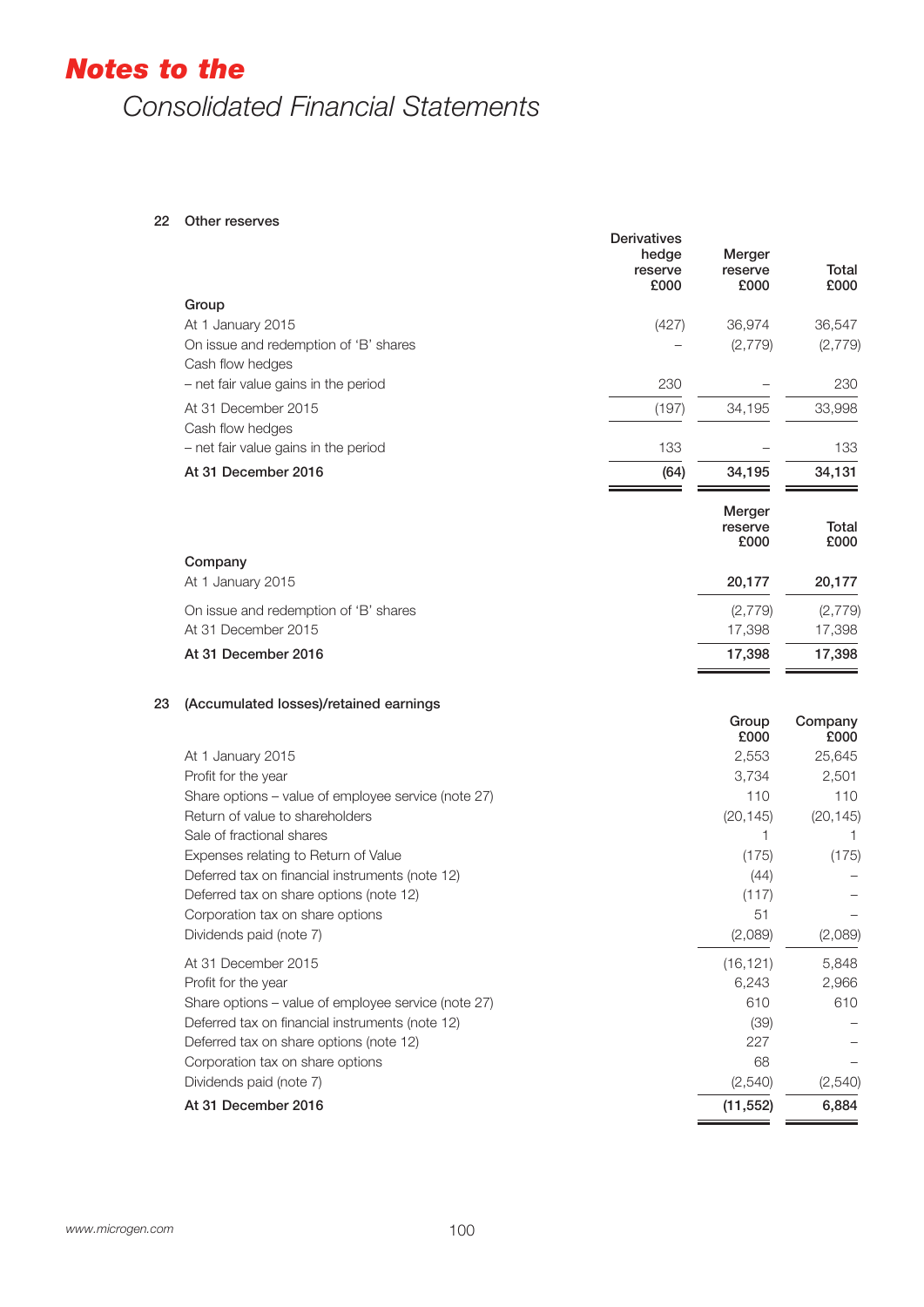# microgen

#### 23 Retained earnings (continued)

The profit for the financial year dealt with in the financial statements of the Company was £2,966,000 (2015: £2,501,000). As permitted by Section 408 of the Companies Act 2006, no separate income statement or statement of comprehensive income is presented in respect of the Company.

#### 24 Cash flows from operating activities

Reconciliation of profit before tax to net cash generated from/(used in) operations:

|                                                                     | Group<br>Year ended<br>31 Dec 2016 | Group<br>Year ended | Company<br>Year ended<br>31 Dec 2015 <b>31 Dec 2016</b> | Company<br>Year ended<br>31 Dec 2015 |
|---------------------------------------------------------------------|------------------------------------|---------------------|---------------------------------------------------------|--------------------------------------|
|                                                                     | £000                               | £000                | £000                                                    | £000                                 |
| Profit before tax                                                   | 7,881                              | 4,885               | 2,966                                                   | 2,501                                |
| Adjustments for:                                                    |                                    |                     |                                                         |                                      |
| Depreciation                                                        | 601                                | 597                 |                                                         |                                      |
| Amortisation                                                        | 812                                | 429                 |                                                         |                                      |
| Impairment of fixed assets                                          |                                    | 1,532               |                                                         |                                      |
| Research and development credit                                     |                                    | (101)               |                                                         |                                      |
| Share-based payment expense                                         | 610                                | 110                 |                                                         |                                      |
| Finance income                                                      | (66)                               | (104)               | (30)                                                    | (54)                                 |
| Finance costs                                                       | 397                                | 492                 |                                                         |                                      |
| Dividend income                                                     |                                    |                     | (3,500)                                                 | (4,000)                              |
| Changes in working capital excluding the effects<br>of acquisition: |                                    |                     |                                                         |                                      |
| Increase in receivables                                             | (3, 412)                           | (1, 162)            | (107)                                                   | (16)                                 |
| Increase in payables                                                | 6,173                              | 828                 | 510                                                     | 61                                   |
| Increase/(decrease) in provisions                                   | 36                                 | (11)                |                                                         |                                      |
| Cash generated from/(used in) operations                            | 13,032                             | 7,495               | (161)                                                   | (1,508)                              |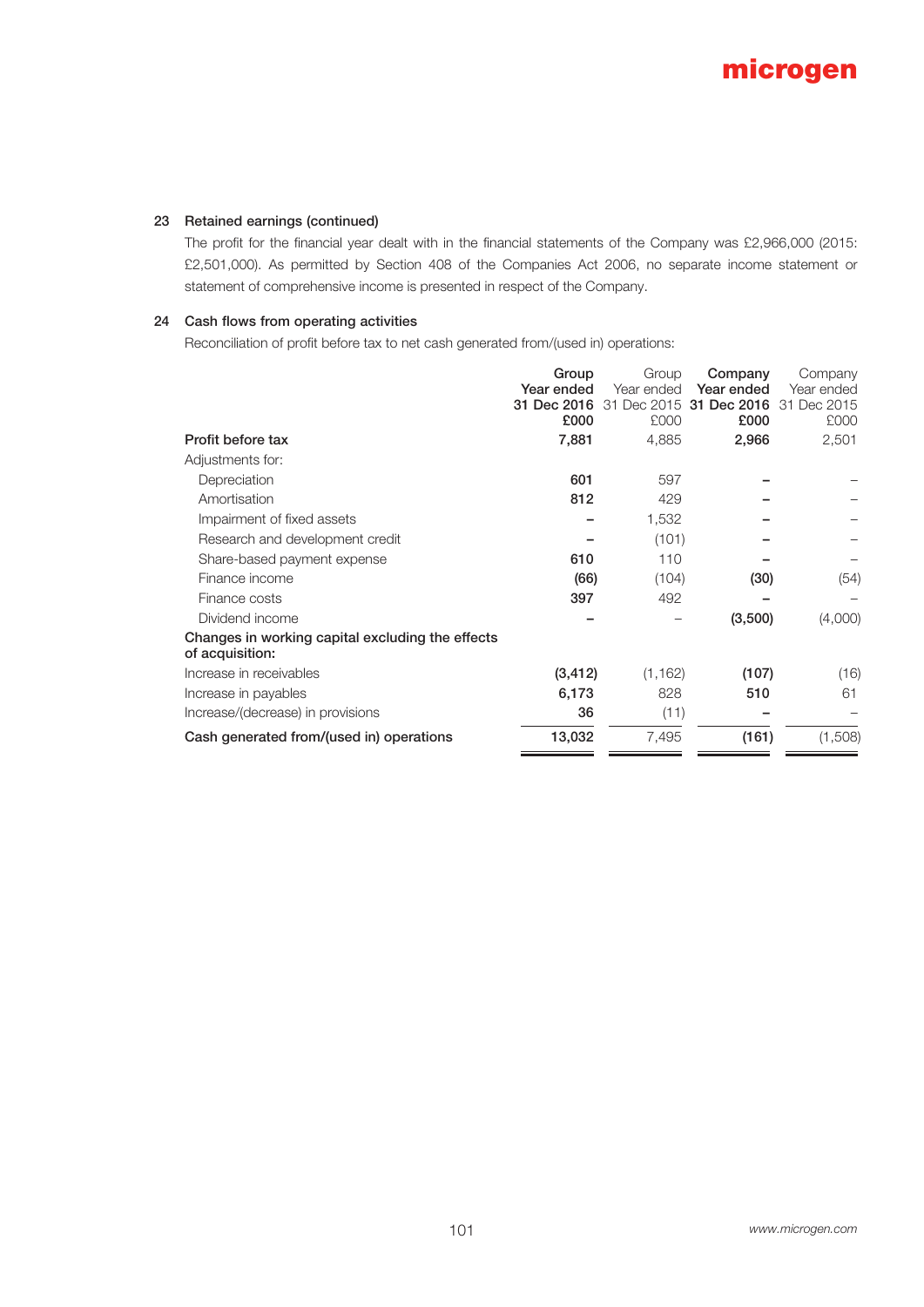### 25 Acquisitions

#### Infoscreen (Cyprus) Limited

In May 2016 the Group acquired the entire share capital and voting rights of Infoscreen (Cyprus) Limited ("Infoscreen") for consideration in cash of £1.4 million, in addition to a commitment to settle vendor debt following acquisition of £0.3 million.

The net assets acquired in the transactions and the intangibles arising, are as follows:

|                               | Carrying<br>values pre<br>£000 | Fair value<br>acquisition adjustments<br>£000 | Provisional<br>fair value<br>£000 |
|-------------------------------|--------------------------------|-----------------------------------------------|-----------------------------------|
| Net assets acquired           |                                |                                               |                                   |
| Intangible fixed assets       |                                | 2,200                                         | 2,200                             |
| Deferred tax liability        |                                | (440)                                         | (440)                             |
| Property, plant and equipment | 42                             |                                               | 42                                |
| Trade and other receivables   | 218                            |                                               | 218                               |
| Cash and cash equivalents     | 21                             |                                               | 21                                |
| Trade and other payables      | (238)                          |                                               | (238)                             |
| Deferred income               | (114)                          |                                               | (114)                             |
|                               | (71)                           | 1,760                                         | 1,689                             |
| Goodwill                      |                                |                                               |                                   |
| Total consideration           |                                |                                               | 1,689                             |
|                               |                                |                                               |                                   |

#### Satisfied by

| Cash paid on completion                         | 1.430 |
|-------------------------------------------------|-------|
| Settlement of vendor debt following acquisition | 259   |
|                                                 | 1.689 |

The intangible assets acquired as part of the acquisition of Infoscreen can be analysed as follows:

|                                 | Provisional<br>fair value<br>£000 |
|---------------------------------|-----------------------------------|
| Software IPR and in process R&D | 183                               |
| Customer relationships          | 2.017                             |
|                                 | 2,200                             |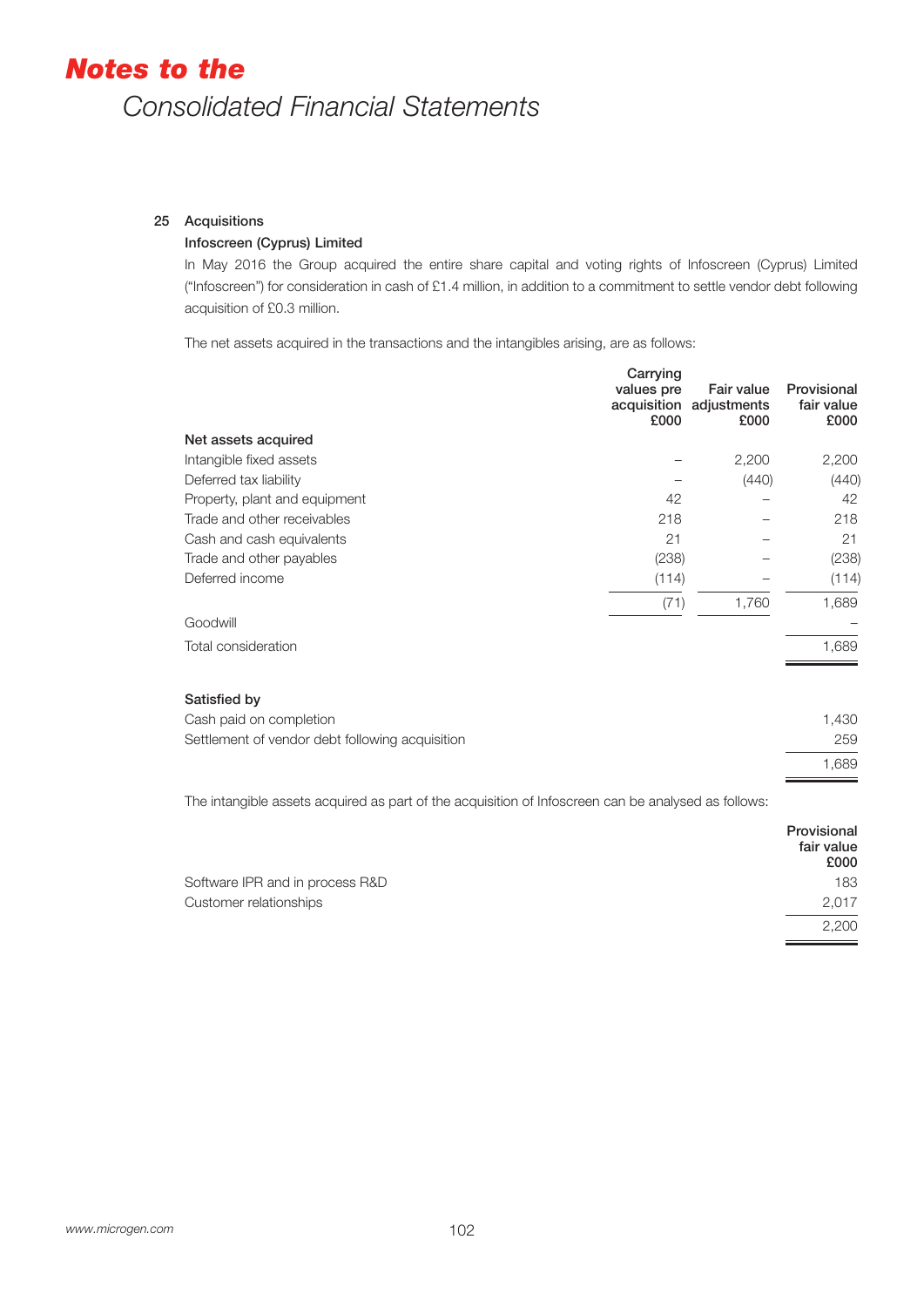# microgen

## 25 Acquisitions (continued)

#### Microgen (Alchemy) Limited

At 31 December 2015, the fair value adjustments for the June 2015 acquisition of Microgen (Alchemy) Limited ("Alchemy") were provisional. The Group have completed the review in 2016 and the net assets acquired in 2015 and the intangibles arising were as follows:

The net assets acquired in the transactions and the intangibles arising, are as follows:

|                               | Carrying<br>values pre<br>£000 | Fair value<br>acquisition adjustments<br>£000 | Final<br>fair value<br>£000 |
|-------------------------------|--------------------------------|-----------------------------------------------|-----------------------------|
| Net assets acquired           |                                |                                               |                             |
| Intangible fixed assets       |                                | 272                                           | 272                         |
| Deferred tax liability        |                                | (52)                                          | (52)                        |
| Property, plant and equipment | 12                             |                                               | 12                          |
| Trade and other receivables   | 124                            |                                               | 124                         |
| Cash and cash equivalents     | 59                             |                                               | 59                          |
| Trade and other payables      | (35)                           |                                               | (35)                        |
| Deferred income               | (163)                          |                                               | (163)                       |
|                               | (3)                            | 220                                           | 217                         |
| Goodwill                      |                                |                                               |                             |
| Total consideration           |                                |                                               | 217                         |
|                               |                                |                                               |                             |

#### Satisfied by

| Cash paid on completion      | 83  |
|------------------------------|-----|
| Cash paid following year end | 134 |
|                              | 217 |
|                              |     |

The intangible assets acquired as part of the acquisition of Alchemy can be analysed as follows:

|                                 | Final<br>fair value<br>£000 |
|---------------------------------|-----------------------------|
| Software IPR and in process R&D | 15                          |
| Customer relationships          | 257                         |
|                                 | 272                         |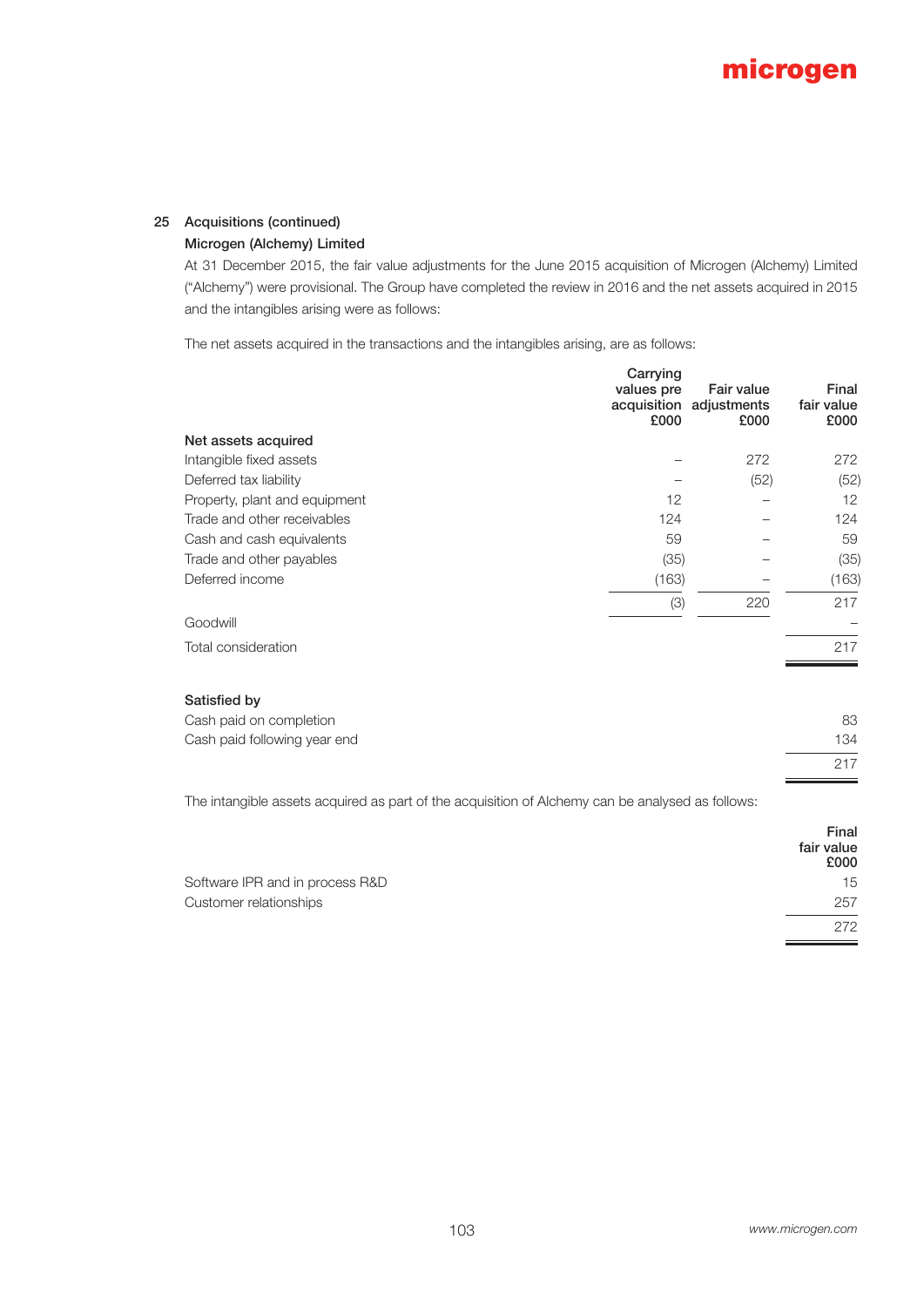## 25 Acquisitions (continued)

## Microgen (Jobstream) Limited

At 31 December 2015, the fair value adjustments for the July 2015 acquisition of Microgen (Jobstream) Limited ("Jobstream") were provisional. The Group have completed the review in 2016 and the net assets acquired in 2015 and the intangibles arising were as follows:

The net assets acquired in the transactions and the intangibles arising, are as follows:

|                                               | Carrying<br>values pre<br>£000 | <b>Fair value</b><br>acquisition adjustments<br>£000 | Final<br>fair value<br>£000 |
|-----------------------------------------------|--------------------------------|------------------------------------------------------|-----------------------------|
| Net assets acquired                           |                                |                                                      |                             |
| Intangible fixed assets                       |                                | 4,414                                                | 4,414                       |
| Deferred tax liability                        |                                | (883)                                                | (883)                       |
| Property, plant and equipment                 | 43                             |                                                      | 43                          |
| Trade and other receivables                   | 234                            |                                                      | 234                         |
| Cash and cash equivalents                     | 637                            |                                                      | 637                         |
| Trade and other payables                      | (299)                          |                                                      | (299)                       |
| Deferred income                               | (718)                          |                                                      | (718)                       |
|                                               | (103)                          | 3,531                                                | 3,428                       |
| Goodwill                                      |                                |                                                      |                             |
| Total consideration                           |                                |                                                      | 3,428                       |
| Satisfied by                                  |                                |                                                      |                             |
| Cash paid on completion                       |                                |                                                      | 3,150                       |
| Deferred consideration paid prior to year end |                                |                                                      | 278                         |

The intangible assets acquired as part of the acquisition of Jobstream can be analysed as follows:

|                                 | Final<br>fair value<br>£000 |
|---------------------------------|-----------------------------|
| Software IPR and in process R&D | 603                         |
| Customer relationships          | 3,811                       |
|                                 | 4.414                       |

3,428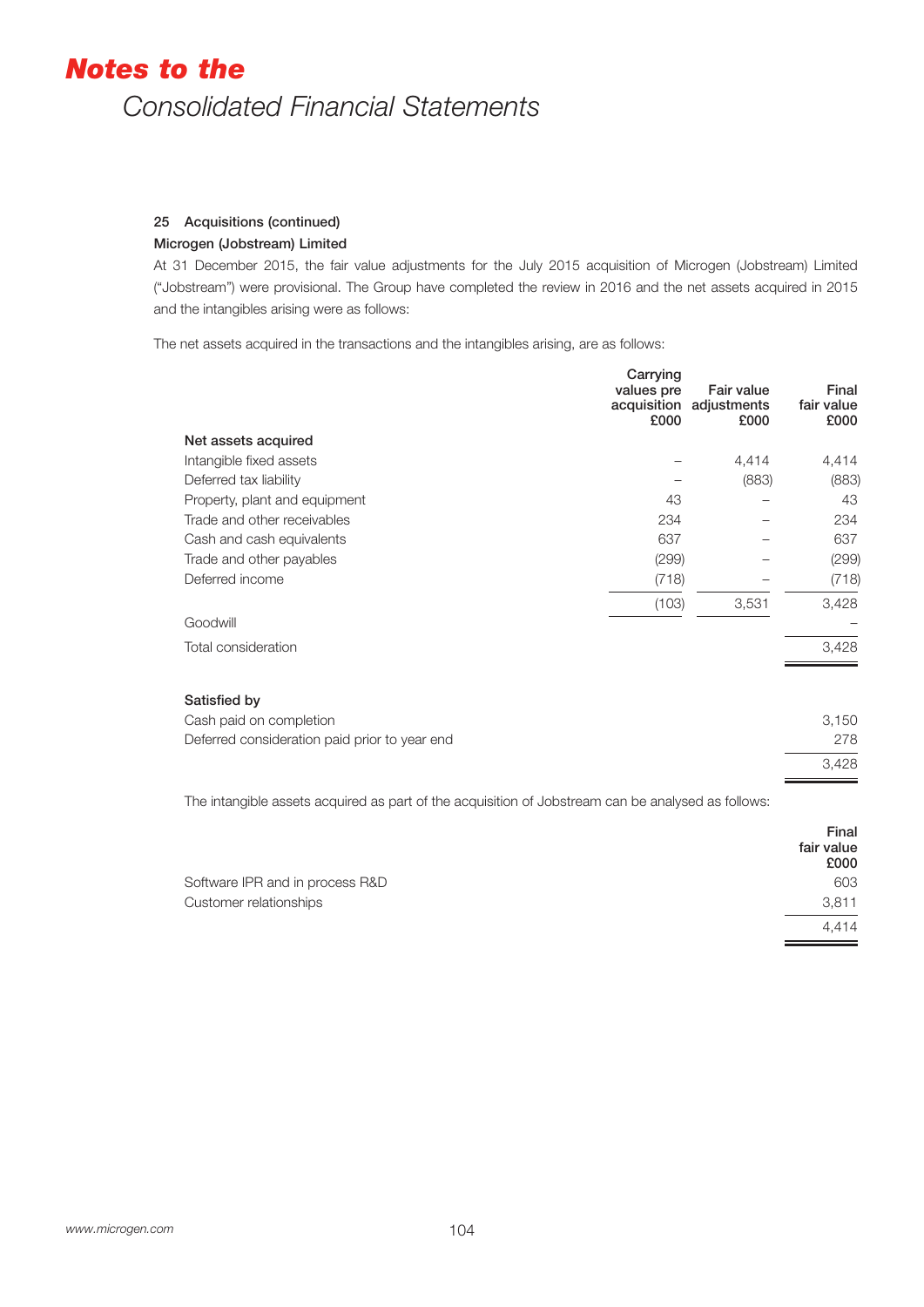#### 26 Commitments and operating leases

The Group and Company have no unprovided financial commitments (2015: £nil).

#### Operating leases – minimum lease payments

The Group leases various offices under non-cancellable operating lease agreements. The leases have various terms and renewal rights. The Group also leases plant and machines under non-cancellable operating lease agreements.

At the balance sheet date, the Group had outstanding commitments for future minimum lease payments under non-cancellable operating leases, which fall due as follows:

|                                       | 31 Dec 2016               |               | 31 Dec 2015        |                |
|---------------------------------------|---------------------------|---------------|--------------------|----------------|
|                                       | <b>Properties</b><br>£000 | Other<br>£000 | Properties<br>£000 | Other<br>£000  |
| Within one year                       | 839                       | 4             | 750                |                |
| In the second to fifth year inclusive | 341                       | 4             | 648                |                |
|                                       | 1.180                     |               | 1.398              | $\overline{2}$ |

The Company had no operating lease commitments during the year (2015: £nil)

#### 27 Share based payments

#### Performance Share Plan (PSP)

Under the 2006 Performance Share Plan (PSP), the Remuneration Committee is allowed to grant conditional allocations of par value options in the Company to key executives. In 2016 a new scheme was introduced, the 2016 Performance Share Plan, with many similar features as the 2006 Performance Share Plan. For the purposes of this note 27, references to the PSP is in respect of both the 2006 and 2016 Performance Share Plans. The contractual life of an option is 10 years.

The PSP is considered a Long Term Incentive Plan (LTIP) award.

Awards granted prior to 2013 are exercisable from the third anniversary of the date of grant, subject to specific criteria being met. These performance conditions were structured so that 50% of awards were subject to an adjusted earnings per share target and 50% were subject to a total shareholder return target.

987,513 options were granted on 3 August 2016 (2015: 715,000 awards granted). The performance conditions are in line with those described for the executive directors on page 46.

At the year end there were 26 (2015: 26) employees currently participating in the scheme. Exercise of an option is subject to continued employment.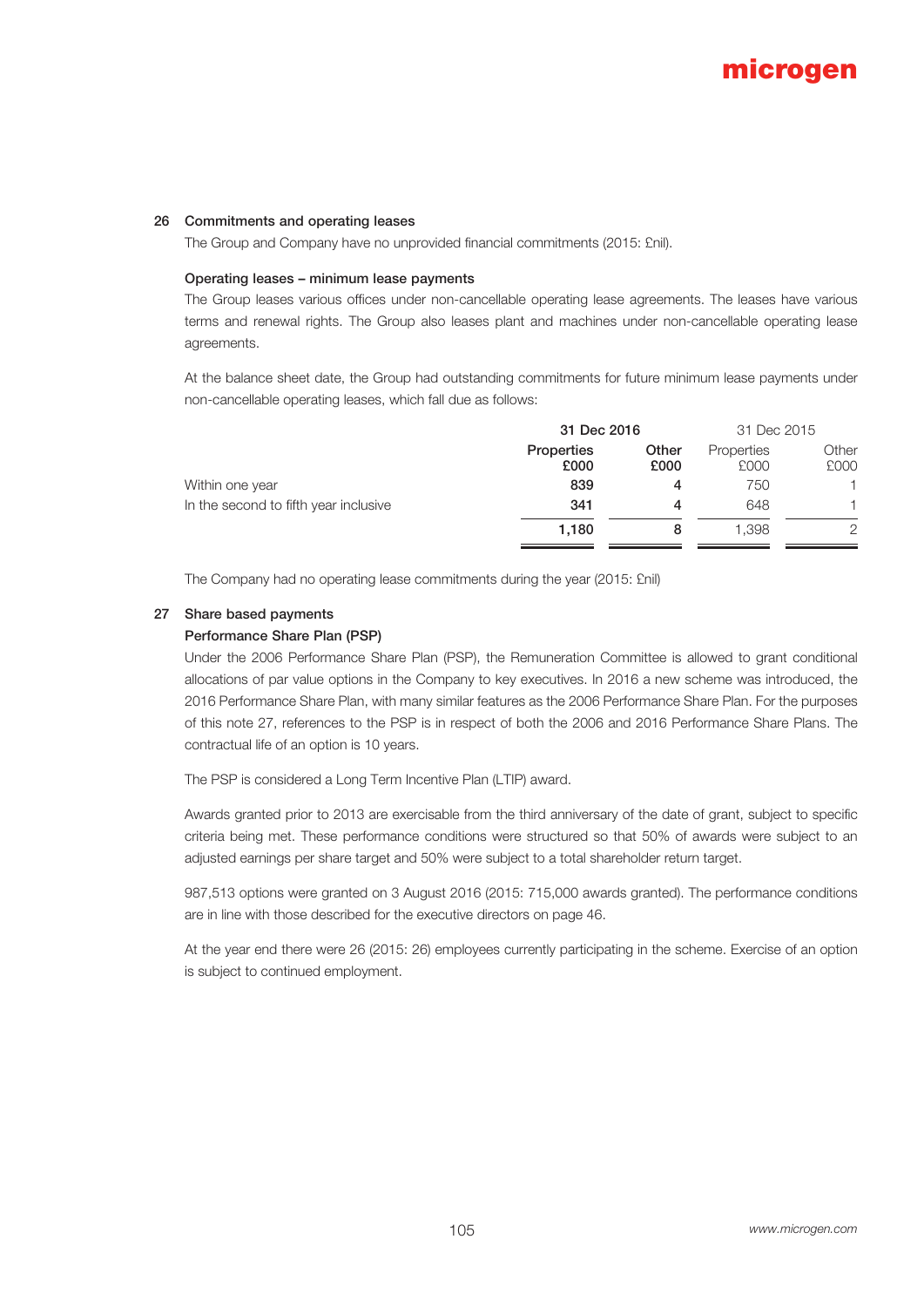#### 27 Share based payments (continued)

Details of the share options outstanding under the PSP during the year are as follows:

|                            | 2016          |                                 | 2015      |                                 |
|----------------------------|---------------|---------------------------------|-----------|---------------------------------|
|                            |               | Weighted<br>average<br>exercise |           | Weighted<br>average<br>exercise |
|                            | <b>Number</b> | price                           | Number    | price                           |
| Outstanding at 1 January   | 5,900,004     | 5.17 <sub>p</sub>               | 5,495,004 | 5p                              |
| Granted                    | 987,513       | 63/7p                           | 715,000   | 63/7p                           |
| Exercised                  | (196, 010)    | 5p                              |           |                                 |
| Lapsed                     | (39,076)      | 5p                              | (5,000)   | 5p                              |
| Forfeited                  | (2,559,493)   | 5p                              | (305,000) | 5p                              |
| Outstanding at 31 December | 4,092,938     | 5.59 <sub>p</sub>               | 5.900.004 | 5.17p                           |
| Exercisable at 31 December | 1,516,104     | 5p                              | 35,004    | 5p                              |
|                            |               |                                 |           |                                 |

196,010 PSP share options were exercised in 2016. The weighted average share price at the date of exercise for share options exercised during 2016 under the Share Option Plans was 184.5p.

The options outstanding at the end of the year have an expected weighted average remaining contractual life of 7.82 years (2015: 8.09 years).

#### Share Option Plans

The Group has set up several Share Option Plans, under which the Remuneration Committee can grant options over shares in the Company to employees of the Group. Options are granted with a fixed exercise price equal to the market price of the shares under option at the date of grant. The contractual life of an option is 10 years. Following the introduction of a new sharesave scheme in 2016 146 employees (2015: 8) currently participate in these plans.

Options granted under the Share Option Plans will become exercisable on the third anniversary of the date of grant, subject to specific criteria being met. The present criteria are based on a combination of factors including adjusted earnings per share and share price growth over a minimum period of three years.

Exercise of an option is subject to continued employment.

Details of the share options outstanding under the Share Option Plans during the year are as follows:

|                            | 2016          |                                 | 2015        |                                 |
|----------------------------|---------------|---------------------------------|-------------|---------------------------------|
|                            |               | Weighted<br>average<br>exercise |             | Weighted<br>average<br>exercise |
|                            | <b>Number</b> | price                           | Number      | price                           |
| Outstanding at 1 January   | 115,535       | 61.21 <sub>p</sub>              | 1,218,549   | 56.56p                          |
| Granted                    | 779,652       | 187.54p                         |             |                                 |
| Exercised                  | (40, 499)     | 48.62p                          | (1,030,001) | 52.14p                          |
| Lapsed                     | (3,333)       | 59.33 <sub>p</sub>              | (73,013)    | 111.44p                         |
| Outstanding at 31 December | 851,355       | 177.51 <sub>p</sub>             | 115,535     | 61.21 <sub>p</sub>              |
| Exercisable at 31 December | 71,703        | 68.41 <sub>p</sub>              | 115,535     | 61.21 <sub>p</sub>              |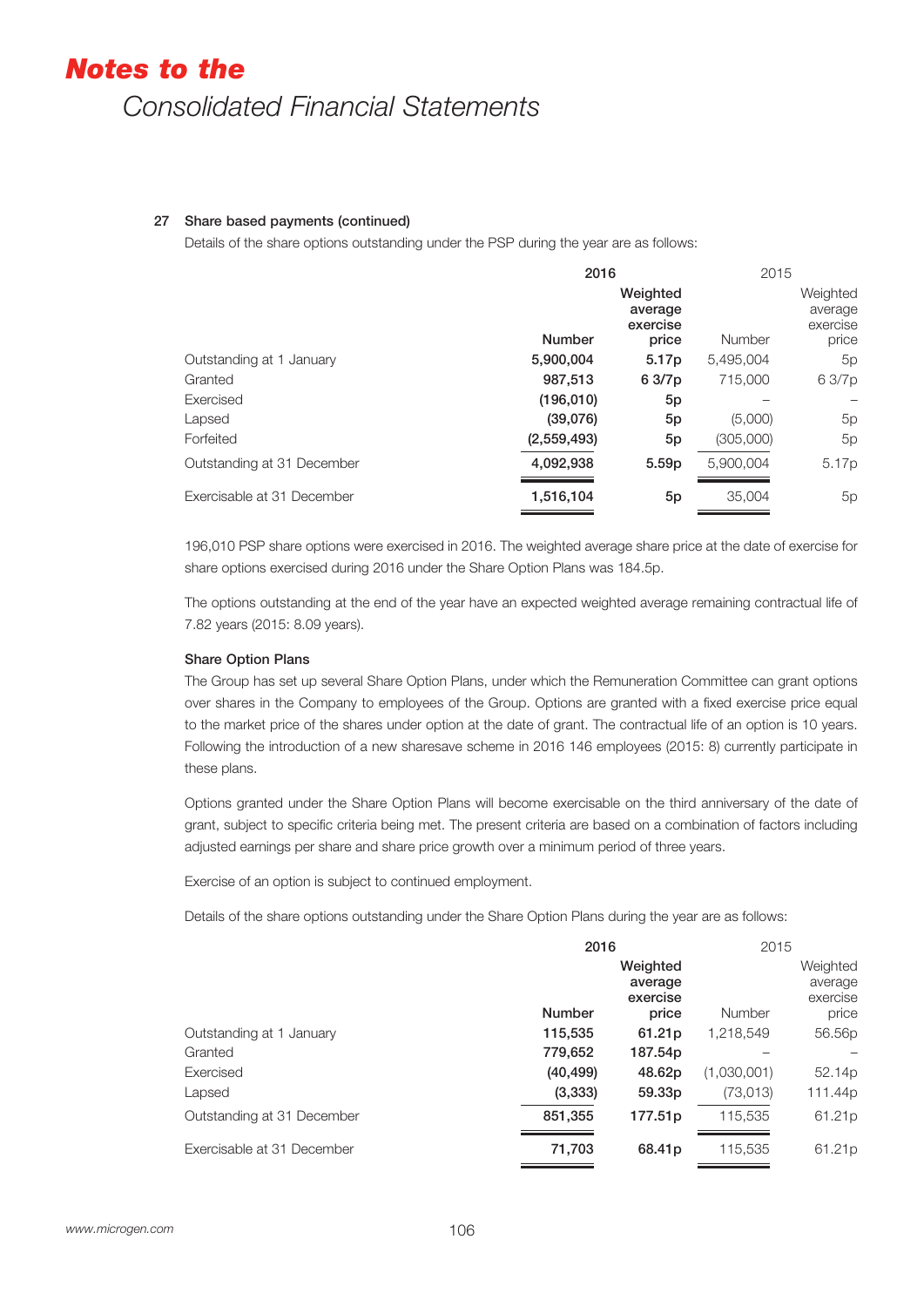# microgen

#### 27 Share based payments (continued)

The weighted average share price at the date of exercise for share options exercised during the year under the Share Option Plans was 163.1p (2015: 118.7p).

The options outstanding at the end of the year have an expected weighted average remaining contractual life of 3.23 years (2015: 2.58 years).

Included within the outstanding share options at 31 December 2016 under Share Option Plans and the PSP were outstanding share options of 2,380,421 (2015: 5,865,000) which whilst outside of the Association of British Insurers recommended limits, have been approved by the Company's shareholders.

The Group recognised total expenses of £610,000 (2015: £110,000) related to equity-settled share-based payment transactions during the year. After deferred tax, the total charge in the income statement was £548,000 (2015: £109,000). There was a deferred tax credit of £227,000 (2015; Debit £117,000) and a corporation tax credit of £68,000 (2015: £51,000) taken directly to equity.

#### 28 Retirement benefit schemes

The Group operates defined contribution retirement benefit plans for qualifying employees in the UK. The assets of the plans are held separately from those of the Group in funds under the control of trustees.

The Group also operates defined contribution retirement benefit plans for its employees in certain overseas territories with contributions up to 9.76% of basic salary.

The total expense recognised in the income statement of £605,000 (2015: £483,000) represents contributions payable to these plans by the Group at rates specified in the rules of the plans. As at 31 December 2016, contributions of £44,000 (2015: £36,000) due in respect of the 2016 reporting year had not been paid over to the plans and were included within accruals. The amounts were paid over subsequent to the balance sheet date.

#### 29 Related party transactions

#### **Group**

The following transactions were carried out with related parties:

During 2015 the Group entered into transactions with Science Group plc. Microgen's former Chairman, Martyn Ratcliffe, is Chairman of, and equity holder in Science Group plc. An employee of Sagentia Limited (a subsidiary of Science Group plc) provided administrative services to Microgen plc during 2015 at a cost of £10,800 to Microgen plc. No equivalent transaction occurred in 2016.

The Company acts as the Group's treasury vehicle and during the year borrowed a net £7,164,000 (2015: £7,043,000) from its subsidiary companies.

There were no further related party transactions in the year ended 31 December 2016 (2015: nil), as defined by International Accounting Standard No 24 "Related Party Disclosures" other than key management compensation as disclosed in note 3.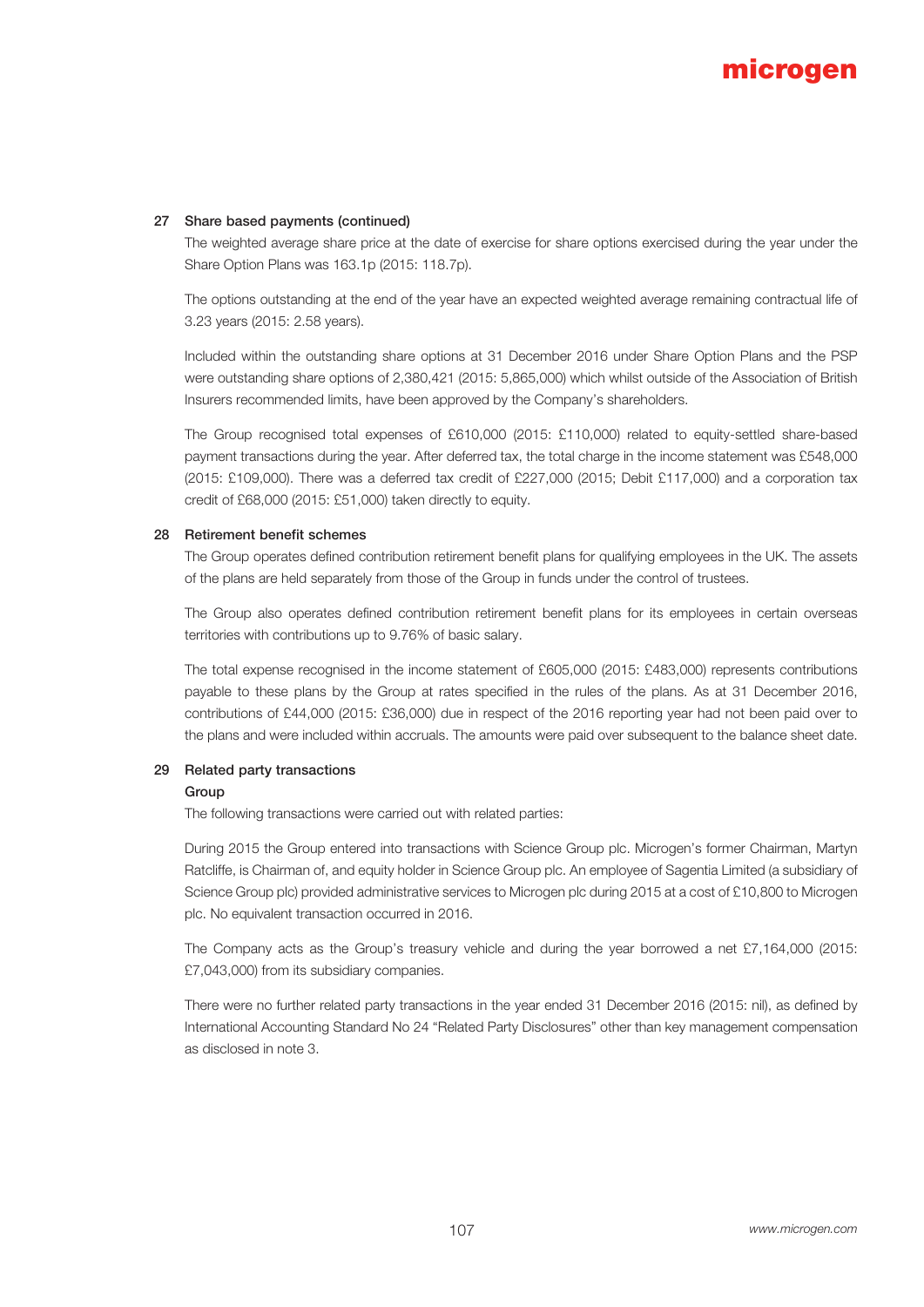

| Size of Shareholding | Number of<br><b>Shareholders</b> | Percentage<br>of total<br>shareholders | Number of<br>shares | Percentage of<br>total issued<br>shares |
|----------------------|----------------------------------|----------------------------------------|---------------------|-----------------------------------------|
| $1 - 1.000$          | 574                              | 58.4%                                  | 181,378             | 0.3%                                    |
| $1,001 - 5,000$      | 214                              | 21.8%                                  | 483.441             | 0.8%                                    |
| $5.001 - 50.000$     | 130                              | 13.2%                                  | 2,059,911           | 3.4%                                    |
| $50,001 - 500,000$   | 42                               | 4.3%                                   | 5,593,186           | 9.3%                                    |
| 500,000 and above    | 23                               | 2.3%                                   | 51.673.404          | 86.2%                                   |
| <b>Totals</b>        | 983                              | 100.0%                                 | 59,991,320          | 100.0%                                  |

| <b>Investor Type</b>            | Number of<br>shares | Percentage of<br>total issued<br>shares |
|---------------------------------|---------------------|-----------------------------------------|
| Nominee Companies               | 39,871,371          | 66.4%                                   |
| <b>Bank &amp; Bank Nominees</b> | 10,485,253          | 17.5%                                   |
| Private Shareholders            | 6,768,340           | 11.3%                                   |
| <b>Pension Funds</b>            | 2,500,000           | 4.2%                                    |
| Limited Companies               | 292,336             | 0.5%                                    |
| Other Institutions              | 67,859              | 0.1%                                    |
| Deceased Shareholders           | 6,161               | $0.0\%$                                 |
| <b>Totals</b>                   | 59,991,320          | 100.0%                                  |

| Registered Office and Group Head Office                                             | Registrar                                                                                              |
|-------------------------------------------------------------------------------------|--------------------------------------------------------------------------------------------------------|
| Microgen plc<br>Old Change House<br>128 Queen Victoria Street<br>London<br>EC4V 4BJ | Capita Asset Services<br>The Registry<br>34 Beckenham Road<br>Beckenham<br>Kent<br>BR <sub>3</sub> 4TU |
|                                                                                     |                                                                                                        |

Telephone: 020 7496 8100 e-mail: investors@microgen.com

Telephone: 0871 664 0300 e-mail: shareholdersenquiries@capita.co.uk

Microgen plc ordinary shares are listed on the main market of the London Stock Exchange.

#### Shareholders' enquiries

Enquiries regarding shareholdings or dividends should in the first instance be addressed to Capita Asset Services.

Please note that calls will cost 12p per minute plus network extras. Lines are open 9.00 am – 5.30 pm Monday to Friday, excluding public holidays.

### Annual General Meeting

The forthcoming Annual General Meeting will be held at 9.00 a.m. on Monday 24 April 2017 at Sentinel House, Harvest Crescent, Ancells Business Park, Fleet, GU51 2UZ. Details are given in a separate notice to shareholders enclosed with this Annual Report. A copy of the Notice of Annual General Meeting together with this Annual Report is posted on the Company's website www.microgen.com.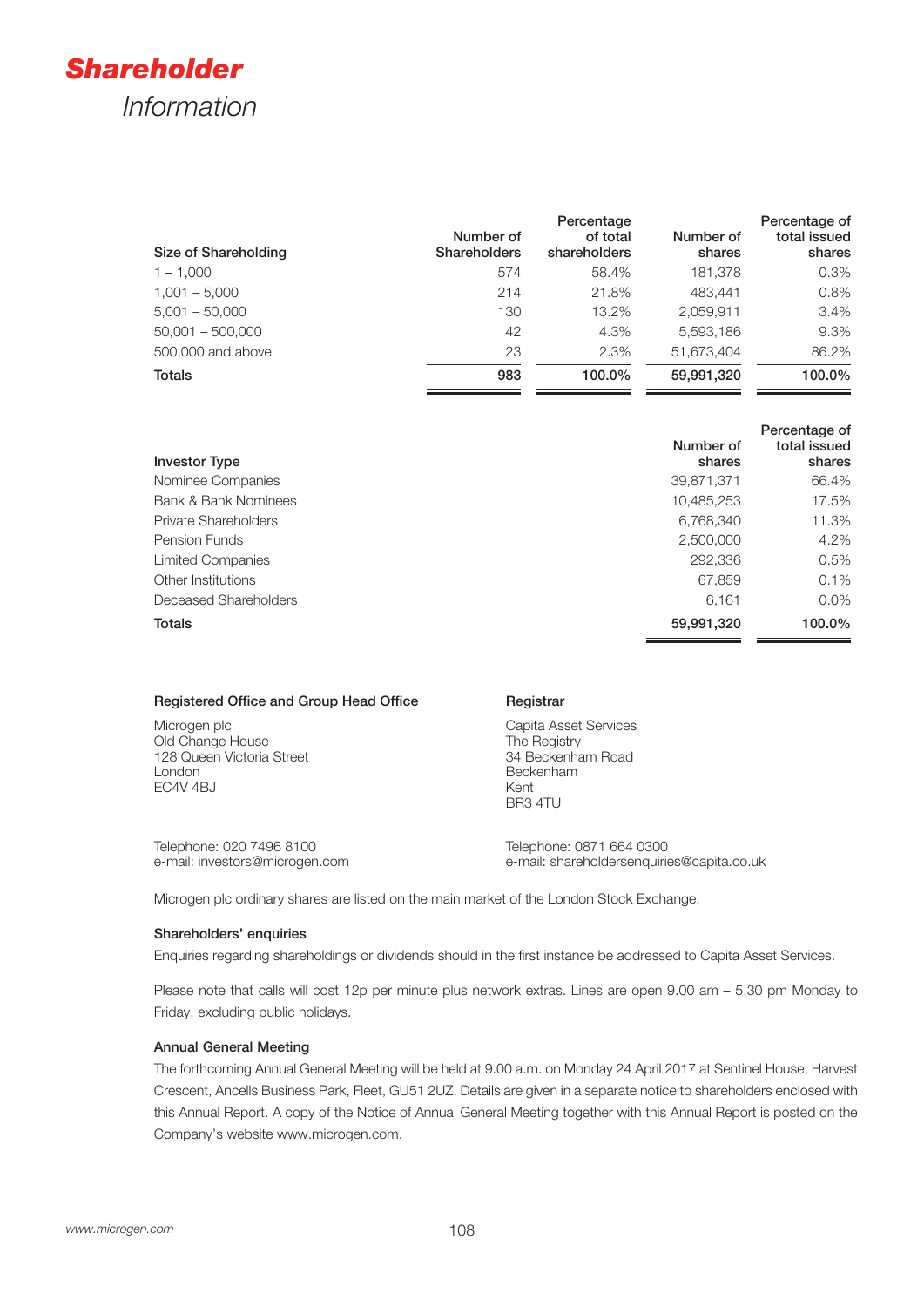